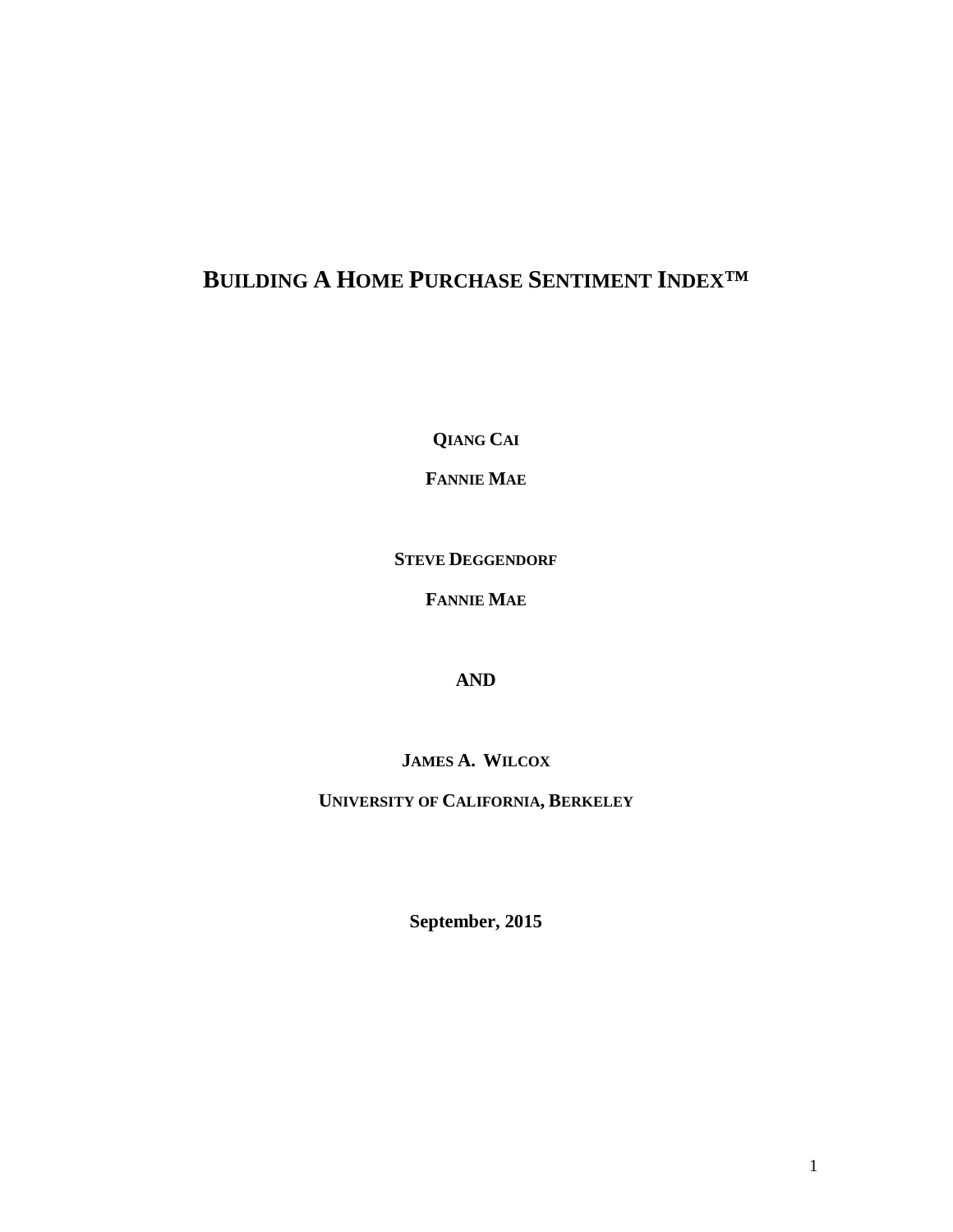# TABLE OF CONTENTS

| I.              |  |
|-----------------|--|
| П.              |  |
| A.              |  |
| <b>B.</b>       |  |
| $\mathcal{C}$ . |  |
| D.              |  |
| Ш.              |  |
| A.              |  |
| 1.              |  |
| 2.              |  |
| $B$ .           |  |
| 1.              |  |
| 2.              |  |
| C.              |  |
| 1.              |  |
| 2.              |  |
| 3.              |  |
| 4.              |  |
| D.              |  |
| 1.              |  |
| 2.              |  |
| $E$ .           |  |
| IV.             |  |
| А.              |  |
| <b>B.</b>       |  |
| $\mathcal{C}$ . |  |
| 1.              |  |
| 2.              |  |
| D.              |  |
| 1.              |  |
| 2.              |  |
| 3.              |  |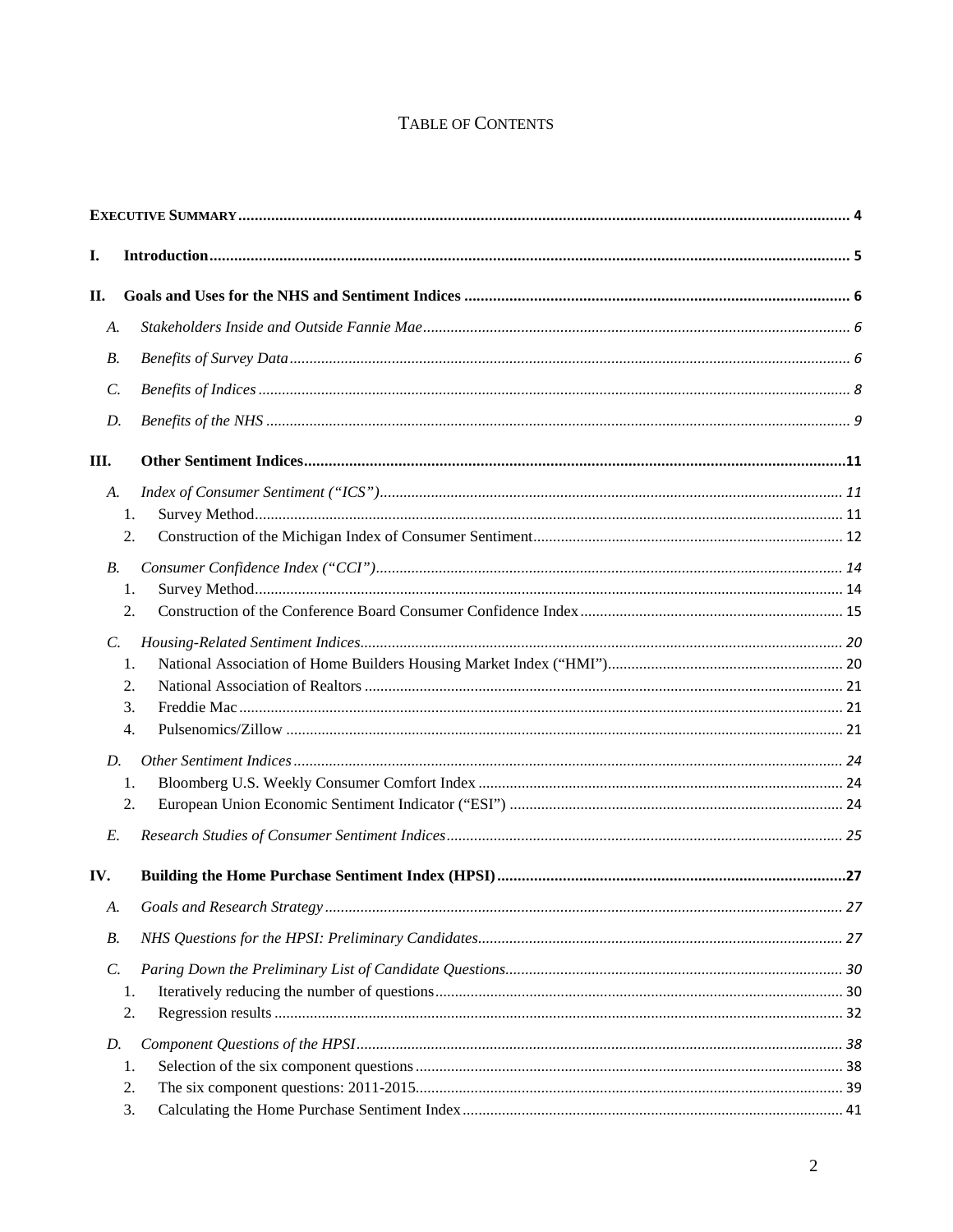| $\overline{2}$ . |  |
|------------------|--|
| 1.               |  |
|                  |  |
|                  |  |
|                  |  |
|                  |  |
|                  |  |
|                  |  |
|                  |  |
| 4.               |  |
| 3.               |  |
| 2.               |  |
| 1.               |  |
|                  |  |
|                  |  |
|                  |  |
|                  |  |
|                  |  |
|                  |  |
|                  |  |
| $\overline{4}$ . |  |
|                  |  |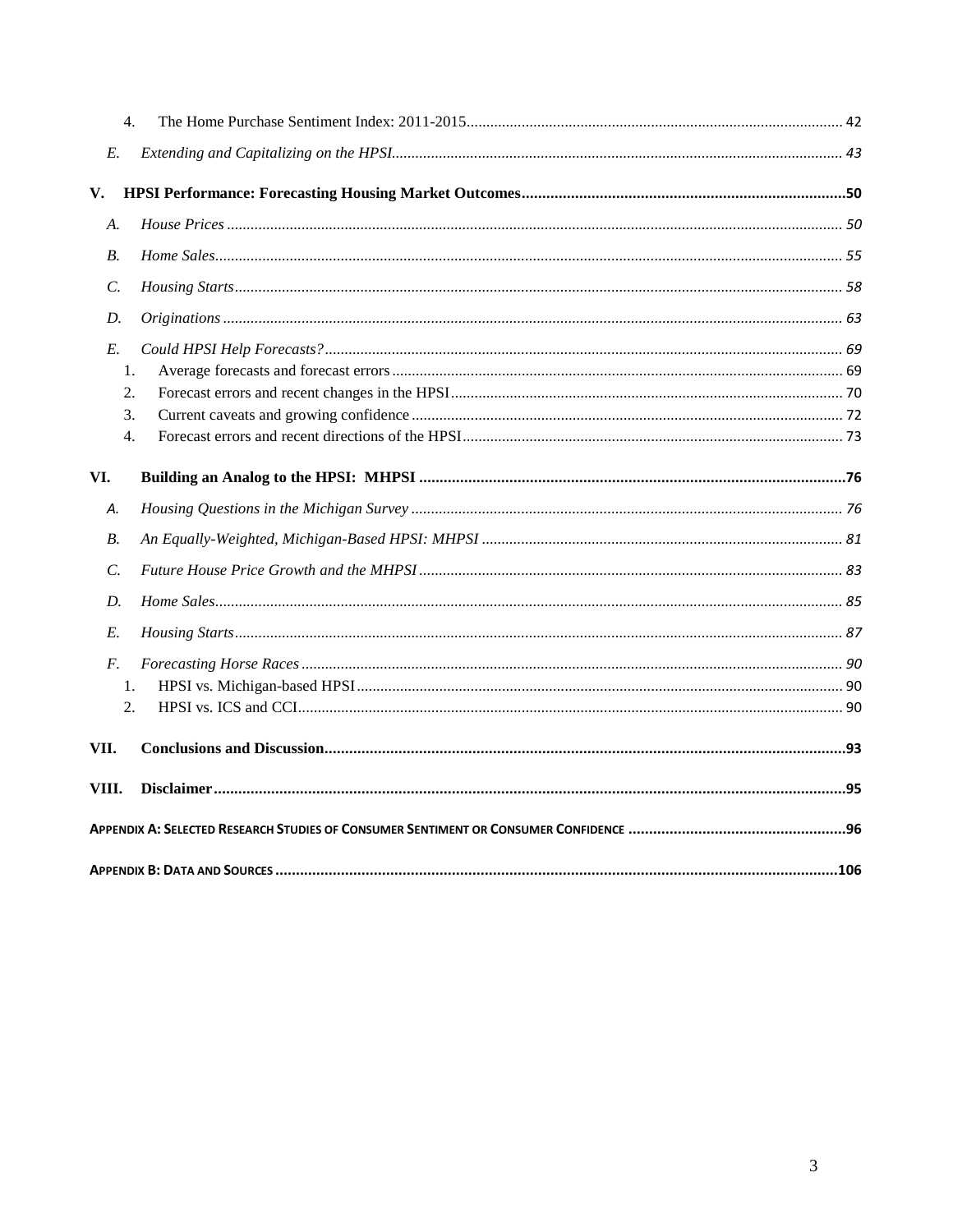# **EXECUTIVE SUMMARY**

# <span id="page-3-0"></span>**BUILDING A HOME PURCHASE SENTIMENT INDEX™**

Fannie Mae launched the National Housing Survey™ (NHS) in 2010 to produce new information about consumers' housing-related attitudes, intentions, and financial conditions. The NHS is the only large-scale, national, monthly survey of consumers that is focused exclusively on housing. Compared with traditional, objective data, survey responses can often better and sooner indicate how consumers interpret and then likely act upon recent events and changed economic relationships. The traumatic events of the recent financial crisis and Great Recession, and the resulting changes in the organization and regulation of mortgage and other financial markets, likely make the NHS particularly valuable.

Our Home Purchase Sentiment Index (HPSI) aims to improve understanding of current conditions in housing and mortgage markets and to provide signals about future outcomes. Although it focuses on housing, the HPSI is similar in spirit to long-established indices of general consumer sentiment and confidence. To distill effectively and efficiently information about consumers' housing-related attitudes, intentions, and conditions, we combined the answers to six NHS questions into a single indicator of consumers' overall sentiment toward purchasing homes. We chose the six questions on the basis of their answers' forecasting performances over 2010-2014 and of our judgments.

Since it began, increases in the HPSI have been quite reliably followed by stronger housing markets. In addition, the correlations of recent changes in the HPSI with forecast errors made on average by housing-forecast organizations suggest that incorporating signals from the HPSI could improve yearahead forecasts. Additional evidence bolstered our confidence in the reliability of the HPSI. With data for 1992-2013 from the University of Michigan's Survey of Consumers, we built an analog to the HPSI. We found that increases in the analogous questions and index were also followed by stronger housing markets.

Home purchase sentiment indices can be readily calculated for consumers grouped by demographics, location, or situations. As examples, we show the HPSI by age, by income, and by region. A different set of NHS questions could be chosen to build an indicator of default risk or of refinancing probabilities.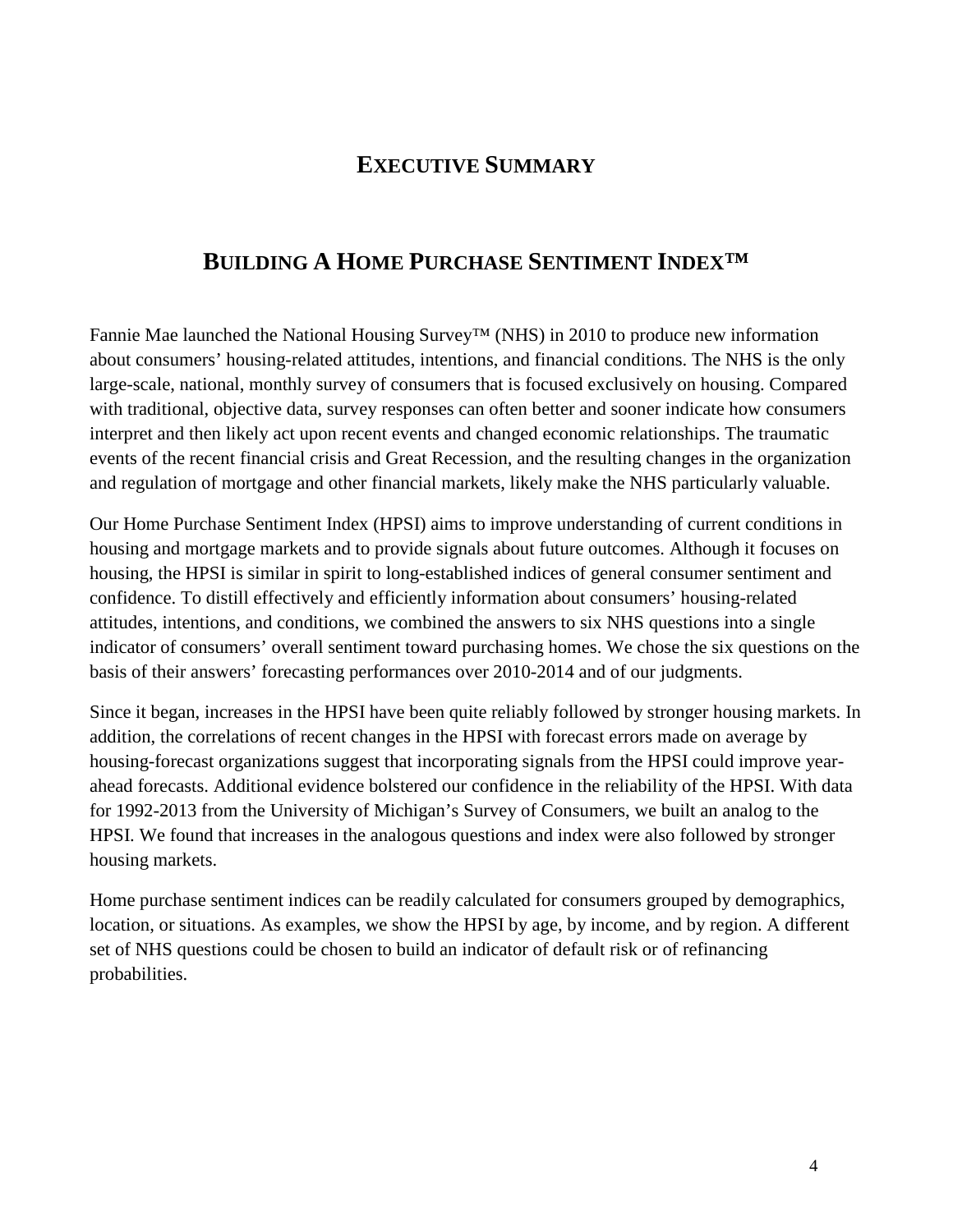# <span id="page-4-0"></span>**I. Introduction**

Housing has long been important in the personal lives and finances of individuals. The Great Recession and sluggish recovery from it reinforced judgments that the health of housing affects the job market, the financial sector, and the rest of the national economy.

Improving awareness and understanding of housing-related topics promotes healthier housing. To produce new information about consumers' housing-related attitudes, intentions, and financial conditions, Fannie Mae launched the National Housing Survey (NHS) in 2010. The NHS is the only large-scale, national, monthly survey of consumers that is focused exclusively on housing. The survey poses dozens of questions each month. These core questions cover a wide range of housing-related topics. In addition, to address particular, topical issues that arise, the survey rotates supplemental questions into and out of the survey.

The resulting, free, accessible, systematic, up-to-date information about consumers' attitudes and situations can help a wide range of groups with their housing-related decisions. These data can provide information that is valuable to renters as well as homeowners, to borrowers as well as to lenders, to home sellers as well as to homebuyers, to investors as well as to public policymakers, and to analysts inside as well as outside Fannie Mae.

The responses to the dozens of survey questions provide a wealth of information about consumers. To distill effectively and efficiently some of the information about their attitudes, intentions, and conditions, we combined the responses to a small number of questions into an index. The resulting housing sentiment index can readily convey a summary of consumers' views that pertain to housing. The index is intended to reflect current housing market conditions and to provide signals about future conditions in housing markets.

Below we describe what information some staff at Fannie Mae told us that they would like to glean from the NHS. We then discuss some of the advantages and disadvantages of survey data generally and data from the NHS in particular. We also discuss the benefits of indices and how they might track housing sentiment. Then, we describe how the major consumer sentiment indices and some other indices are constructed.

To distill effectively and efficiently information about consumers' housing-related attitudes, intentions, and conditions, we combined six questions in the NHS to form a prototype measure of sentiment that is similar in spirit to the University of Michigan's Index of Consumer Sentiment. Our Home Purchase Sentiment Index (HPSI) is intended to reflect current housing market conditions and to provide signals about future conditions in housing markets.

Its performance indicates that the HPSI provides useful and new information. Since the HPSI started in March 2011, increases in the HPSI have been quite reliably followed by stronger housing markets. That suggests that the HPSI may be useful as a stand-alone indicator for housing markets. In addition, we found that recent changes in the HPSI were correlated to varying degrees with forecast errors made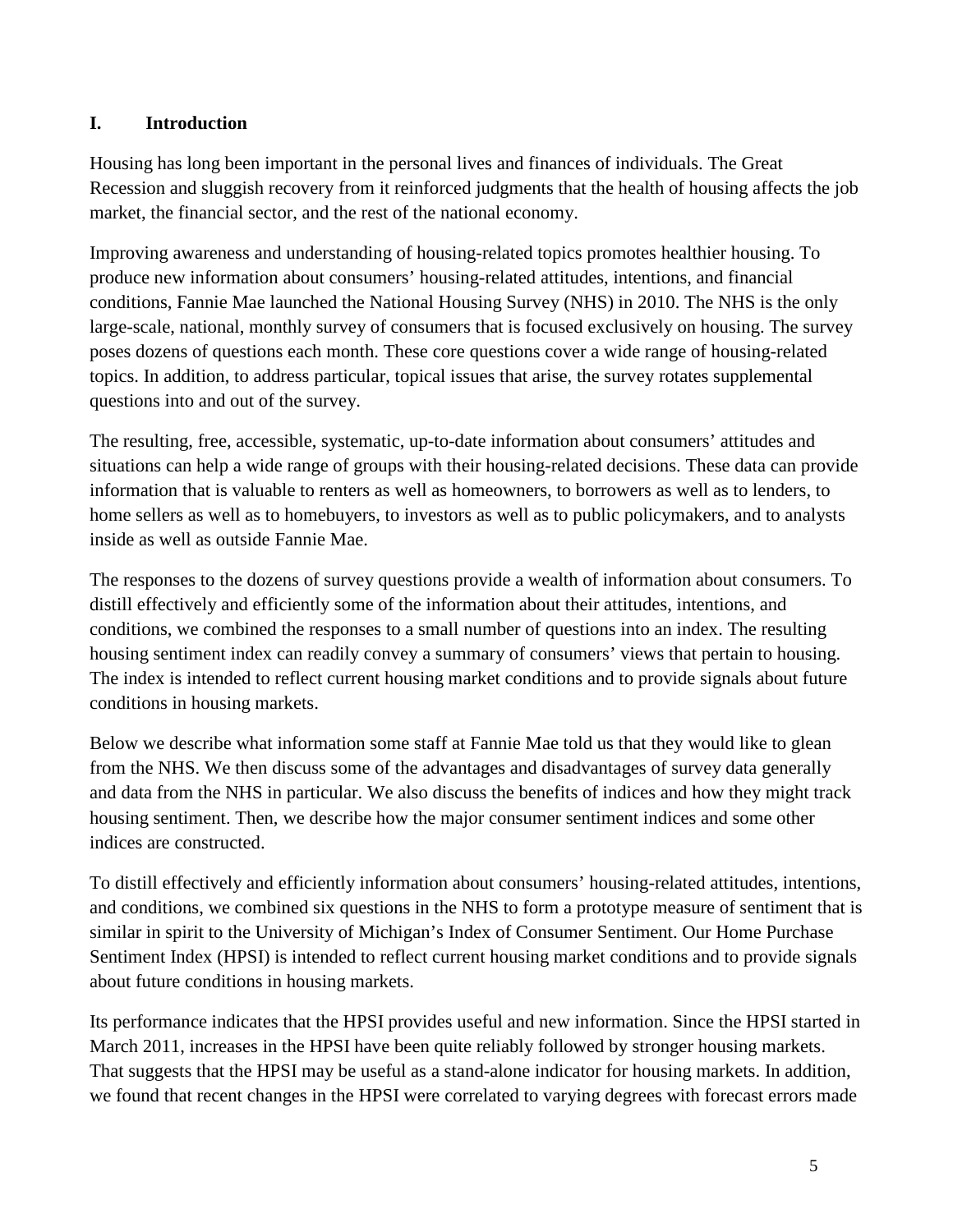on average by housing-forecast organizations. Those results suggest that forecasts for house prices particularly and for home sales and purchase-money-mortgage originations less consistently could have been more accurate during this period if they had been adjusted somewhat in the direction of recent changes in the HPSI. Confidence that the HPSI sends reliable signals about housing markets was bolstered by our finding, for the much-longer  $1992 - 2013$  period, that increases in an analogous index that we built from data from the University of Michigan Surveys of Consumers were also reliably followed by stronger housing markets.

# <span id="page-5-0"></span>**II. Goals and Uses for the NHS and Sentiment Indices**

# <span id="page-5-1"></span>**A. Stakeholders Inside and Outside Fannie Mae**

After analyzing the data from the NHS, we explored whether we could use the NHS data to build indices that effectively indicate consumers' sentiment about housing and signal current and future housing market conditions.

As we proceeded, we sought out and met with staff from a wide range of departments and responsibilities at Fannie Mae. To explain how we might proceed and to solicit their needs, wants, and views, we met with staff who are involved with underwriting, pricing, capital markets, economics, business strategy, customer engagement, Desktop Underwriter, and so on. Just as the specific responsibilities and goals of departments and staff ranged widely, so too did their perceptions and suggestions about how the NHS and housing sentiment indices might help meet their responsibilities in particular and how they might benefit Fannie Mae more broadly. We also made presentations to the Federal Reserve and to FHFA.

Our discussions reinforced some of our initial suppositions about the value of measures both of wider and of narrower ranges of housing-related topics. Staff from a wide range of departments generally voiced support for distilling consumers' wide-ranging and sometimes volatile views of the "health" of the housing market into a single measure. Some staff opined that a single measure would help them directly. Others opined that others would benefit directly. Yet others showed interest, perhaps in addition to a broader measure, in measures that focused more narrowly on their purviews. Along those lines, we noted that we were analyzing whether we could produce both a housing sentiment index (HSI) that pertained to housing broadly and separate indices that might be tailored to certain aspects of housing, such as mortgage refinancing, delinquency, and so on.

Having indices of consumers' housing sentiment might promote public awareness and understanding of housing and improve housing policies. Such indices may enable information and messages about housing to be more simply and more effectively conveyed.

# <span id="page-5-2"></span>**B. Benefits of Survey Data**

Surveys can produce valuable information that is otherwise not available. Surveys can produce data for consumers' views about the present, about the future, and even about hypothetical situations. Surveys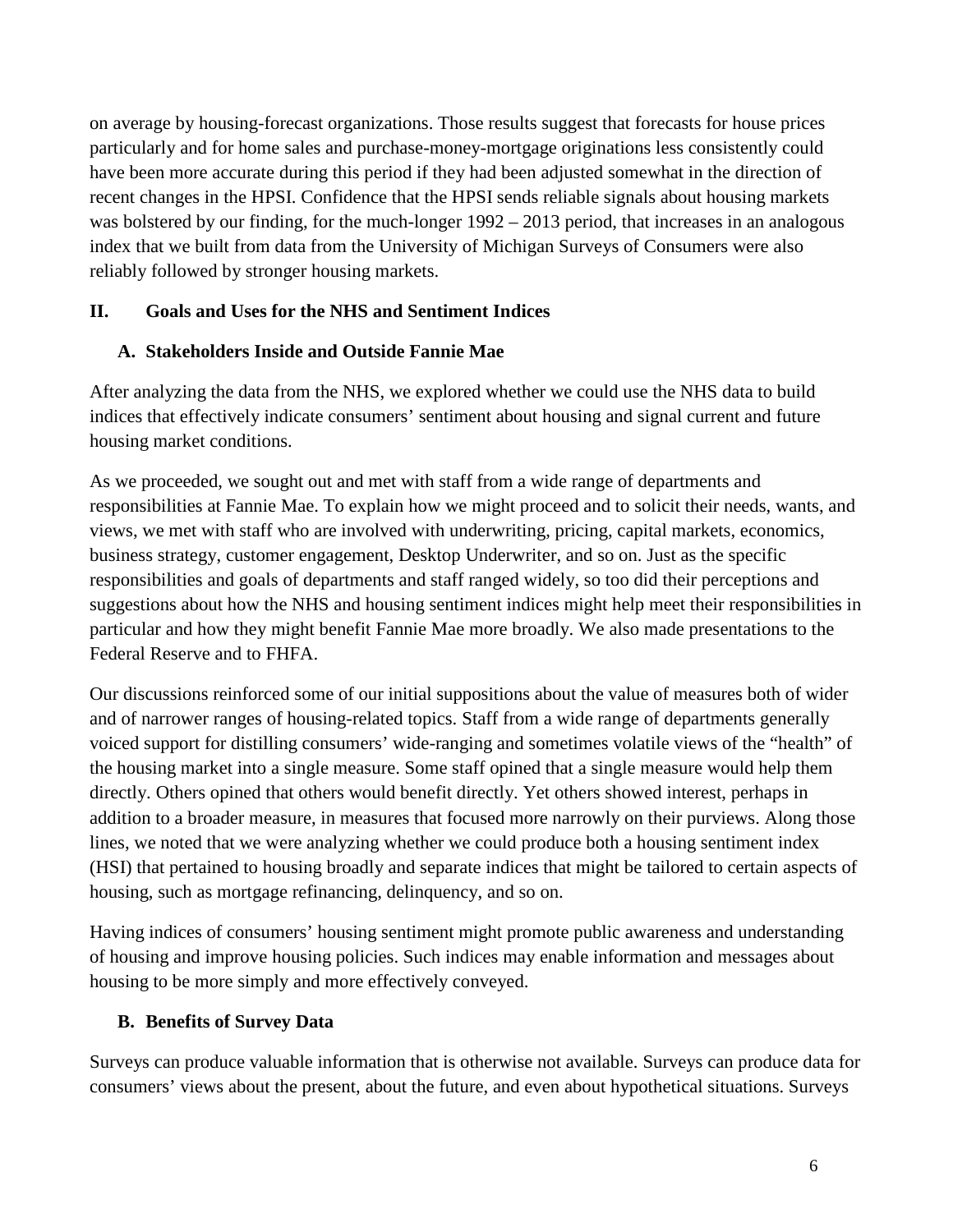can produce data for consumers' views about their experiences, their own economic conditions, and their outlooks for themselves, but also for the economy as a whole.

The public and private sectors produce, collect, report, and analyze data for many aspects of housing markets. For example, the public sector collects and reports data for the inventory and sales of new, single-family (SF) homes; the private sector collects data for the inventory and sales of existing singlefamily homes. The public sector collects data for the amounts of residential mortgage debt outstanding; the private sector collects data on mortgage applications.

Typically, the data objectively, though imperfectly, measure specified aspects of housing markets. To improve the accuracy of reported data, for some variables, judgmental adjustments are made to the collected data. Because adjusting the data requires judgments, both private-sector and public-sector organizations often do not adjust the data they have collected. For example, typically, non-survey data typically are not adjusted for the numbers of days, holidays, or weekends in a month, for atypical weather, for natural disasters, or for other widely recognized, but perhaps quantitatively uncertain, influences.

Importantly, nearly all of these data measure what has happened--often recently, such as over the past year or quarter, but still in the past. Thus, objective data usually reflect the way we were.

Surveys produce data that can have several important advantages over standard, objective measures: Their data often are available sooner, reflect how consumers evaluate very recent news, reflect how much consumers evaluate any changes to established economic relationships, and can isolate the effects of specific factors of supply and of demand.

Consumers can rapidly change their views about economically significant, current and upcoming developments. Their views and assessments can change much more rapidly than can actual economic outcomes. For example, consumers might quickly change their spending or borrowing in response to an announcement by the President, a surprising vote in Congress, an event in the Middle East, and so on.

Consumers can similarly change their views about how the economy and their own circumstances will respond to any given development. Changes in consumers' "mental models" of the economy may be glacial, or they may be more rapid, but still gradual. For example, the continual accumulation of news, data, and experience can persuade consumers that the U.S. inflation rate no longer responds during the 2000s by nearly as much as it did before the 1990s to a \$10 rise or fall in the world price of crude oil.

Since the 1990s, the roles of expectations in formal models of national economies have increased greatly. Incorporating forward-looking behavior is now common in these models' explanations and forecasts of consumer spending, business investment, labor costs, inflation, interest rates (especially long-term), monetary policy, and other parts of economic models.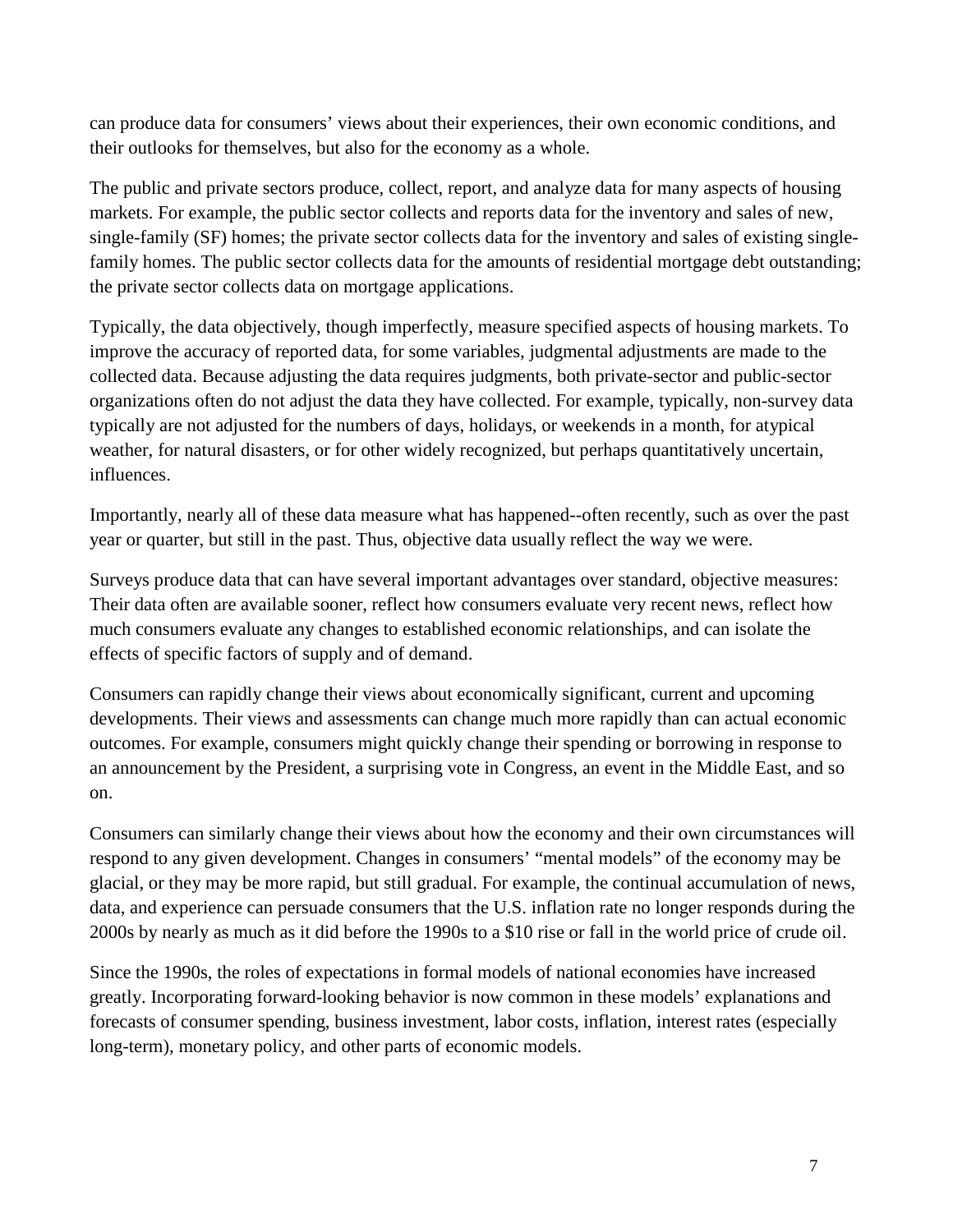Expectations about the amounts and variability of incomes may crucially affect their spending currently and in the near future. Objective measures of economic magnitudes in the past, regardless of how recent the past, can often approximate those expectations. However, objective data may be usefully complemented by direct answers to survey questions about expectations.

# <span id="page-7-0"></span>**C. Benefits of Indices**

Organizations typically report responses to many or all of the questions in their surveys. Totals or percentages of responses, and not individuals' responses, are reported. Depending on the question, the responses may provide information about broad or about very narrow topics. The responses to single questions, whether broad or narrow, can be valuable.

Sometimes, organizations combine the responses from more than one question. One example is the University of Michigan's Index of Consumer Sentiment, which we discuss in detail below. On the other hand, although the Federal Reserve Board reports the responses to each of the questions in its quarterly survey of bank loan officers, it does not combine the answers into an "index."

Following convention, we will refer to the result of combining the responses to each of two or more questions as an "index." The terminology here can be confusing. Note that "combining" responses to multiple questions is conceptually distinct from "re-basing" responses or combinations of responses to equal a number, usually 100, at a given time. Without re-basing (or indexing), responses from several questions can be combined, e.g., by simply adding together the percent of respondents who gave positive answers to each question. Regardless, we refer to the values of combinations of responses to different questions as an "index."

Often, but not necessarily, the resulting combination of responses for each period is "indexed", or rebased, to equal 100 during a chosen base period, such as a recent calendar year. For example, the Consumer Price Index (CPI) is a budget-weighted average of the prices of the hundreds of goods and services that consumers buy.

The CPI is currently indexed, or re-based, so that its value during 1982-1984 equals 100. (Eventually, the government will switch to a base period that is more recent than 1982-1984. When it does, the value of the CPI will be re-set to 100 for the new base period and the values of the CPI for all of the other years will be scaled accordingly.) For example, the June 2013 (all-city, not seasonally adjusted) CPI value of 229.5 indicated that consumer prices were 129.5 percent higher in June 2013 than in the 1982-1984 base period.) Similarly, the time series data for a single variable, for example real GDP or housing starts, could be indexed to equal 100 in 2015 by dividing the entire time series for that variable by its value over calendar year 2015. Thus, time series data can be combined or indexed (i.e., rebased), or both, or neither.

There are many survey-data-based indices of consumer, general business, and industry-specific conditions and attitudes. Many are very well regarded and highly visible, within their spheres and even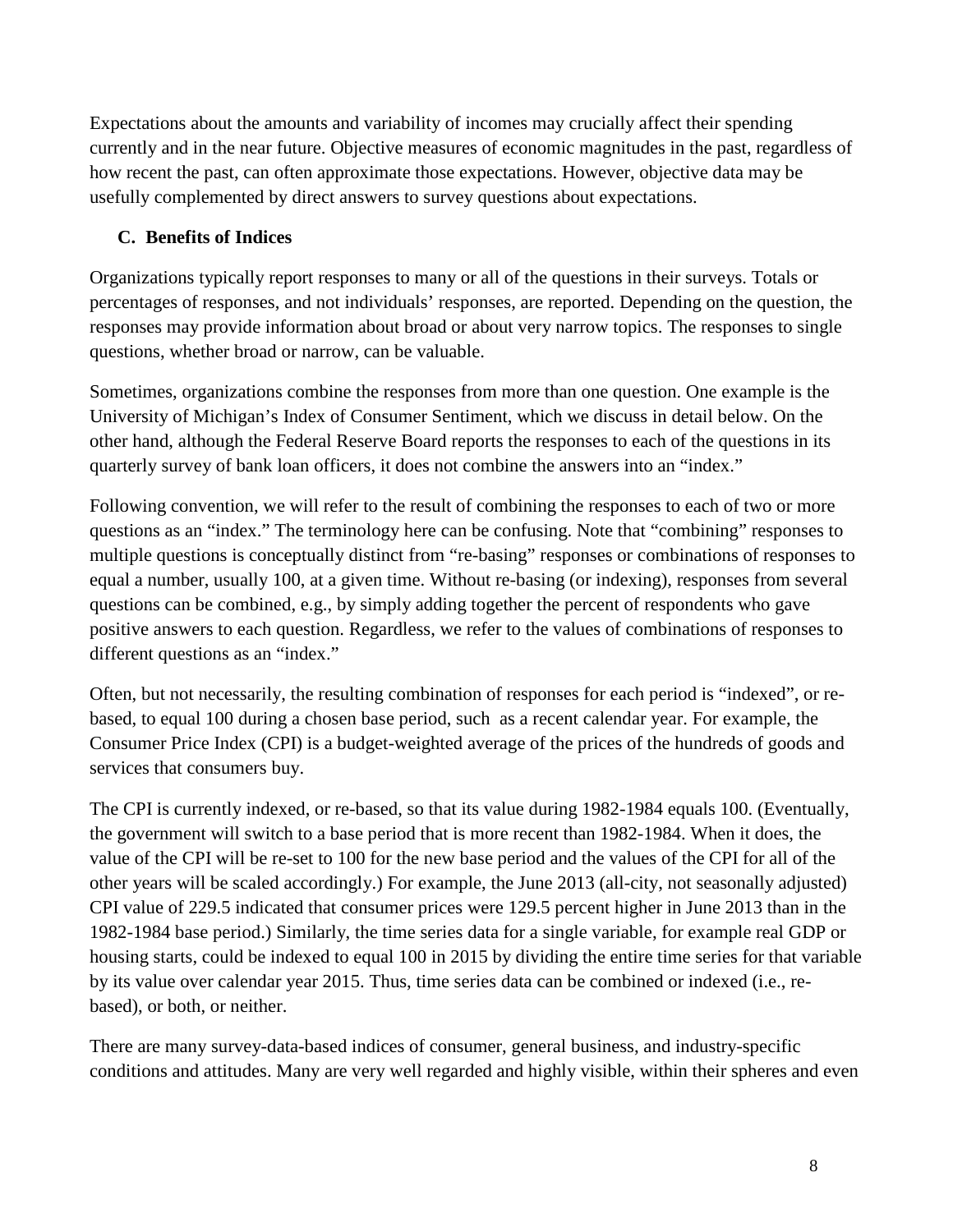in the public. That so many private-sector organizations devote resources to conducting surveys and reporting their data testifies to the information and value that they provide.

An index often has at least two valuable features. One is that an index, like a portfolio, reflects its components. Sometimes we have direct measures of the variable that we care about. For example, we may care about and have government-provided data on housing starts. Very often, however, we have multiple measures, say responses to many survey questions that are plausibly correlated with a variable that we care about. The measures each might measure or reflect different parts of the variable that we care about. Like a well-constructed portfolio, each of these measures can be an asset that adds to the performance of the combination of measures. Thus, an index should perform better than any one or even any subset, of its components.

A second valuable feature is that an index, in addition to generally performing better than its components, can distill information about quite different aspects of a variable that we care about, say the overall health of housing, into a single, easily conveyed number. In addition, plotting only a line for the index can effectively display how the health of housing has varied over recent periods.

Combining multiple measures into an index requires two, unavoidable, important decisions: which measures to combine and how much weight to give each measure in the index. Judgment, even if it is the judgment to follow a statistical or some other rule, is required. Below we describe the decisions made by the best-known consumer sentiment and confidence indices. After that, we describe how we combined responses to two sets of five NHS questions to construct two candidate Housing Sentiment Indices.

# <span id="page-8-0"></span>**D. Benefits of the NHS**

Important elements of the design, methods, and topics of the National Housing Survey have been detailed in previous memos. Most of them are not recounted here. We will highlight a few of the salient features of the NHS.

The NHS is large. Each month, the survey gathers responses from an adult in 1,000 separate households. That is twice as many households as the Michigan survey gathers. The larger sample size reduces the NHS's margin of error considerably and thereby boosts our confidence in its signals relative to a survey with smaller samples.

The NHS is also large in that each month it repeats about 100 questions that relate to housing. In addition, when a topic of particular interest arises, the NHS can temporarily include about a dozen supplemental questions on that topic. Having more than 100 questions devoted to housing-related topics allows the NHS to cover a wide range of housing-related topics, some in great detail. The NHS is also large in that it will have collected five years of monthly data by June 2015. It has the" firstmover advantage" that no other survey or data will ever be able to obtain such data for those years. That advantage grows larger every month that others don't conduct surveys similar to the NHS.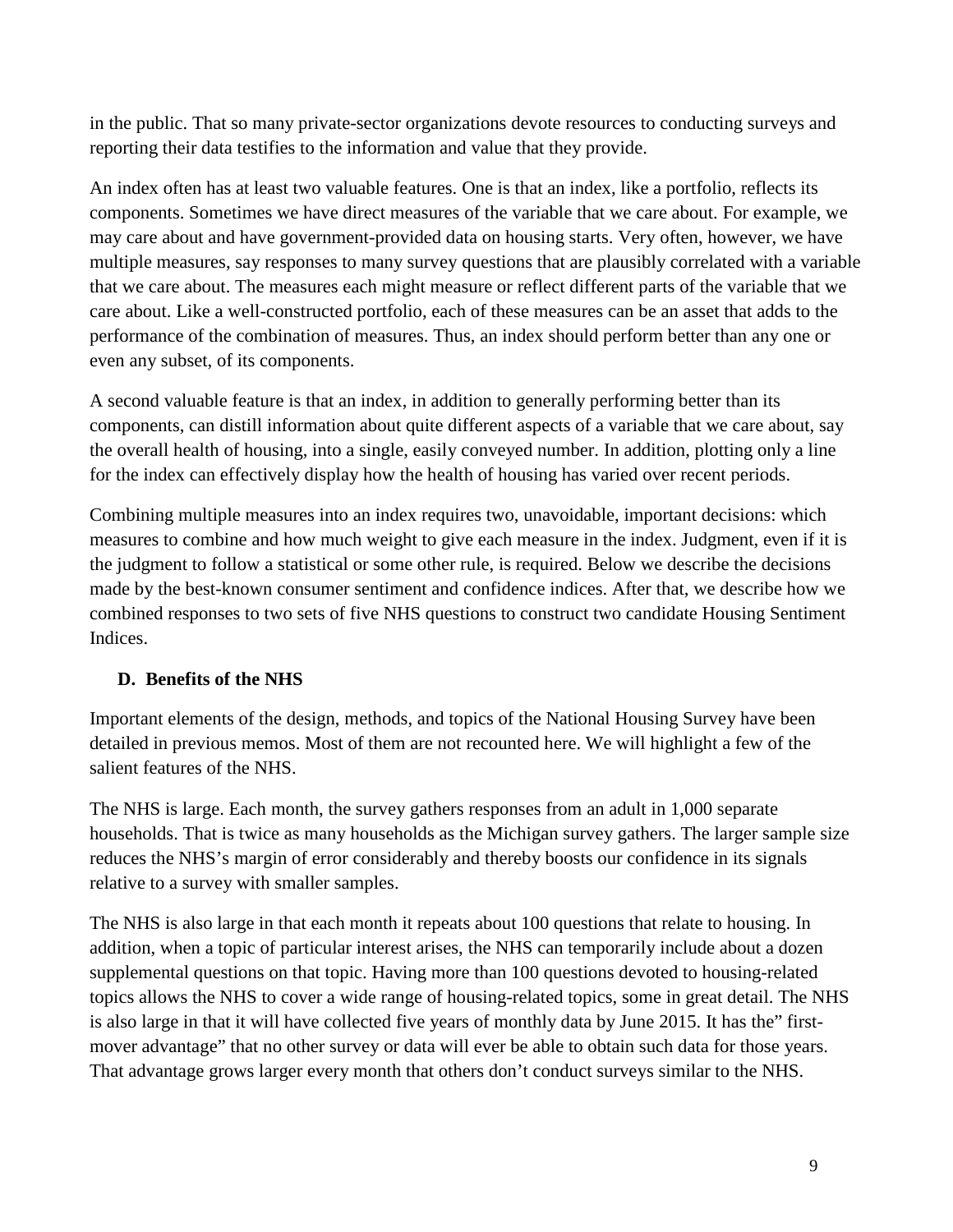Another potential advantage of the NHS is its data for "intensity." For relatively more of its questions than for other surveys, the NHS offers consumers the chance to answer with intensity. That is, rather than allowing consumers a choice of only three answers (positive, neutral, or negative), the NHS more often gives consumers the freedom to express the intensity of their views by allowing them a choice of five answers (very positive, positive, neutral, negative, very negative). Other surveys less frequently offer consumers the freedom to express intensity. Even when other surveys' answers to some of their questions do allow that freedom, typically reports like press releases and more systematic studies do not incorporate the intensity of consumers' responses. (Often the data for each of the allowed responses are publicly available.) Consumers' ensuing decisions and actions, say to buy a home or refinance a mortgage, may be signaled especially by intense responses. Below we discuss the potential role for the intensity of responses, but also report our finding that allowing for intensity produced a sentiment index that differed very little from the index that ignored intensity of responses.

The NHS has adjusted as consumers' modes of communications have evolved. As the share of cellphone-only (CPO) households in the U.S. has risen, the National Housing Survey raised the share of its interviews that are conducted via consumers' cell phones.<sup>[1](#page-9-0)</sup> The 2013 National Health Interview Survey, which was conducted by the U.S. Centers for Disease Control and Prevention, concluded that the share of CPO households in the U.S. was 41 percent. In past National Housing Survey interviews, almost two-thirds of interviews that were conducted via cell phones were CPO households.

So that the NHS closely mirrored the nation's 41 percent CPO share of households, starting with the October 2014 survey, the NHS raised the cell-phone share of its phone calls to 60 percent. (The cellphone share of NHS phone calls prior to October 2014 was 25 percent.) For the first few months after September 2014, the effects of contacting more respondents via cell phones on summary measures like the National Housing Survey's Key Indicators were minimal. How much and when the CPO share of households will rise is uncertain, as are any differences between CPO and other households. Regardless, the NHS has been attuned to and is positioned to detect such effects. To the extent that the effects become more salient, the NHS sample of respondents, and thus the data, likely be more representative and informative than data from landline-only surveys.

<span id="page-9-0"></span><sup>1</sup> CPO households do not have any landline phones.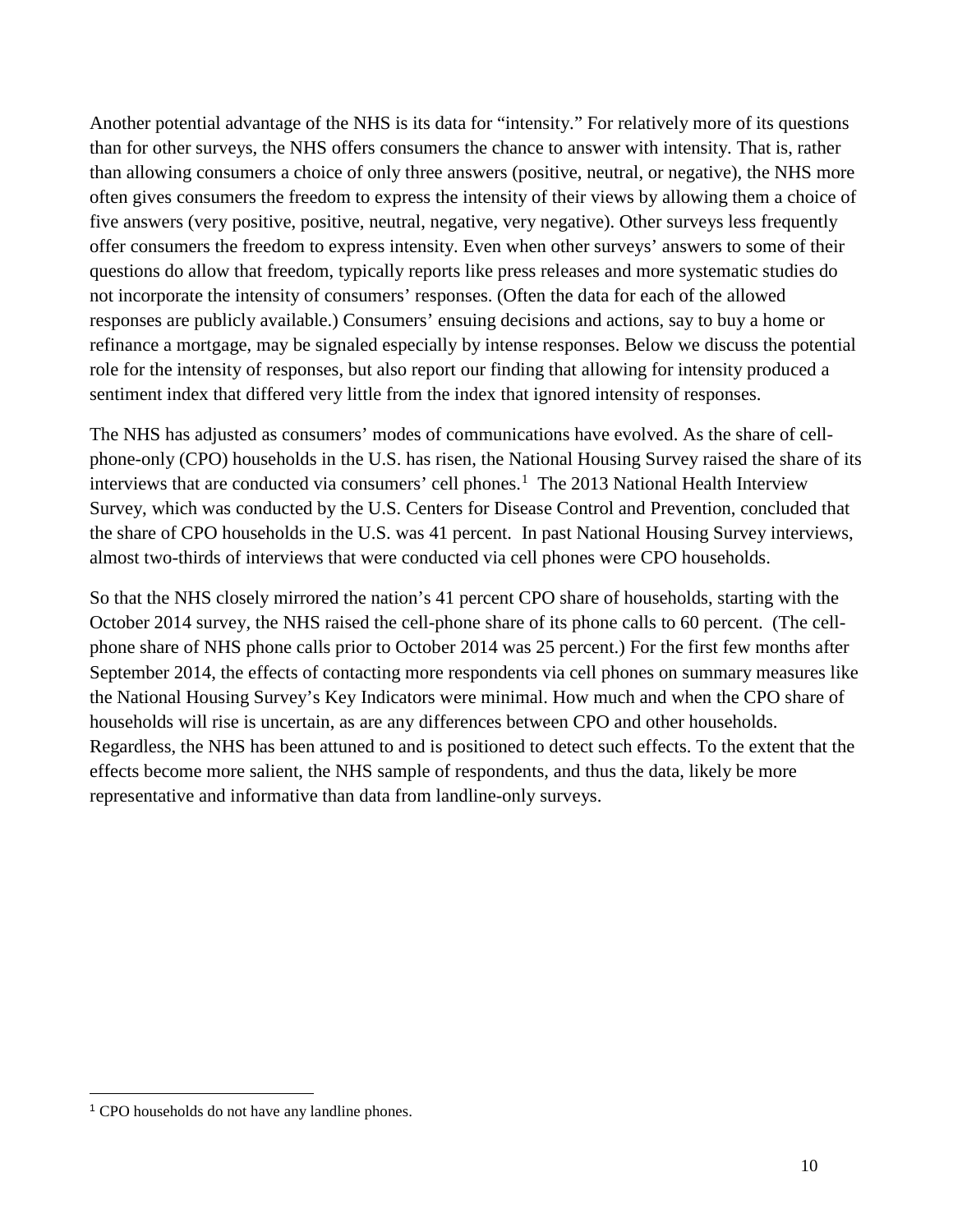## <span id="page-10-0"></span>**III. Other Sentiment Indices**

There are many survey-based indices that are related to sentiment. Some indices are highly visible and closely followed, with noticeable financial market reactions to unexpected movements of the indices. Some indices are based on surveys of U.S. consumers; dozens of other countries also conduct surveys and produce consumer sentiment indices. Some are based on surveys of business, either in the U.S., in other countries, or in groups of countries, such as the European Union. Some surveys and indices are aimed at housing markets.

We describe in this section the two principal U.S. consumer sentiment indices and how they are constructed. We then describe other housing-related and consumer sentiment indices. To reiterate, though there are surveys of consumers that have some housing-related questions and though there are housing-related surveys (of home builders), the NHS is the only large, regular survey that has a large battery of questions that elicit consumers' views about housing.

The two best-known indices of consumer sentiment in the United States are the University of Michigan Index of Consumer Sentiment ("ICS") and the Conference Board Consumer Confidence Index ("CCI"). Somewhat less well known are several business-oriented (as opposed to consumer-oriented) surveys that are used to construct sentiment indices.<sup>[2](#page-10-3)</sup> In this section, we provide an overview of these sentiment indices, summarizing the survey and construction methods specific to each. Next, we highlight a number of studies from the academic literature of economics, finance, and statistics that explicitly make reference either to the ICS or the CCI. As will be discussed below, these studies provide an illustration of the varied uses to which the major indices of consumer sentiment have been put in an attempt to forecast or otherwise explain market or macroeconomic outcomes.

# <span id="page-10-1"></span>**A. Index of Consumer Sentiment ("ICS")**

# 1. **Survey Method**

<span id="page-10-2"></span>The University of Michigan's Index of Consumer Sentiment is calculated from responses to its "Surveys of Consumers." Each month the Michigan survey interviews by phone approximately 500 households living in the lower-48, contiguous United States and the District of Columbia.<sup>[3](#page-10-4)</sup> The survey contains approximately 50 core questions each month about consumers' conditions, perceptions, and

<span id="page-10-3"></span><sup>&</sup>lt;sup>2</sup> In addition, the Federal Reserve has long surveyed a few dozen of the largest banks through its Senior Loan Officer Opinion Survey. The Fed reports answers to its questions, but it does not combine the survey responses into a composite index.  $\overline{a}$ 

<span id="page-10-4"></span><sup>3</sup> University of Michigan, "Survey of Consumers," available at http://www.sca.isr.umich.edu/fetchdoc.php? docid=24774; University of Michigan, "Surveys of Consumers: Sample Design," *available at* 

http://www.sca.isr.umich.edu/fetchdoc.php?docid=24773; University of Michigan, "Surveys of Consumers: Index Calculations," *available at* http://www.sca.isr.umich.edu/fetchdoc.php?docid=24770; University of Michigan, "Surveys of Consumers – Questionnaire," *available at* http://www.sca.isr.umich.edu/fetchdoc.php? docid=24776.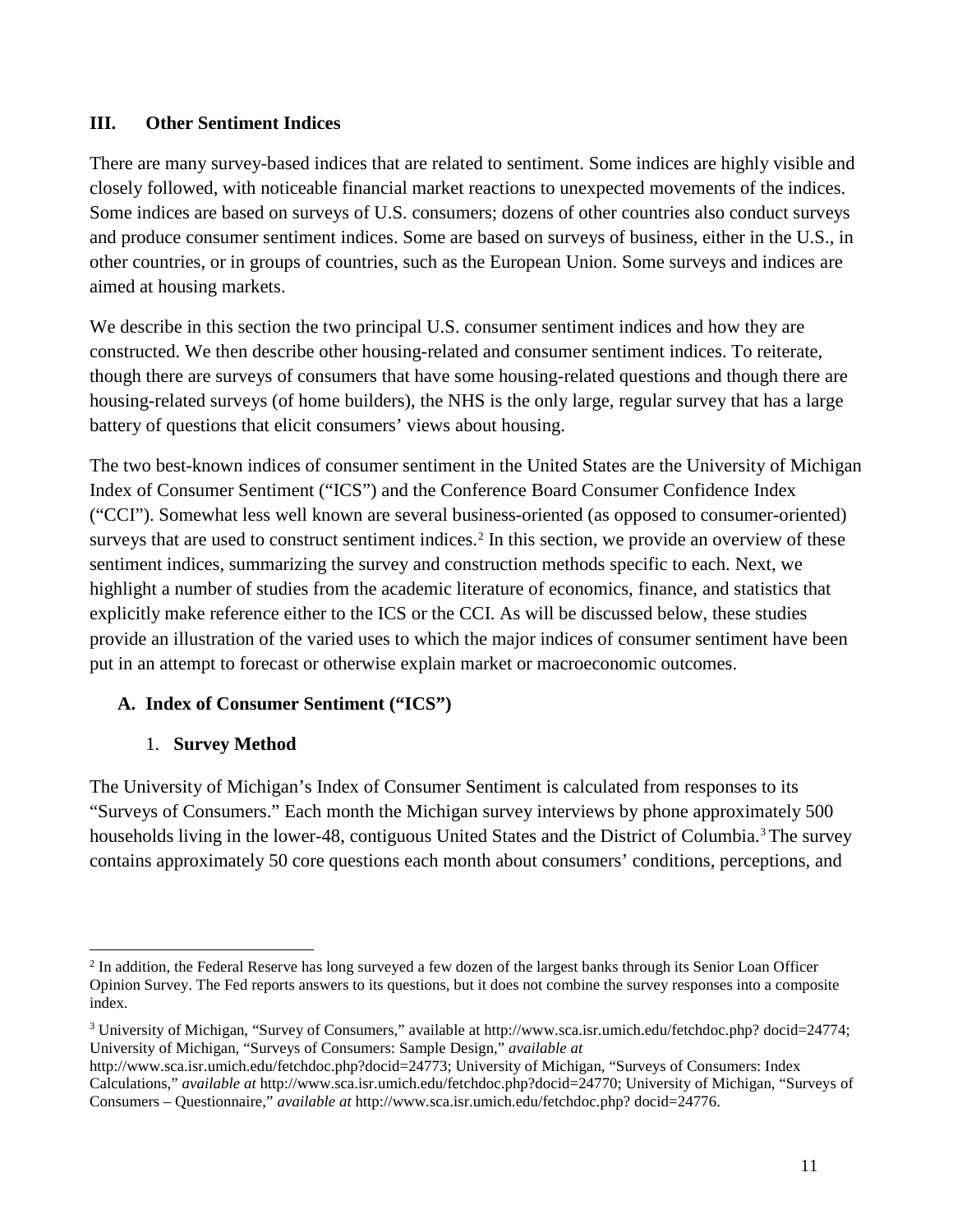expectations. The core questions generally solicit responses about topics in three broad categories: (1) personal finances; (2) business conditions; and (3) buying conditions.

For each monthly survey, an independent cross-section sample of households is drawn, and these respondents are re-interviewed six months later (a practice described as "rotating panel sample design" in the methodological notes to the preparation of the ICS). Thus, for any particular monthly survey, the total sample typically is composed of 60 percent new respondents and 40 percent respondents who are being interviewed for the second time. According to the University of Michigan, this practice allows for the regular identification of changes in attitudes and behavior, at both individual and aggregate levels, and it is intended to lead to better assessments of the causes for such changes. Individual sample responses within any particular monthly survey are weighted such that two objectives are met: first, that the weights will yield a representative sample of all U.S. households; and, second, that the weights will yield a representative sample of all adults living in private households.

# **2. Construction of the Michigan Index of Consumer Sentiment**

<span id="page-11-0"></span>While the Survey of Consumers currently asks about 50 core questions, responses to the same five questions for decades have been used to construct the University of Michigan Index of Consumer Sentiment. The five questions used to construct the Michigan Index of Consumer Sentiment are shown below in [Table](#page-12-0) III-1.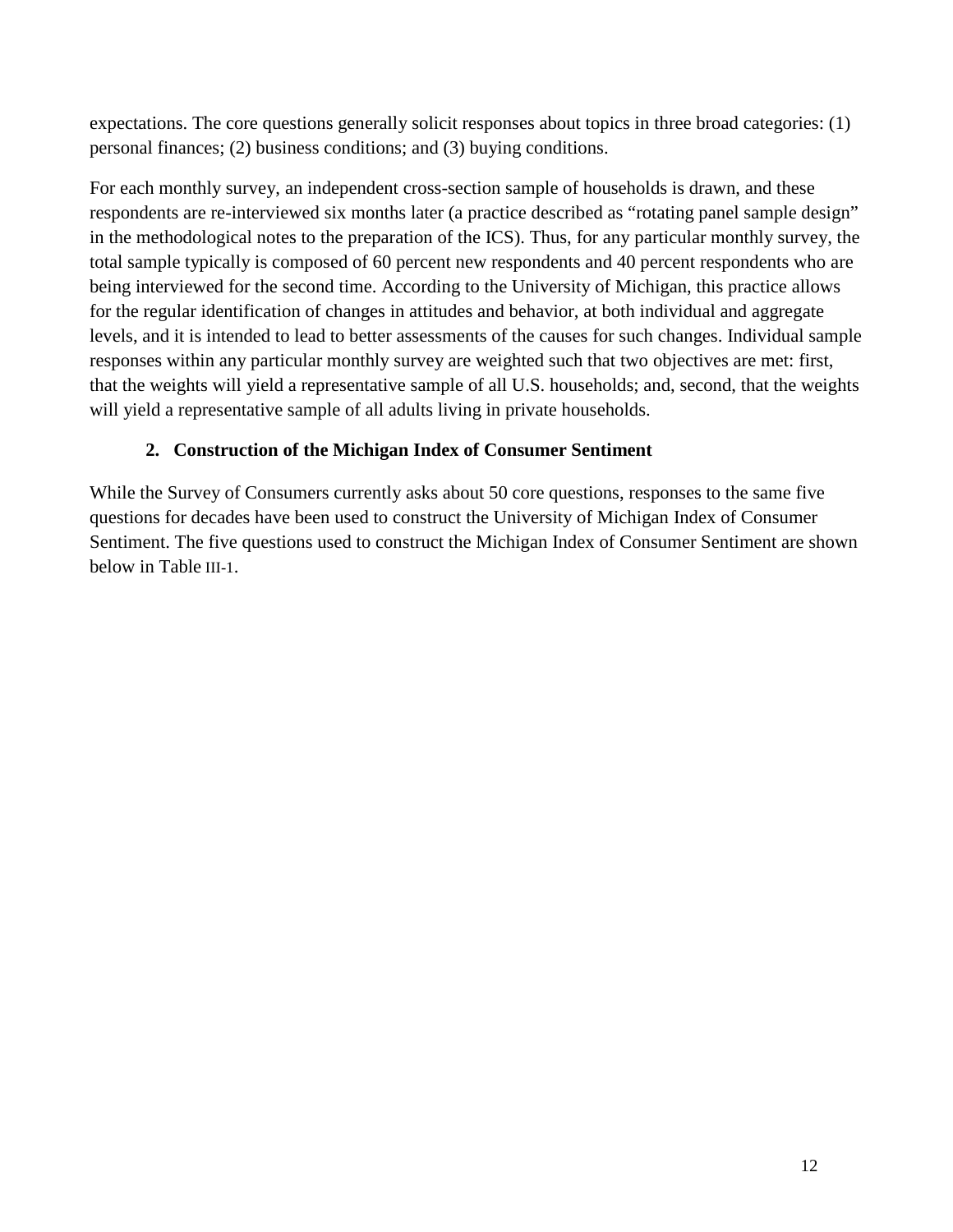#### **Table III-1**

<span id="page-12-0"></span>

|  |  |  |  |  | Survey Questions that the Michigan Survey Research Center Uses to Calculate Its Index of Consumer Sentiment |  |
|--|--|--|--|--|-------------------------------------------------------------------------------------------------------------|--|
|  |  |  |  |  |                                                                                                             |  |

| <b>Number</b>                                       | <b>Question</b>                                                                                                                                                                                                                                     | <b>Response Categories</b>                                                                                                         |  |  |
|-----------------------------------------------------|-----------------------------------------------------------------------------------------------------------------------------------------------------------------------------------------------------------------------------------------------------|------------------------------------------------------------------------------------------------------------------------------------|--|--|
| A2                                                  | "We are interested in how people are getting along<br>financially these days. Would you say that you (and<br>your family living there) are better off or worse off<br>financially than you were a year ago?"                                        | 1. Better Now<br>3. Same<br>5. Worse<br>8. Don't Know                                                                              |  |  |
| A <sub>3</sub>                                      | "Now looking ahead--do you think that a year from<br>now you (and your family living there) will be better<br>off financially, or worse off, or just about the same as<br>now?"                                                                     | 1. Will Be Better Off<br>3. Same<br>5. Will Be Worse Off<br>8. Don't Know                                                          |  |  |
| A <sub>4</sub>                                      | "Now turning to business conditions in the country"<br>as a whole--do you think that during the next twelve<br>months we'll have good times financially, or bad<br>times, or what?"                                                                 | 1. Good Times<br>2. Good With Qualifications<br>3. Pro-Con<br>4. Bad With Qualifications<br>5. Bad Times<br>8. Don't Know          |  |  |
| A8                                                  | "Looking ahead, which would you say is more likely-<br>-that in the country as a whole we'll have continuous<br>good times during the next five years or so, or that<br>we will have periods of widespread unemployment or<br>depression, or what?" | If R Answers In Comparative<br>Terms, i.e., "Better,"<br>"Worse," or "Same," Probe:<br>"Would That Be Good Times"<br>or Bad Times? |  |  |
| A18                                                 | "About the big things people buy for their homes--<br>such as furniture, a refrigerator, stove, television,<br>and things like that. Generally speaking, do you think<br>now is a good or bad time for people to buy major<br>household items?"     | 1. Good<br>3. Pro-Con<br>5. Bad<br>8. Don't Know                                                                                   |  |  |
| Source: University of Michigan Surveys of Consumers |                                                                                                                                                                                                                                                     |                                                                                                                                    |  |  |

Relative scores are constructed for each of the five index questions. To begin with, the percentage of respondents giving an unfavorable reply (i.e., indicating a pessimistic, "bad" or "worse" response) to the question is subtracted from the percentage of respondents giving a favorable reply (i.e., indicating an optimistic, "good" or "better" response) to the question.<sup>[4](#page-12-1)</sup> This difference is multiplied by 100 and then added to 100 to yield the relative score for the question in the month. Net negative responses will

<span id="page-12-1"></span><sup>&</sup>lt;sup>4</sup> A positive percentage is calculated as the number of positive responses divided by the total number of responses.  $\overline{a}$ 

Similarly, a negative percentage is calculated as the number of negative responses divided by the total number of responses.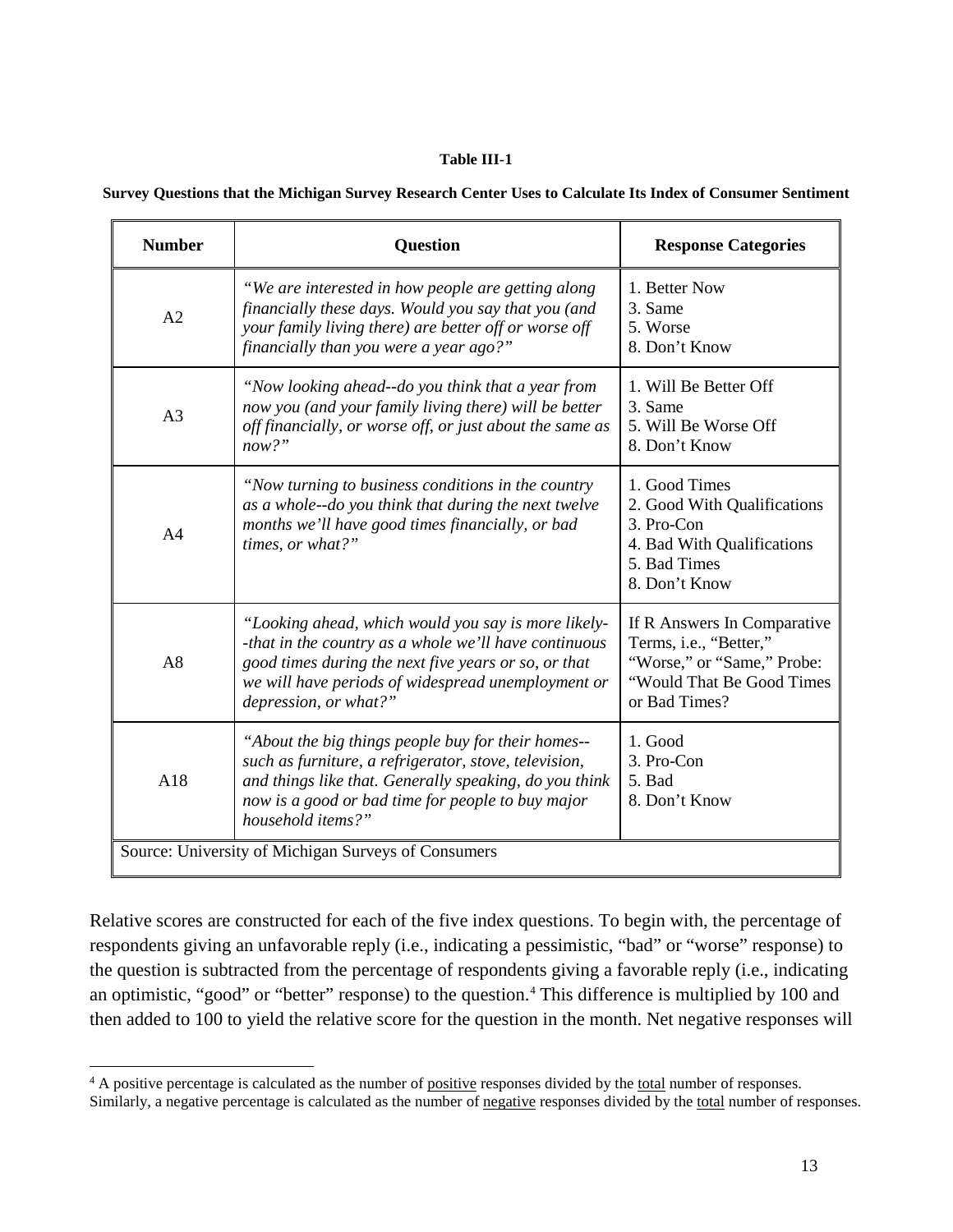thus have a relative score less than 100, while net positive responses will have a relative score greater than 100.[5](#page-13-2) The relative score for each question is rounded to the nearest integer, and the rounded relative scores for the five index questions are summed. The summed total is then indexed by dividing it by 6.7558 (so that the index equals 100 in the chosen base year of 1966). Then, a constant value of 2.0 is then added to produce the final value of the Index of Consumer Sentiment for the month.<sup>[6](#page-13-3)</sup> For example, if the rounded relative scores for each of the five index questions were determined to be 110, 87, 93, 135, and 120, then the ICS value for the month would be equal to 82.7[.7](#page-13-4)

#### <span id="page-13-0"></span>**B. Consumer Confidence Index ("CCI")**

#### **1. Survey Method**

<span id="page-13-1"></span>The Consumer Confidence Index (CCI) is constructed each month by the Conference Board. The Conference Board is a not-for-profit "business membership and research association," founded in 1916, that seeks to be "an objective, independent source of business and economic knowledge" for its more than 1,200 member organizations worldwide.<sup>[8](#page-13-5)</sup> In addition to the CCI, the Conference Board reports other data that is collected via its Consumer Confidence Survey. Since 1967, the Consumer Confidence Survey has collected data that indicate consumer confidence, consumer plans to purchase goods or take vacations, and other aspects of consumer behavior.[9](#page-13-6) Initially, the Conference Board conducted its survey bi-monthly. Since June, 1977, the Consumer Confidence Survey has collected data monthly. Each month, the survey mails questionnaires to about 5,000 U.S. households. About 3,500 responses are completed and returned to the Conference Board each month. As we describe below, the Conference Board uses the responses to a few of the survey questions to construct the CCI.

In February 2011, several modifications were made to the Consumer Confidence Survey. In particular, the survey instituted the use of a probability-design random sample, made some changes to the manner in which it weights survey responses, and adopted the "X-12-ARIMA" seasonal adjustment program of the U.S. Census Bureau.<sup>[10](#page-13-7)</sup> The Conference Board provided us with explanatory notes regarding the modifications to the CCI survey methods. According to the notes, the 2011 modifications were

<span id="page-13-2"></span><sup>&</sup>lt;sup>5</sup> For example, if Question A2 is 35% positive and 37% negative, then the relative score is  $(35\% - 37\% = -2\% \times 100 = -2$ +100) = 98. By contrast, if Question A2 is 37% positive and 35% negative, then the relative score is (37% - 35% = 2%  $\times$  $100 = 2 + 100 = 102.$  $\overline{a}$ 

<span id="page-13-3"></span><sup>&</sup>lt;sup>6</sup> The constant, which is currently 2.0, has changed over time and ostensibly corrects for sample design changes since the 1950s.

<span id="page-13-4"></span><sup>&</sup>lt;sup>7</sup> That is,  $(110 + 87 + 93 + 135 + 120)$  / 6.7558 + 2.0 = 82.7.

<span id="page-13-5"></span><sup>8</sup> The Conference Board, "About Us," http://www.conference-board.org/about/index.cfm?id=1980 (visited July 31, 2013).

<span id="page-13-6"></span><sup>9</sup> The Conference Board, "Consumer Confidence Survey® Technical Note – February 2011," (Feb. 2011) *available at* http://www.conference-board.org/pdf\_free/press/TechnicalPDF\_4134\_1298367128.pdf; The Conference Board, "Research Series for Historical Data on Buying Plans and Vacation Intentions," *available at* http://www.conferenceboard.org/data/requestformCCI.cfm.

<span id="page-13-7"></span><sup>&</sup>lt;sup>10</sup> The Conference Board apparently also changed survey providers in February of 2011, switching from TNS to The Nielsen Company.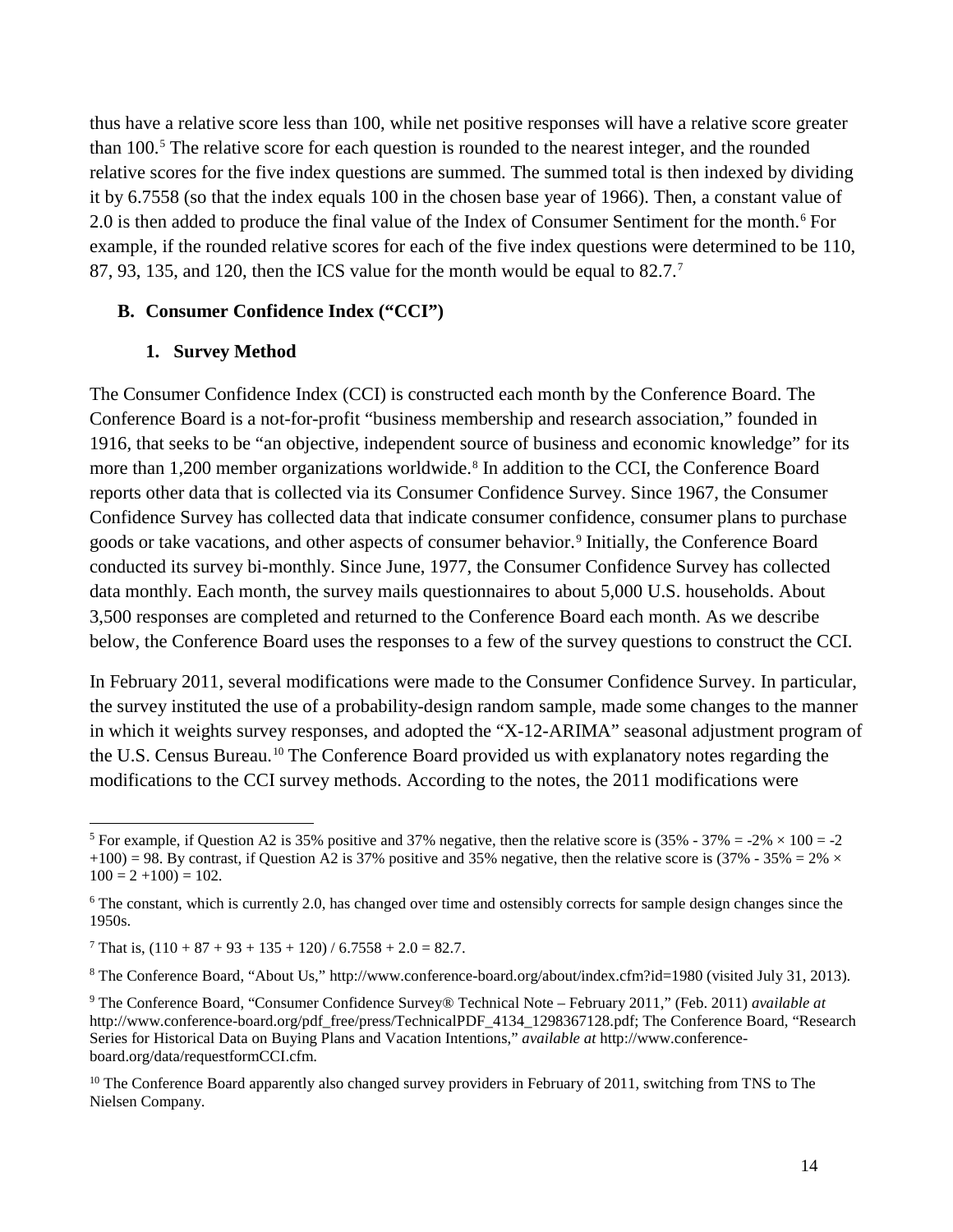designed to ensure that the sample-based estimates of household population categories match specified independent Census population controls. The modifications were also designed to remove fluctuations in the series that stemmed from periodic events, such as seasonal weather, holidays, and the beginnings and ends of school years.

# **2. Construction of the Conference Board Consumer Confidence Index**

<span id="page-14-0"></span>The Consumer Confidence Survey has a much larger sample size each month than the Michigan Survey of Consumers: Often about 3,500 responses compared with Michigan's 500. The questions in the Consumer Confidence Survey cover a wide range of topics. As with Michigan's Index of Consumer Sentiment, the Conference Board's Consumer Confidence Index (CCI) uses five questions to construct its measure of consumer sentiment. Those five questions ask respondents for their: (1) appraisals of current business conditions; (2) appraisals of current employment conditions; (3) expectations regarding business conditions six months hence; (4) expectations regarding employment conditions six months hence; and (5) expectations regarding each respondent's total family income six months hence.

The five questions from its Consumer Confidence Survey that the Conference Board uses to calculate the Consumer Confidence Index (CCI) are shown in [Table III-2.](#page-15-0)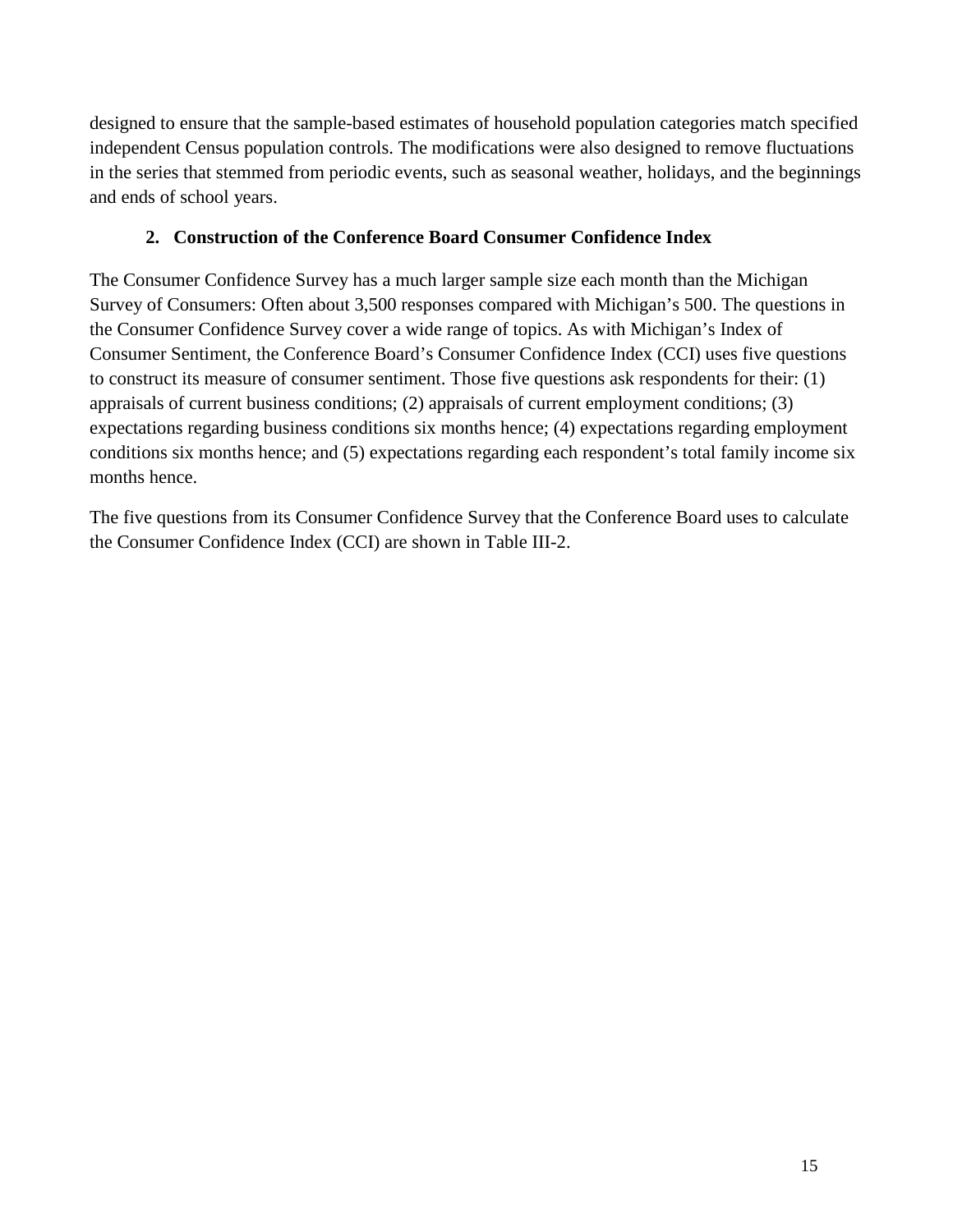#### **Table III-2**

<span id="page-15-0"></span>

| <b>Number</b>                                            | <b>Question</b>                                                                | <b>Response Categories</b>                    |  |  |
|----------------------------------------------------------|--------------------------------------------------------------------------------|-----------------------------------------------|--|--|
| 1                                                        | "How would you rate the present general business"<br>conditions in your area?" | 1. Good<br>2. Normal<br>3. Bad                |  |  |
| 1a                                                       | "SIX MONTHS from now, do you think they will be:"                              | 1. Better?<br>2. Same?<br>3. Worse?           |  |  |
| $\overline{2}$                                           | "What would you say about available jobs in your area<br>right now?"           | 1. Plenty<br>2. Not so many<br>3. Hard to get |  |  |
| 2a                                                       | "SIX MONTHS from now, do you think there will be:"                             | 1. More?<br>2. Same?<br>3. Fewer?             |  |  |
| 3                                                        | "How would you guess your total family income to be<br>SIX MONTHS from now?"   | 1. Higher<br>2. Same<br>3. Lower              |  |  |
| Source: Conference Board U.S. Consumer Confidence Survey |                                                                                |                                               |  |  |

#### **Survey Questions that the Conference Board Uses to Calculate Its Consumer Confidence Index**

Currently, the survey questions used in the Consumer Confidence Survey are not available publicly. Nor are precise details about how the Consumer Confidence Index is calculated. The following walkthrough of CCI calculation is based on an illustrative example provided to us by Allen Li, a Research Analyst at the Conference Board. Mr. Li cautioned that the seasonal adjustment factors and the 1985 index values used below are just illustrative and should be regarded as placeholders and not actual, historical data.

For each of the five questions used to construct the CCI, respondents have three choices, which can be termed positive (optimistic), neutral, or negative (pessimistic). For each question in each month, percentage positive, neutral, and negative responses are calculated. Each of the three percentage response rates (positive, neutral, and negative) is then divided by its own seasonal factor to remove seasonality.<sup>[11](#page-15-1)</sup>

<span id="page-15-1"></span> $<sup>11</sup>$  The specific positive, negative, and neutral seasonality adjustment factors are apparently determined by the Conference</sup> Board using U.S. Census Bureau software and are not typically disclosed.  $\overline{a}$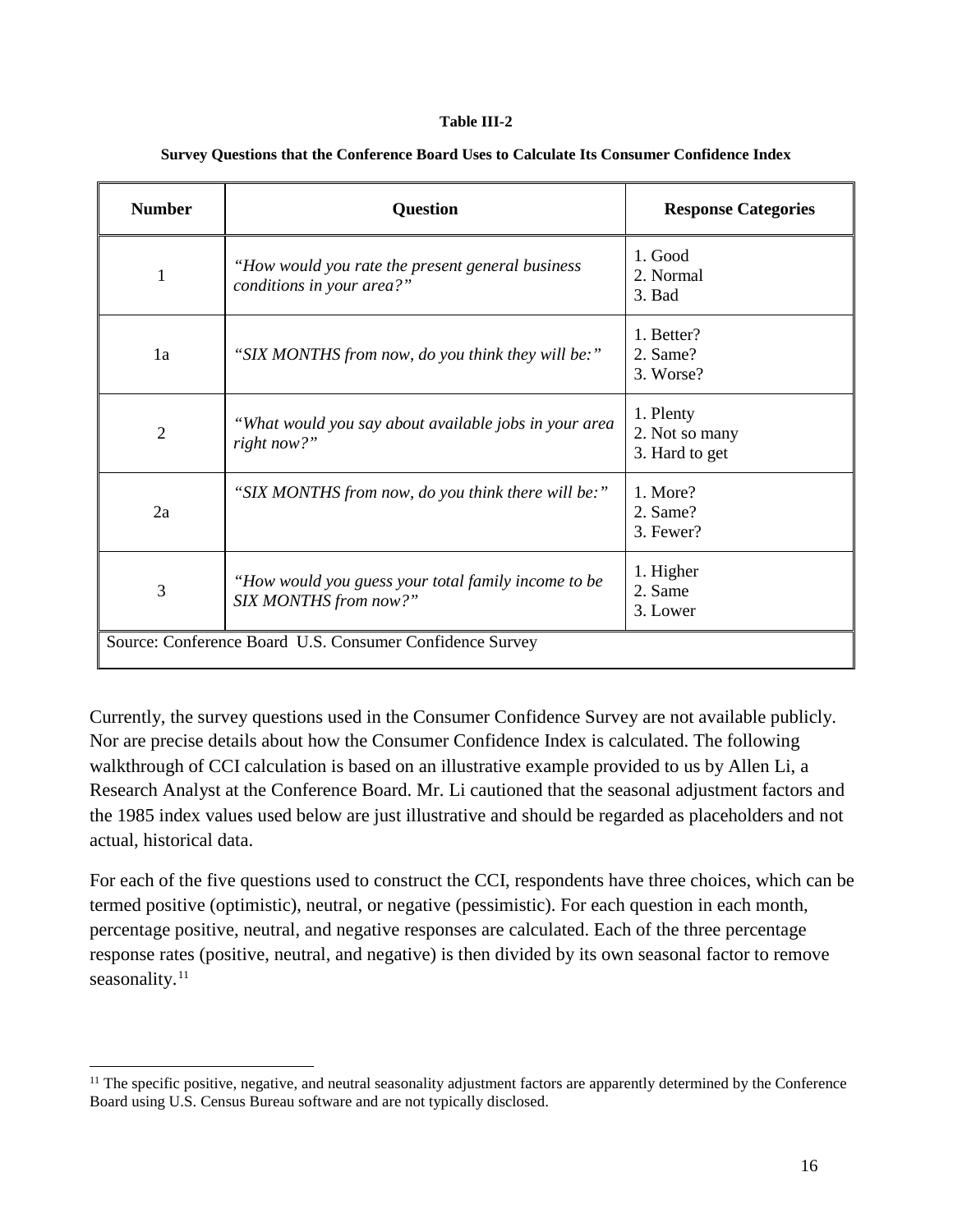Then, the seasonally-adjusted response rate for each question is divided by the sum of the (seasonallyadjusted, percentage) positive and negative response rates to yield a "relative value." Often, but surely not always, the relative values track the shares of positive responses in all responses. Questions with a net positive response share have a relative value greater than 0.50; questions with a net negative response share have a relative value less than 0.50.[12](#page-16-0)

To re-base, or index, the CCI so that it equals 100 in the chosen base year for the CCI of 1985, for each of the five questions, its relative values are divided by the average value of that question's relative value during 1985. The overall Consumer Confidence Index value for each month is then calculated as the average of the five, resulting re-based, or indexed, data series.

[Table III-3](#page-17-0) presents further detail on the methods employed in the NHS, Michigan (ICS), and Conference Board (CCI) consumer surveys. [Table III-4](#page-17-0) compares the wording of questions on specific topics (e.g., personal finance, business conditions, big ticket purchases, job markets) across the three surveys.

<span id="page-16-0"></span> $12$  In Mr. Li's example, if the seasonally adjusted response rates for Question One in the month were  $37.1$  percent positive, 36.4 percent negative, and 24.2 neutral, then the Question One relative value would be calculated as  $37.1/(37.1+36.4)$  = 0.5048.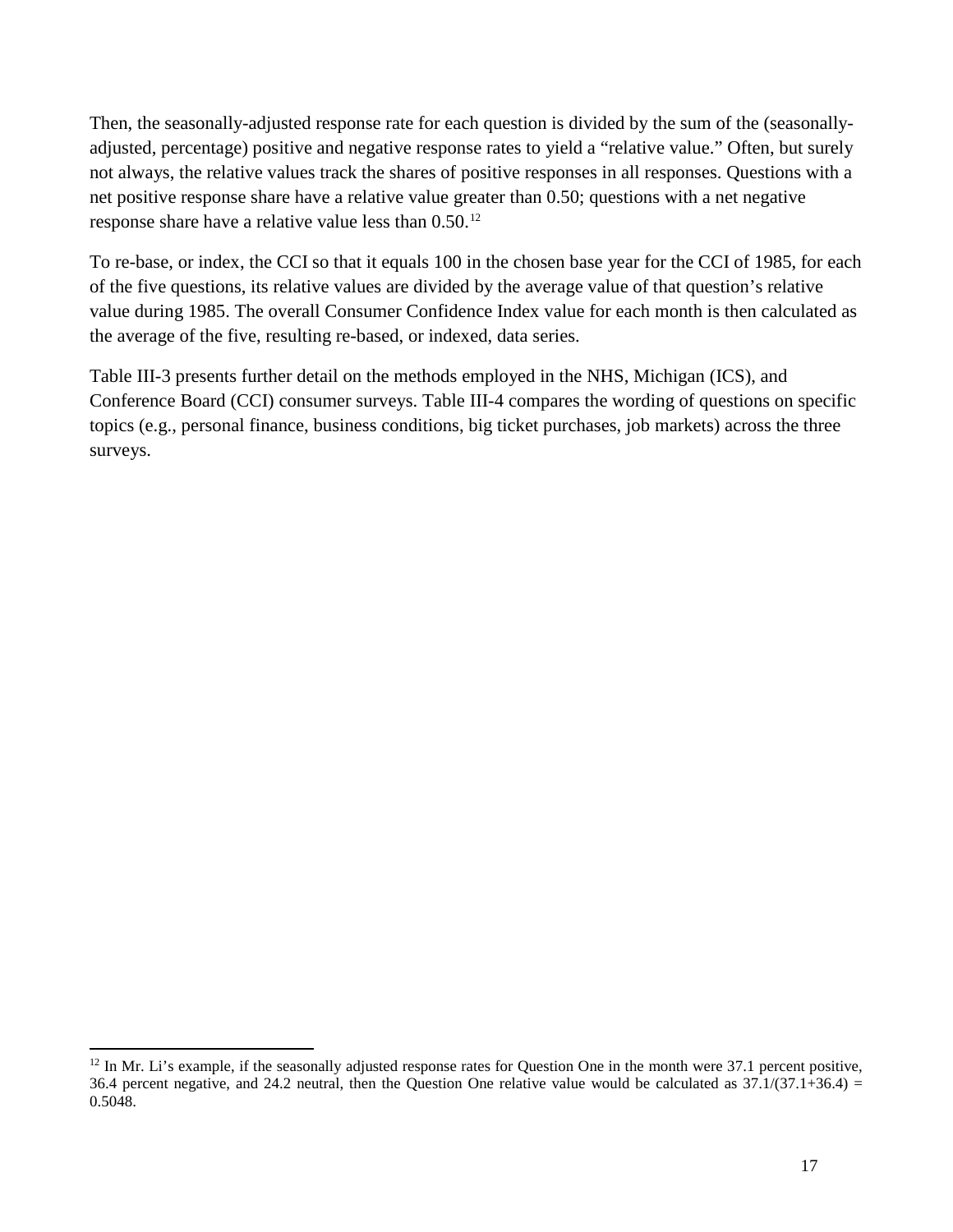#### <span id="page-17-1"></span>**Table III-3**

#### **Consumer Survey Methods: NHS, Michigan, and Conference Board**

<span id="page-17-0"></span>

| <b>Survey Method</b>                                                                                                           | <b>NHS</b>                                                                                                                                          | <b>Michigan</b>                                                                   | <b>Conference Board</b>                                                            |  |
|--------------------------------------------------------------------------------------------------------------------------------|-----------------------------------------------------------------------------------------------------------------------------------------------------|-----------------------------------------------------------------------------------|------------------------------------------------------------------------------------|--|
| Mode                                                                                                                           | Telephone. About 60 percent cell phone<br>calls to obtain Center for Disease Control<br>and Prevention estimates for cellphone-<br>only households. | Telephone                                                                         | Mail                                                                               |  |
| Sampling                                                                                                                       | Targeted random digit dial                                                                                                                          | Rotating panel with 60% first-timers and 40%<br>re-interviewed from past 6 months | Probability-designed random sample                                                 |  |
| Weighting                                                                                                                      | Weighted to match US adult population<br>using most recent 1-year American<br>Community Survey population profile                                   | For probability of selection and to Census (age<br>and income)                    | For probability of selection and to<br>Census (region, age, gender, and<br>income) |  |
| Sample size                                                                                                                    | 1,000 monthly                                                                                                                                       | 250-300 for mid-month release<br>500 for end-of-month revision                    | About 2,500 for end-of-month release;<br>3,500 for later revision                  |  |
| Field period                                                                                                                   | Around first of the month through about<br>three weeks into the month                                                                               | Around first of the month through a few days<br>before the release                | Sent first of the month; Accepts<br>returns through end of month                   |  |
| Fieldwork                                                                                                                      | Penn Schoen Berland                                                                                                                                 | Michigan Survey Research Center                                                   | The Nielsen Company                                                                |  |
| Release                                                                                                                        | On or around the $7th$ of each month<br>following the month of data collection                                                                      | Preliminary figures at mid-month; final<br>figures at end of the month            | Prelim. figures, last Tuesday of month;<br>final figures with next month's release |  |
| History                                                                                                                        | Monthly Since July, $2010^{13}$                                                                                                                     | Started bimonthly in 1967; went to monthly in<br>1977                             | Started annually in 1946; quarterly in<br>1952 and monthly in 1978                 |  |
| Source: National Housing Survey, University of Michigan Surveys of Consumers, Conference Board U.S. Consumer Confidence Survey |                                                                                                                                                     |                                                                                   |                                                                                    |  |

 $13$  On January and June of 2010, two surveys has been done each with 3000 samples. The regular 1000 sample per month NHS didn't start until July, 2010.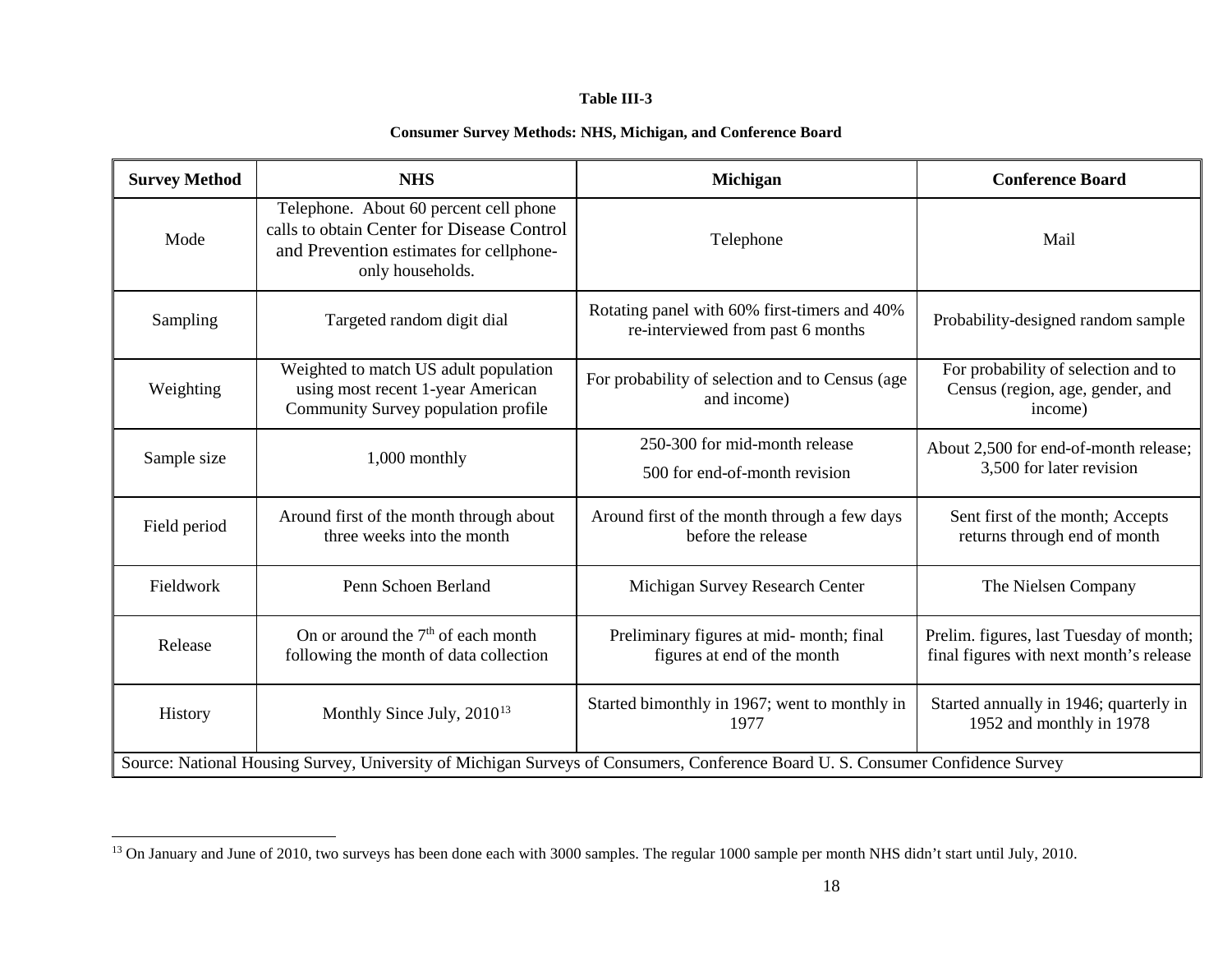#### <span id="page-18-0"></span>**Table III-4**

# **Consumer Survey Questions: NHS, Michigan, and Conference Board**

| <b>Question Category</b>   | <b>NHS</b>                                                                                                                                                                                                                                     | Michigan                                                                                                                                                                                                                                             | <b>Conference Board</b>                                                                                 |
|----------------------------|------------------------------------------------------------------------------------------------------------------------------------------------------------------------------------------------------------------------------------------------|------------------------------------------------------------------------------------------------------------------------------------------------------------------------------------------------------------------------------------------------------|---------------------------------------------------------------------------------------------------------|
|                            | Q11B: Now looking back over the past year, has<br>your personal financial situation gotten much<br>better, somewhat better, stayed about the same,<br>gotten somewhat worse, or gotten much worse?                                             | A2: We are interested in how people are getting<br>along financially these days. Would you say that<br>you (and your family living there) are better off or<br>worse off financially than you were a year ago?                                       |                                                                                                         |
| <b>Personal Finance</b>    | Q11: Looking ahead one year, do you expect<br>your personal financial situation to get much<br>better, somewhat better, stay about the same,<br>get somewhat worse, or get much worse?                                                         | A3: Now looking ahead--do you think that a year<br>from now you (and your family living there) will be<br>better off financially, or worse off, or just about the<br>same as now?                                                                    | "How would you guess your total family<br>income to be six months from now?"                            |
|                            | $Q10$ : In general, do you think our economy is<br>on the right track or is it off on the wrong track?                                                                                                                                         | A4: Now turning to business conditions in the<br>country as a whole--do you think that during the<br>next twelve months we'll have good times<br>financially, or bad times, or what?                                                                 | "How would you rate present general<br>business conditions in your area?"                               |
| <b>Business Conditions</b> |                                                                                                                                                                                                                                                | A8: Looking ahead, which would you say is more<br>likely--that in the country as a whole we'll have<br>continuous good times during the next five years or<br>so, or that we will have periods of widespread<br>unemployment or depression, or what? | "Six months from now, do you think<br>business conditions in your area will be<br>[better/same/worse]?" |
| "Big-Ticket" Purchases     | Q70E: Do you plan on buying any big<br>household items, such as furniture, major<br>appliances, or a TV in the next twelve months? $14$                                                                                                        | A18: About the big things people buy for their<br>homes--such as furniture, a refrigerator, stove,<br>television, and things like that. Generally speaking,<br>do you think now is a good or bad time for people<br>to buy major household items?    |                                                                                                         |
| <b>Job Market</b>          | Q112B: How concerned are you that you will<br>lose your job in the next twelve months? Are you<br>very concerned, somewhat concerned, not very<br>concerned, or not at all concerned that you will<br>lose your job in the next twelve months? |                                                                                                                                                                                                                                                      | "What would you say about available jobs<br>in your area right now?"                                    |
|                            |                                                                                                                                                                                                                                                | Source: National Housing Survey, University of Michigan Surveys of Consumers, Conference Board U.S. Consumer Confidence Survey                                                                                                                       | "Six months from now, do you think there<br>will be [more/same/fewer] jobs available<br>in your area?"  |

 $14$  The question is discontinued since October 2014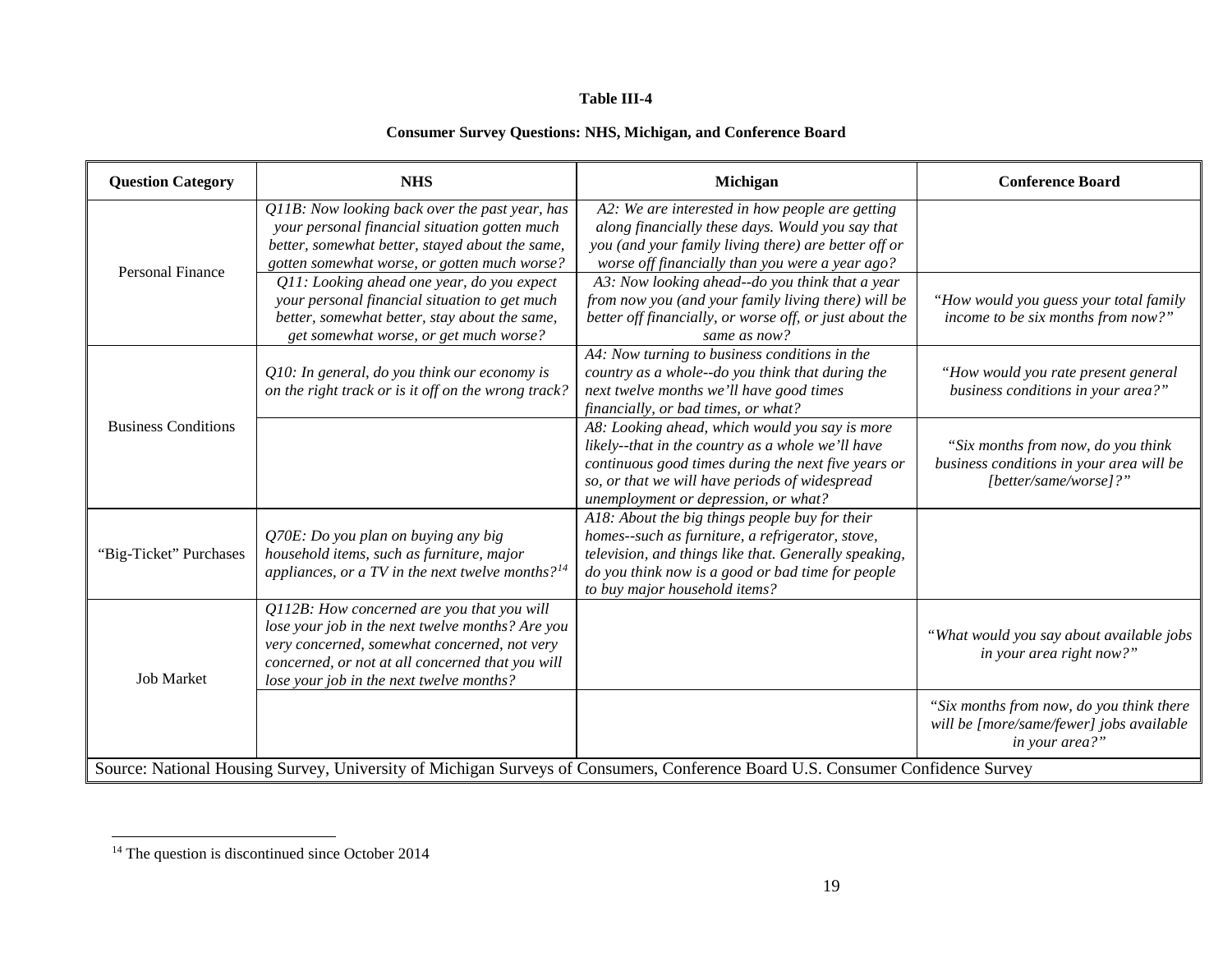## <span id="page-19-0"></span>**C. Housing-Related Sentiment Indices**

The first two of these indices are based on surveys of business. Both are aimed at specific segments, rather than the entire, housing market. The third index is not based on survey data, and the fourth is based on surveys of consumers. [Table III-5](#page-21-0) provides detail about the methods used to calculate the four housing-related indices.

# **1. National Association of Home Builders Housing Market Index ("HMI")**

<span id="page-19-1"></span>The Housing Market Index of the National Association of Home Builders ("NAHB") and Wells Fargo is based on a survey that has been mailed to a panel of NAHB builder members every month since January of 1985.[15](#page-19-2) The survey, which is intended to assess builders' attitudes and expectations regarding demand for single-family housing in the United States, asks the NAHB panel members to rate housing market conditions based upon their individual experiences. Specifically, the survey asks respondents, on a monthly basis, "to rate market conditions for the sale of new homes at the present time and in the next 6 months as well as the traffic of prospective buyers of new homes."[16](#page-19-3) Notably, the direct focus of the HMI is thus on the demand for new, not existing, houses. Approximately 400 responses to the survey are obtained each month.

Generally speaking, the HMI is a weighted average of responses to survey questions asking builders to rate three aspects of their local market conditions: (1) current sales of single-family detached new homes; (2) expected sales of single-family detached new homes over the next 6 months; and (3) traffic of prospective buyers in new homes. Sales expectations are expressed as "good," "fair," or "poor," and the traffic of prospective buyers is characterized as "high to very high," "average," or "low to very low." To construct the index, the positive and negative response percentages calculated for each question in the month are seasonally adjusted. Next, a net relative response percentage (i.e., strong minus weak) is determined for each question using the seasonally adjusted rates and then expressed as an index value. Finally, a weighted average of the three questions' seasonally adjusted series is calculated, using question-specific weights that are apparently based on observed correlations with present and future single-family housing starts. This weighted average, expressed on a scale from 0 to 100, is the HMI for the month.

<span id="page-19-2"></span><sup>15</sup> See Anupam Nanda, Ph.D., "Examining the NAHB/Wells Fargo Housing Market Index (HMI)," (Mar. 29, 2007) *available at* http://m.nahb.org/fileUpload\_details.aspx?contentTypeID=3&contentID=73820&subContentID=99275. For further information regarding the predictive power analysis for the HMI, *see* Anupam Nanda, Ph.D., "Examining the NAHB/Wells Fargo Housing Market Index (HMI) – Technical Appendix," (Mar. 29, 2007) *available at* http://www.nahb.org/fileUpload\_details.aspx?contentTypeID=3&contentID=73820&subContentID =99182.  $\overline{a}$ 

<span id="page-19-3"></span><sup>&</sup>lt;sup>16</sup> National Association of Home Builders, "What is the NAHB-Wells Fargo Housing Market Index (HMI)?," http://www.nahb.org/generic.aspx?sectionID=134&genericContentID=532 (visited Aug. 2, 2013).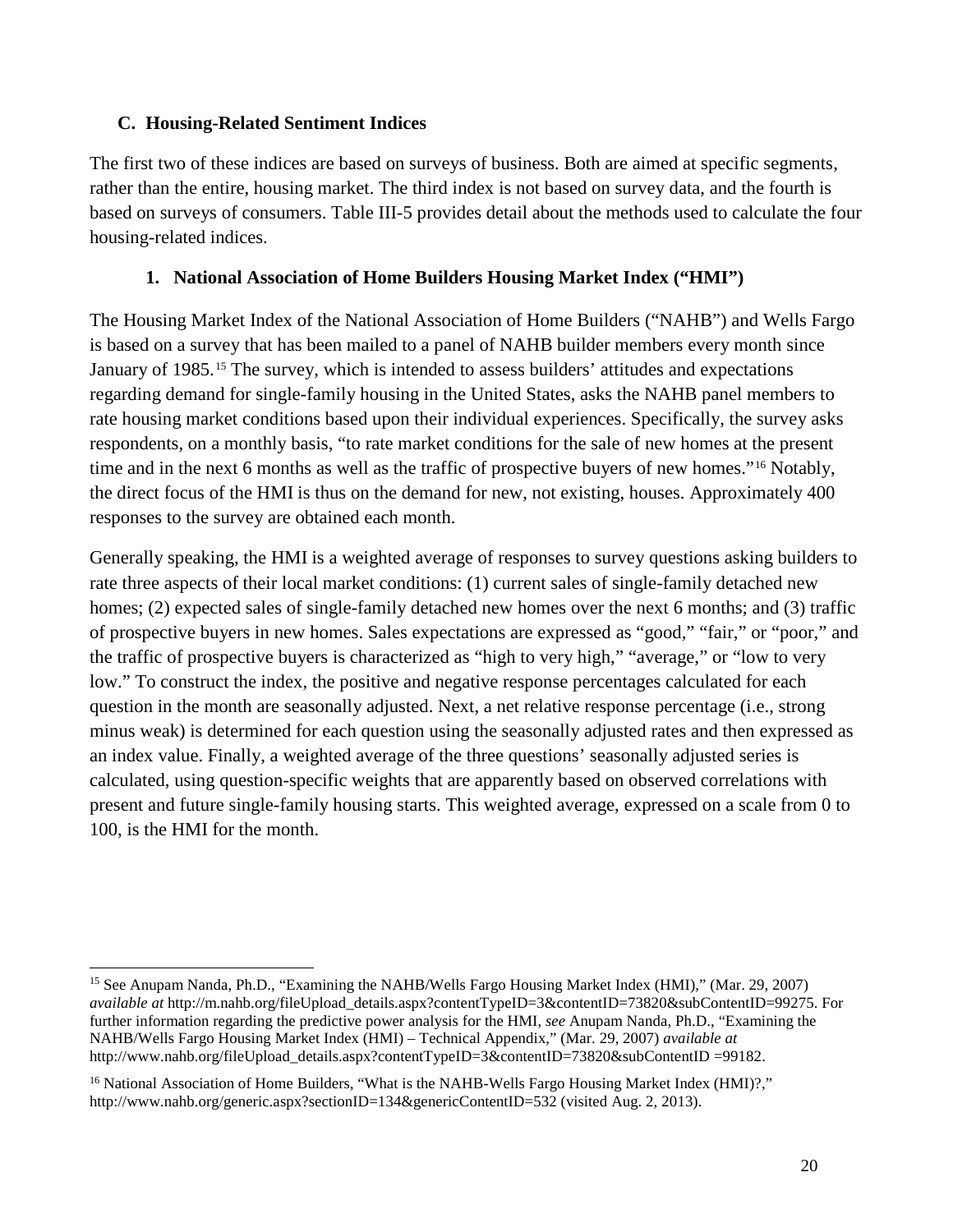#### **2. National Association of Realtors**

<span id="page-20-0"></span>The National Association of Realtors ("NAR") surveys its members monthly about topics that are of relevance to them – e.g., real estate market conditions and expectations, buyer/seller traffic, price trends, buyer profiles, and other issues that specifically affect real estate. NAR uses the survey responses to construct the NAR's REALTORS® Confidence Index ("RCI"). In fact, NAR does not produce an index that combines responses from multiple questions that are in its survey. Rather, NAR produces several indices, each of which is based on the responses to a particular question. Each month, the average of the respondents' (scored) responses for a particular question is reported as the value for the confidence "index" associated with that question's topic. Each respondent's answer, e.g., "weak," "moderate," or "strong," is scored as 0, 50, or 100. Thus, for each month for each particular question the average scored response, which is also the value of that index, will fall within the range of 0-100.

## **3. Freddie Mac**

<span id="page-20-1"></span>Freddie Mac has published a monthly housing market index, Multi-Indicator Market Index (MiMi), since March, 2014. According to its website, "MiMi measures local housing market conditions by combining recent, local-market data with Freddie Mac data for all 50 states plus the District of Columbia, the top 100 metro areas, and the nation.<sup>[17](#page-20-3)</sup> Specifically, MiMi assesses where each market is relative to its own, long-term, stable range by looking at home purchase (mortgage) applications, payment-to-income ratios (changes in home purchasing power based on house prices, mortgage rates and household income), proportion of current mortgage payments in each market, and the local employment picture. The four indicators are combined to create a composite MiMi value for each market. The indicators themselves act as weights on a scale that measure shifts in a particular market. When the indicators are in balance – what MiMi refers to as "In Range" - the market is considered stable and within its long-term, normal range. When the indicators move outside of their long-term stable range, the market is considered either weak or elevated." Note that MiMi is not based on survey data but, rather, is based on public economic data and on Freddie Mac's proprietary data.

## **4. Pulsenomics/Zillow**

<span id="page-20-2"></span>Pulsenomics/Zillow introduced its Housing Confidence Index (HCI) in April, 2014. The HCI is based on telephone and online surveys every six months in 20 MSAs. The HCI is based on responses to 13 questions. The HCI is calculated as a weighted average of three sub-indices: Four questions are used to calculate a Housing Market Conditions Index (25%), five questions used to calculate a Housing Expectations Index (50%), and four questions used to calculate a Homeownership Aspirations Index (25%). An HCI is calculated for each of the 20 MSAs. The national HCI is calculated by aggregating the 20 MSA indices. [Table III-6](#page-22-0) lists the questions in the Pulsenomics/Zillow survey.

<span id="page-20-3"></span><sup>17</sup> http://www.freddiemac.com/mimi/about.html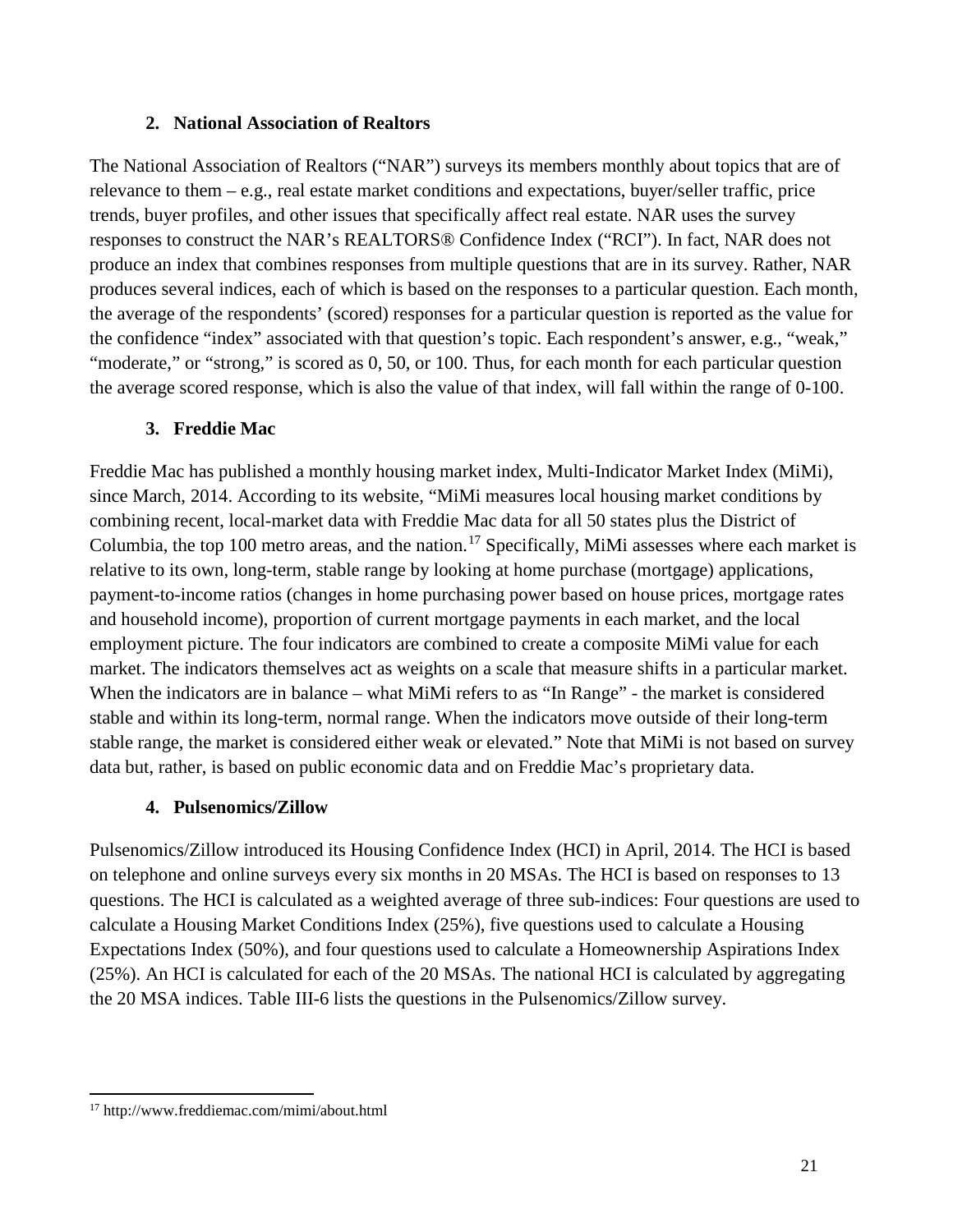#### **Table III-5**

|  | <b>Sources and Survey Methods of Housing market Indices</b> |
|--|-------------------------------------------------------------|
|--|-------------------------------------------------------------|

<span id="page-21-0"></span>

|                                             | <b>NAHB/Wells Fargo</b>               | <b>NAR</b>                                           | <b>Freddie Mac</b>                            | <b>Pulsenomics/Zillow</b>                             |
|---------------------------------------------|---------------------------------------|------------------------------------------------------|-----------------------------------------------|-------------------------------------------------------|
| <b>Survey</b><br><b>Methods</b>             | <b>Housing Market</b><br><b>Index</b> | <b>REALTORS® Confidence</b><br><b>Index</b>          | <b>Multi-Indicator Market</b><br><b>Index</b> | <b>Housing Confidence</b><br><b>Index</b>             |
| Mode                                        | Mail                                  | Telephone                                            | N/A                                           | Automated telephone<br>and online                     |
| Sampling                                    | Panel                                 | About 50,000 randomly-selected<br><b>NAR</b> members | N/A                                           | Random digit dialing                                  |
| Weighting                                   | N <sub>o</sub>                        | N <sub>o</sub>                                       | N/A                                           | Weighted to match<br>corresponding MSA<br>populations |
| Sample size                                 | 400 monthly                           | About 3,000 monthly                                  | N/A                                           | 10,000 every 6 months                                 |
| Field period                                | Early each month                      | Early each month                                     | N/A                                           | First and third quarters<br>each year                 |
| Fieldwork                                   | <b>NAHB</b>                           | <b>NAR</b>                                           | Freddie Mac                                   | Pulsenomics                                           |
| Release                                     | Middle of next month                  | Middle of next month                                 | End of each month,<br>with two month lag      | Second and fourth quarters                            |
| Initiated                                   | January 1985                          | January 2008                                         | March, 2014                                   | April, 2014                                           |
| Source: NAHB, NAR, Freddie Mac, Pulsenomics |                                       |                                                      |                                               |                                                       |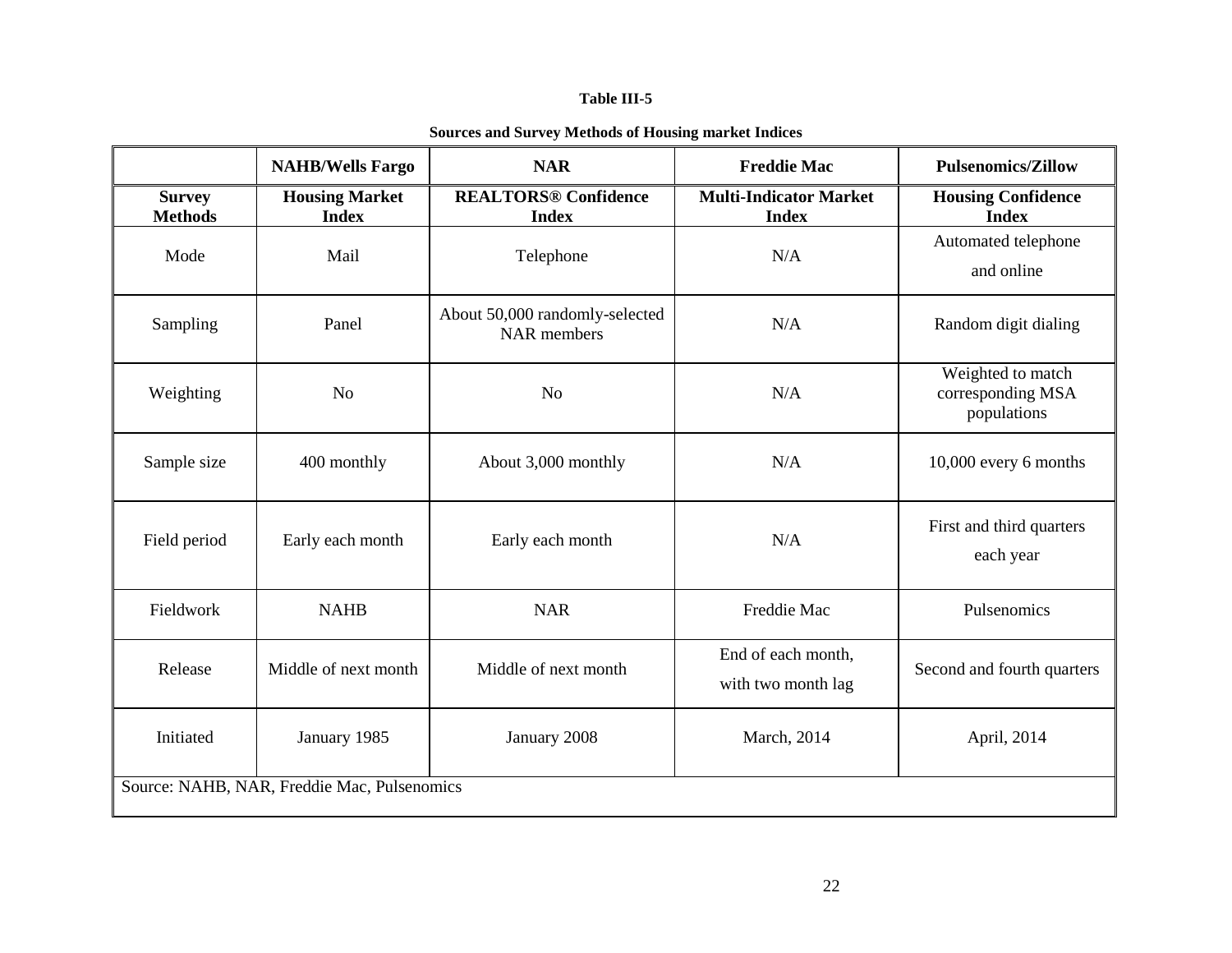#### **Table III-6**

#### **Pulsenomics/Zillow Survey Questions**

<span id="page-22-0"></span>

| <b>Sub-Index</b>                            | <b>Question</b>                                                                                                                      | Weight $(\% )$ |  |  |
|---------------------------------------------|--------------------------------------------------------------------------------------------------------------------------------------|----------------|--|--|
|                                             | Local home values relative to inflation (change over past 12 months)                                                                 | 25             |  |  |
| <b>Housing Market Conditions</b>            | Current direction of local housing market                                                                                            | 25             |  |  |
| (25% weight in HCI)                         | Local market buying conditions assessment                                                                                            | 25             |  |  |
|                                             | Local market selling conditions assessment                                                                                           | 25             |  |  |
|                                             | Near-term: Expected direction and pace of local home value change<br>over the coming 12-month period, relative to expected inflation | 10             |  |  |
|                                             | Long-term: Expected direction and pace of local home value changes<br>over the coming 10-year period, relative to expected inflation | 40             |  |  |
| Housing Expectations<br>(50% weight in HCI) | Confidence about future affordability of current home                                                                                | 20             |  |  |
|                                             | Financial value of homeownership vs. renting                                                                                         | 15             |  |  |
|                                             | Investment value of homeownership vs. other investment options                                                                       | 15             |  |  |
|                                             | Provides more (or less) freedom than renting                                                                                         | 20             |  |  |
| Homeownership Aspirations                   | Is necessary to live The Good Life and The American Dream                                                                            | 20             |  |  |
| (25% weight in HCI)                         | Is necessary to achieve social status and earn respect                                                                               | 20             |  |  |
|                                             | Homeowners planning to buy again in the future                                                                                       | 40             |  |  |
| Source: Pulsenomics                         |                                                                                                                                      |                |  |  |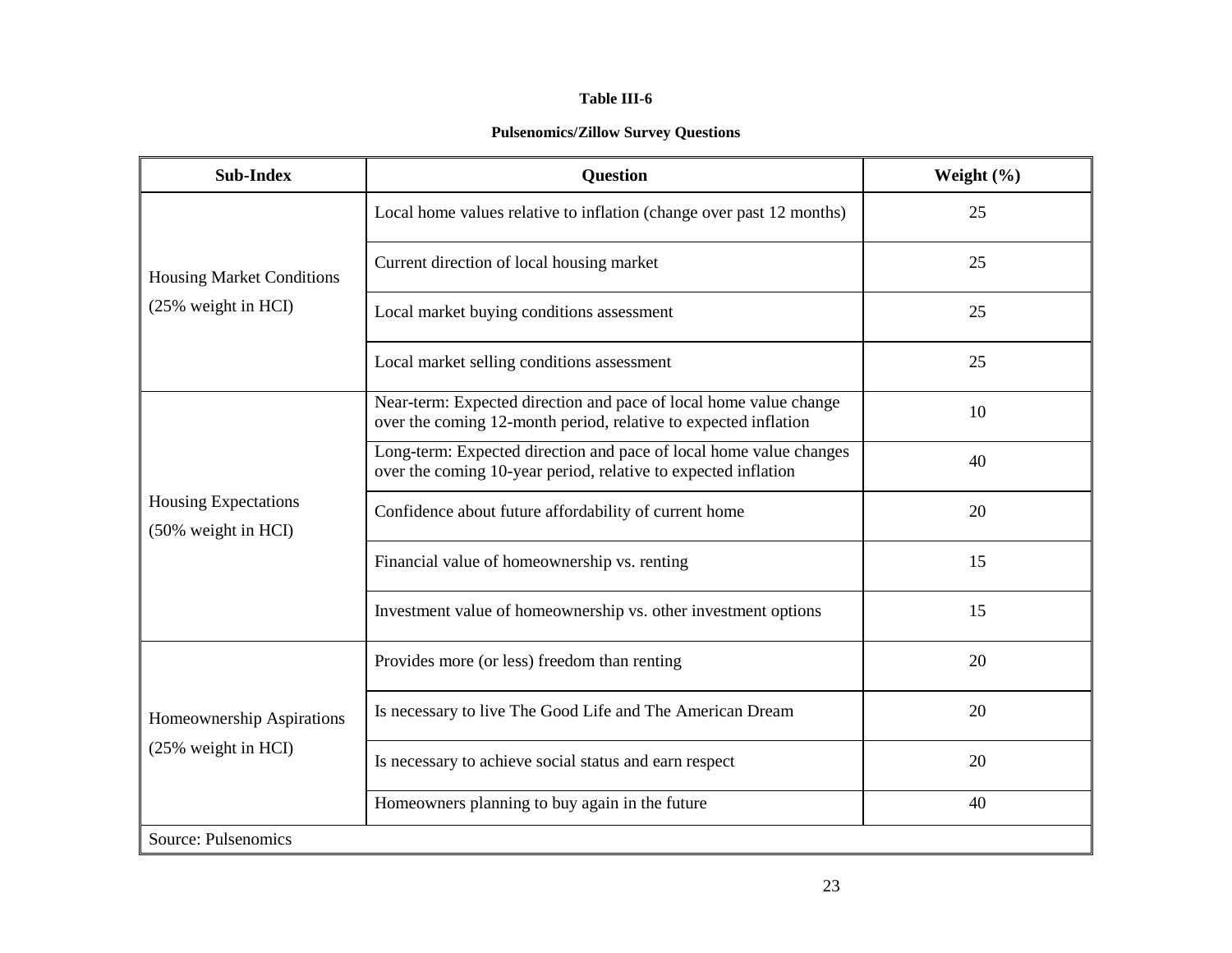## <span id="page-23-0"></span>**D. Other Sentiment Indices**

### **1. Bloomberg U.S. Weekly Consumer Comfort Index**

<span id="page-23-1"></span>Reported continuously since late 1985, the Bloomberg U.S. Weekly Consumer Comfort Index is based on survey research conducted by Langer Research Associates of New York (with field work by SSRS/Social Science Research Solutions of Media, Pennsylvania). The index is based on a four-week rolling of average of 1,000 responses that are solicited by random-sample telephone interviews. The survey interviews approximately 250 adults per week to get information about consumers' assessments about the national economy, the buying climate, and their personal financial conditions.

To construct the index, the percentages of households with negative views on the economy, on personal finances, and on buying climate are subtracted from the percentages with positive views. Then, in effect, the average net percent positive responses is calculated over the three categories. Each month's index value can range from 100, which would indicate that every survey respondent had a positive view about each of the three categories, to minus 100, which would indicate that all views were negative.

#### **2. European Union Economic Sentiment Indicator ("ESI")**

<span id="page-23-2"></span>The Economic Sentiment Indicator ("ESI") of the Joint Harmonised E.U. Programme of Business and Consumer Surveys intends to track overall economic activity. The ESI is derived from 15 questions that are asked as part of five separate surveys of confidence that are conducted by members of the European Union ("E.U.").<sup>[18](#page-23-3)</sup> Each of the five surveys focuses on sentiment in one industry or sector – Industrial Confidence, Services Confidence, Consumer Confidence, Retail Trade Confidence, and Construction Confidence. The ESI is based on a weighted average of 15 variables from the separate surveys. The surveys are conducted each month. The sample sizes from each E.U. member vary by country and by industry and segment.

Notably, the ESI incorporates survey responses from both households and businesses. The fifteen questions specifically used to calculate the ESI are directed at these topics: assessment of current overall order books (industrial); assessment of current stock of finished products (industrial); expectations regarding production over the next three months (industrial); change in business situation over the past three months (services); change in demand/turnover for the company's services over the past three months (services); expectations regarding demand/turnover for the company's services in the coming three months (services); expectations regarding changes in one's household financial position in the next twelve months (consumer); likelihood of saving money in the next twelve months (consumer); expectations regarding changes to the general economic situation in the country in the next twelve months (consumer); expectations regarding the number of unemployed in the next twelve

<span id="page-23-3"></span><sup>&</sup>lt;sup>18</sup> European Commission Directorate-General for Economic and Financial Affairs, "The Joint Harmonised EU Programme of Business and Consumer Surveys – User Guide," (Updated July 4, 2007) *available at*  $\overline{a}$ 

http://ec.europa.eu/economy\_finance/db\_indicators/surveys/documents/userguide\_en.pdf.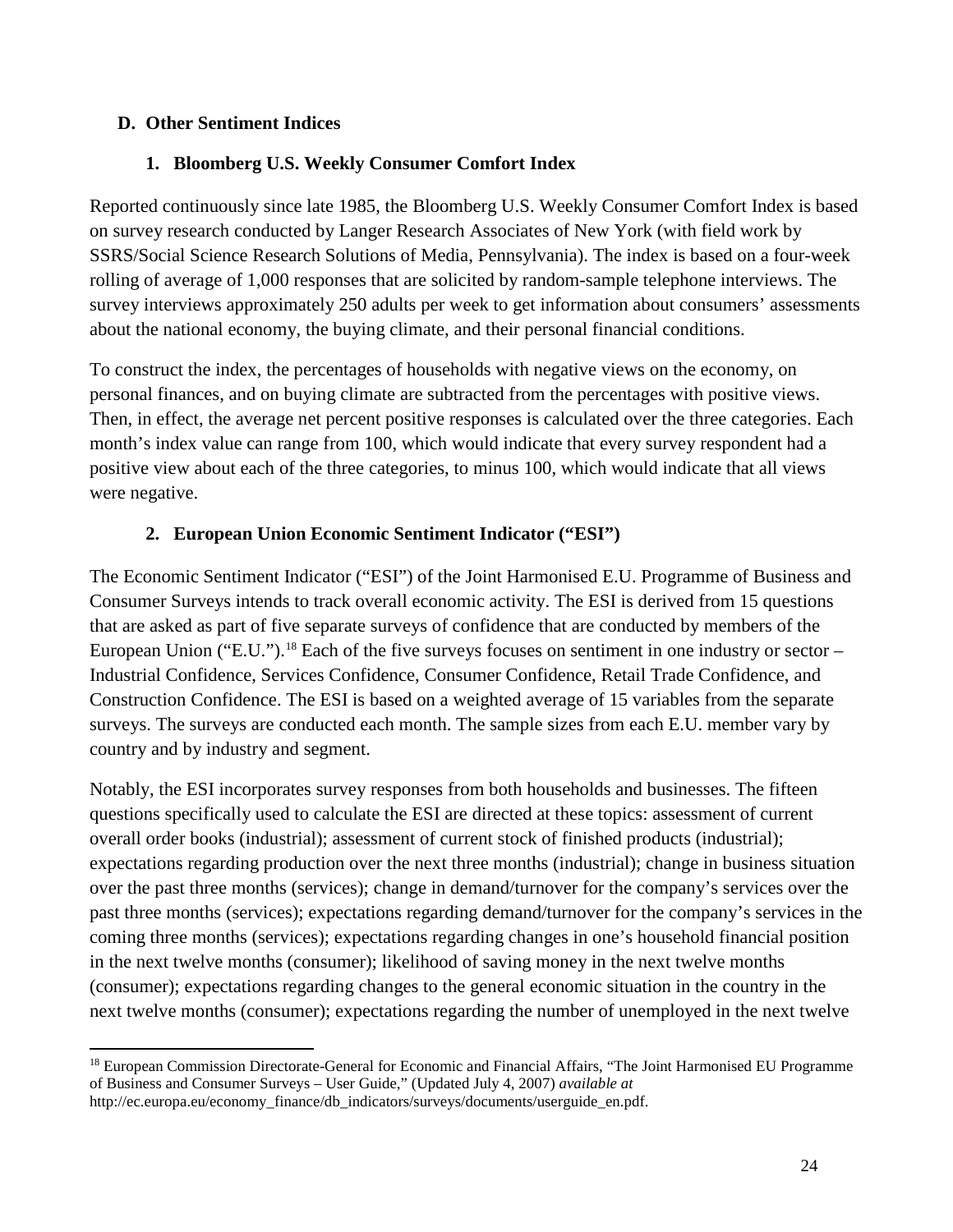months (consumer); change in business sales activity over the past three months (retail trade); expectations regarding changes in business sales activity over the next three months (retail trade); assessment of the current volume of stock (retail trade); assessment of current overall order books (construction); and expectations regarding changes to the firm's total employment in the next three months (construction).

The calculation of the ESI itself is somewhat complicated. Basically, a "balance" is calculated for each of the 15 questions of interest that reflects the net difference between the positive and negative responses to the question. In some questions, the intensity of the response is a factor, and "very positive" and "very negative" responses are assigned twice the weight of merely "positive" and "negative" responses. Balances are standardized and seasonally adjusted.[19](#page-24-1)

Four of the 15 component variables comprising the ESI calculation are associated with the Consumers survey, three are associated with the Industrial survey, three with the Services survey, three with the Retail Trade survey, and two with the Construction survey. However, the weights assigned to each group of variables are not strictly related to their number. For example, while three of the 15 variables (or 20 percent of the questions) are associated with the Industrial survey, the overall weight collectively assigned to these components of the "Industrial Confidence Indicator" is 40 percent. The overall weights assigned to the each sector's "confidence indicator" are as follows: Industrial (40%); Services (30%); Consumer (20%); Retail Trade (5%); and Construction (5%). To compute a weighted average, each sector's overall weighting percentage is divided by the number of opinion balances comprising its confidence indicator to determine each balance's (that is, each survey question's) individual weight. So, for example, Services Confidence Indicator has an overall weight of 30 percent and consists of three balances/questions; each balance/question in Services thus is assigned an individual weight of 10 percent (i.e., one-third of 30 percent). Further adjustments are made in the event that standardized and seasonally adjusted balances are not available for all 15 components.

Finally, the resulting weighted-average data series is scaled so that its long-term average over time equals 100 and its standard deviation equals 10. This monthly, scaled, weighted-average data series is the ESI. Values of the ESI greater than 100 indicate a comparatively positive economic sentiment at that time and values less than 100 indicate a comparatively negative sentiment.

## <span id="page-24-0"></span>**E. Research Studies of Consumer Sentiment Indices**

Over the past two decades, consumer sentiment indices were integral to a number of published, empirical, research studies in economics, finance, or statistics. These studies typically used data for the University of Michigan's Index of Consumer Sentiment (ICS), the Conference Board Consumer Confidence Index (CCI), or both.

Appendix A, which appears after concluding section VII, identifies 16 such research studies published since 1994. As a group, these studies illustrate that indices of consumer sentiment have long been

<span id="page-24-1"></span><sup>&</sup>lt;sup>19</sup> Balances are standardized with moments that are calculated with a fixed sample to avoid periodically revising the index.  $\overline{a}$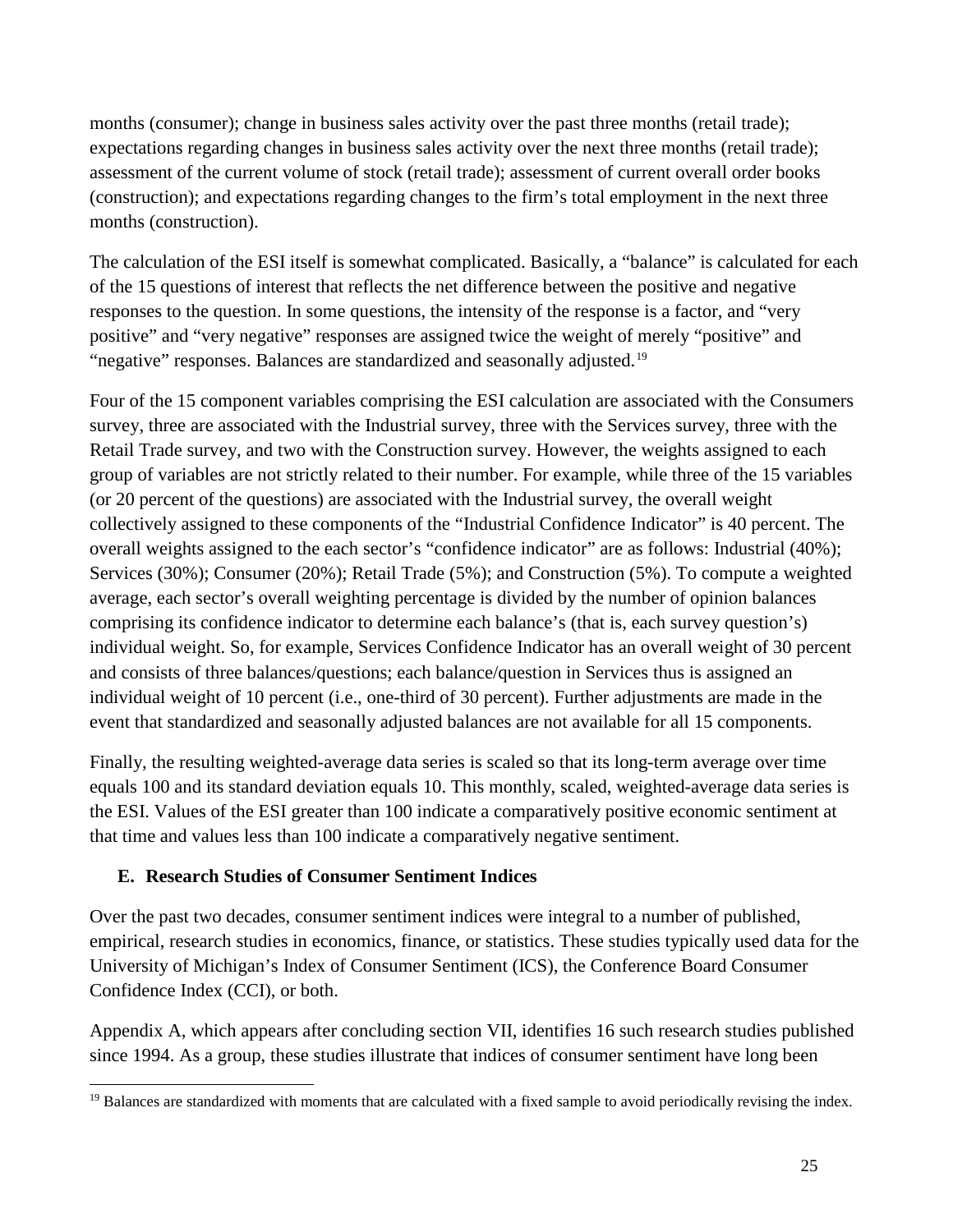useful for forecasting or explaining a range of macroeconomic and other significant outcomes. These studies often concluded that consumer sentiment indices (among other variables) helped forecast or explain movements of GDP, stock prices, prices and yields on bonds, corporate credit risk, or expenditures on the outputs of specific industries.

These studies often analyzed whether, and to what extent, adding a measure of consumer sentiment improves forecasts of consumer spending, business cycle peaks and troughs, or other measures of macroeconomic or industry-specific variables. Results and conclusions vary somewhat with the studies' methods, variables, and time periods analyzed. Researchers have generally concluded that consumer sentiment indices did statistically-significantly and often-meaningfully improve forecasts or explain important outcomes.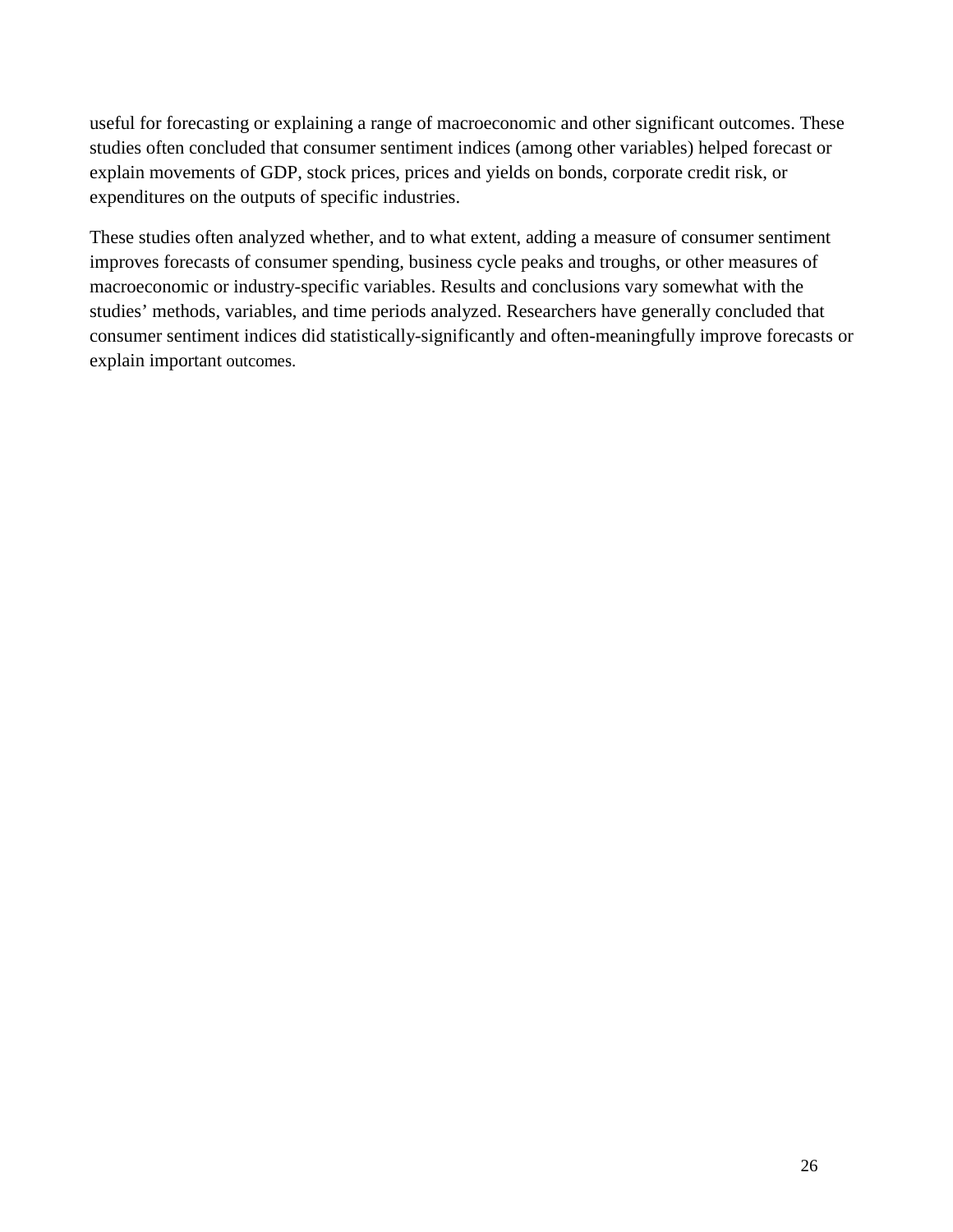# <span id="page-26-0"></span>**IV. Building the Home Purchase Sentiment Index (HPSI)**

# <span id="page-26-1"></span>**A. Goals and Research Strategy**

Our primary goal was to distill the information in each month's National Housing Survey (NHS) into a single number that reflects some of consumers' attitudes and financial conditions that importantly influence their decisions about purchasing homes. We sought to combine the responses to a small number of the NHS questions into a monthly measure that would provide insights to supplement those gleaned from other quantitative and qualitative analyses about upcoming housing market developments, such as house prices, home sales, purchase mortgage origination volumes, and housing starts.

The National Housing Survey (NHS) polls adults across the United States each month about their housing-related experiences, conditions, and attitudes. Because each respondent is asked about 100 questions, the NHS provides more prompt, regular information about housing than any other survey of consumers. The NHS asks both home owners and renters about owning and renting homes, home and rental prices, homeownership distress, household finances, and overall confidence in the economy.

Ultimately, we used a simple average of the (net-positive responses to) six NHS questions to summarize consumers' conditions and attitudes about purchasing homes. In keeping with widely-accepted concepts and terminology in consumer surveys, we refer to the summary measure as the Home Purchase Sentiment Index (HPSI).

Below we explain the process that we used to develop the HPSI.

# <span id="page-26-2"></span>**B. NHS Questions for the HPSI: Preliminary Candidates**

We began by choosing a long list of preliminary candidate questions to include in the HPSI. We chose a list of 28 NHS questions as preliminary candidates on the basis of availability, of *a priori* judgments, and of their simple correlations during 2010-2014 of important housing market outcomes with the (responses to) the candidate NHS questions.

Because one goal is to produce HPSI on an ongoing basis, we only considered questions that are still being asked in the NHS in 2015. Because the NHS is relatively new, we favored, but did not insist on, questions that were in the monthly NHS since its beginning in June  $2010^{20}$  $2010^{20}$ 

Then, before analyzing them statistically, we judged which NHS questions were likely to have empirically-meaningful and plausibly-reliable connections to important housing market outcomes. Recent experience testifies to the likely value of such judgments. Based on judgments made before the NHS had accumulated much data, Fannie Mae began including aggregate responses for a dozen NHS question on its website in July 2011. As it happened, of the six

<span id="page-26-3"></span><sup>&</sup>lt;sup>20</sup> Q11B and Q112B were not asked until the March 2011 National Housing Survey.  $\overline{a}$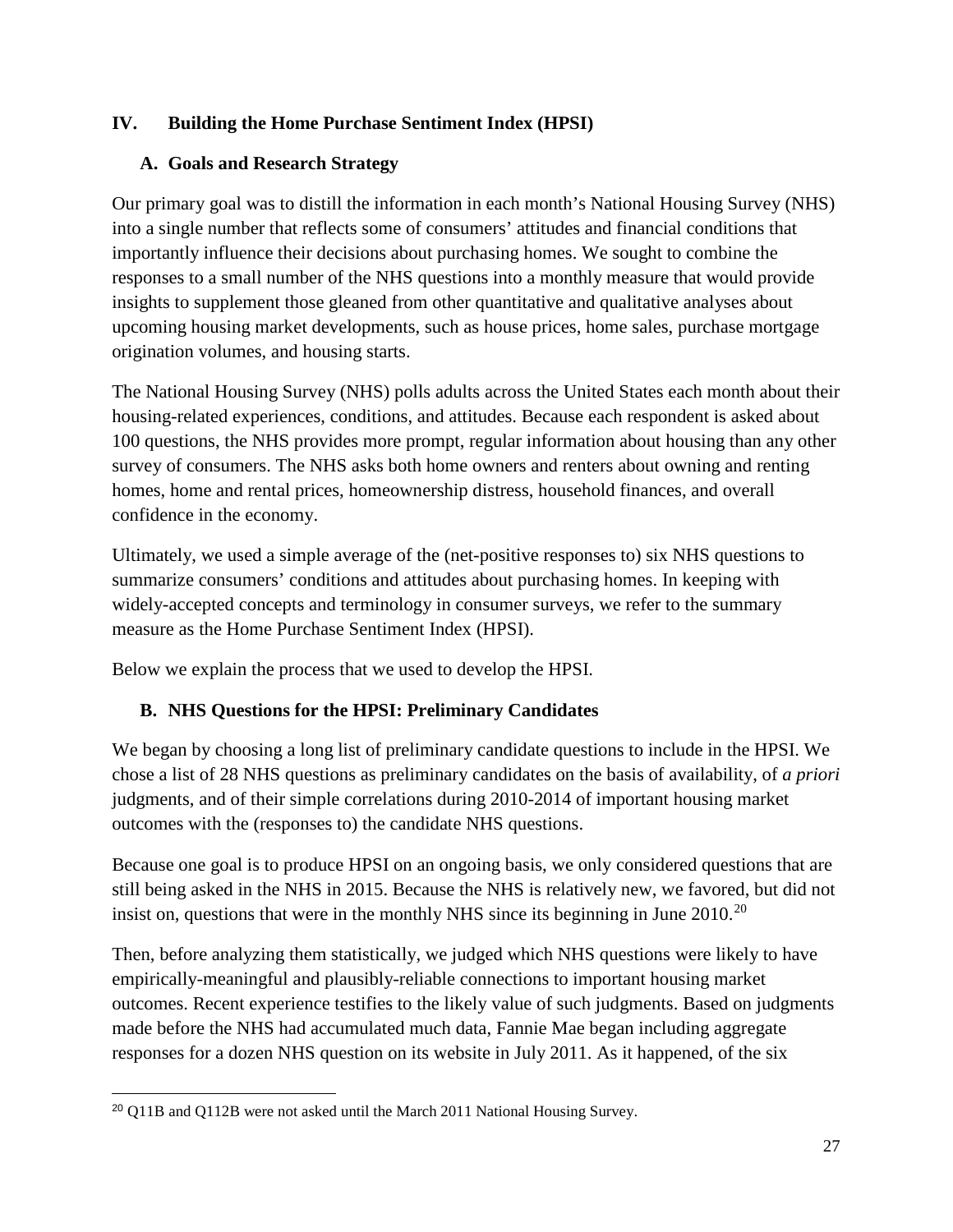questions that we chose for the HPSI, five of them were among the dozen questions that began appearing in 2011 on the Fannie Mae website.

The 28 preliminary candidates cover a wide range of topics that might provide signals about housing markets. Some questions ask about personal, and some ask about national, economic and financial developments and outlooks. One asks directly about whether it is a good time to buy a home; another asks whether it is a good time to sell. Some questions ask about expected changes and variability of house prices. Some ask whether it is difficult to obtain or to make payments on mortgages. Some ask about intentions and reasons for buying or renting in the future. [Table IV-1](#page-27-0) below shows the 28 preliminary candidate questions that we analyzed.

#### **Table IV-1**

#### **NHS Preliminary Candidate Questions for the HPSI**

<span id="page-27-0"></span>

| <b>Question</b> |                                                                      |                                      |
|-----------------|----------------------------------------------------------------------|--------------------------------------|
| <b>Number</b>   | <b>Question Text</b>                                                 | <b>Question Topic</b>                |
|                 | In general do you think our economy is on the right track or is it   |                                      |
| Q10             | off on the wrong track?                                              | Current economy                      |
|                 | Looking ahead one year, do you expect your personal financial        |                                      |
|                 | situation to get much better, somewhat better, stay about the same,  |                                      |
| Q11             | get somewhat worse, or get much worse?                               | Personal financial situation: Future |
|                 | Now looking back over the past year, has your personal financial     |                                      |
|                 | situation gotten much better, somewhat better, stayed about the      |                                      |
| Q11B            | same, gotten somewhat worse, or gotten much worse?                   | Personal financial situation: Recent |
|                 | In general, do you think this is a very good time to buy a house, a  |                                      |
|                 | somewhat good time, a somewhat bad time, or a very bad time to       |                                      |
| Q12             | buy a house?                                                         | Good time to buy a house             |
|                 | In general, do you think this is a very good time to sell a house, a |                                      |
|                 | somewhat good time, a somewhat bad time, or a very bad time to       |                                      |
| Q13             | sell a house?                                                        | Good time to sell a house            |
|                 | During the next 12 months, do you think home prices in general       |                                      |
| Q15             | will go up, go down, or stay the same as where they are now?         | Future home prices rise: Whether     |
|                 | Q16 (IF Q15 = DOWN): By about what percent do you think              |                                      |
|                 | home prices in general will go down on the average over the next     |                                      |
|                 | 12 months?                                                           |                                      |
|                 |                                                                      |                                      |
|                 | Q17 (IF Q15 = UP): By about what percent do you think home           |                                      |
|                 | prices in general will go up on the average over the next 12         |                                      |
| Q16&Q17         | months?                                                              | Future home prices rise: How much    |
|                 | During the next 12 months, do you think home rental prices in        |                                      |
|                 | general will go up, go down, or stay the same as where they are      |                                      |
| Q <sub>18</sub> | now?                                                                 | Future rental prices rise: Whether   |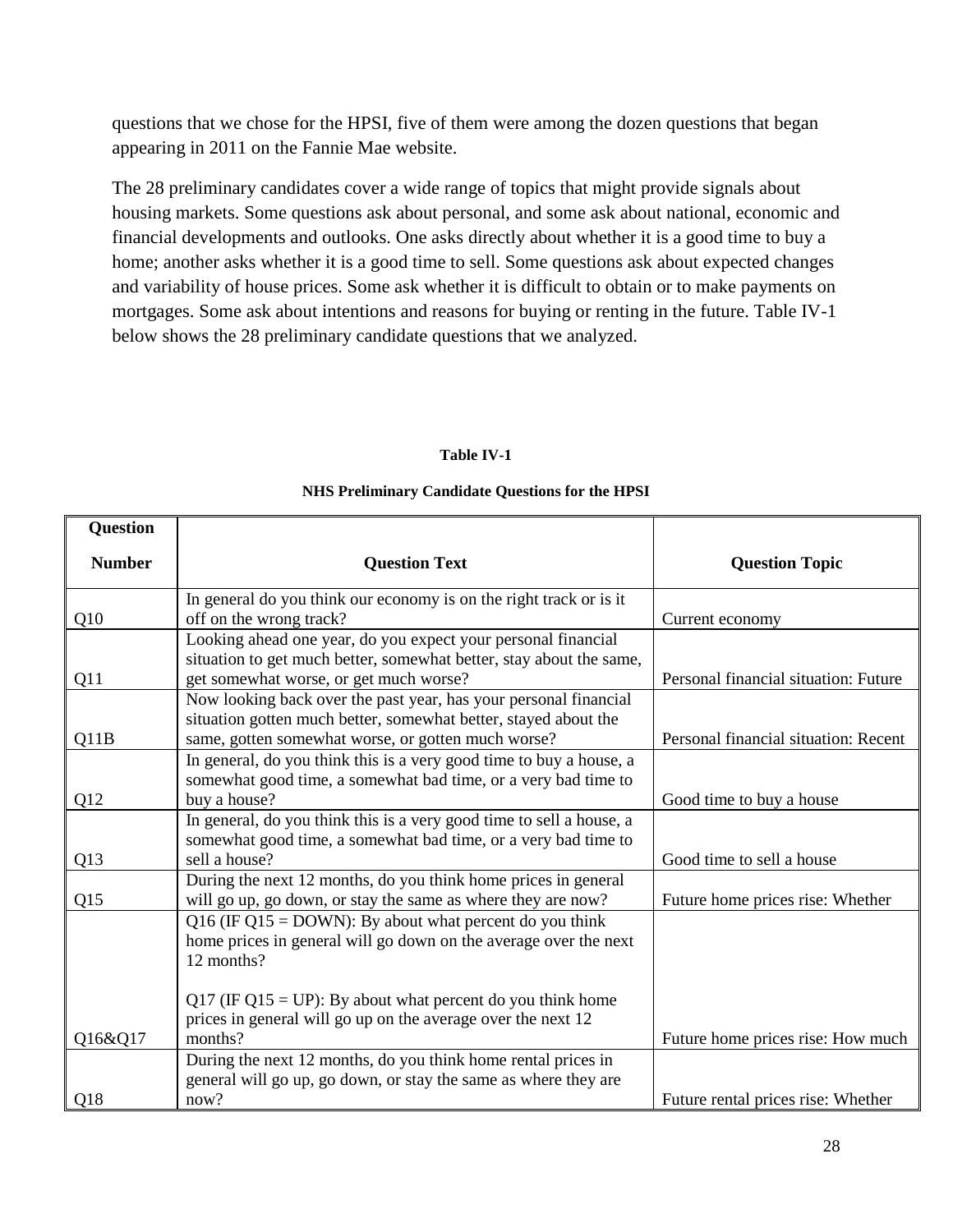| Q19&Q20 | Q19 (IF Q18 = DOWN): By about what percent do you think             |                                      |
|---------|---------------------------------------------------------------------|--------------------------------------|
|         | home rental prices in general will go down on the average over the  |                                      |
|         | next 12 months?                                                     |                                      |
|         |                                                                     |                                      |
|         | $Q20$ (IF $Q18 = UP$ ): By about what percent do you think home     |                                      |
|         | rental prices in general will go up on the average over the next 12 |                                      |
|         | months?                                                             | Future rental prices rise: How much  |
| Q20B    | During the next 12 months, do you think home mortgage interest      | Future mortgage interest rates rise: |
|         | rates will go up, go down, or stay the same as where they are now?  | Whether                              |
| Q22     | Do you think it would be very difficult, somewhat difficult,        |                                      |
|         | somewhat easy, or very easy for you to get a home mortgage          |                                      |
|         | today?                                                              | Difficult to get a mortgage          |
| Q31     | If you were going to move, would you be more likely to:             |                                      |
|         | Rent<br>1)                                                          |                                      |
|         | Buy<br>2)                                                           |                                      |
|         | Don't know<br>3)                                                    | Next home owned                      |
| Q46B    | Which of the following is the best reason to buy a house?           |                                      |
|         | The financial benefits of homeownership, such as its value as<br>1) |                                      |
|         | an investment (especially compared to paying rent), its value       |                                      |
|         | as a way to build up wealth for retirement or to pass on to your    |                                      |
|         | family, and the tax benefit                                         |                                      |
|         | The broader security and lifestyle benefits of homeownership,<br>2) |                                      |
|         | such as providing a good and secure place for your family and       |                                      |
|         | children, where you have the control to make renovations and        |                                      |
|         | updates if you want, and in a place that's in a community and       |                                      |
|         | location that you prefer                                            |                                      |
|         | Don't know<br>3)                                                    | Best reason to buy a house           |
| Q47     | Which is closer to your view?                                       |                                      |
|         | Renting makes more sense because it protects you against<br>1)      |                                      |
|         | house price declines and is actually a better deal than owning.     |                                      |
|         | Owning makes more sense because you're protected against<br>2)      |                                      |
|         | rent increases and owning is a good investment over the long        |                                      |
|         | term.                                                               |                                      |
|         | Don't know<br>3)                                                    | Owning vs. renting                   |
|         | In the future, are you (renter) more likely to:                     |                                      |
| Q50     | Always rent<br>1)                                                   |                                      |
|         | Buy at some point in the future<br>(2)                              |                                      |
|         | Don't know<br>3)                                                    | Future home rented: Renters          |
| Q75     | Do you think buying house is an investment with:                    |                                      |
|         | Safe investment with a lot of potential<br>1)                       |                                      |
|         | Safe investment with very little potential<br>2)                    |                                      |
|         | Risky investment with very little potential<br>3)                   |                                      |
|         | Risky investment with a lot of potential<br>4)                      | Buying house as investment           |
| Q82     | Which of the following best describes the type of mortgage you      | Type of Mortgage                     |
|         | have?                                                               |                                      |
| Q87     | If a person's home is now worth less than what they owe on it, do   | O.K. to stop paying mortgage         |
|         | you think it is okay for them to stop paying their mortgage?        |                                      |
|         |                                                                     |                                      |
|         |                                                                     |                                      |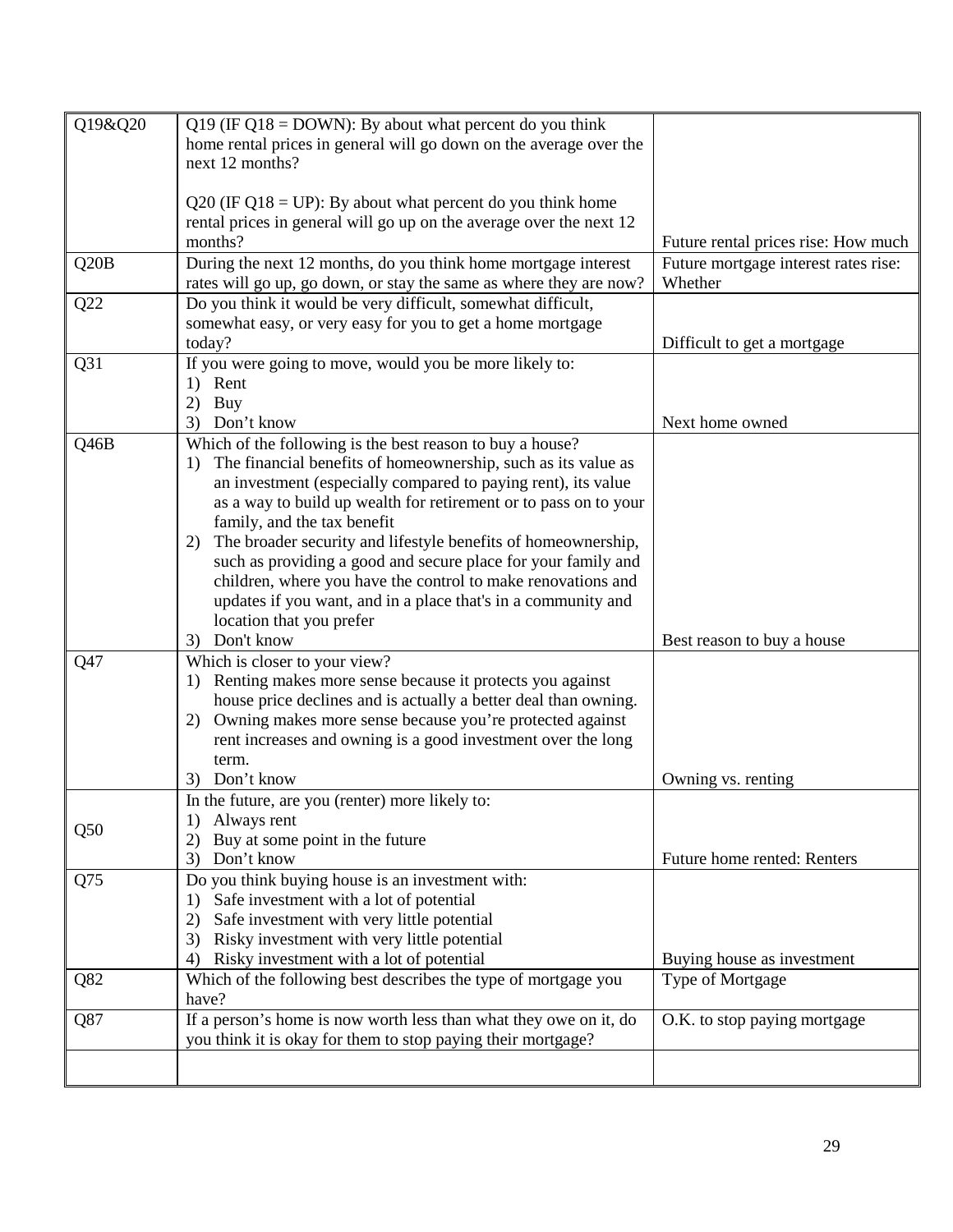| Q91   | Thinking about the total amount you owe on your home (including<br>first mortgage, second mortgage, and home equity line of credit                                   | Home underwater                |
|-------|----------------------------------------------------------------------------------------------------------------------------------------------------------------------|--------------------------------|
|       | debt) compared to the value of your home today, would you say<br>the total amount you owe on your home is higher/lower than your<br>home value?                      |                                |
| Q99   | Thinking about the value of your home today compared to what<br>you paid for the home, would you say your home is worth<br>more/less than what you paid for?         | House price gains: Past        |
| Q100  | Have you seriously considered, somewhat considered, not<br>seriously considered, or not considered at all stopping or<br>incompletely paying your mortgage?          | Consider stop mortgage payment |
| Q109  | Are you very stressed, somewhat stressed, not very stressed or not<br>at all stressed about your ability to make payments on your debts?                             | Stressed about debt payments   |
| Q111  | Do you feel you have sufficient savings?                                                                                                                             | Have sufficient savings        |
| Q112  | Do you feel that your current household income is sufficient for<br>the amount of expenses you have, including any payments on debt<br>and mortgages?                | Have sufficient income         |
| Q112B | How concerned are you that you will lose your job in the next<br>twelve months?                                                                                      | Job-loss concerns              |
| Q116  | How does your current monthly household income compare to<br>what it was twelve months ago?                                                                          | Household income increased     |
| Q117  | How do your current monthly household expenses compare to<br>what they were twelve months ago?                                                                       | Household expenses increased   |
| Q118  | How does the total amount of debt on your house, including first<br>mortgage, second mortgage, and home equity line of credit debt,<br>compare to twelve months ago? | Household debt increased       |
|       | Source: National Housing Survey                                                                                                                                      |                                |

## <span id="page-29-0"></span>**C. Paring Down the Preliminary List of Candidate Questions**

## **1. Iteratively reducing the number of questions**

<span id="page-29-1"></span>The Michigan sentiment and the Conference Board confidence indices, the two, best-known, national, long-running, highly-regarded consumer indices, are each constructed from (the responses to) five of their surveys' questions. Although there is no analytical imperative, in practice, consumer and housing market indices are often based on about that number of survey questions or of data series. In light of the length of our data sample and of common practice, we were initially inclined to use about that number of questions to construct the HPSI.

We first pared down our "long list" of 28 preliminary candidate questions to a "short list" of about 10 candidate questions. One tool that we used to guide our selection of short-list questions was "stepwise regressions." The results of the stepwise regressions identified which questions were most, and which were least, correlated with relevant housing market outcomes. These statistical results provided some signals about how informative candidate questions were likely to be about housing markets and thus about which questions to retain for further analysis and which questions to be pared from the long list of candidate questions.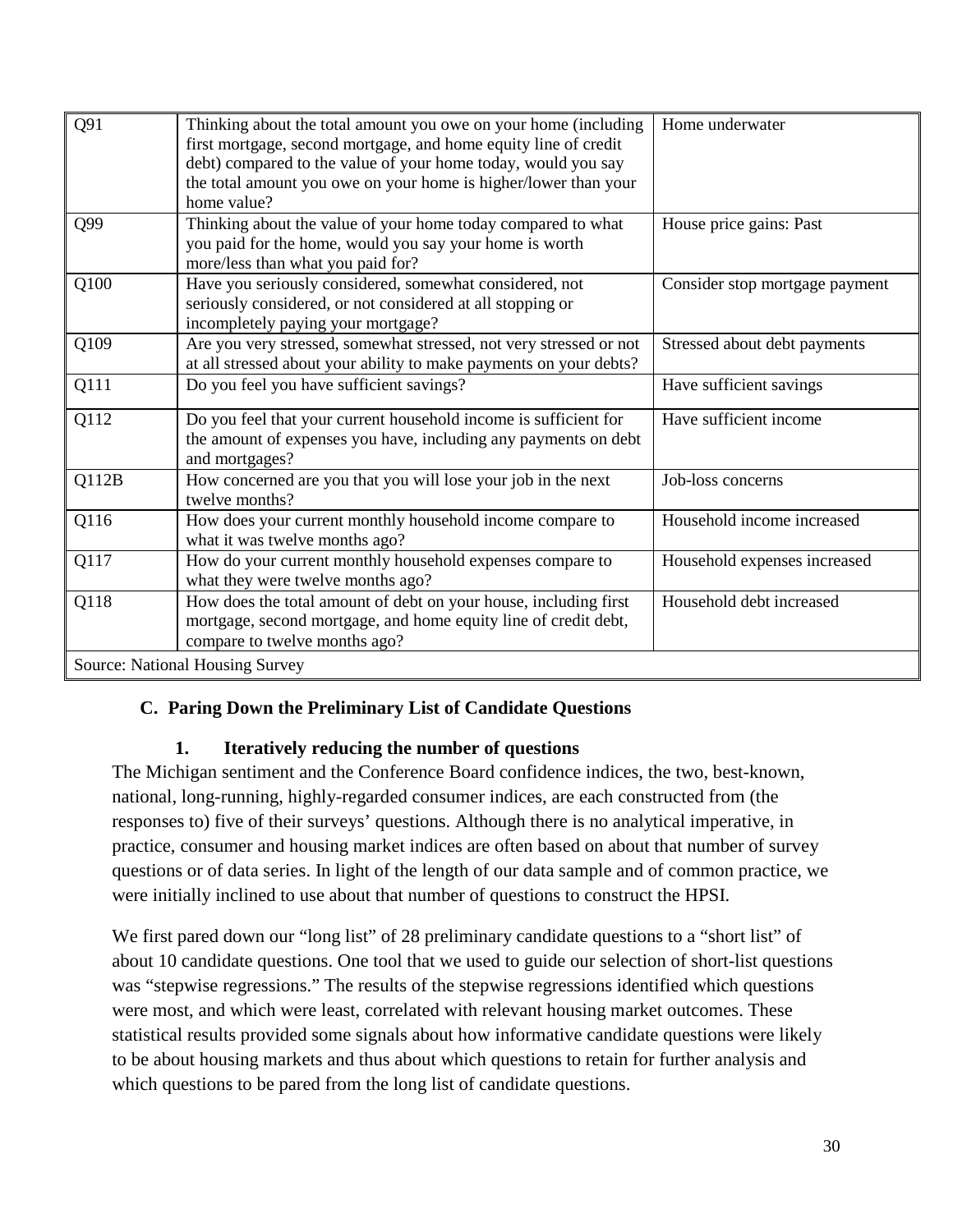We used a blend of "automated" and "manual" stepwise regressions as follows:

- 1. We selected four variables to represent important aspects of housing markets: house prices, total home sales, single-family starts, and purchase-mortgage originations.<sup>[21](#page-30-0)</sup>
- 2. We regressed the future values of each of the four housing market variables on current values of all 28 preliminary candidate questions, which are shown in [Table IV-1.](#page-27-0) The regression for each housing market variable, or outcome, also included as a right-hand-side variable its own, recent, past value, i.e., we included a lagged dependent variable.
- 3. As future values of each of the four housing market variables, or outcomes, we used their values both over the upcoming six months and over the upcoming 12 months.
- 4. We then estimated "automated" stepwise regressions. The "backwards" automated procedure began by regressing each of the four future housing market outcome variables on all 28 preliminary candidate questions. The procedure then dropped the statistically-least-important candidate question and re-estimated the regression with the remaining 27 candidate questions. The automated procedure repeated, dropping one variable after each regression, until each of the remaining variables passed the conventional test of statistical significance at the five percent level. $^{22}$  $^{22}$  $^{22}$
- 5. We then used a "manual" method to potentially further reduce the numbers of remaining candidate questions. In an informally iterative way, we used judgment and statistical results to decide which of the remaining candidate questions to retain. We generally removed questions whose estimated, stepwise-regression coefficients (or relationships) we deemed to have the "wrong" signs. For example, if the regression estimates implied that future home sales would be higher when NHS respondents expected more unemployment, we were likely to delete that question from the ensuing regressions for future home sales. After such deletions, we examined the resulting regression estimates and judged whether any more questions warranted deletion.
- 6. After we judged that no more questions warranted deletion from any of the outcome regressions, for each outcome we estimated a stepwise regression that started with the resulting, shorter list of candidate questions. Like step 4, at each iteration here, the automated stepwise procedure deleted the question that added to the least to the explanation of the

<span id="page-30-0"></span> $21$  Sources and details about these variables are given in Appendix B: Data and Sources.

<span id="page-30-1"></span> $22$  Throughout, we refer to having at least 95 percent confidence, or equivalently having a significance level of 0.05 or better (i.e., five percent or lower), that a coefficient or relation differs from zero as being "statistically significant," taking into account the effects of any other variables that were included in a regression.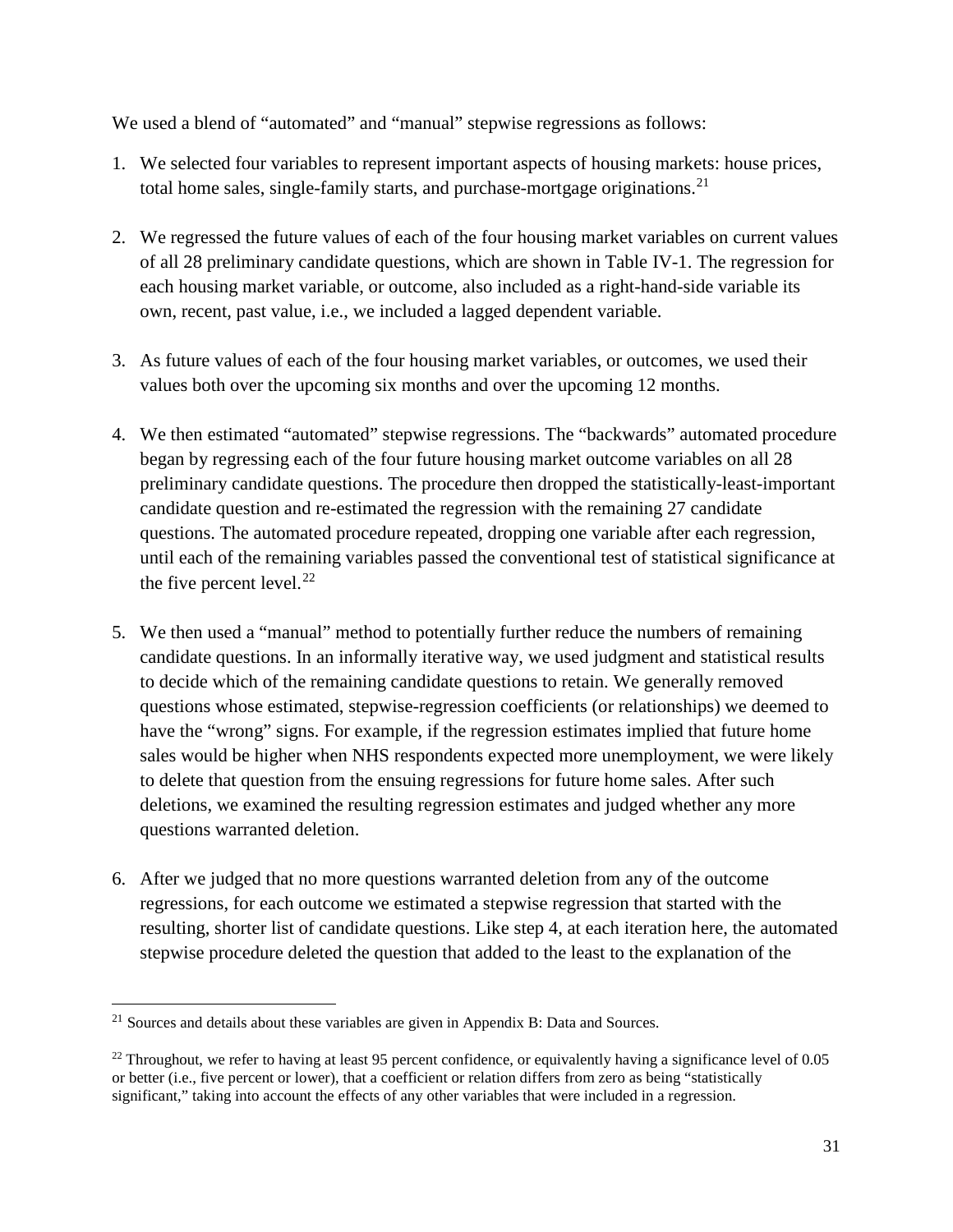housing market outcome. The stepwise procedure continued iterating until each of the remaining questions was statistically significant at the five percent level or better.

# **2. Regression results**

<span id="page-31-0"></span>[Table IV-2](#page-32-0) displays the results of our procedure. The regression results show the magnitudes of the estimated connections of each measure of future housing market outcomes and the NHS questions that remained at the end of our iterative procedure.

These estimates easily could be used for forecasting outcomes over the next 11 months because they rely only on data that we would easily have in hand—the answers to the NHS from one month earlier.

We used various indicators to provide information about the individual NHS questions' forecasting the four outcomes in [Table IV-2.](#page-32-0) The levels of statistical significance, denoted by asterisks, in [Table](#page-32-0) IV-2, provide information about the (in-sample) forecasting performance of individual questions for each of the four outcomes, taken one by one. In [Table](#page-32-0) IV-2, we denote significance at the 0.05 level by a single asterisk and greater, 0.01 level significance by two asterisks. A more precise measure is the significance level itself of each question for each outcome. By construction, [Table](#page-32-0) IV-2 shows the questions that significantly improved the forecasts of at least one of the outcomes. [Table](#page-32-0) IV-2 also shows that Q18 and Q20B significantly improved forecasts for all eight of the outcomes.

NHS data are available through the end of the most recent month. The odd-numbered columns show the results over 12-month horizons; the even-numbered columns show the results over sixmonth horizons, which can be based on six more observations of actual, future outcomes than the 12-month-horizons regressions.

[Table IV-2](#page-32-0) shows that, for both the 12-month-ahead and the 6-month-ahead horizons, each housing market outcome was statistically-significantly connected to at least four of the remaining nine NHS candidate questions, in addition to the effects of the other, included questions. Coincidentally, when both the half-year and full-year horizons are counted, each outcome had nine significant connections to the remaining NHS questions.

Noteworthy in [Table IV-2](#page-32-0) is the absence of Q12, which asked consumers whether it was a good (or bad) time to buy a house. We omitted Q12 there because it had no detectable connections to future housing market outcomes when we also considered other candidate questions.

Q20B asks whether, not how much, respondents expect mortgage (specifically) interest rates to rise over the next 12 months. Q22 and Q109, for which estimated coefficients are shown in rows 6 and 7 of [Table](#page-32-0) IV-2, asked respondents about perceived problems, *ex ante* and *ex post*, with mortgage credit. Q22 asked whether mortgages are difficult to get. Given the enormous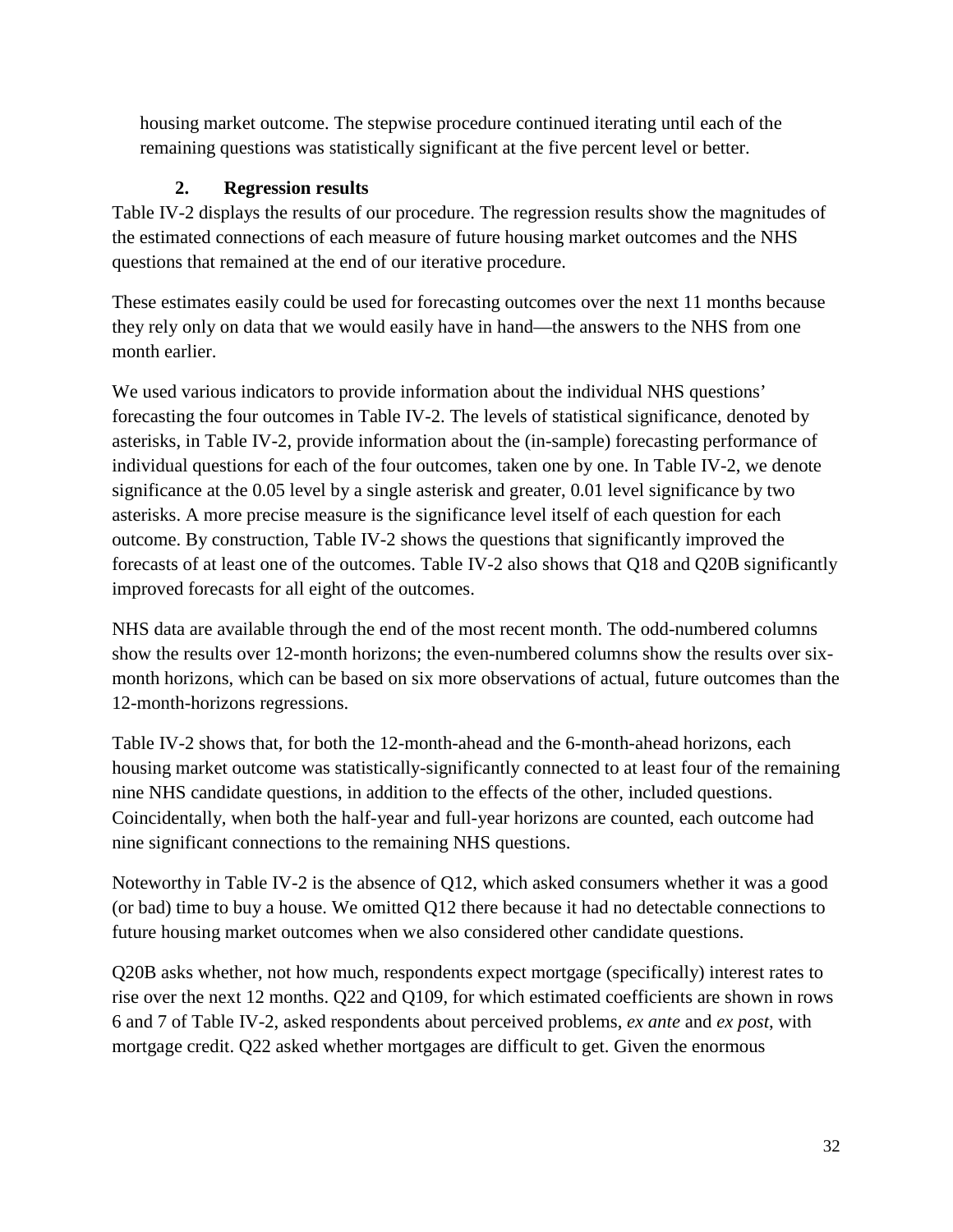#### **Table IV-2**

| <b>Connections of Future Housing market outcomes to Current National Housing Survey Questions</b> |  |
|---------------------------------------------------------------------------------------------------|--|
|---------------------------------------------------------------------------------------------------|--|

<span id="page-32-0"></span>

|    |                  | Dependent Variables: Housing market outcomes Over Next 12 or 6 Months |            |                   |             |                             |           |                                              |           |
|----|------------------|-----------------------------------------------------------------------|------------|-------------------|-------------|-----------------------------|-----------|----------------------------------------------|-----------|
|    |                  | <b>House Price Growth</b>                                             |            | <b>Home Sales</b> |             | <b>Single-Family Starts</b> |           | <b>Purchase-Money</b><br><b>Originations</b> |           |
|    | Independent      | 12 months                                                             | 6 months   | 12 months         | 6 months    | 12 months                   | 6 months  | 12 months                                    | 6 months  |
|    | <b>Variables</b> | (1)                                                                   | (2)        | (3)               | (4)         | (5)                         | (6)       | (7)                                          | (8)       |
| 1. | Q13              |                                                                       |            | 573**             | 548***      | 242***                      | 199***    | $147***$                                     | 139**     |
| 2. | Q15              |                                                                       |            | 656**             | $1,256***$  |                             | $137***$  | 266***                                       | $301***$  |
| 3. | Q16&Q17          |                                                                       | $0.01***$  |                   |             |                             |           |                                              |           |
| 4. | Q18              | $0.45***$                                                             | $0.49***$  | $3,116***$        | 2,891***    | 612***                      | 446***    | 317***                                       | 269**     |
| 5. | Q20B             | $-0.25***$                                                            | $-0.33***$ | $-2,166***$       | $-2,161***$ | $-368***$                   | $-350***$ | $-410***$                                    | $-237***$ |
| 6. | Q22              |                                                                       | $-0.14**$  |                   |             | $-208**$                    | $-168**$  |                                              |           |
| 7. | Q109             | $-0.095**$                                                            |            | $-787**$          |             |                             |           | $-220***$                                    |           |
| 8. | Q116             | $0.17***$                                                             |            |                   |             |                             |           |                                              |           |
| 9. | Q117             |                                                                       | $0.16***$  |                   |             |                             |           |                                              |           |
|    | Observations     | 43                                                                    | 49         | 43                | 49          | 43                          | 49        | 43                                           | 49        |
|    | R-squared        | 0.907                                                                 | 0.864      | 0.930             | 0.918       | 0.937                       | 0.936     | 0.927                                        | 0.852     |

Notes: Asterisks denote statistical significance at the 10 (\*), 5 (\*\*), and 1 (\*\*\*) percent levels. The table shows the results of the iterative procedure described in the text. The estimation period was June 2010 – December 2013 (June 2014) for the 12-month (six-month) forecast horizon, except for house price growth, which we had the 12-months-ahead data through November 2013 and six-months-ahead data through May 2014. Housing market outcomes were seasonally adjusted. Responses to NHS questions were not seasonally adjusted.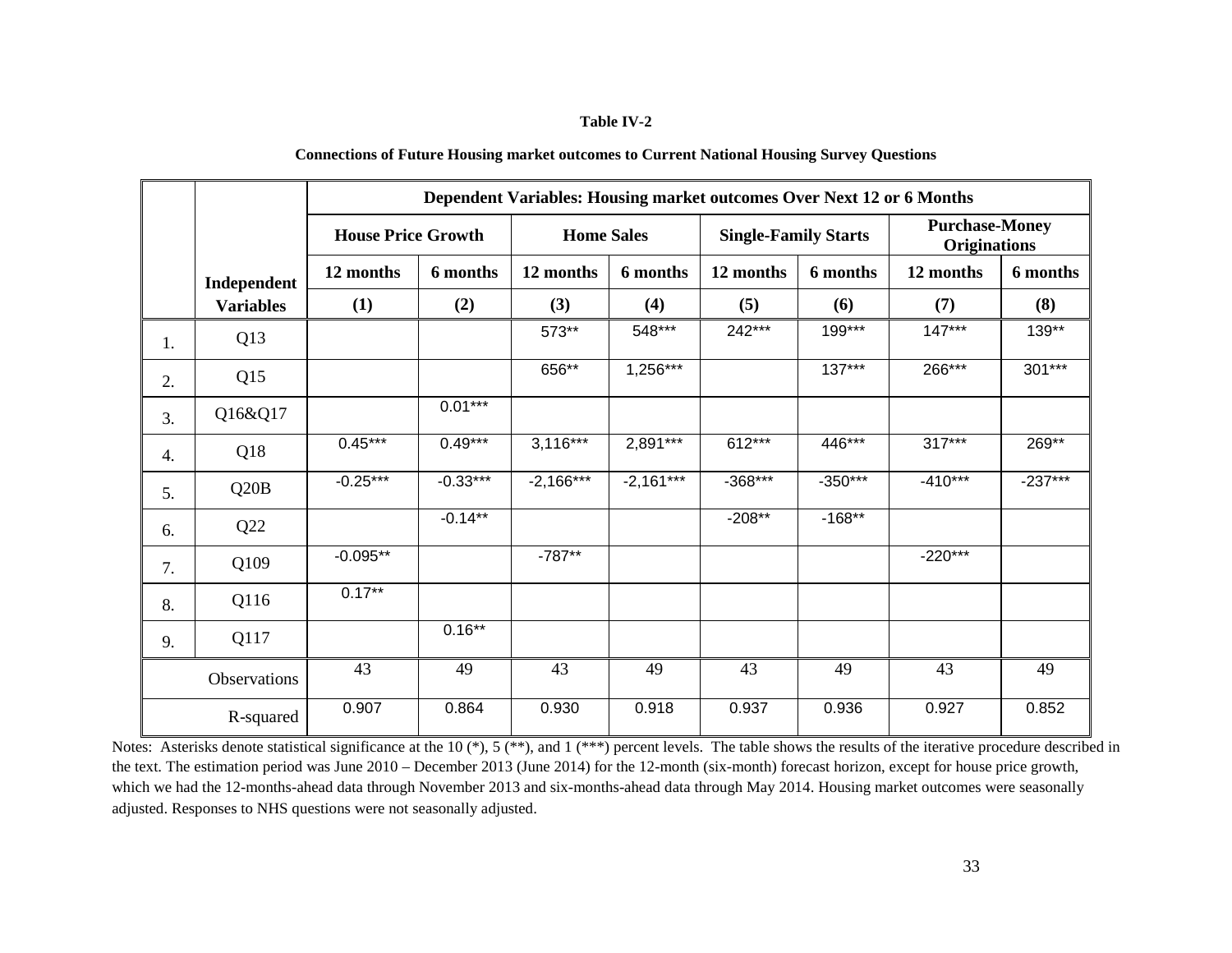amount of discussion about tight credit over 2010-2014, we expected that Q22 might be particularly informative. It wasn't.

Because of the amounts and concerns about home owners' being underwater and households' being highly leveraged and attempting to de-lever, the NHS asked whether respondents felt stress about their debt payments, Q109.

The NHS also asked whether respondents' incomes rose over the past year (Q116). Recent income gains forecasted future outcomes better than recent financial gains (Q11B, which is not shown) did. At some other times and for some other housing outcomes, forecasts might be improved by using one or the other (or both) of these questions. To the extent that other consumer surveys ask one or the other, but not both, of these questions, the NHS's asking about both households' recent income and financial changes gives an advantage to users of the NHS.

# House price growth

House price growth proved to be only weakly connected over our 2010-2013 estimation period to whether consumers expected home prices to rise (Q15) and to how much they expected home prices to rise (Q16&Q17). Only for the six-month horizon and then only with small effect (0.01) were future home prices connected to consumers' expectations (Q16&Q17).

In addition to the unusual housing markets during 2010-2014, which certainly may have affected our results, the quantitative responses about how much house prices were expected to rise were also unusual. Although national-average, 12-month house price growth rates generally change quite slowly, making them relatively more predictable than many other financial and economic variables. Nonetheless, long after the crisis had faded and housing stabilized, the survey-average of expected, 12 month home price growth trailed far below actual house price growth during our sample period.

Perhaps more concerning, even after many months of 4-8 percent house price growth, individual respondents very often answered that they expected zero-percent growth and surprisingly-many answered with seemingly-extreme forecasts for national-average, 12-month home-price growth rates, e.g., -15 percent, +20 percent, and so on. It may be that more analysis of the data would suggest ways to adjust either the individual or aggregate responses that would provide more informative measures of what households expect. For responses about expected home-price growth, it may more informative to report and analyze data that has been adjusted, perhaps by either recoding responses that are more than two standard deviations above or below the average responses to equal the two-standard-deviation amounts or omitting them altogether. Currently, for public releases, national-average expected homeprice growth rates are calculated after omitting such outliers.

Like individuals' quantitative responses about house prices, expected mortgage interest rate changes were often unusual and extreme. Nonetheless, and in contrast to the weak connections of future to expected house price growth, house prices were forecasted to grow significantly faster when more consumers' expected mortgage rates to decline (Q20B).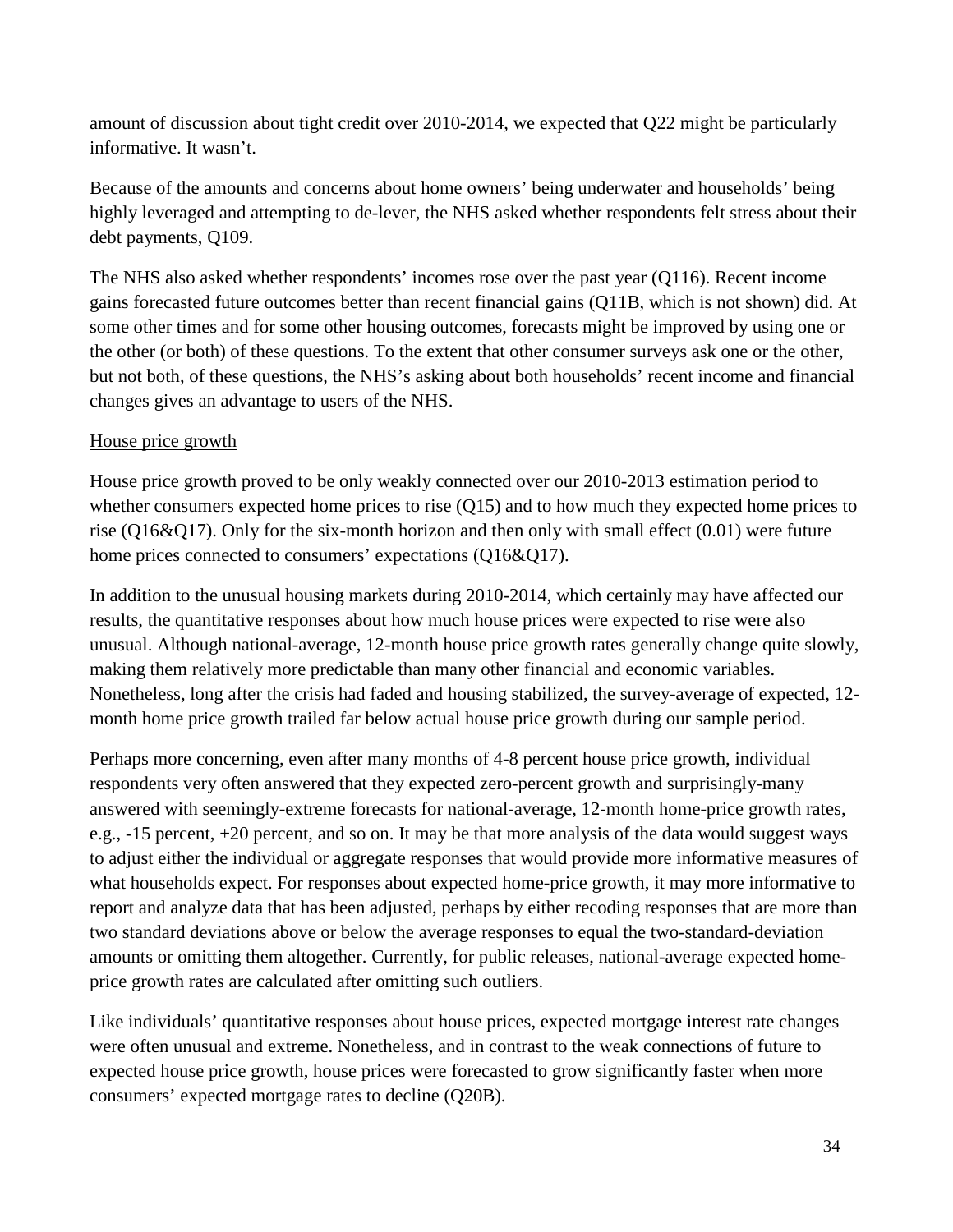Forecasts of house price growth were also significantly higher when more consumers reported that mortgages were easy to get (Q22), fewer were stressed about debt payments (Q109), more reported recent income gains (Q116), and more expected rents to rise (Q18).

Neither consumers' responses about whether it was a good (or bad) time to buy a house (Q12, which is not shown) nor whether it as a good (or bad) time to sell a house (Q13) was significantly connected to future house price growth, once the effects of the other, included variables were taken into account.

## Home sales

Columns 3 and 4 show that future home sales were significantly connected to responses about good time to sell and whether house prices, rents, and mortgage rates were expected to rise, and stress about debt payment.

## Single-family starts

More responses that it was a good time to sell also forecasted more housing starts. Expectations of higher rents and lower mortgage interest rates and more responses that mortgages were easy to get were associated with more starts in the future.

## Purchase-money originations

More (dollar-volume of) originations in the future were also connected to more responses that it was a good time to buy a house, that house prices and rents would rise, and that mortgage rates would fall. Future originations were also higher when fewer consumers reported that they were stressed by their debt payments.

## Summary statistics

Since only significant questions are retained in [Table](#page-32-0) IV-2, each column forecasts significantly. One measure of the in-sample forecasting performance of the estimates, taken column by column, is shown in the bottom row: R-squared (or  $R^2$ ). R-squared is the percentage of each outcome's total variation that the estimates in each column accounted for, or explained. Given that we had a relatively small number of national-aggregate observations (absolutely, and relative to the numbers of included questions) and given that we selected variables mostly on the basis of their forecasting contributions, it is supportive, but certainly not surprising, that the bottom row shows that the R-squared statistics ranged from 85-94 percent.

In addition to assessing their forecasting performance outcome by outcome, we were also interested in individual questions' improving forecasts for these four outcomes taken as a group. As a measure of the breadth or range of outcomes that a question affected, [Table](#page-32-0) IV-2 shows counts of the times that each NHS question was statistically significant and thus appeared in [Table](#page-32-0) IV-2. Although such counts can have shortcomings as a summary of the total contribution of a question across outcomes, we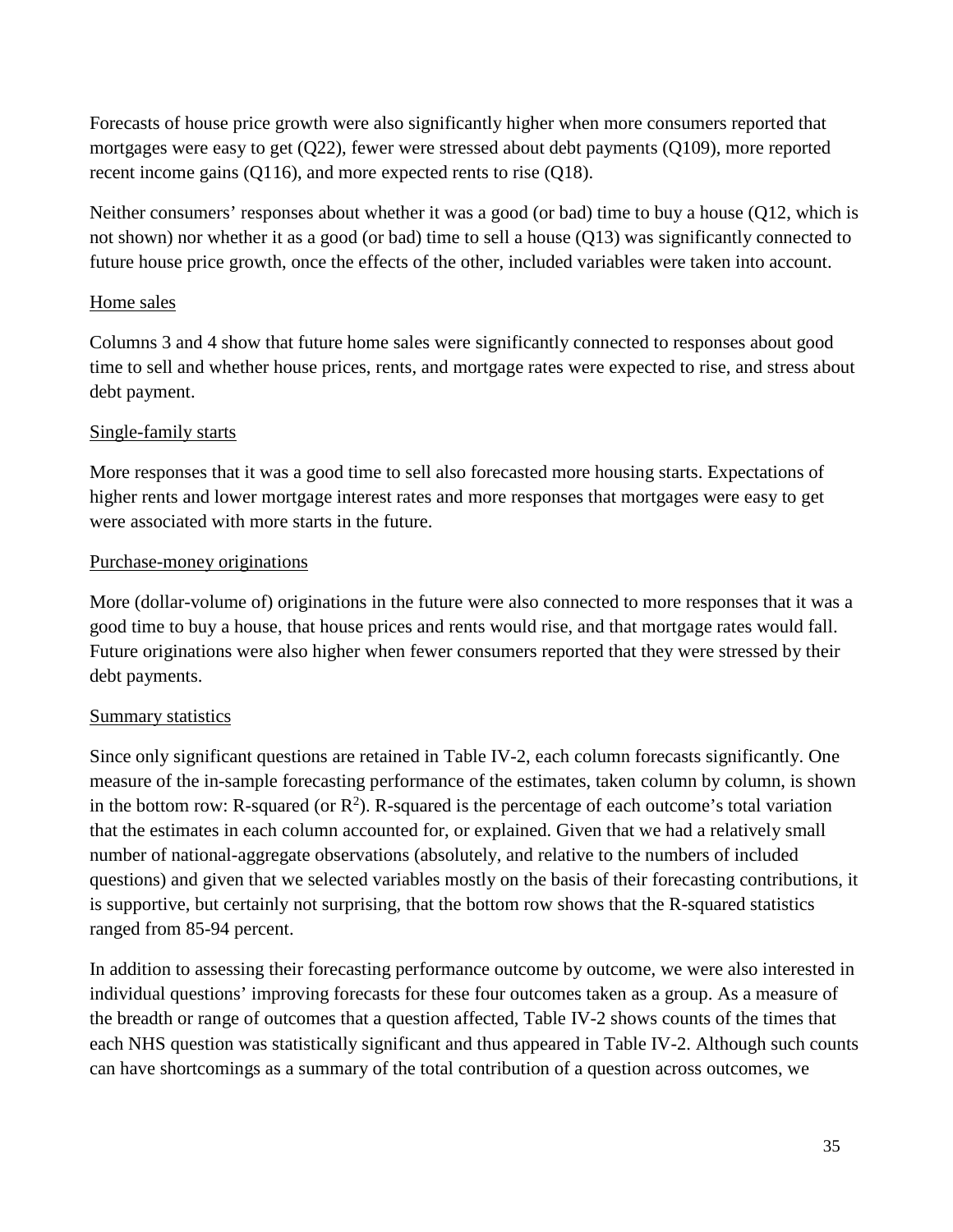expect that the questions that affected more outcomes and horizons might bear stronger and more consistent relations to the overall condition of the housing market.

[Table IV-3](#page-35-0) shows the significance counts for the nine questions in [Table](#page-32-0) IV-2. Eight of the ten questions below were explicitly in [Table](#page-32-0) IV-2; because Q15 and Q16-17 ask whether and how much respondents expect house prices to grow, [Table IV-3](#page-35-0) combines the counts for Q15 and Q16-17. [Table](#page-35-0)  [IV-3](#page-35-0) also includes the counts for two questions that did not appear in [Table](#page-32-0) IV-2: Q12 and Q112B.

We thought that responses to Q12, whether it is a good (or bad) time to buy a house, were likely to give quantitatively-important and reliable signals about future housing market outcomes. The question seemed to ask for answers that would be based on respondents' overall assessments about housing. Over longer and perhaps-less-exceptional periods of time, fluctuations in our four outcomes (future house prices, home sales, purchase-money (mortgage) origination volumes, and single-family starts) seemed very likely to have been driven by home buyers' overall assessments of housing markets.

| <b>Number of Significant Connections in Forecast Regressions</b> |  |
|------------------------------------------------------------------|--|
|------------------------------------------------------------------|--|

<span id="page-35-0"></span>

|                     |                                       | <b>Significant Connections</b> |  |  |
|---------------------|---------------------------------------|--------------------------------|--|--|
| Question            | <b>Question Topic</b>                 | in Table IV-2                  |  |  |
| <b>Number</b>       |                                       |                                |  |  |
| Q12                 | Good time to buy a house              | $\theta$                       |  |  |
| Q13                 | Good time to sell a house             | 6                              |  |  |
| $Q15$ or<br>Q16&Q17 | Expectations of higher home prices    | 6                              |  |  |
| Q18                 | Expectations of higher rents          | 8                              |  |  |
| Q20B                | Expectations of higher mortgage rates | 8                              |  |  |
| Q22                 | Difficult to get a mortgage           | 3                              |  |  |
| Q109                | Stressed about debt payments          | 3                              |  |  |
| Q112B               | Concerns about job loss               | $\theta$                       |  |  |
| Q116                | Household income increased            | $\mathbf{1}$                   |  |  |
| Q117                | Household expenses increased          | 1                              |  |  |

Indeed, rather than insignificance, our initial concerns were that Q12 might be too significant: "Good time to buy" would significantly forecast these outcomes—but might "Good time to buy" might be such a powerful forecaster itself that it left no room for other NHS questions to add significantly to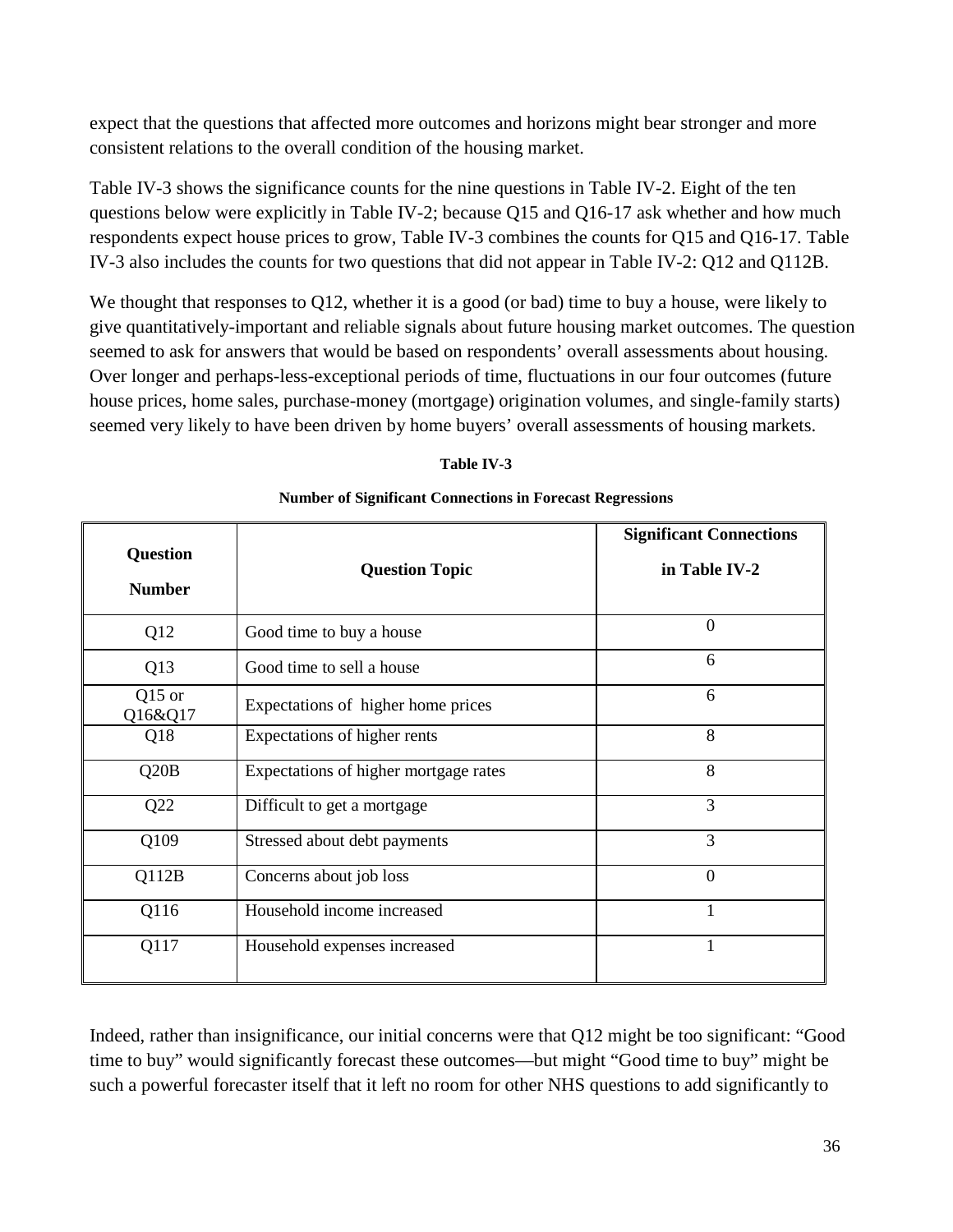forecasts of these outcomes. And, researchers have found analogous questions to significantly forecast car sales and other economic variables.<sup>[23](#page-36-0)</sup>

The results surprised us.

Strikingly, Q12, good time to buy a house, does not appear in [Table](#page-32-0) IV-2. As row 1 of [Table IV-3](#page-35-0) shows, the reason it does not appear, in the presence of the other estimated effects there, is that it didn't significantly add to forecasts of any of the outcomes: Its significance count was zero. "Good time to buy," Q12, just didn't pass our stepwise-procedure tests for any of the four housing market outcomes.

Nonetheless, as we explain below, we used Q12 to construct the HPSI.

Indicators of employment conditions often appear in other consumer indices. Two of the five questions in the Conference Board's Consumer Confidence Index focus on the job market. Notably, Q112B, jobloss concerns, does not appear in [Table](#page-32-0) IV-2 and indicates that Q112B passed none of the significance tests at the end of our iterative stepwise estimation procedure.

Because Q112B, concerns about job loss, was first asked in the March 2011 NHS, we have nine fewer months of observations for Q112B than we have for the other questions in [Table](#page-32-0) IV-2. To assess the forecasting performance of the NHS questions, we preferred to estimate the forecasting relations over the longest period for which we had data for all of the questions. Two factors that influenced our choice were that (1) the estimation period was relatively short and perhaps atypical even when we did not truncate it at March 2011 rather than at June 2010 and (2) results from short samples might be especially sensitive to our iterative, stepwise procedure. Thus, rather than truncate all of the estimation periods in [Table](#page-32-0) IV-2 by nine months, we excluded Q112B from the estimation and tests that led us to [Table](#page-32-0) IV-2. Nonetheless, because we judged that job-loss concerns will be quantitatively important and reliable signals for understanding and forecasting housing market outcomes, we chose to include Q112B in our prototype HPSI.

 $\overline{a}$ 

<span id="page-36-0"></span><sup>23</sup> See Pence, et al. (2014).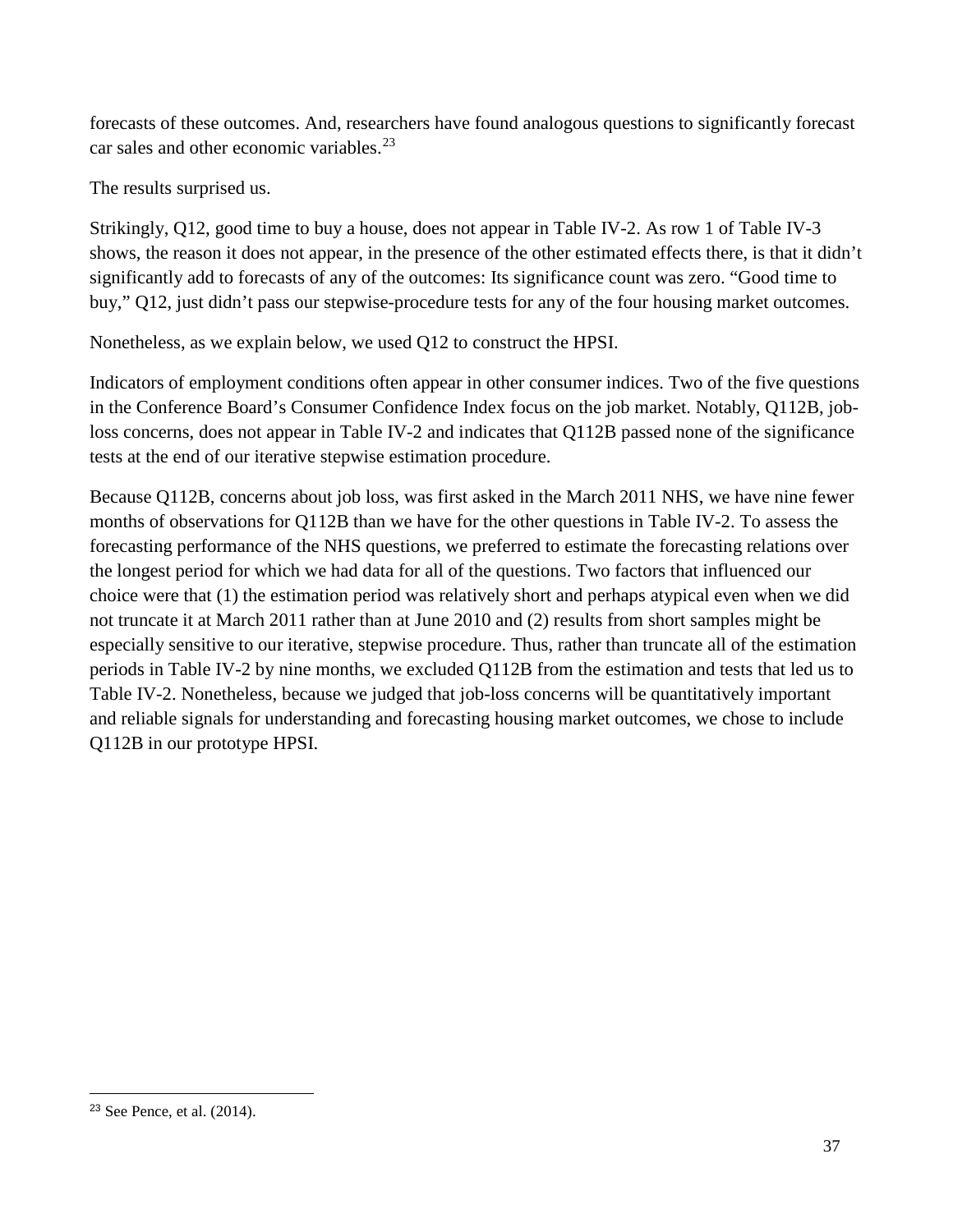# **D. Component Questions of the HPSI**

# **1. Selection of the six component questions**

From the ten questions in [Table IV-3,](#page-35-0) we selected six questions to be the components of a prototype HPSI. [Table IV-4](#page-37-0) lists the six component questions. [\(Table IV-1](#page-27-0) contains the full text of the questions.)

## **Table IV-4**

<span id="page-37-0"></span>

| <b>NHS</b> Question | <b>Question Topic</b>                 | <b>Time Period Covered</b> |
|---------------------|---------------------------------------|----------------------------|
| Q12                 | Good time to buy a house              | <b>Now</b>                 |
| Q13                 | Good time to sell a house             | <b>Now</b>                 |
| Q15                 | Expectations of higher home prices    | Next 12 months             |
| Q20B                | Expectations of higher mortgage rates | Next 12 months             |
| Q112B               | Concerns about job loss               | Next 12 months             |
| Q116                | Household income increased            | Past 12 months             |

## **The Six Component Questions of the Home Purchase Sentiment Index (HPSI)**

We sought a collection of component questions that would bring in information about the factors that drive Home Purchase decisions: incomes, interest rates, and house prices--whether experienced or expected. We also wanted the HPSI to incorporate households' confidence about those factors because home ownership entails large and potentially costly financial and social commitments. We sought questions that would likely reflect home buyers' considerations that are perennial, but neither constant nor fleeting. We sought questions that were more likely to bear a steady relation to future housing outcomes. We sought questions that had some track record of helping to forecast, regardless of whether they caused, future housing market outcomes. In deciding which questions to choose, we used statistical evidence of the sorts shown in [Table IV-2](#page-32-0) and summarized in [Table IV-3](#page-35-0) based on NHS data for 2010-2014. In addition, Section VI provides statistical evidence based on data from the Michigan Survey of Consumers for 1992-2013 that supports the selection of questions that we used to build the HPSI. And, ultimately, we used judgment, sometimes to fill in for missing evidence and sometimes to overrule the evidence.

The six component questions differ in how much they stack up against these criteria. In addition to their logical appeal, Q13, Q15, Q20B, Q116 had considerable statistical support in [Table](#page-32-0) IV-2. While the *a priori* case for including Q12 seemed quite strong, the statistical evidence over 2010-2013 was much less convincing. On the other hand, the statistical evidence based on Michigan survey data for the much-longer, 1992-2013 period more strongly suggests that "good time to buy" can provide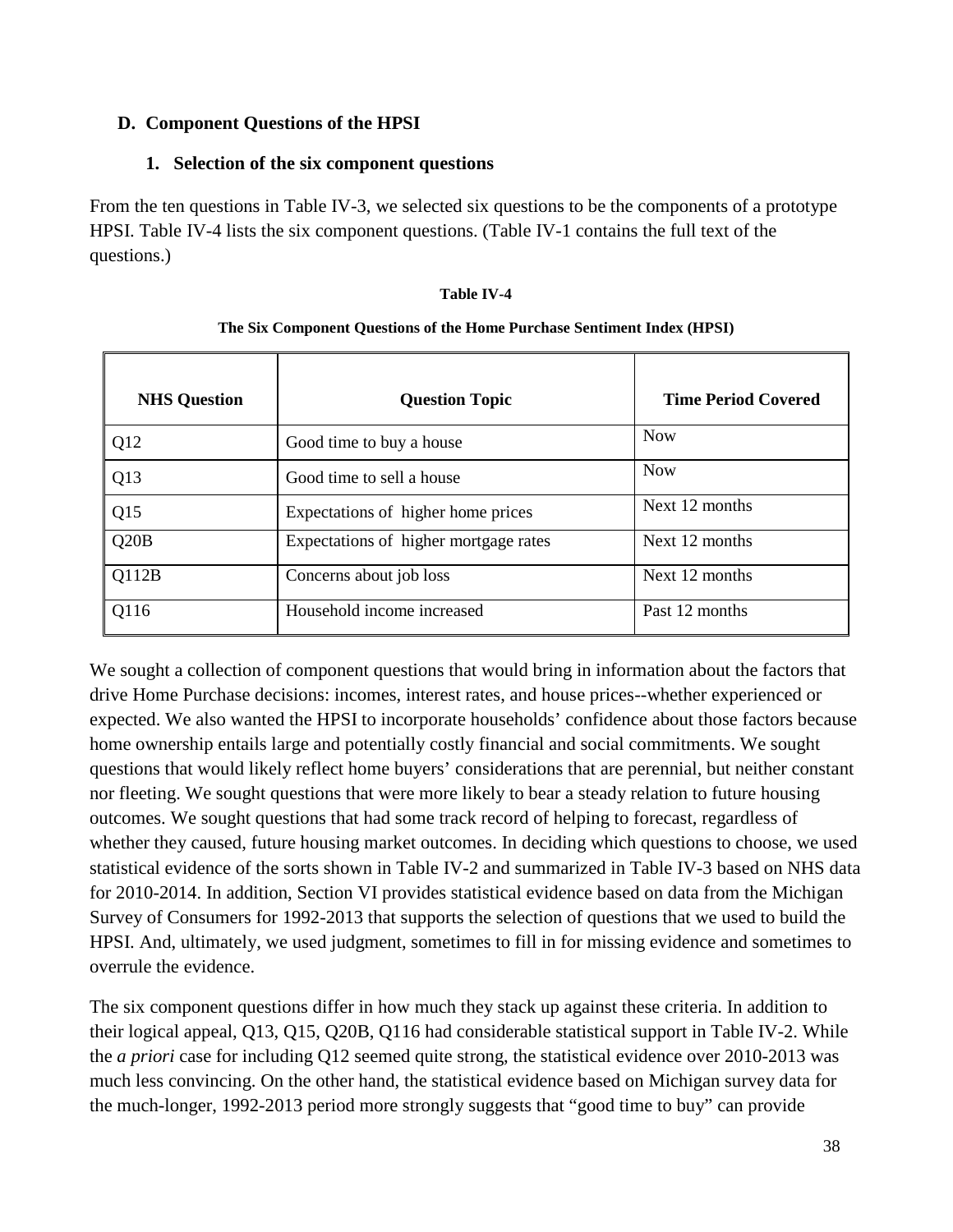reliable signals about future housing market outcomes. In the end, including Q112B was based on judgment.

# **2. The six component questions: 2011-2015**

[Figure IV-1](#page-38-0) shows the HPSI (thick black line) for March 2011–July 2015 and its six components. Below, we describe and explain how we calculated HPSI and analyze its movements over 2011-2015.



# **Figure IV-1: HPSI and Its Six Component Questions (Monthly, not seasonally adjusted, March 2011 – July 2015)**

<span id="page-38-0"></span>For each NHS question, including the six HPSI component questions, we calculated the net percent of positive responses from the national survey of the general population. [Table](#page-32-0) IV-2 showed that housing market conditions tended to strengthen after declines in the net percent positive responses to two of the HPSI component questions: "expectations of higher mortgage rates" and "job-loss concerns." So that plots of their data in [Figure IV-1](#page-38-0) rose when these two questions signaled stronger housing market conditions, [Figure IV-1](#page-38-0) plots the negative of their net percent positive responses. That is, [Figure IV-1](#page-38-0) shows the net percent of negative responses, i.e., the percent of respondents who expected that mortgage rates would fall and the net percent of respondents who were not concerned about job loss. In addition, the data for the component questions in [Figure IV-1](#page-38-0) also remind us that the net percent positive (or negative) can be either positive or negative.

The monthly NHS began in June 2010. So that [Figure IV-1](#page-38-0) covers the same period for each component, we show data beginning in March 2011, when the NHS began asking respondents about their job-loss concerns (Q112B), and thus when we can first calculate the HPSI .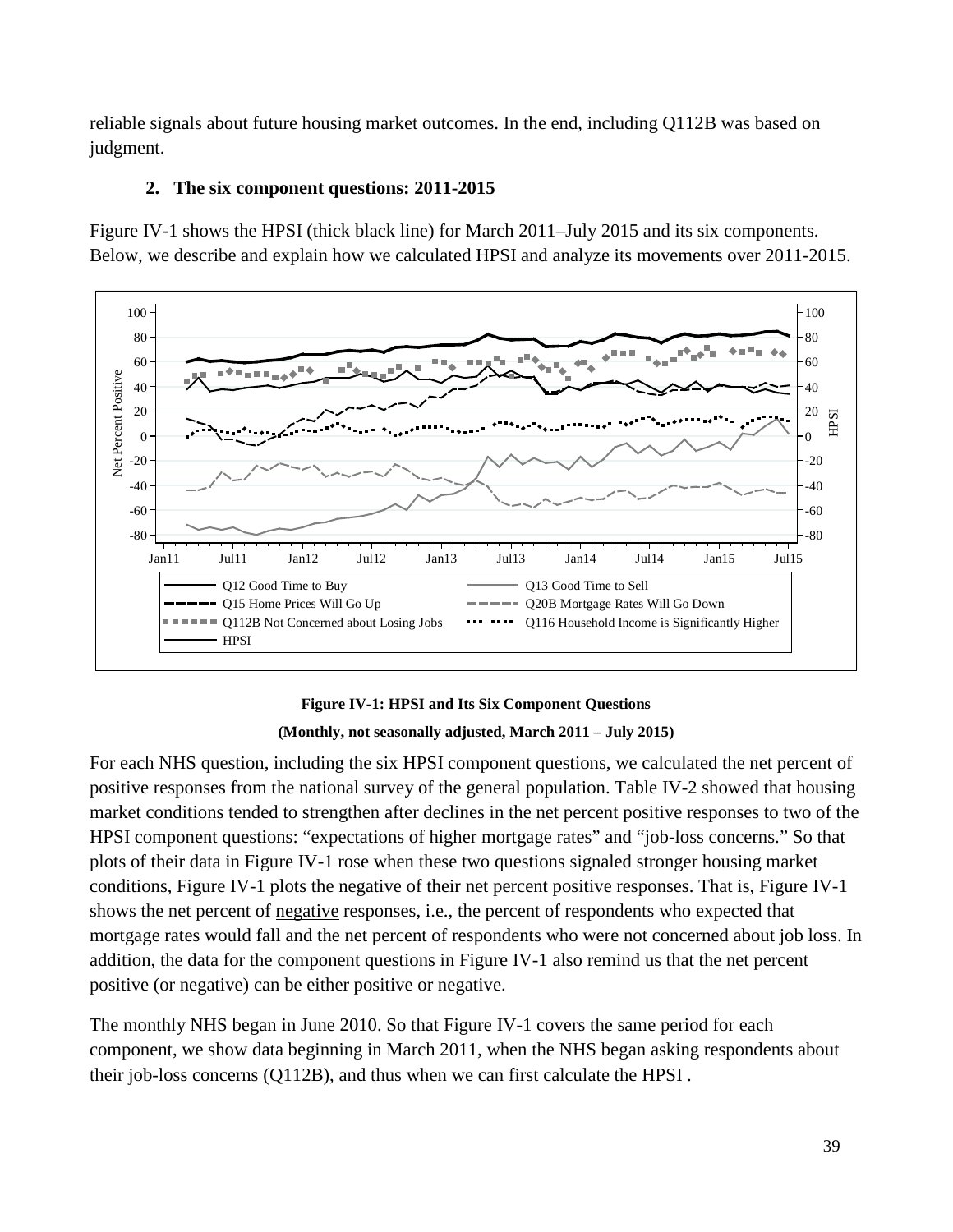In [Figure IV-1,](#page-38-0) we plotted the HPSI and the NHS questions about "good time to buy a house" (Q12 (black, solid line)), "good time to sell a house" (Q13 (gray, solid line)), and "expectations of higher home prices" (Q15 (black, dashed line)). It also plots the other three component questions: "expectations of lower mortgage rates" (Q20B (gray, dashed line)), "household income increased" (Q116 (black, dotted line)), and "not concerned about job loss" (Q112B (gray, dotted line)).

The net percent positive of those who responded that it was a good time to buy a house, Q12, was always strongly positive during this period. (Later, we show that the same question in the Michigan Survey of Consumers was always positive during 1992-2013.) As we had expected, Q12 rose and fell as the housing market and the outlook for housing rose in 2011-2012 and fell in 2013. While its mean was high, in light of the changes in housing markets and the changes in responses to other questions since the crisis, the variation over time (or volatility) of Q12, whether it was a good time to buy a house, was surprisingly low.

The path of Q13, whether it was a good time to sell a house, was rather different. First, the net percent positive was always negative: There were always fewer respondents who said it was a good time to sell than said that it was a bad time to sell a house. Second, rather than gently rising and falling like "good time to buy a house" did, "good time to sell a house" rose sharply (from nearly -80) through Spring 2013 and then plateaued for about a year before it generally trended upward through the end of 2014.

The net percent positive responses to whether home prices will rise, Q15, hovered around 10 percent during 2011 and then rose steadily through the middle in the middle of 2013. Since then, it has tended to decline a little, but still remained at nearly 40 percent net percent positive at the end of 2014.

The net percent positive responses to whether mortgage rates would fall, Q20B (gray, dahsed line), ranged from minus 20 to minus 40 percent. That is, for each month from March 2011 through September 2014, respondents on balance expected mortgage interest rates to rise. The decline in rates after the middle of 2012 coincided with more responses that rates would decline in the future; the rise in rates that started in the Spring of 2013 (the "taper tantrum") coincided with more consumers expecting that mortgage rates would rise.

Especially in light of the sophistication, efficiency, and integration of long-term bond and mortgage markets, it is striking how many respondents each month forecasted the direction that mortgage interest rates would move. It is also striking how often and how large the net percent of respondents expected higher rates. But, for forecastng purposes, rather than its mean, what is most likely to be relevant is the time path of Q20B. And, as [Table](#page-32-0) IV-2 showed, when more respondents expected mortgage rates to drop, future housing market outcomes turned out to be signficantly and consistently stronger. Indeed, Q20B is the only HPSI component that significantly improved forecasts of all eight of the housing market outcomes in [Table](#page-32-0) IV-2.

The net percent of respondents' with incomes that were higher over the past year, Q116, was positive and tended to rise slowly over this entire period. As a result, late 2014 witnessed the largest percent of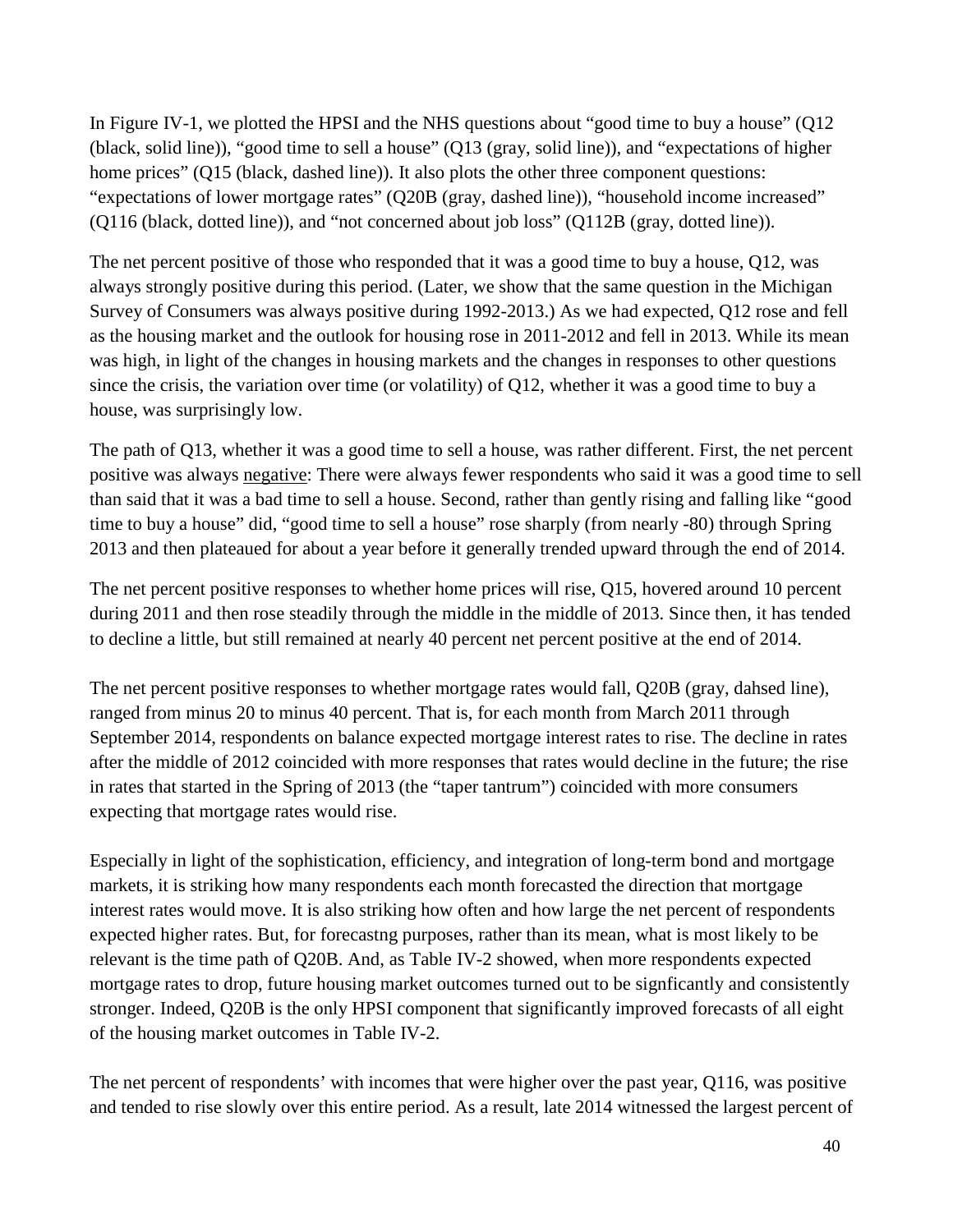respondents who had recent income gains. If the economy was booming, labor markets were tight, and inflation was closer to its historical averages, we might expect to see high and volatile values for Q116. We don't. Thus, it is not very surprising that Q116 would be quite low, though positive, and stable as a result of the historically-tepid recovery of labor markets since the Great Recession. When the economy, and especially labor markets, become more vibrant, both the mean and the volatility of Q116 seem likely to rise. As they do, Q116 may become more informative about future housing market outcomes.

Concern about job loss and about starting or re-starting employment has been deservedly high by historical standards since the financial crisis began. Even so, the great majority of respondents have not been concerned about job loss over the next 12 months. Note that if 80 percent were not concerned and 20 percent were concerned, then a net positive 60 percent were not concerned, as recorded in 2012. Apart from a stall during the second half of 2013, the net percent not concerned has tended to rise. Thus, concern about near-term job loss was somewhat less pervasive in 2014 than it had been during 2011-2013. These slowly declining concerns about job loss comport with the low and slowly-rising net percent of respondents with higher incomes.

# **3. Calculating the Home Purchase Sentiment Index**

Given its six component questions, how did we calculate the Home Purchase Sentiment Index (HPSI)?

Simply: The HPSI is the average of the net percent positive responses of each of its six component questions<sup>24</sup>.

$$
HPSI = \frac{QI2 + QI3 + QI5 + Q20B + QI12B + QI16}{6} + 63.5
$$

 $\overline{a}$ 

To calculate the value of the HPSI for each month, one simply sums, and then divides by six, the values of the six component questions that are shown in [Figure IV-1.](#page-38-0) The only other step, which we do for some technical and presentation reasons, is to add 63.5 to the average of the net percent positive responses. Adding 63.5 makes the initial value (March 2011) of the HPSI equal 60.

The HPSI as an "equal-weighted" index in that we take an ordinary average, rather than a weighted average, of the questions. Using equal, as opposed to data-based or otherwise-selected, weights has a number of advantages. First, equal weights make the HPSI fast, easy, and accurate to calculate each month. As soon as the NHS data are available, HPSI can be calculated without analysis or decisions. Second, equal weights are much easier to explain and comprehend than weights that are different across questions or across time. Third, it is common, though not universal, for consumer indices to have equal weights; for example, the Michigan Index of Consumer Sentiment has, for decades, applied equal weights to an unchanged-list of component questions.

<span id="page-40-0"></span><sup>&</sup>lt;sup>24</sup> As noted earlier, for the two questions whose positive responses were negatively correlated with housing market outcomes, we use their net percent negative responses, as explained earlier.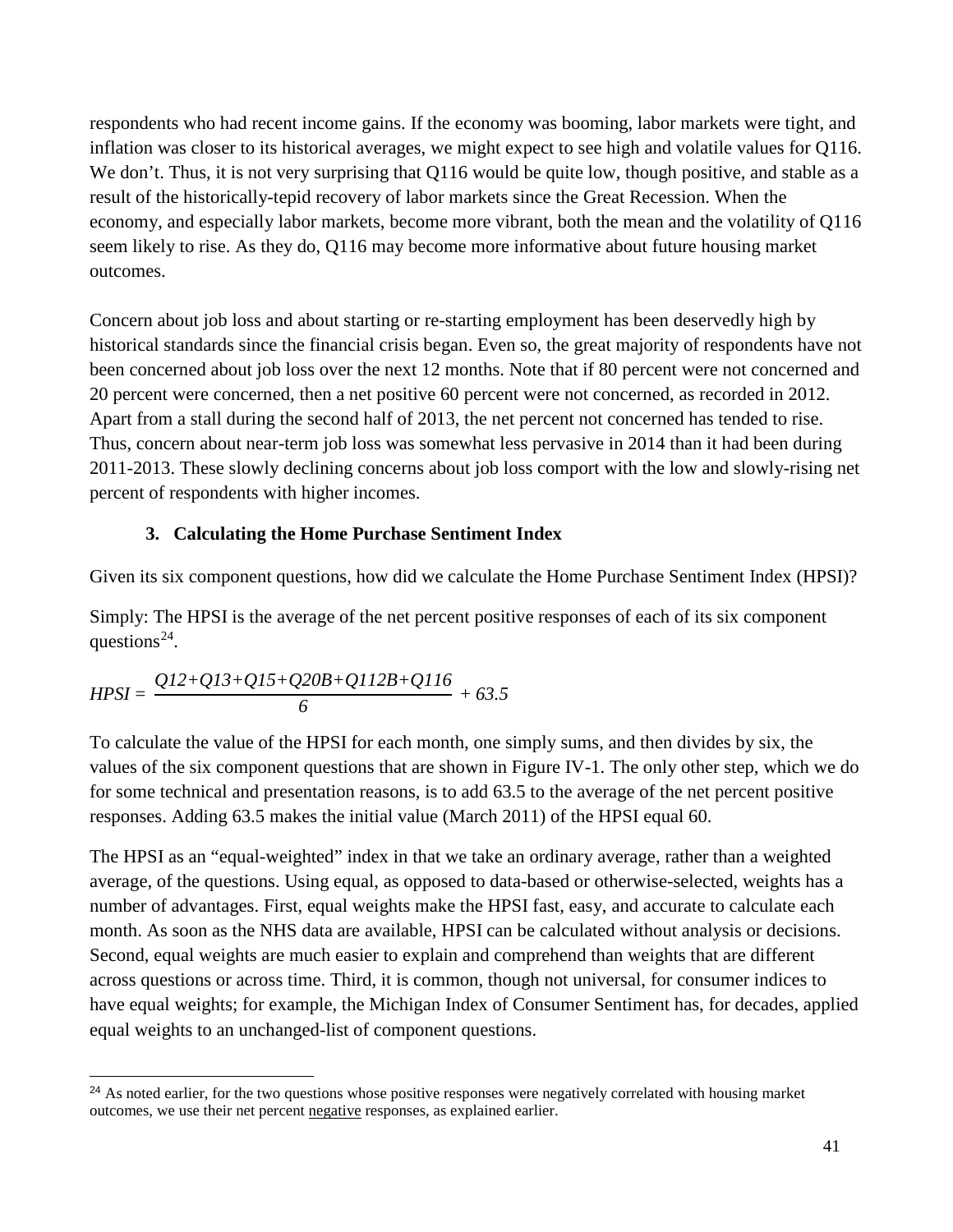Fourth, the cases for unequal weights almost certainly differ with markets, time periods, and goals. To the extent that data affects what weights are used, we should anticipate that continually-incoming data would also suggest changing weights through time. Good arguments can surely be made for weights that do change over time in light of additional data. Those arguments sensibly convince most governments to change weights frequently, for example when they calculate some price indices. (The weights used to calculate the CPI change rarely and according to a schedule not new data.)

Changing weights, however, are nettlesome. A major drawback is that changed weights often beg for revising the past values of a data series like the HPSI. If the weights applied to the components don't change, and since the respondents' answers to the NHS are recorded once and for all, then there is no reason to re-state past values of the HPSI.

Seasonal adjustments can also be a source of data revisions. We advocate not seasonally-adjusting either the questions or the HPSI. Analysts most often work with seasonally-adjusted economic data. We have evaluated the HPSI and its components relative to seasonally-adjusted data for housing market outcomes. (The separate weight applied each month to each respondent to make national totals representative of the general population do change over time. We understand that the net effects of these weights on national totals are likely to be minor.)

The HPSI is calculated with equal weights; that is, each of the six series has a weight of 1/6. But, generally, and here surely, those equal weights don't mean that each series will contribute equally. With equal weights, instead, the more variable a component series is, the more that it tends to contribute to the movements of the average. The HPSI is an example. The HPSI rose and fell due more to the three, more-volatile components during 2011-2014 (good time to sell, home prices will go up, mortgage rates will go up) than by the other, steadier components. Indeed, because of HPSI's equal weights, the changes (divided by six) in the net percent positive of each component in [Figure IV-1](#page-38-0) show how much it changed HPSI.

# **4. The Home Purchase Sentiment Index: 2011-2015**

The Home Purchase Sentiment Index declined from its beginning in March 2011 through the summer of 2011, when there was great uncertainty about the resolution and effects of the federal debt-ceiling difficulties. From then until about the middle of 2013, the HPSI rose quite a lot and quite steadily. As [Figure IV-1](#page-38-0) shows, each of the HPSI components contributed to its rise, except for the question about whether mortgage interest rates were expected to go down. In the spring of 2013, the HPSI spiked up, primarily due to the uptick in "good time to sell."

The HPSI then declined considerably through the second half of 2013. The surge in mortgage rates in the middle of 2013 apparently triggered downdrafts, not only in "mortgage rates will go down", but also, noticeably and not surprisingly, in "good time to buy" and in "home prices will go up."

During 2014, the HPSI went up and down and back up, with a downtick in the fall of 2014. HPSI rose in early 2014 due to a broad-based increase in its components. More respondents considered it a "good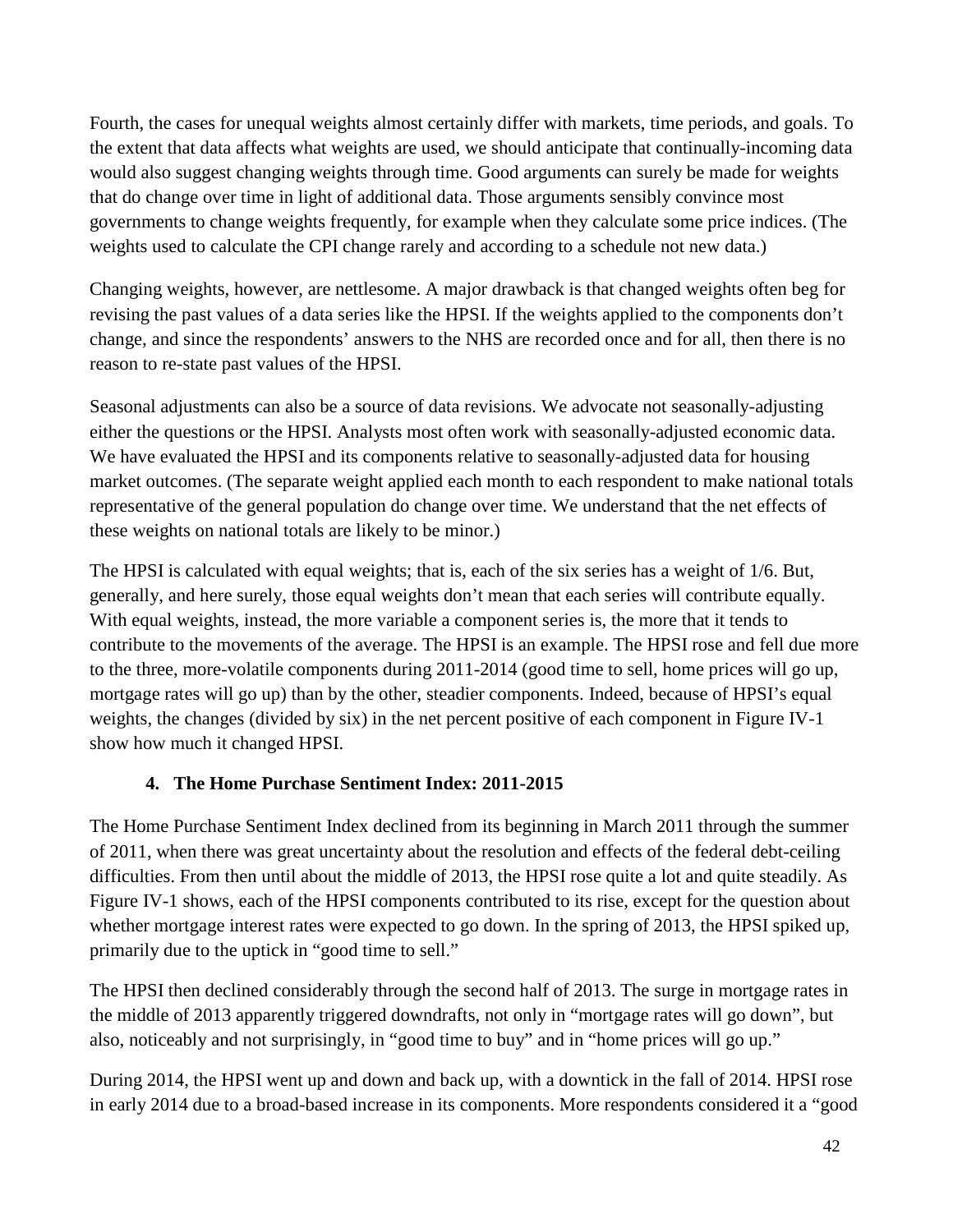time to sell a house", concerns about job loss retreated by the most since 2011, and more respondents expected mortgage interest rates to fall. But, the HPSI reversed course in the spring and fell through the summer of 2014. Fewer respondents thought that it was a "good time to sell a house," but the greater contributors to the HPSI decline then were the declines in the net percentages of respondents who expected "home prices will go up" and who said that it was a "good time to buy." The HPSI rose during the autumn of 2014. Each of the components boosted the HPSI through October. The decline toward the end of 2014 stemmed from fewer respondents saying that it was a "good time to sell a house", and that their incomes had increased over the past year.

# **E. Extending and Capitalizing on the HPSI**

In contrast to nationally-representative HPSI that we calculated above, here we calculate a HPSI for some specific groups and regions of interest. Once decisions are made about which groups to focus on, calculating HPSI for them is virtually as fast and easy as calculating the national HPSI. To illustrate, [Table IV-5](#page-43-0) shows summary statistics for groups that differed (1) by income, (2) by age, (3) by housing tenure, or (4) by geographic region. We could just as easily calculate HPSIs, for example, for married people in the Northeast, for younger people with higher-incomes, or for younger renters with higher incomes.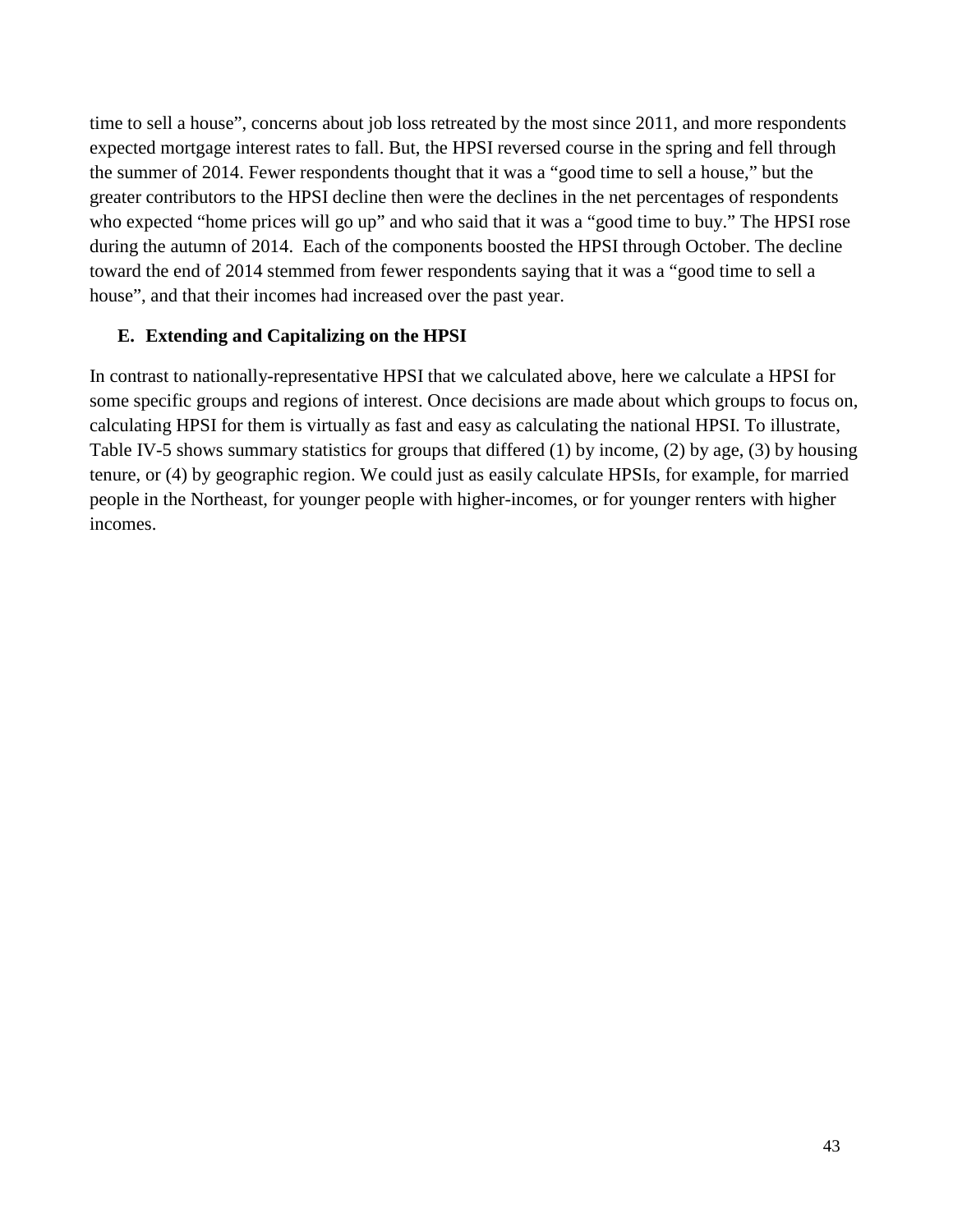#### **Table IV-5**

#### **Summary Statistics for Group-Specific HPSIs**

<span id="page-43-0"></span>

|     |                            | <b>Mean</b> | Std. Dev. | Min. | Max. |
|-----|----------------------------|-------------|-----------|------|------|
|     | Group                      | (1)         | (2)       | (3)  | (4)  |
| 1.  | <b>National</b>            | 73.3        | 7.8       | 59.3 | 84.7 |
|     | Income (household, annual) |             |           |      |      |
| 2.  | $<$ \$50,000               | 67.3        | 7.0       | 53.3 | 81.7 |
| 3.  | \$50,00-\$100,000          | 77.1        | 8.8       | 58.8 | 92.3 |
| 4.  | > \$100,000                | 81.4        | 10.3      | 60   | 96.8 |
|     | Age (years)                |             |           |      |      |
| 5.  | 18-34                      | 75.5        | 7.6       | 58.7 | 87.2 |
| 6.  | 35-44                      | 73.2        | 8.9       | 52   | 89   |
| 7.  | 45-64                      | 71.4        | 8.1       | 56.2 | 82.7 |
| 8.  | $65+$                      | 76.9        | 7.7       | 61.3 | 88.2 |
|     | <b>Housing Tenure</b>      |             |           |      |      |
| 9.  | Owners                     | 75.2        | 8.6       | 59.3 | 86.2 |
| 10. | Renters                    | 69.9        | 6.8       | 58.5 | 83.3 |
|     | <b>Region</b>              |             |           |      |      |
| 11. | Northeast                  | 71.7        | 6.9       | 56.7 | 85   |
| 12. | Midwest                    | 75.1        | 8.3       | 60   | 90.5 |
| 13. | South                      | 72.3        | 7.7       | 57.2 | 83   |
| 14. | West                       | 74.7        | 9.4       | 56.8 | 90   |

#### **(March 2011 – July 2015)**

As we disaggregate the national sample more and more, the resulting subsamples each have fewer and fewer respondents upon which to base their HPSIs. For example, separating one thousand respondents in a national sample into four regions with equal numbers of respondents and then splitting the 250 Western respondents into three, similar-size, age groups leaves about 85 respondents upon whom we could base a HPSI for young Westerners. While there can be benefits of such disaggregated HPSIs, one of the costs of the smaller samples is that they leave us with less confidence about how closely the resulting HPSIs would track the average sentiment of young Westerners. Nonetheless, disaggregated HPSIs might often provide insights whose benefits more than justify their costs.

Column 1 of [Table IV-5](#page-43-0) shows the mean value during March 2011 – July 2015 for each group's HPSI. Rows 2 - 4 show the means and other summary statistics for the HPSIs of lower-, medium-, and higher-income households, with dividing lines at \$50,000 and \$100,000 of annual household incomes. We expect that the much-higher mean value of the HPSI for the higher-income respondents (80.4) than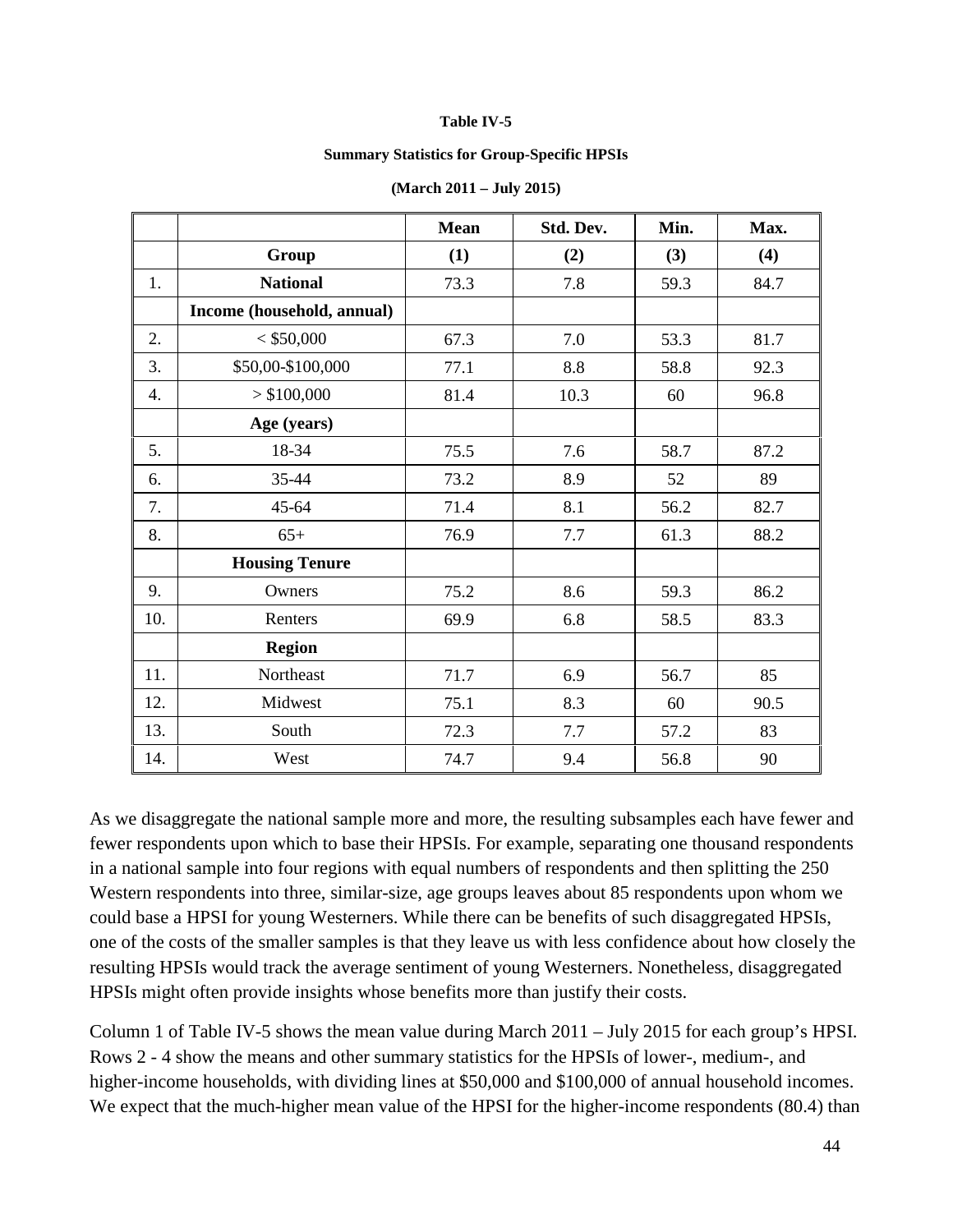for the medium-income and lower-income respondents (75.3 and 66.0) reflects both longer-run and shorter-run conditions. Higher-income households have long had higher homeownership rates. And, in the aftermath of the recent financial crisis, the recovery of jobs that provided lower incomes has been weaker than of higher-income jobs. Columns 1 and 2 shows that the HPSIs of lower-income, renter, and Northeast groups tended to have both lower means and lower volatilities.

[Figure IV-2](#page-45-0) through [Figure IV-5](#page-48-0) plot the monthly values of the HPSIs for each of the groups listed in [Table IV-5.](#page-43-0) They also plot the (national) HPSI (black line). The strong, upward trend of the (national) HPSI over the March 2011 – July 2015 period was accompanied and followed by recuperation of housing market from the financial crisis and the Great Recession. During this period, the HPSIs of these large groups often mirrored the (national) HPSI.

To the extent that the component questions reflect national conditions, we would expect groups' HPSIs to track and thus be correlated with the national HPSI. For example, expectations about mortgage interest rates would reflect national conditions and thus would not generally differ much across groups. Concerns about job loss, however, might reflect conditions in specific sectors or regions relatively more, even if those concerns stemmed from expected changes in interest rates.

While all of these HPSIs tended to rise over the entire period, [Figure IV-2](#page-45-0) through [Figure IV-5](#page-48-0) also show that groups' HPSIs often moved substantially differently, in magnitude, in timing, or even in direction. Here we highlight a few examples. In the summer and early fall of 2011, when the federal government debt-ceiling crisis was fermenting, the HPSIs of lower-income and of younger respondents declined and then rebounded less than the HPSIs for other groups. These groups might well have been less exposed to disruptions in bond markets or other repercussions of a government debt default. Similarly, the HPSI of home owners advanced noticeably relative to that of renters in the first half of 2013, when house prices were rising strongly.

While rising house prices then probably made it easier for home owners to buy homes, they simultaneously made home buying more difficult for renters. And, as [Figure IV-4](#page-47-0) shows, during the most recent period, the HPSI for the West clearly rose relative to that for the rest of the nation. These examples remind us that national factors are unlikely to dominate housing markets in most future periods as much as they did over the past decade of housing market boom, bust, triage, and recuperation. In those periods, the differences in HPSI movements across groups may appear to be, and may well actually be, larger than recently observed. Then, having HPSIs by group may prove especially valuable.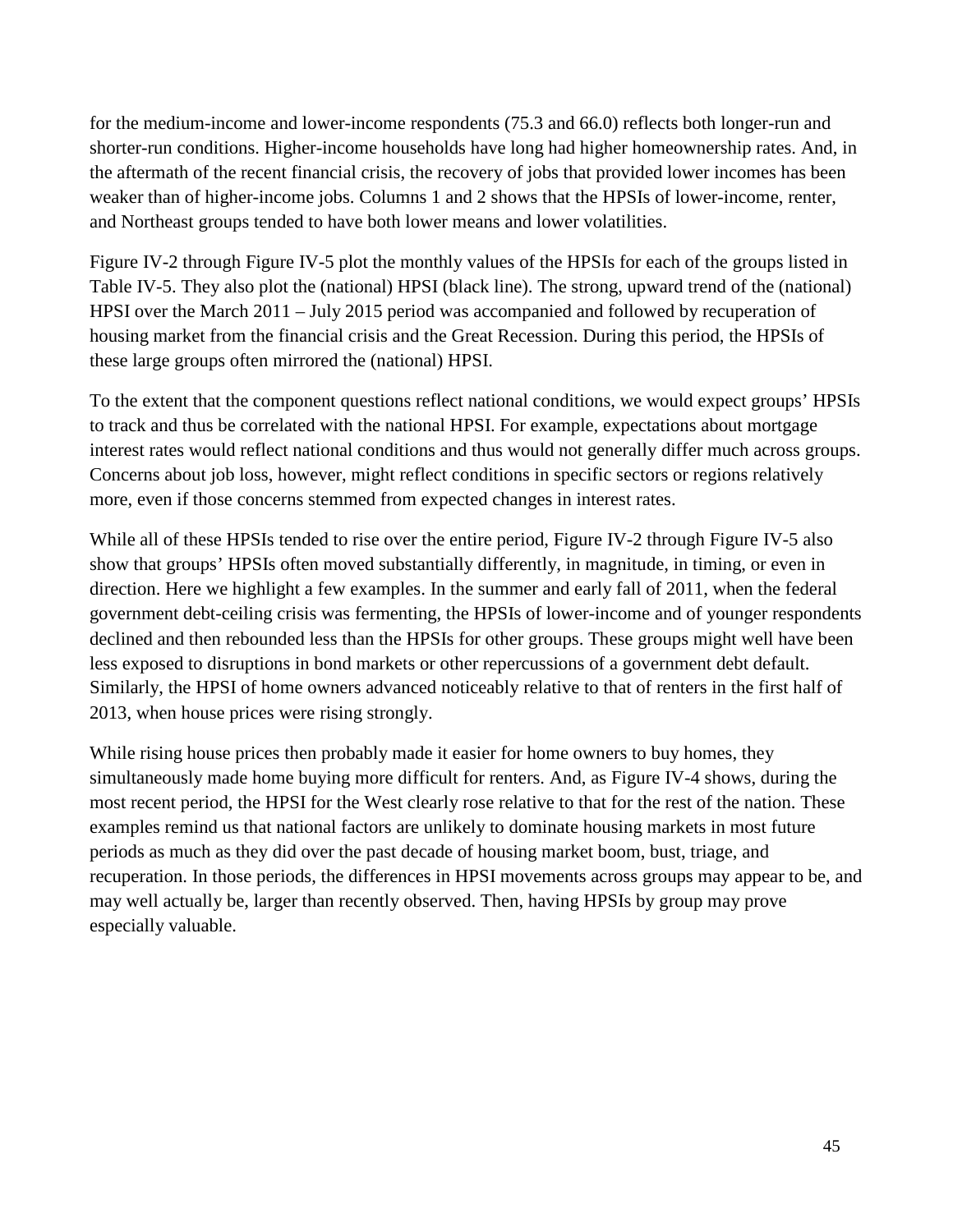



<span id="page-45-0"></span>**(Monthly, not seasonally adjusted, March 2011 – July 2015)**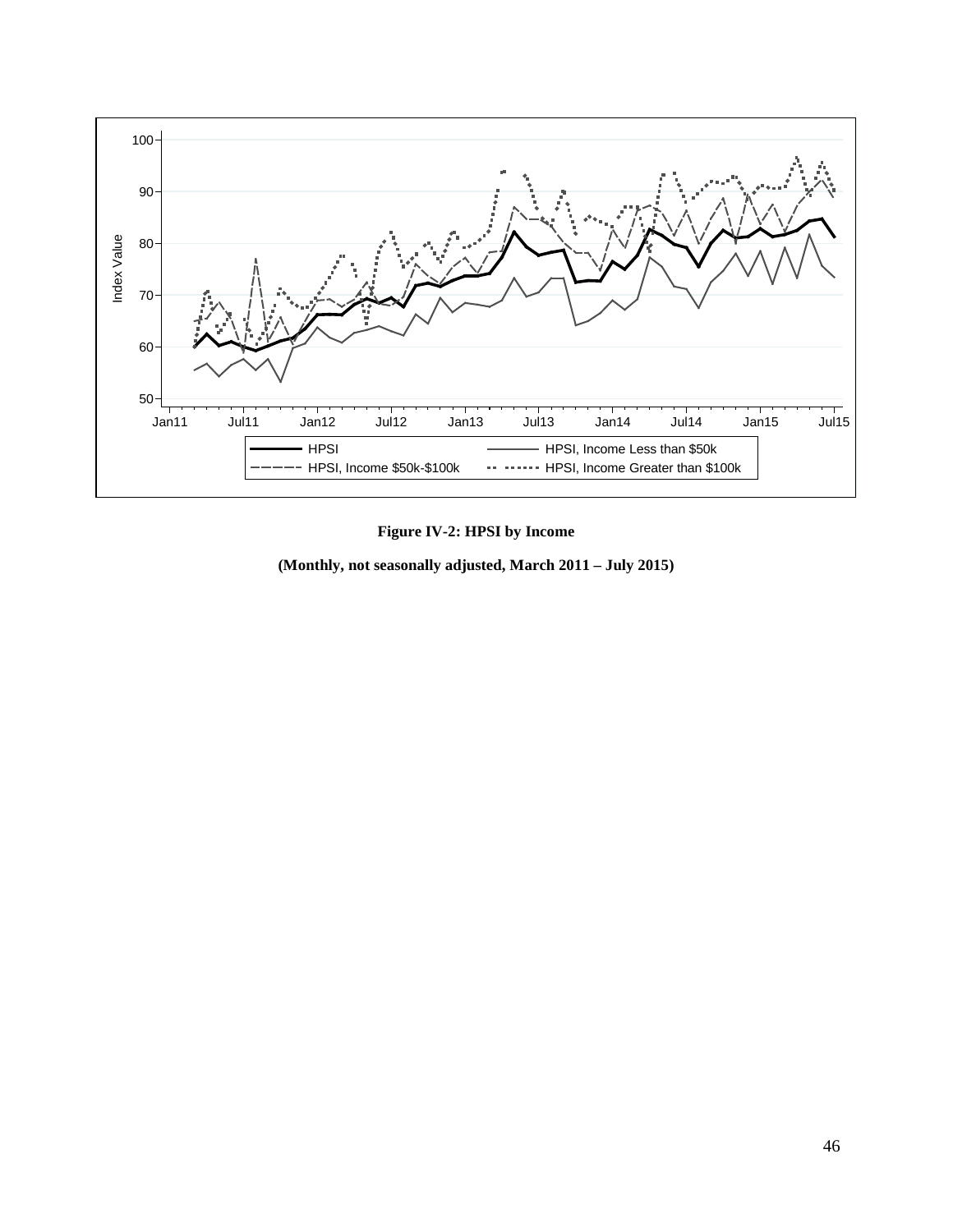



**Panel B**



**Figure IV-3: HPSI by Age**

**(Monthly, not seasonally adjusted, March 2011 – July 2015)**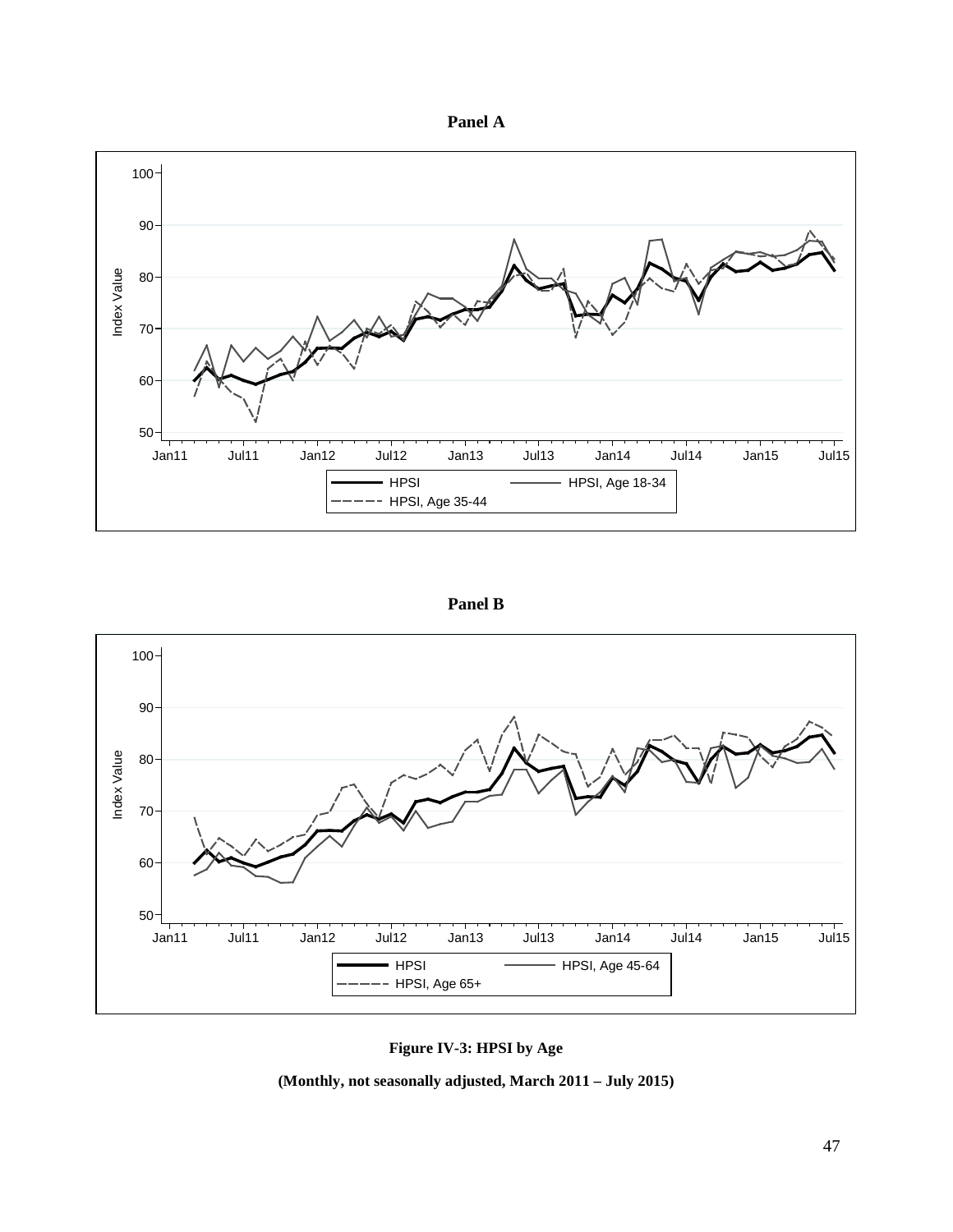



**Panel B**



**Figure IV-4: HPSI by Region**

<span id="page-47-0"></span>**(Monthly, not seasonally adjusted, March 2011 – July 2015)**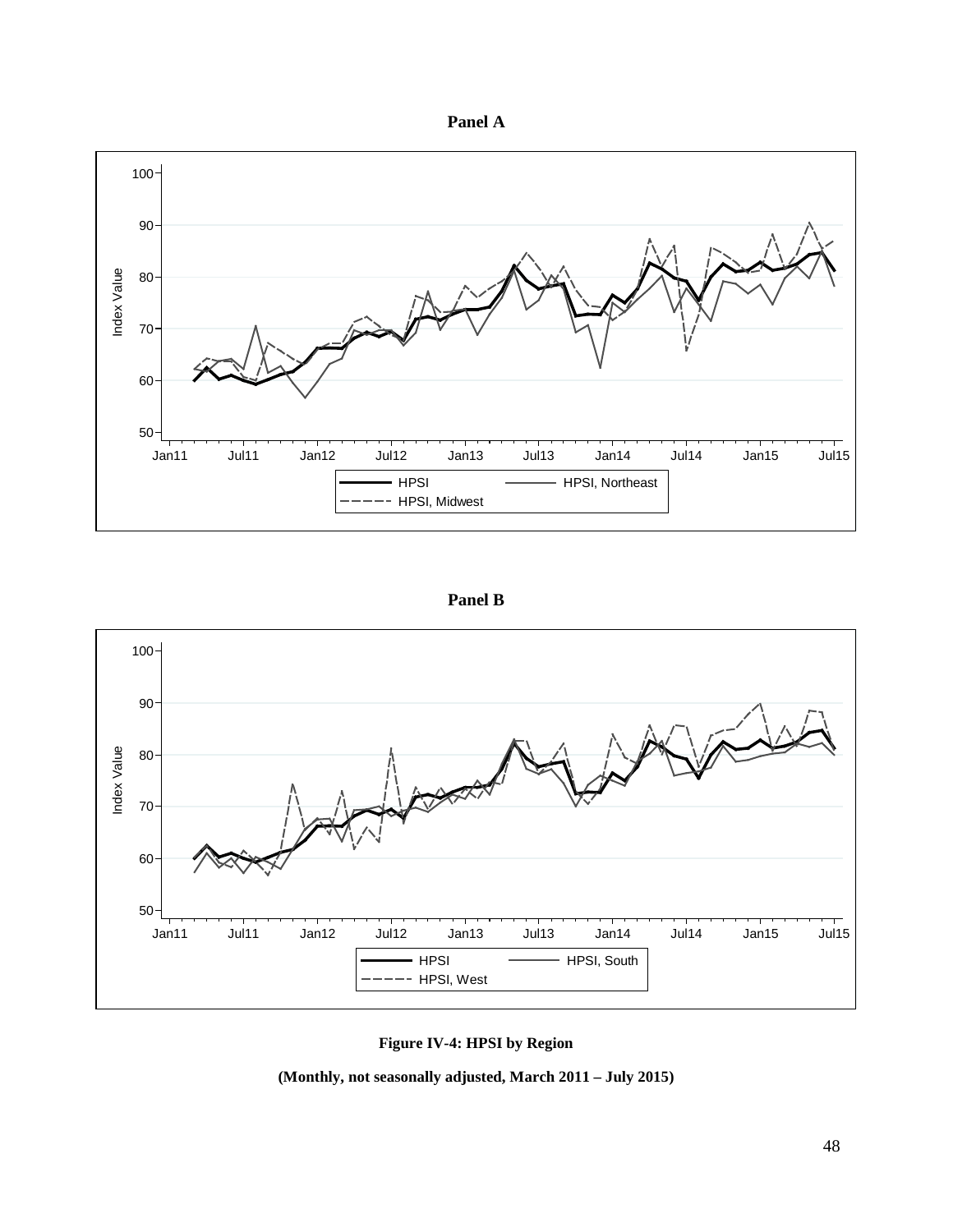

## **Figure IV-5: HPSI by Housing Tenure**

<span id="page-48-0"></span>**(monthly, not seasonally adjusted, March 2011 – July 2015)**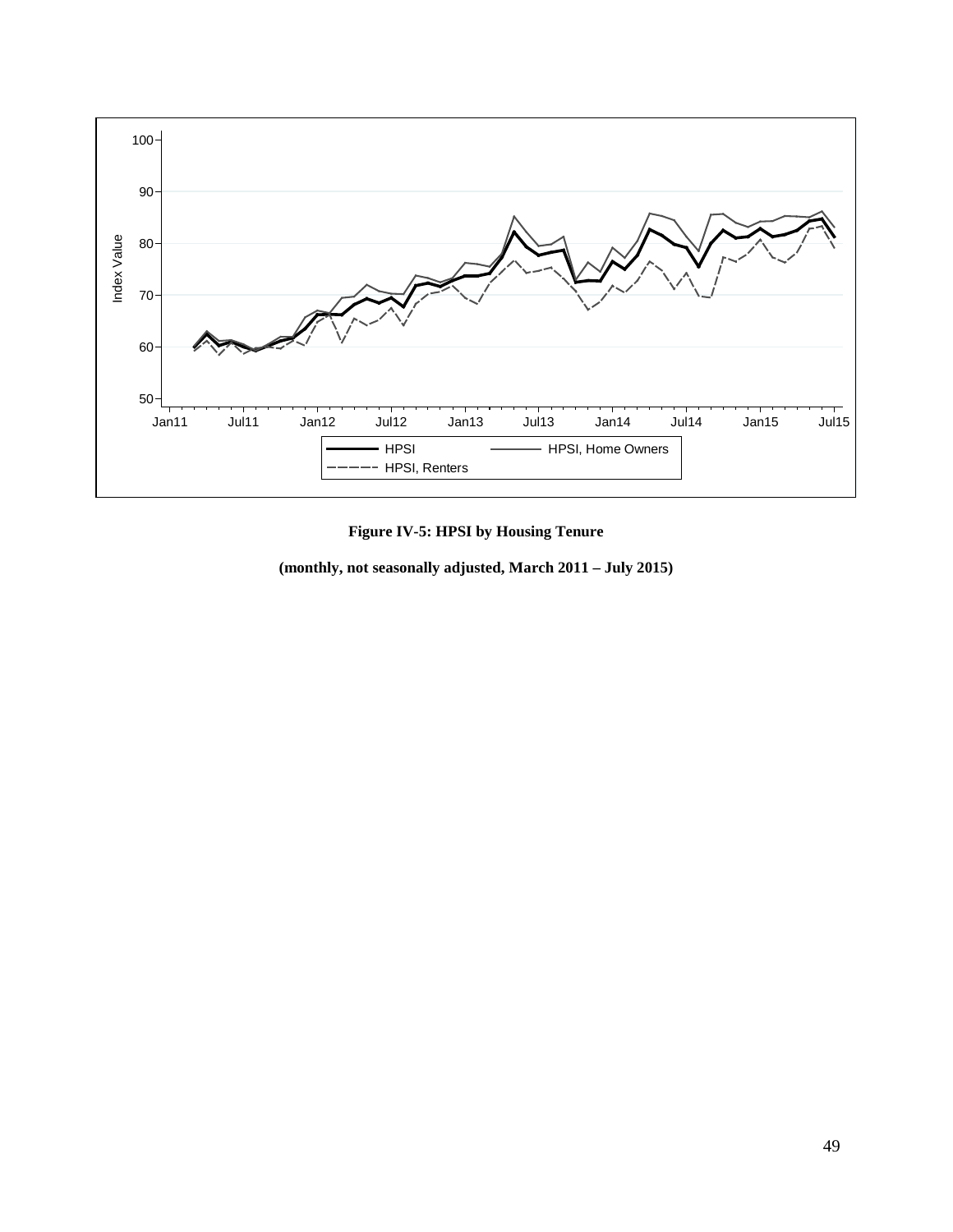## **V. HPSI Performance: Forecasting Housing Market Outcomes**

One objective for the HPSI is that it provides signals about future housing market outcomes. The HPSI might provide valuable signals about future outcomes either when used alone or when supplementing other information, or both.

Below we evaluate how well the monthly movements of the HPSI during  $2011 - 2014$  signaled future movements of four, important, national aspects of housing markets: house price growth, total home sales, single-family housing starts, and (purchase-money mortgage) originations. We show evidence for both 6-month and 12-month horizons. For the short, unusual period since the Great Recession, we also analyze whether the HPSI could have improved upon forecasts of those four housing market outcomes that were made by Fannie Mae's Economic and Strategic Research (ESR) group.

## **A. House Prices**

Figure V-1 shows the measure of house prices that we used: FHFA's national, monthly, purchase-only, seasonally adjusted, repeat-sales, house price index (HPI). [Figure V-1](#page-49-0) shows the level of the HPI for January 2000 through July 2015. [Figure V-2](#page-50-0) shows the percentage change of that house price index over the prior 12 months for January 2000 – July 2015.



#### **Figure V-1: FHFA House Price Index**

<span id="page-49-0"></span>**(Monthly, seasonally adjusted, January 2000 – December 2014, January 1991 = 100, December 2014 = 218.6)**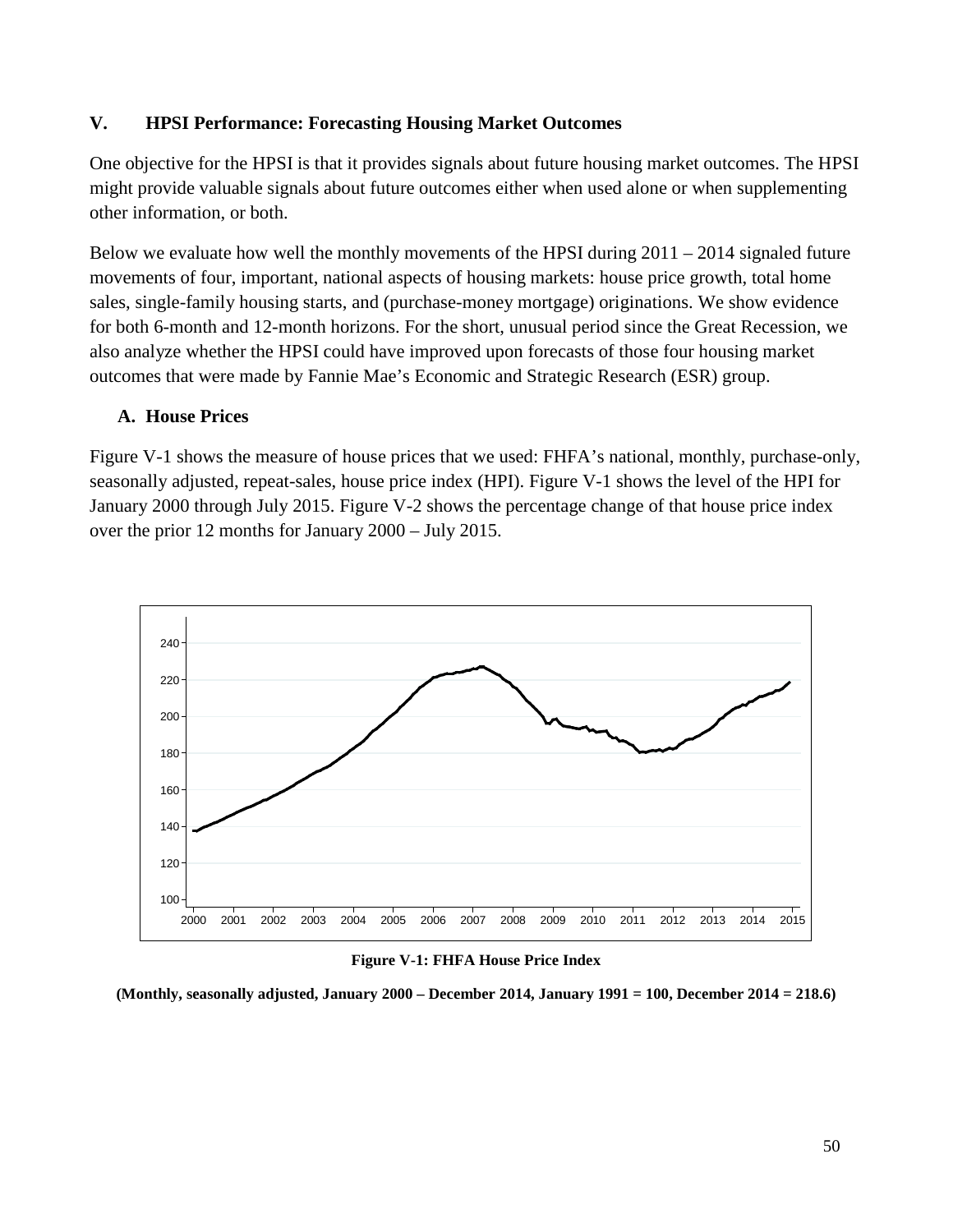

**Figure V-2: Percentage Change in House Prices over the Prior 12 Months**

**(January 2000 – December 2014)**

<span id="page-50-0"></span>[Figure V-3](#page-51-0) shows 12-month-ahead growth rate of house prices (solid black line) for March 2011 – December 2013. For that period, data for both the HPSI and (actual) future house price growth are available, which enabled us to compare the future values with forecasted values of house price growth. Since December 2014 was the most recent month for which we had HPI data, December 2013 was the most recent month for which we had 12-month-ahead house price growth. [Figure V-3](#page-51-0) also shows sixmonth-ahead growth rates of house prices (solid gray line), which were available through June 2014. The HPSI is plotted for March 2011 - December 2014.

The 12-month-ahead growth rate of house prices peaked at 8.3 percent in July 2012, declined to 4.2 percent by October 2013, and then ticked upward near the end of 2013. The six-month-ahead growth rate of house prices peaked at 9.8 percent in January 2013, fell to 3.3 percent by March 2014, but then rose through June 2014. [Figure V-3](#page-51-0) shows that the HPSI initially fell from its base level of 60 in March 2011 and then rose rather steadily, reaching 82.5 in May 2013. The HPSI tapered off during the bond market's "taper tantrum", but then moved up, then down, and back up during 2014.

With HPI data through December 2014, we had 34 months with observations for both the HPSI and 12-month-ahead house price growth, with six more months for the 6-month-ahead growth rate of house prices. The correlations of the HPSI with the shorter-horizon and the longer-horizon house price growth rates were 0.17 and 0.33.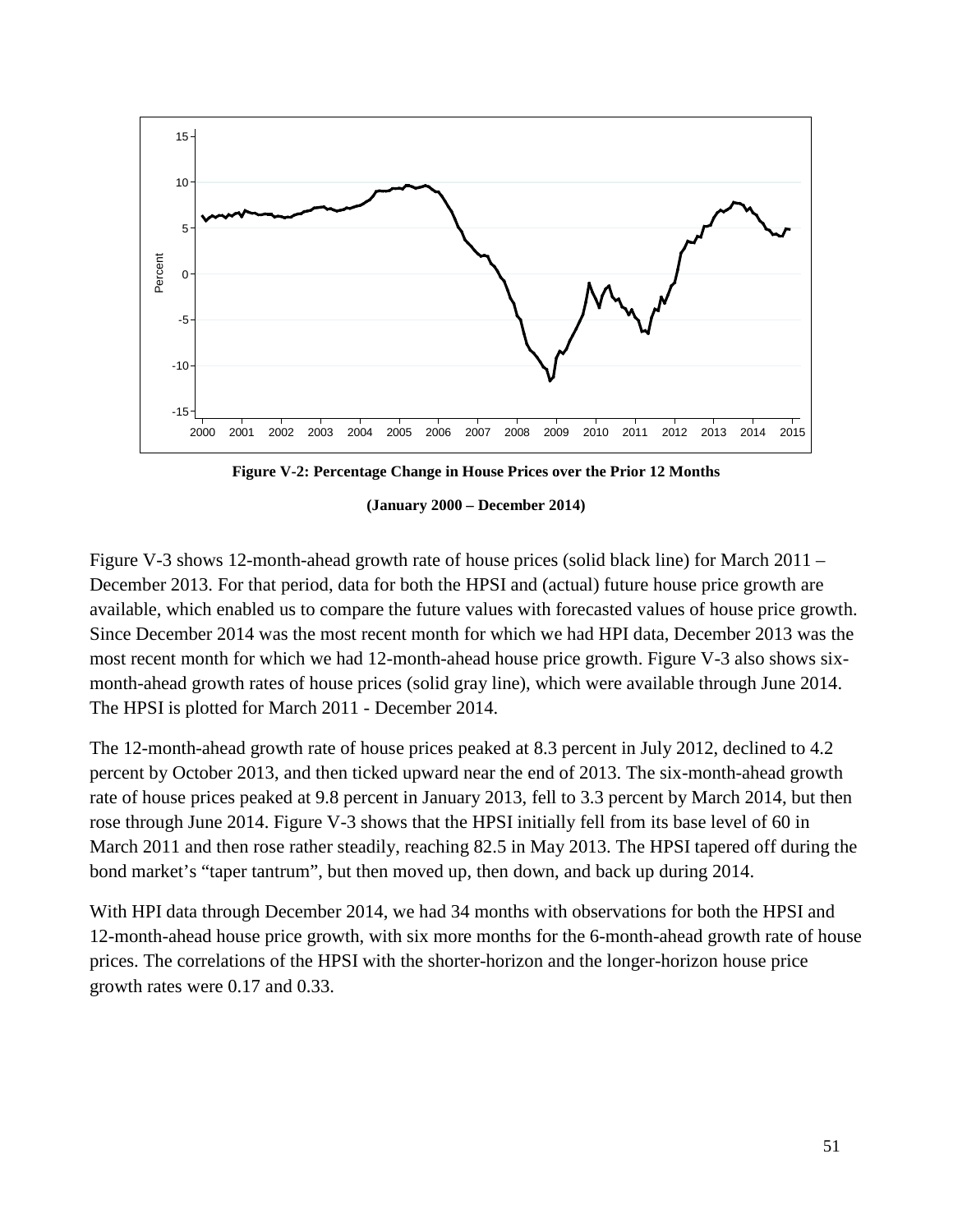

<span id="page-51-0"></span>

[Figure V-4](#page-52-0) lets us compare actual growth (solid black line) and two forecasts of 12-month-ahead house price growth: one ex ante, or real-time, forecast and one ex post, or in-sample, forecast. The ex ante forecast comes from the NHS: The gray, dotted line shows respondents' average, expected house price growth for the next 12 months.

The ex post forecasts are the fitted values from a regression of future house price growth on the HPSI (and a constant term). That ex post regression indicated that HPSI was positively and significantly related to future house price growth. The ex post forecasts are infeasible, in that they could not be produced until after the sample period ended and we had the regression data and estimates. The out-ofsample, post-2013 forecasts applied the regression estimates to the 2014 values of the HPSI. Analyzing ex post forecasts like these can be informative. But, when doing so, it is essential to consider the effects on those forecasts of the actual, future data and resulting regression estimates.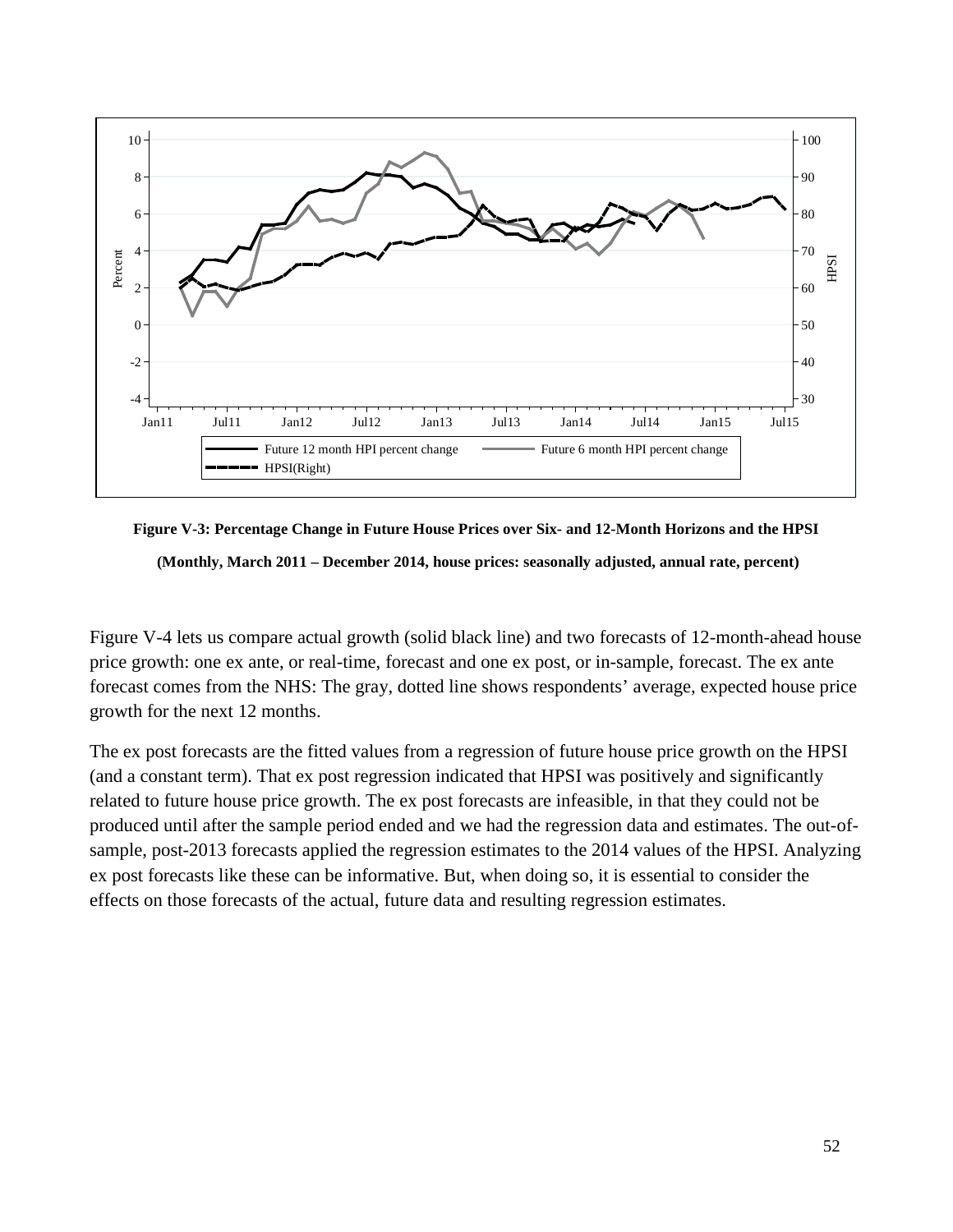

<span id="page-52-0"></span>**Figure V-4: Percentage Change in House Prices: 12-Month-Ahead Actual, Expected, and Forecasted**

**(Monthly, March 2011 – June 2014, annual rate, percent)**

During 2011 – 2013, house prices subsequently grew considerably faster than NHS respondents' forecasted. For example, during the middle of 2012 NHS respondents forecasted that house prices would grow by less than two percent over the next 12 months, when they actually then rose by about seven precent. As the months passed, forecasts of house price growth rates rose and future growth rates fell. By the middle of 2013, consumers' forecasts of house price growth were more accurate, but then actual and forecasted house price growth rates diverged again, differing by about two percentage points near the end of 2013.

NHS respondents were certainly not the only forecasters who failed to anticipate that house prices would rise so rapidly. The respondents to the Michigan survey expected house price growth rates that were broadly similar to those of NHS respondents and were similarly too low. Professional forecasters also generally failed to anticipate high and rising house price growth rates in 2012 and 2013. For example, the four-quarter-ahead forecasts in the FRB Philadelphia's Survey of Professional Forecasters averaged -1.1 percent in 2011Q1 and -0.1 percent in 2012Q1.

NHS respondents' expectations for house price growth rates were much more highly correlated with recent, past growth rates (0.8) than with actual, future growth rates (0.5) during this period. Given the clear, wave-like patterns in house price growth rates historically, relying on past growth rates to form expectations of future growth rates is neither surprising nor troubling. However, analyzing whether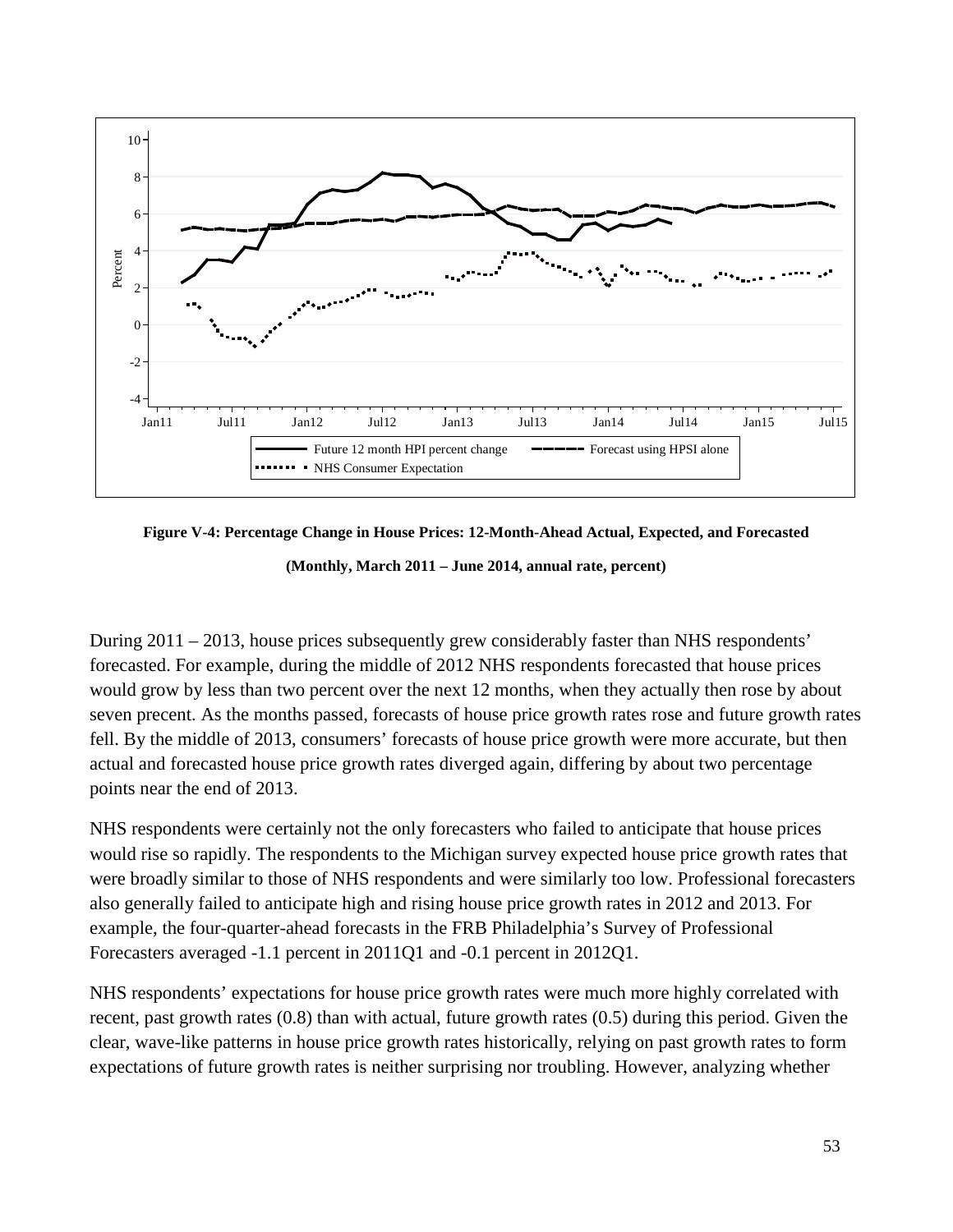respondents rely too much (or too little) on past house price growth or on other information is beyond our scope for now.

[Figure V-5](#page-53-0) shows the same future and HPSI-regression-based forecast values as in [Figure V-4,](#page-52-0) except that the forecast horizons were shortened from 12 to six months. (The NHS does not ask about house prices over a six-month horizon.) The shorter horizon allowed us to extend the end of the sample period by six months, from June 2014 to December 2014. As we would expect for the shorter, sixmonth horizon forecasts, the actual and fitted values of house price growth tended to fluctuate more than in [Figure V-4.](#page-52-0) But, also as expected, the shorter horizon had general patterns of actual and forecasted values that were quite similar to those for the longer horizon.



<span id="page-53-0"></span>**Figure V-5: Percentage Change in House Prices: Six-Month-Ahead Actual and Forecasted (Monthly, March 2011 – December 2014, annual rate, percent)**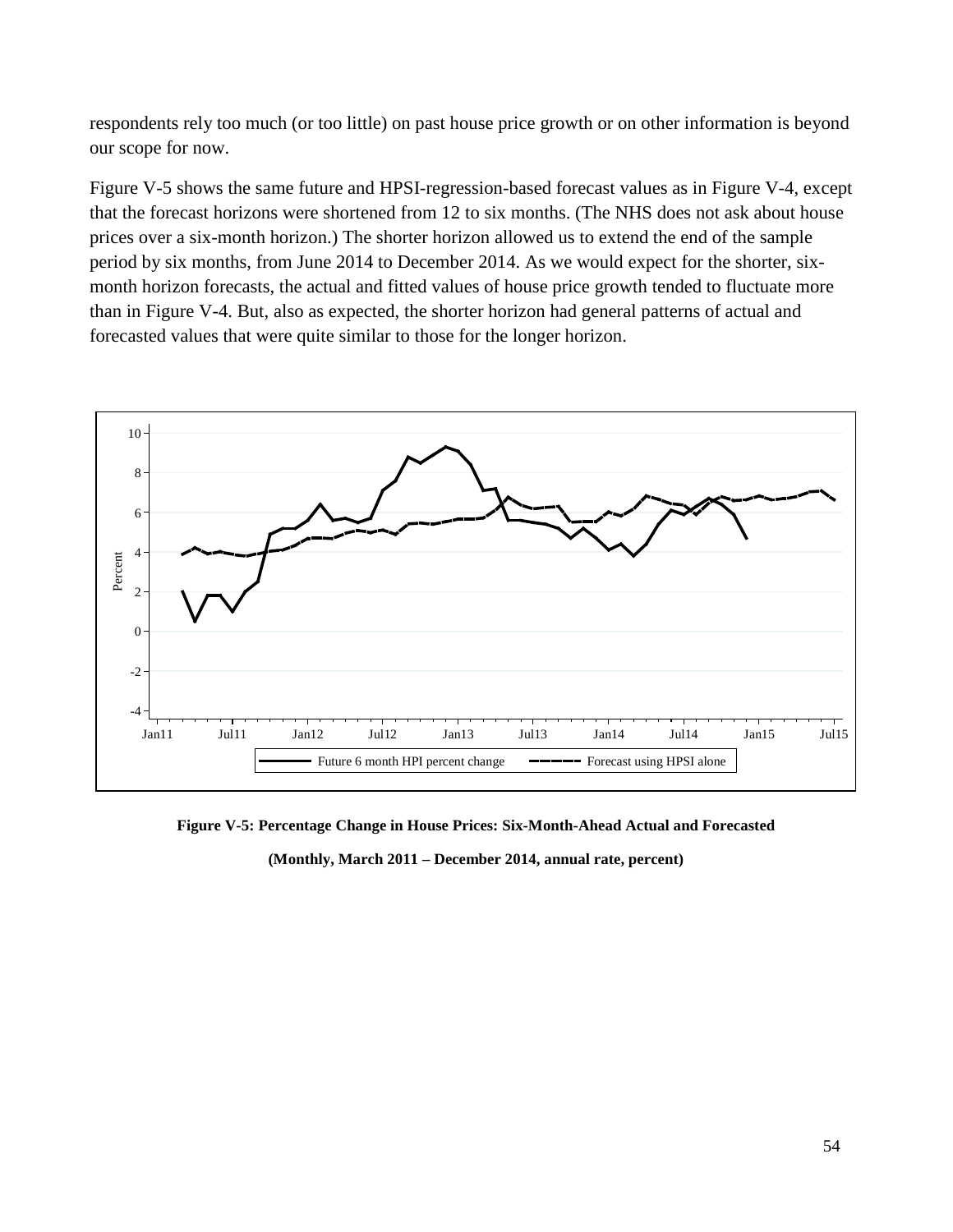## **B. Home Sales**

We used the sum of existing home sales and of new home sales as our measure of (total) home sales. The National Association of Realtors (NAR) estimates existing home sales.<sup>[25](#page-54-1)</sup> The U.S. Census Bureau uses its monthly Survey of Construction to help it estimate new home sales.<sup>[26](#page-54-2)</sup> From NAR and Census, we obtained seasonally-adjusted, monthly data. Typically, sales of existing homes were about four times as numerous as sales of new homes. Sales of new and existing homes typically rose and fell together: The correlation between existing and new sales in monthly data for 2000 – 2014 was about 0.9.

[Figure V-6](#page-54-0) below shows home sales (in millions) since January 2000. Sales rose strongly into 2005 and then fell sharply until 2009. After short, sharp rises and falls in 2009 and 2010, home sales then fairly steadily rose, exceeding an annual rate of five million sales over the past three years. At 5.5 million in December 2014, home sales far exceeded their nadir (below 4 million) in 2010. Still, sales have been far below their rates in the years before the financial crisis and the Great Recession.



## **Figure V-6: Home Sales**

<span id="page-54-0"></span>**(Monthly, January 2000 – December 2014, seasonally adjusted, annual rate, millions)**

 $\overline{a}$ 

<span id="page-54-1"></span> $^{25}$  NAR data for existing home sales includes sales of single-family homes, as well as sales of condos and co-ops.

<span id="page-54-2"></span><sup>&</sup>lt;sup>26</sup> Census data for new home sales pertains only to single-family homes.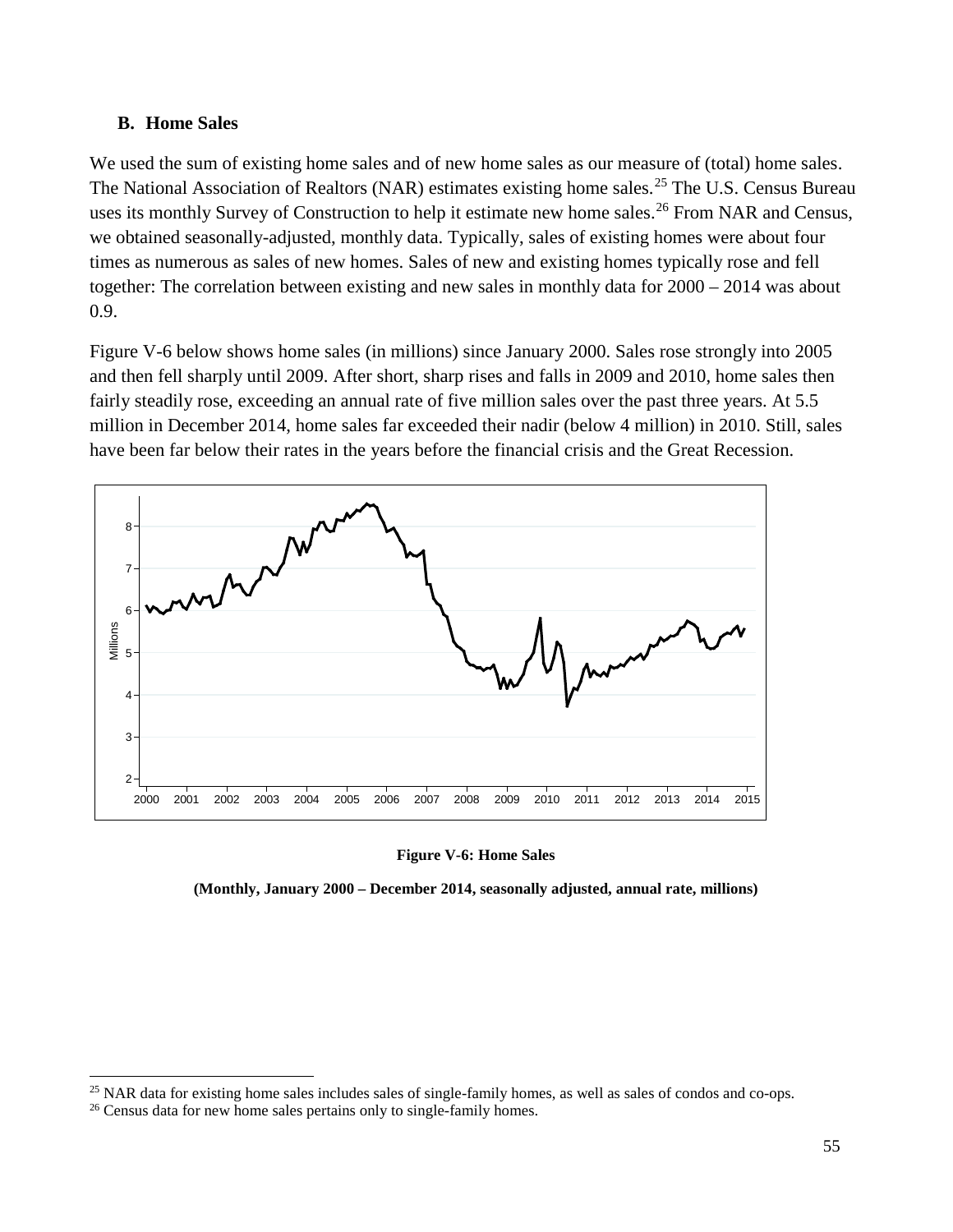Starting with March 2011, [Figure V-7](#page-55-0) shows future home sales for six- and 12-month horizons and the HPSI.[27](#page-55-1) Six- and 12-month-ahead home sales end in June 2014 and December 2013. Until about the end of 2012, both future sales series and the HPSI traced out upward-sloped, nearly-straight lines.



**Figure V-7: Future Home Sales over Six- and 12-Month Horizons and the HPSI**

**(Monthly, March 2011 – December 2014, annual rate, millions)**

<span id="page-55-0"></span>The HPSI quite closely tracked home sales six months ahead; it did not track 12-month-ahead home sales nearly as closely. From early 2013 through the end of 2014, the HPSI ebbed and flowed within a moderate range. The dip in actual sales in the middle of 2014 produced the prior dips in the two lines for future sales. Naturally enough, the NHS respondents had not foreseen, at either 12-month or sixmonth horizons, the "taper tantrum" and the abrupt increases in mortgage rates in the Spring of 2013, with their ensuing tolls on home sales. Nor is it likely that consumers foresaw the declines in mortgage rates during 2014, declines which presumably stemmed in part from international political events and from global oil markets. Nonetheless, fluctuations in future home sales six-months-ahead were tracked through mid-2014 fairly closely by fluctuations in the HPSI.

[Figure V-8](#page-56-0) shows actual values and forecasts of future home sales over a 12-month horizon from March 2010 – December 2013. The ex post, or in-sample, forecasts are the fitted values from a regression of future home sales on the HPSI (and a constant term) for the period from March 2011 –

 $\overline{a}$ 

<span id="page-55-1"></span> $27$  Note that the sales data in the figure above pertain to a single month, while future sales refer to monthly average of sales over the six-month or the 12-month horizon.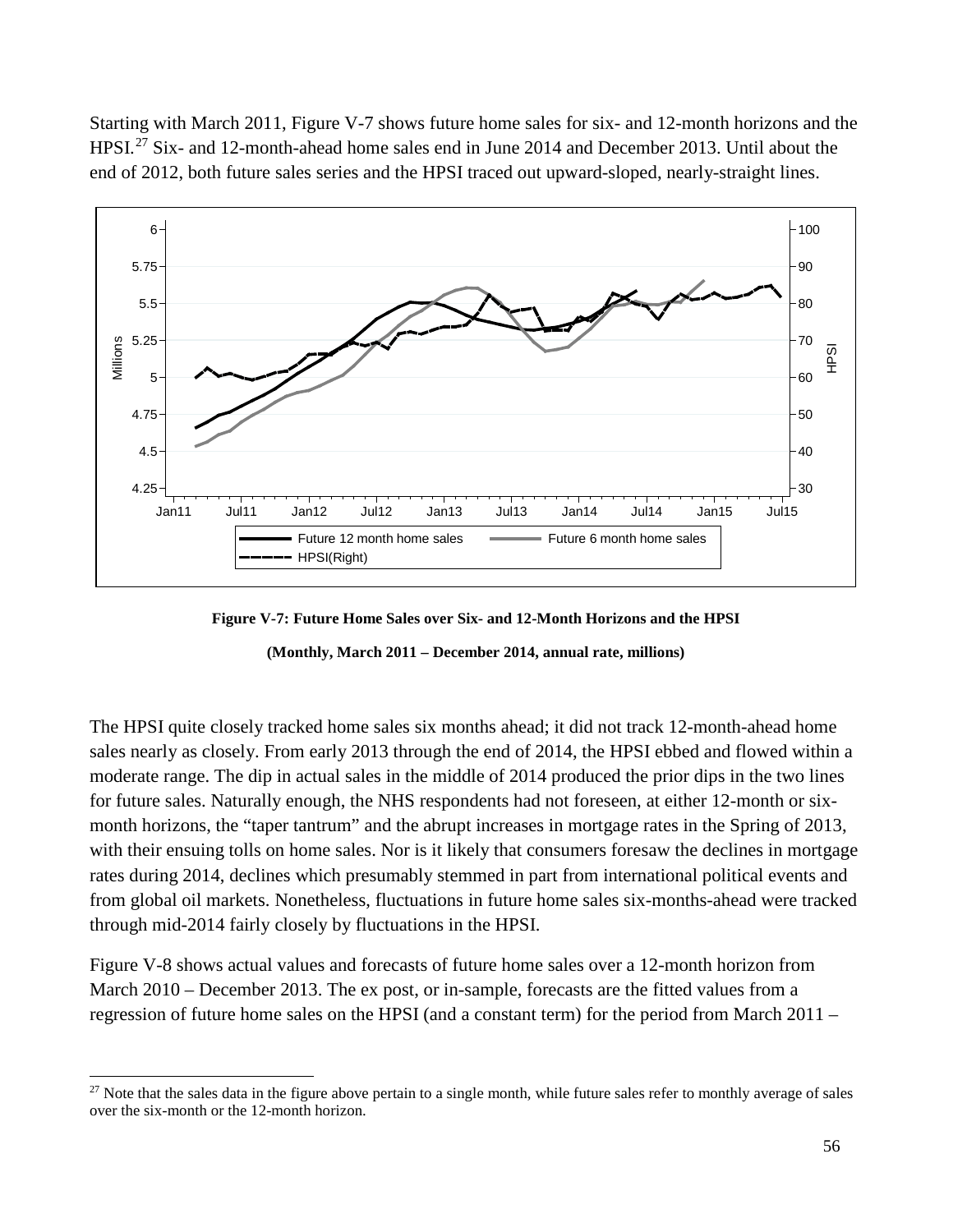



**Figure V-8: Home Sales: Future and Forecasted over 12-Month Horizons**

<span id="page-56-0"></span>**(Monthly, averaged over horizon, March 2011 – June 2014, seasonally adjusted, annual rate, millions)**

[Figure V-9](#page-57-0) differs from [Figure V-8](#page-56-0) by using six-month instead of 12-month horizons. As noted above, fluctuations in the HPSI tracked future home sales better over the shorter, 6-month horizon than over the longer, 12-month horizon. Again, because adding lagged sales to the regression that included the HPSI changed the fitted values so little, we did not show those forecasts.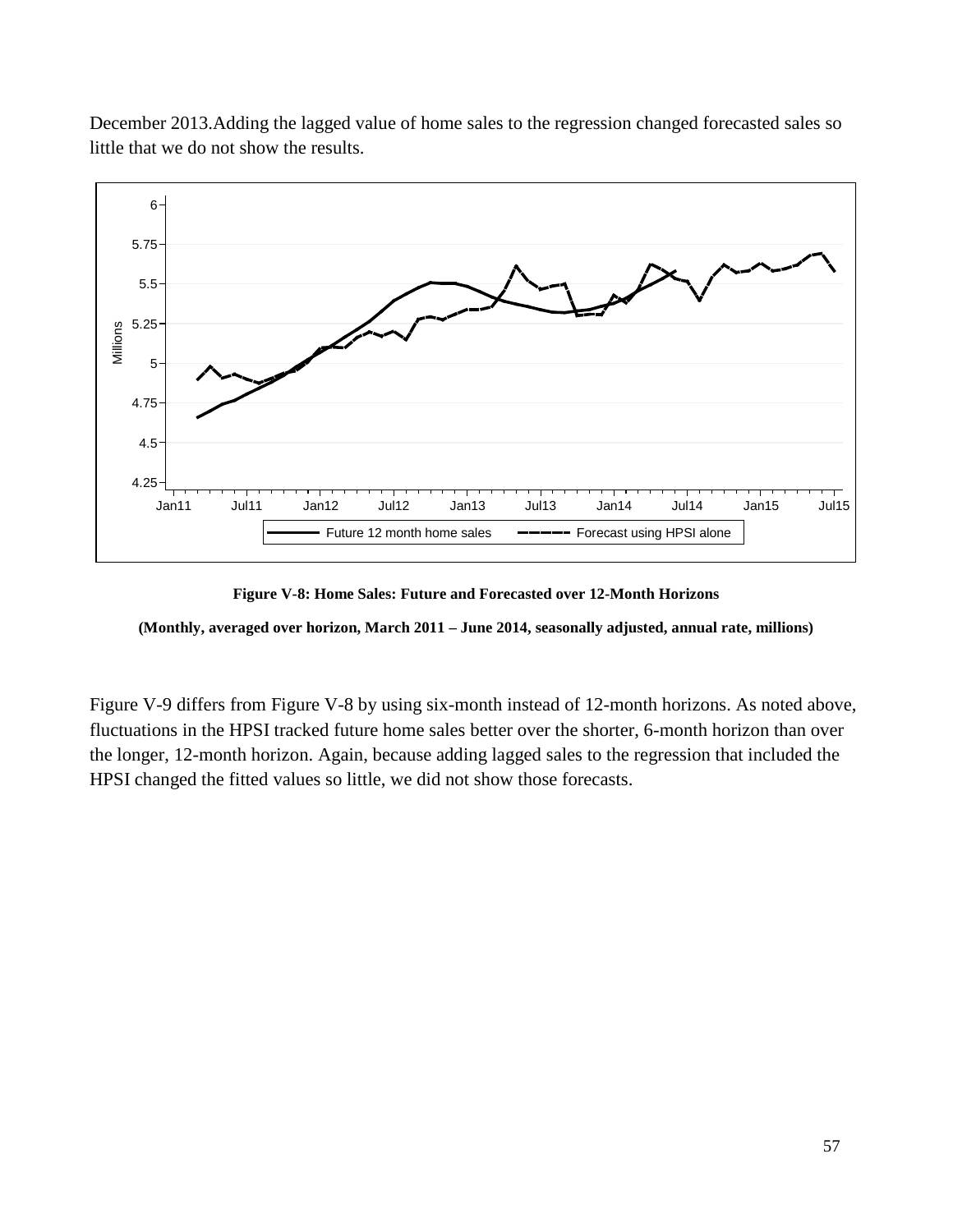

**Figure V-9: Home Sales: Future and Forecasted over Six-Month Horizons**

<span id="page-57-0"></span>**(Monthly, averaged over horizon, March 2011 – December 2014, seasonally adjusted, annual rate, millions)**

# **C. Housing Starts**

The Census Bureau estimates monthly, seasonally-adjusted, single-family housing starts. [Figure V-10](#page-58-0) below plots housing starts for January 2000 – December 2014. Starts rose strongly and steadily through the end of 2005. Then, even more dramatically than sales, housing starts plummeted until 2009. Although starts trended upward after 2008, the trend has been so mild by historical standards that single-family housing starts still had not reached half the pace that occurred in the middle of the 2000s.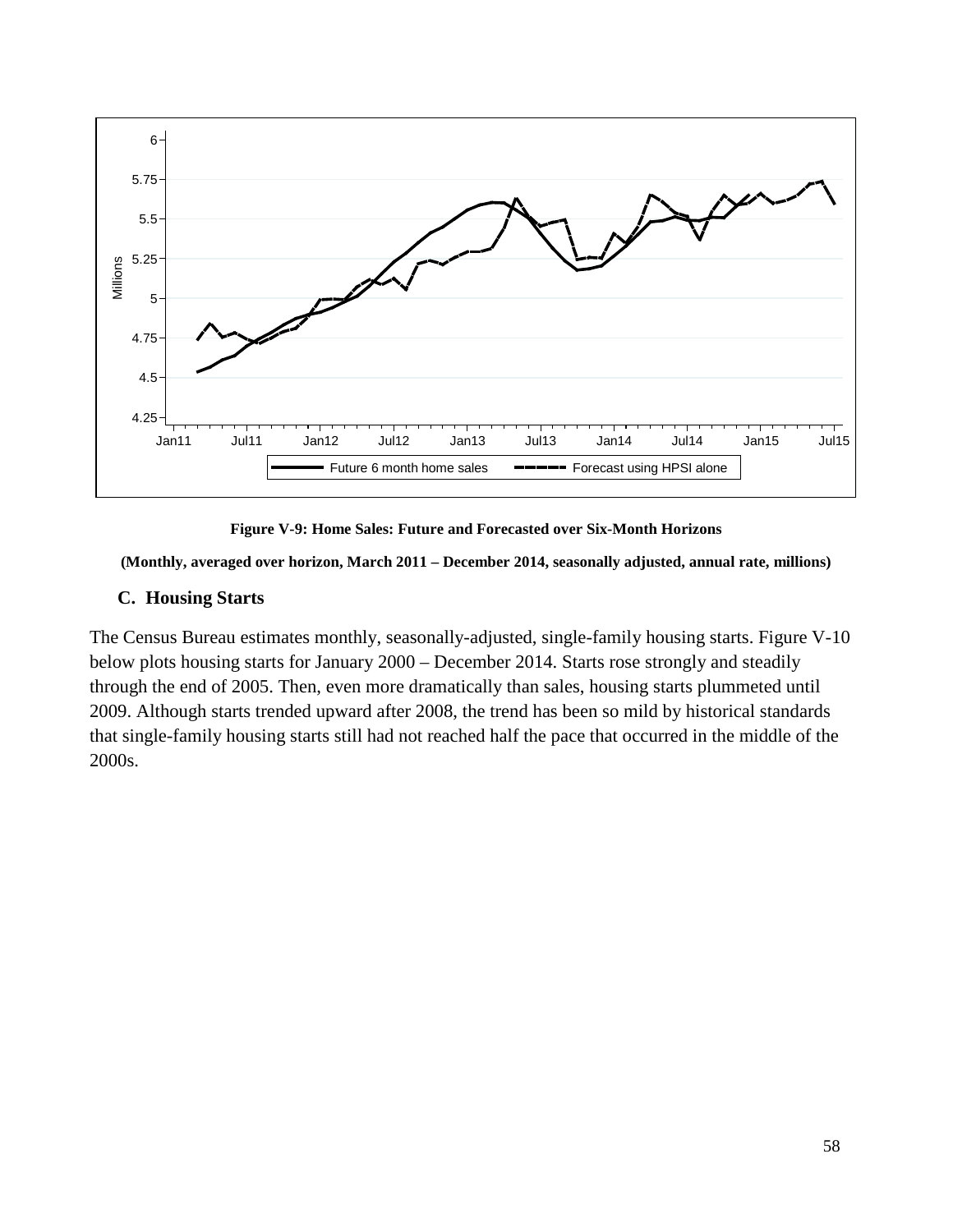

**Figure V-10: Housing Starts**

<span id="page-58-0"></span>**(Monthly, January 2000 – December 2014, seasonally adjusted, annual rate, millions)**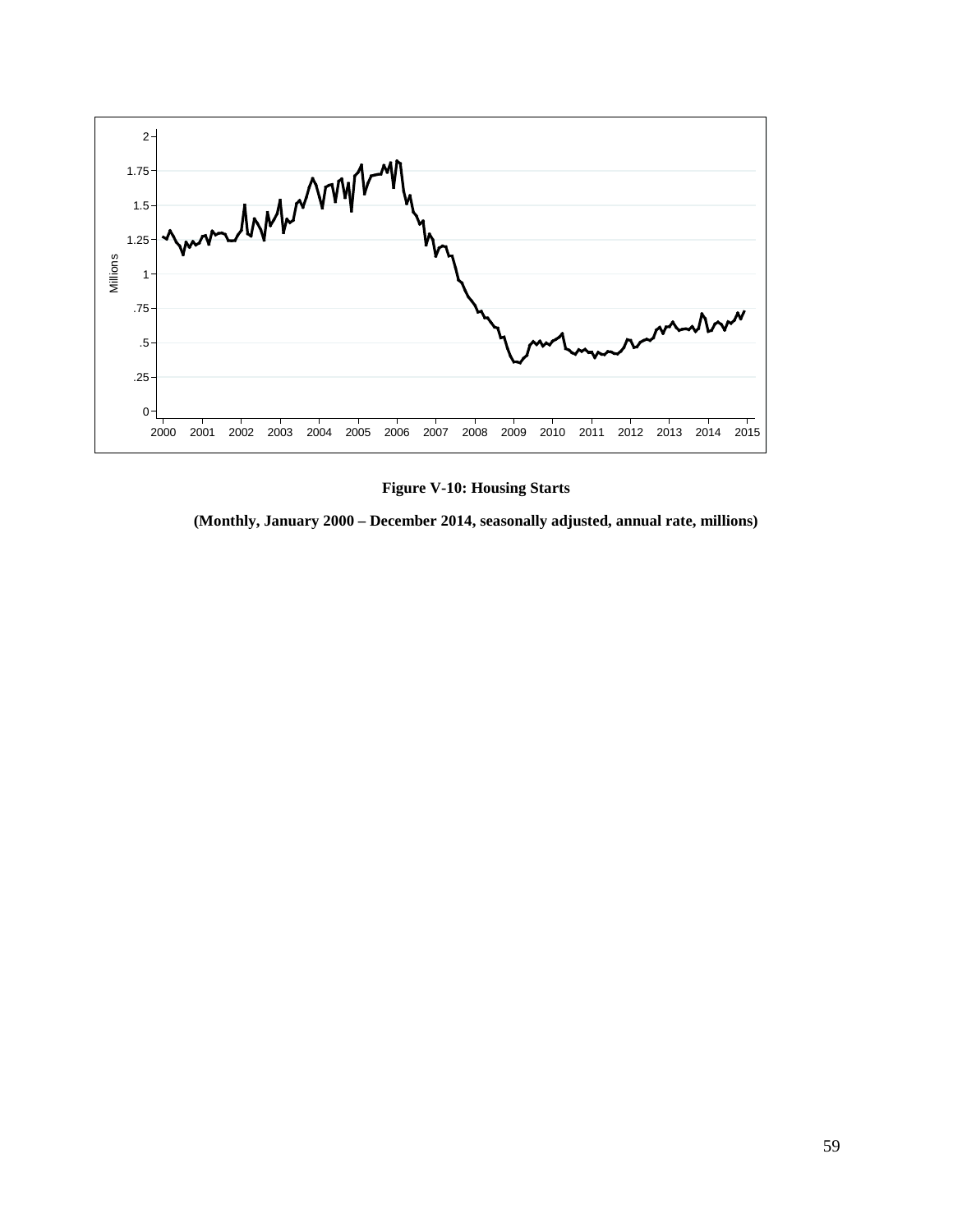Beginning with March 2011, [Figure V-11](#page-59-0) shows housing starts six and 12 months ahead and the HPSI.<sup>[28](#page-59-1)</sup> With actual data through December 2014, we had data for six- and 12-month-ahead housing starts through June 2014 and December 2013. Although perhaps less than other housing outcomes, future housing starts and the HPSI both trended upward from early 2011 through the end of 2012 and were strongly correlated.



**Figure V-11: Future Housing Starts over Six- and 12-Month Horizons and the HPSI**

<span id="page-59-0"></span>**(Monthly, averaged over horizon, March 2011 - December 2014, seasonally adjusted, annual rate, millions)**

The lull in housing starts in the middle of 2013 of course is reflected in the prior dips in the measures of future housing starts for the six-month-ahead and the 12-month-ahead horizons. But, there are no obvious corresponding dips in the HPSI near the times that the future series dipped. And, it is neither surprising nor distressing that NHS respondents had not foreseen in 2012, for either the 12-month or the six-month horizon, the rise in mortgage rates that came in the Spring of 2013 or the declines in mortgage rates during 2014. Nor were the short-term increases and the short-term decreases in HPSI during 2013 clearly followed by similar patterns in starts for either the six- or the 12-month-ahead horizon. Perhaps unsurprisingly, recent experience points to short-term fluctuations in HPSI better predicting fluctuations in home sales than in housing starts. Although there were not obvious shortterm links, the longer-term movements so far in the HPSI tracked future housing starts (both at the sixand 12-month horizons) fairly closely.

 $\overline{a}$ 

<span id="page-59-1"></span> $^{28}$  Note that the housing starts data in the figure above pertain to a single month, while future housing starts refer to monthly average of housing starts over the six-month or the 12-month horizon.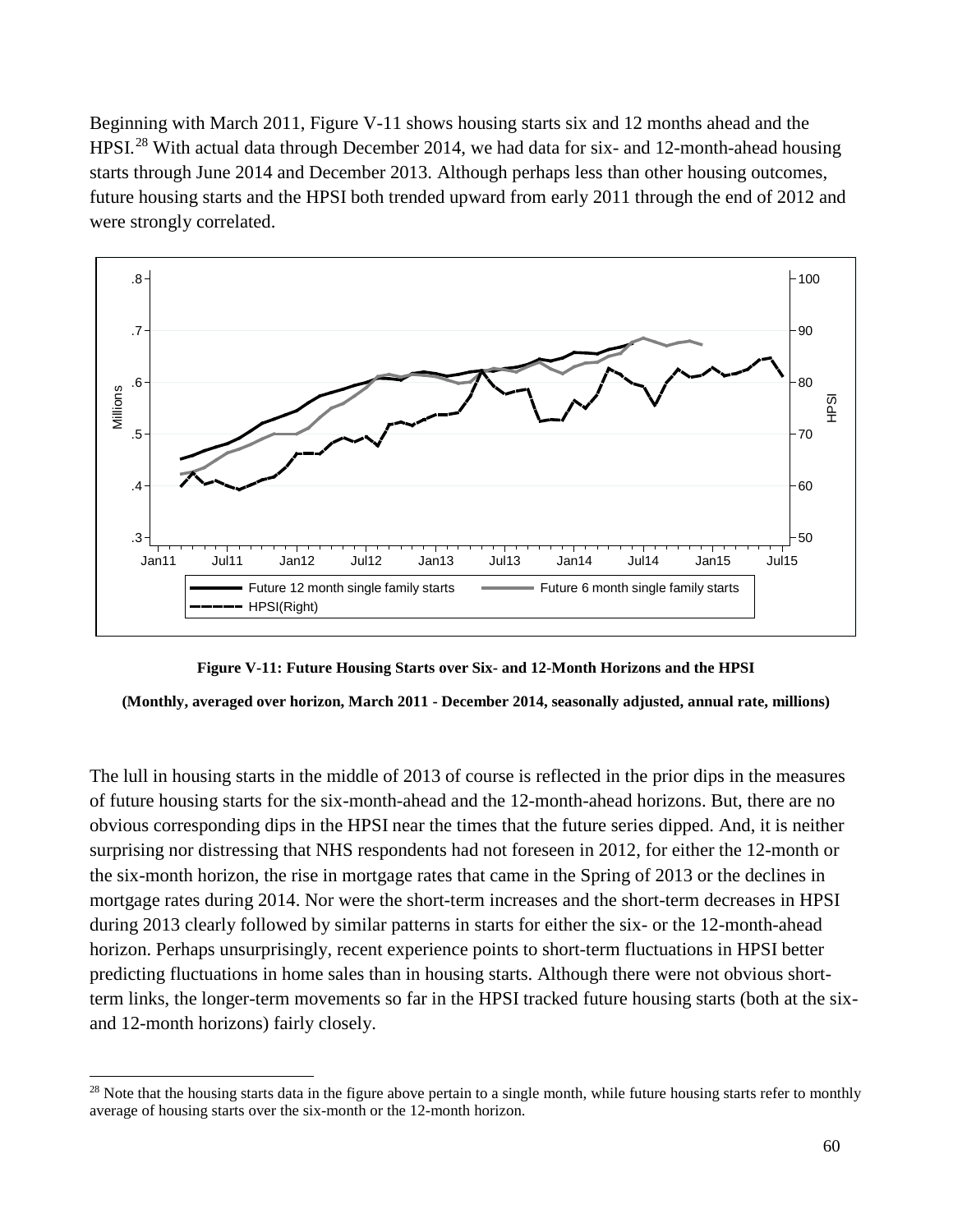[Figure V-12](#page-60-0) shows actual values (solid line) and ex post forecasts (dashed line) of future (singlefamily) housing starts over a 12-month horizon from March 2010 – December 2013. The ex post, or in-sample, forecasts are the fitted values from a regression of future housing starts on the HPSI (and a constant term) for the period from March 2011 – December 2013.Adding the lagged value of housing starts to the regression changed forecasted starts so little that we do not show the results.



**Figure V-12: Housing Starts: Future and Forecasted over 12-Month Horizons**

<span id="page-60-0"></span>**(Monthly, averaged over horizon, March 2011 - June 2014, seasonally adjusted, annual rate, millions)**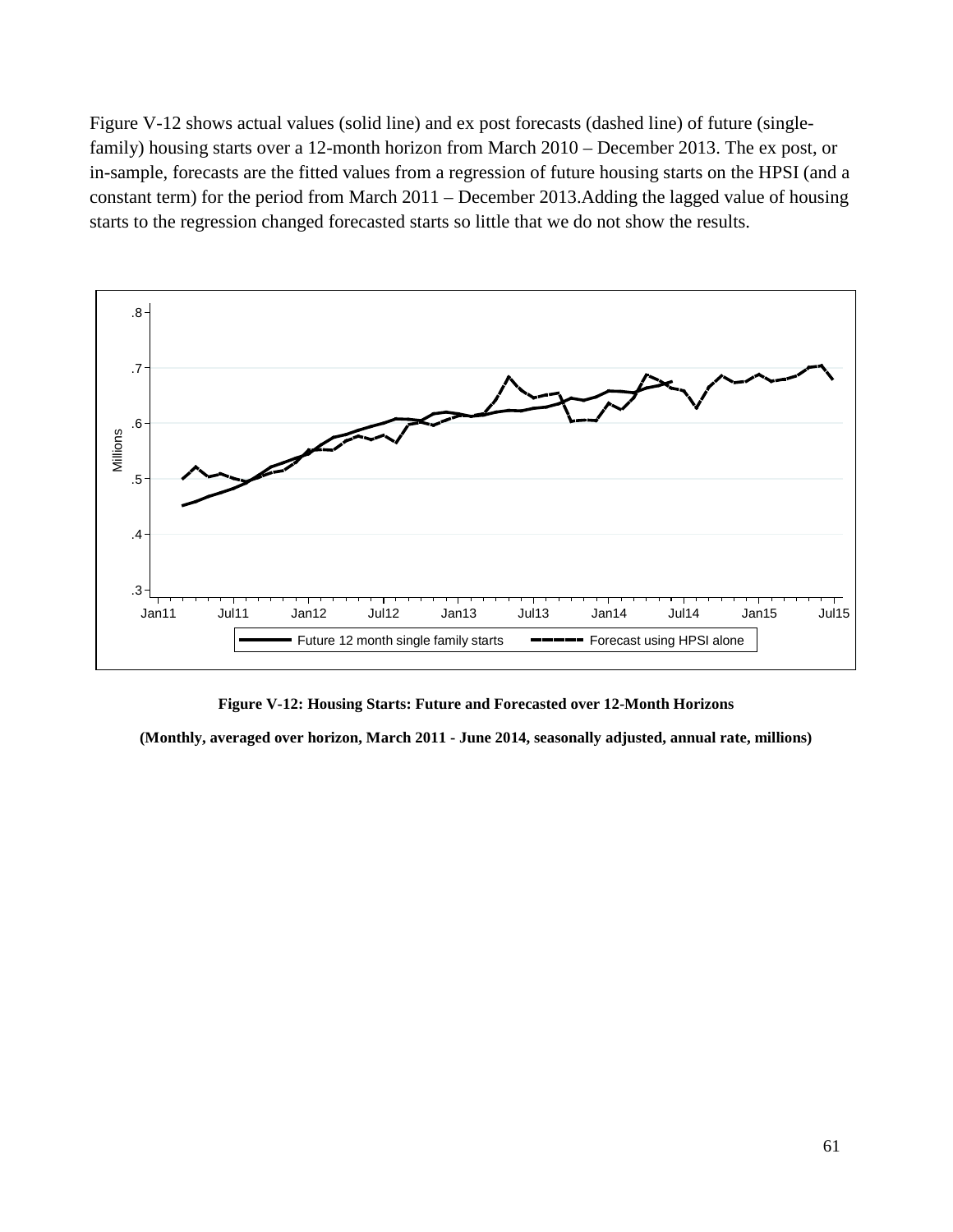[Figure V-13](#page-61-0) mimics [Figure V-12](#page-60-0) but uses six-month horizons instead of 12-month horizons. Above, we had shown that HPSI foreshadowed home sales more clearly over the shorter, six-month horizon than over the longer, 12-month horizon. In constrast, the HPSI appears to track fluctuations in future housing starts about equally well for the six- and the 12-month horizons.



**Figure V-13: Housing Starts: Future and Forecasted over Six-Month Horizons**

<span id="page-61-0"></span>**(Monthly, averaged over horizon, March 2011 - December 2014, seasonally adjusted, annual rate, millions)**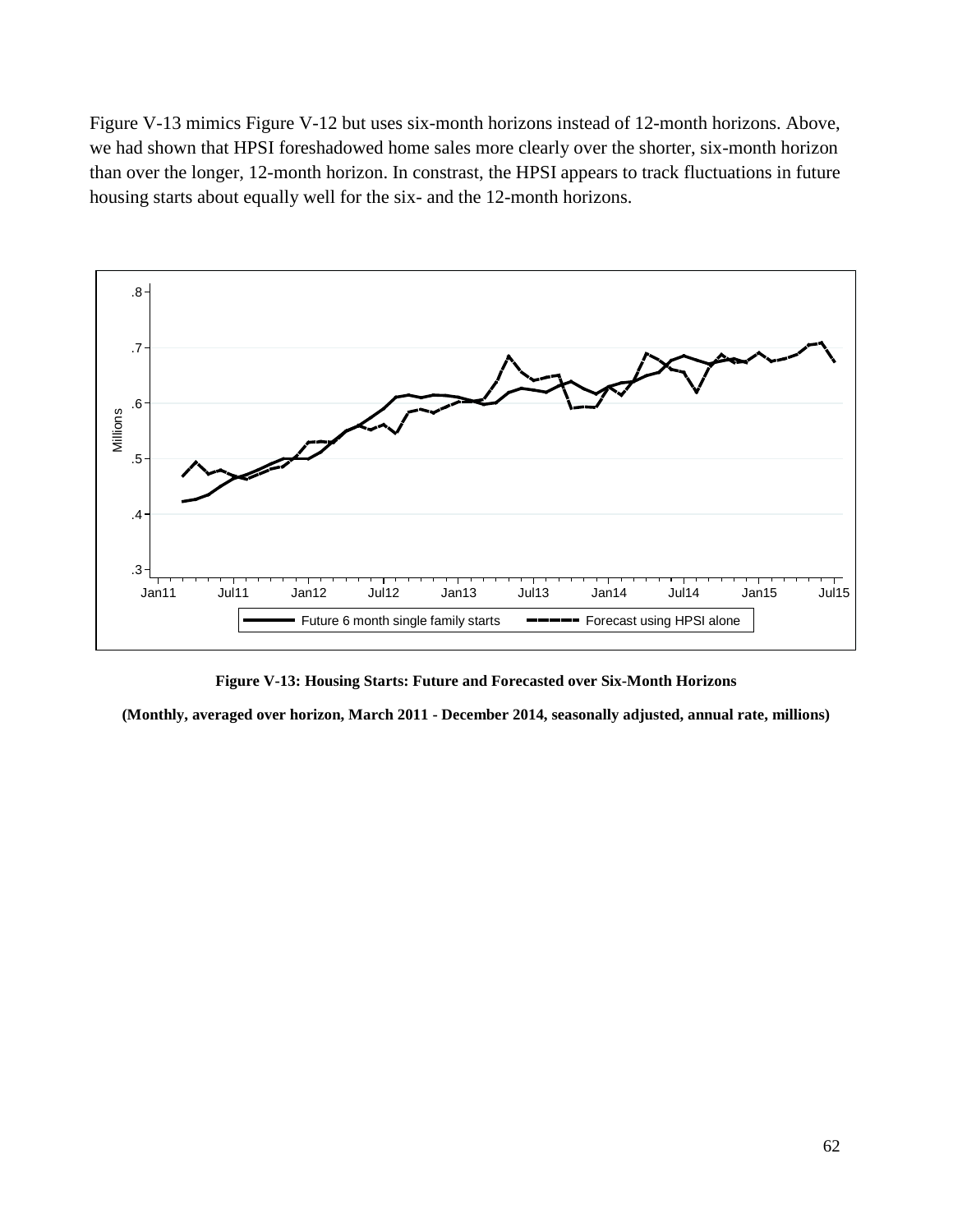## **D. Originations**

 $\overline{a}$ 

[Figure V-14](#page-62-0) shows the quarterly flow (in billions of dollars) of (purchase-money-mortgage) originations for 1 to 4 family homes. We show and analyzed the originations data that were estimated by the Mortgage Bankers Association (MBA) for 2000Q1 - 2014Q4 after we seasonally adjusted them. [29](#page-62-1)

Originations grew rapidly during the housing and mortgage boom and bubble of the early- to mid-2000s, nearly doubling from 2000 to 2006. The rising tide of originations was followed by a protracted decline from 2006 through 2010 that lowered them by about two thirds. During and after the financial crisis, origination flows were more volatile and likely less predictable. The volatility and unpredictability of originations likely resulted, at least in part, from the financial and housing crises, public-policy responses to the crises, and the large declines in mortgage interest rates. After 2010, originations rose noticeably, but even at the end of 2014 were still far below their pace in 2000.



## **Figure V-14: Originations**

<span id="page-62-0"></span>**(Quarterly, 2000Q1 – 2014Q4, purchase-money mortgages, SAAR, \$billions, source: MBA)**

<span id="page-62-1"></span><sup>&</sup>lt;sup>29</sup> We used a seasonal adjustment routine in STATA. See Wang, Qunyong, and Na Wu. "Menu-driven X-12-ARIMA seasonal adjustment in Stata." *Stata Journal* 12.2 (2012): 214. [http://www.stata-journal.com/article.html?article=st0255.](http://www.stata-journal.com/article.html?article=st0255)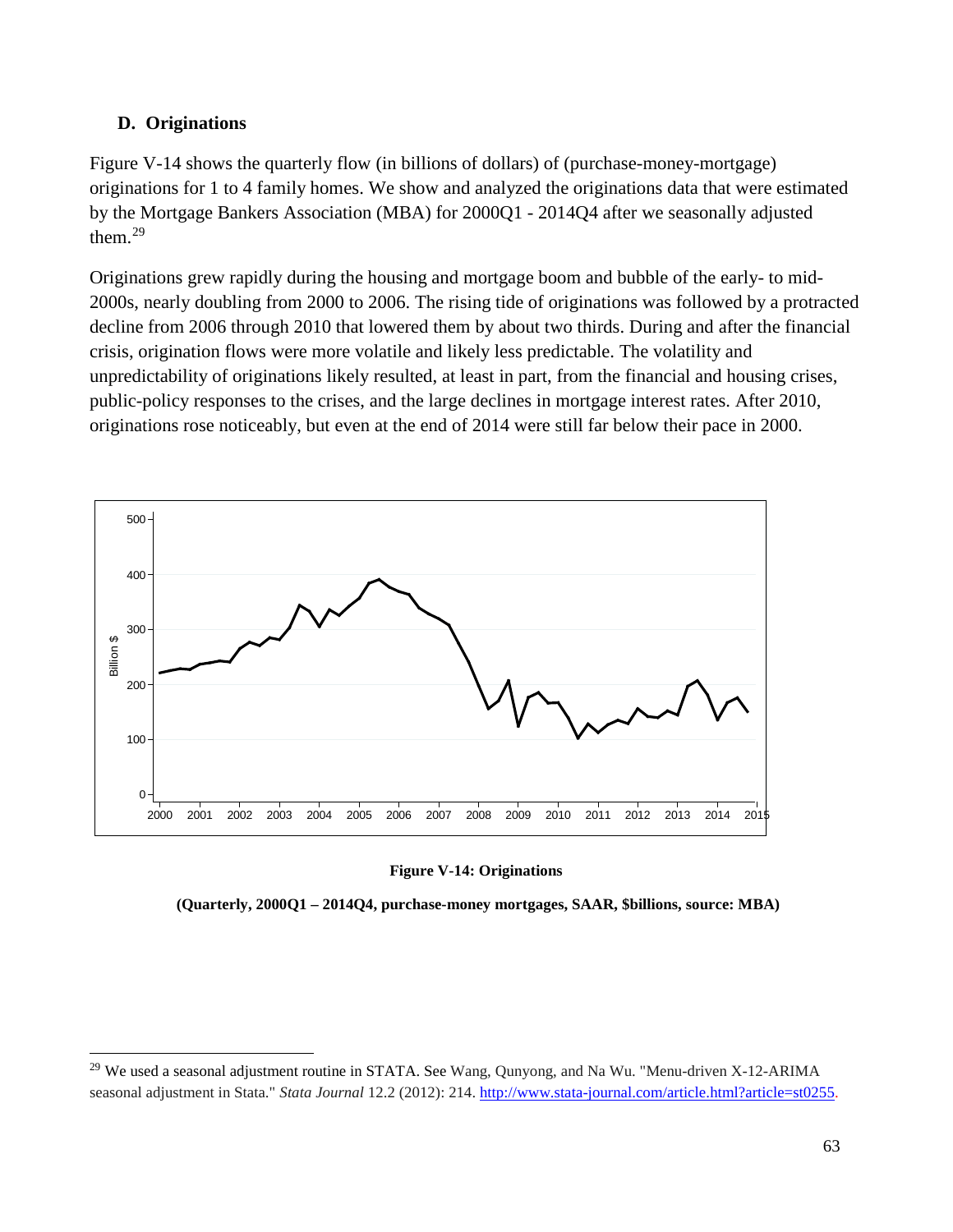[Figure V-15](#page-63-0) shows the HPSI and future originations, which are the averages of originations averaged over upcoming six- and 12-month horizons.<sup>[30](#page-63-1)</sup> For 2010-2014, we started with quarterly, notseasonally-adjusted originations data that were estimated by Fannie Mae's ESR group<sup>31</sup>. To construct monthly data, we used the quarterly observation for each mid-quarter month. Next, we linearly interpolated between those months to get monthly data. Then, because we had only a few years of monthly data, we seasonally adjusted those monthly data with the seasonal factors that were implied by data for home sales. With actual originations data through the end of 2014, our data for six- and 12 month-ahead originations ended in June 2014 and December 2013.



**Figure V-15: Future Originations over Six- and 12-Month Horizons and the HPSI**

<span id="page-63-0"></span>**(Monthly, averaged over horizon, March 2011 - December 2014, seasonally adjusted, annual rate, \$billions)**

Over this period, the three series have followed similar paths, with HPSI having correlation coefficients of about 0.9 with both six-month-ahead and the 12-month-ahead originations. For instance, until 2013, the paths of future originations and the HPSI all traced out upward-sloped, nearly straight lines. During mid-2013 to mid-2014, declines and increases in HPSI and the six-month-ahead future originations largely tracked one another. The figure also highlights some of the potential advantages or disadvantages of computing moving averages with different horizons (e.g., six- vs. 12 months). For instance, HPSI captures quite well the turning point in future originations six-months-

<span id="page-63-1"></span> $30$  Note that, similarly to earlier sections, originations in the figure above pertain to a single quarter, while future originations refer to monthly averages over six and 12-month horizons.  $\overline{a}$ 

<span id="page-63-2"></span><sup>31</sup> Fannie Mae Economic & Housing Outloo[k http://www.fanniemae.com/portal/research-and-analysis/emma.html](http://www.fanniemae.com/portal/research-and-analysis/emma.html)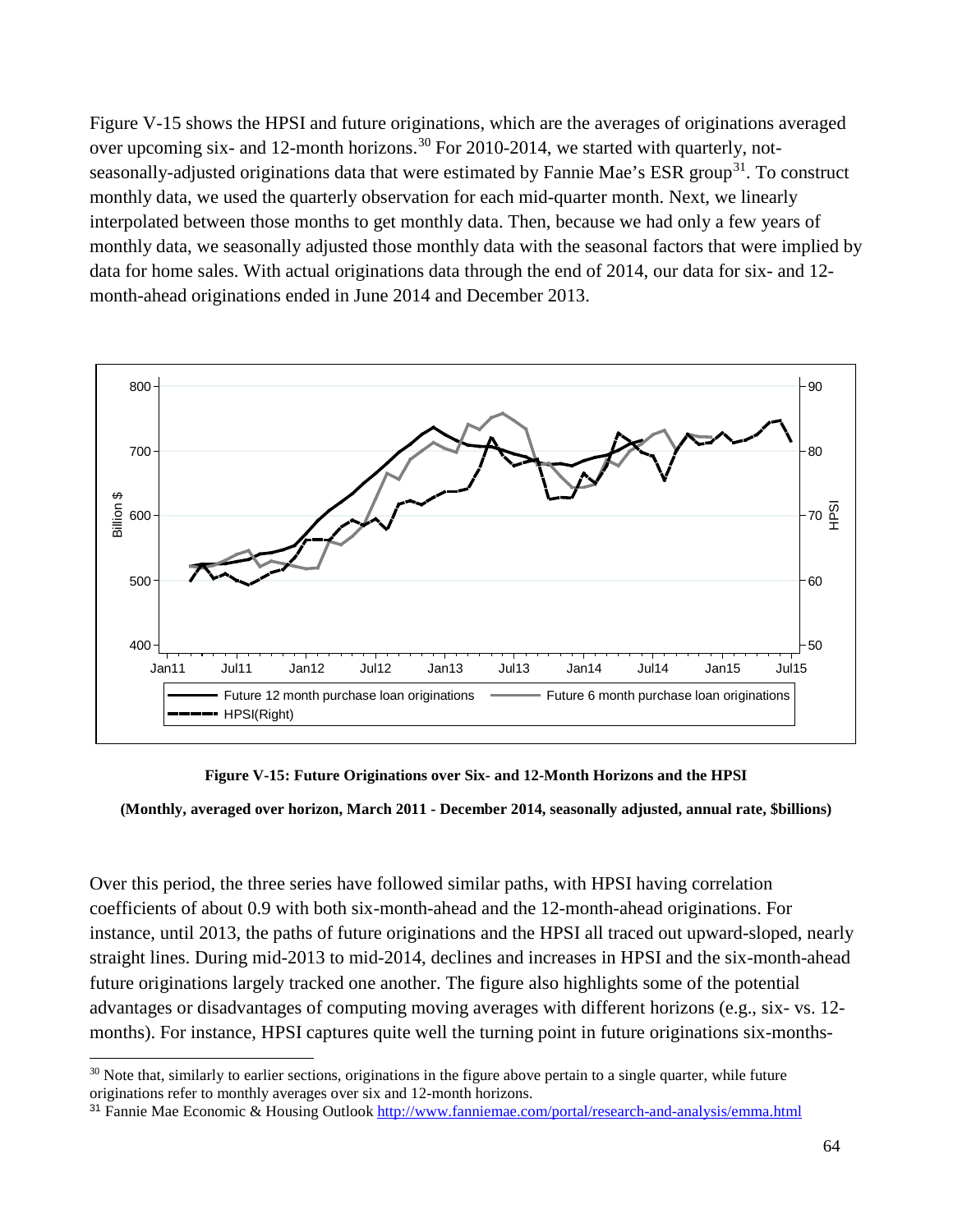ahead (with both series peaking in mid-2013), but HPSI does not quite serve as a leading indicator for originations twelve-months-ahead (which peaked earlier in late 2012).

[Figure V-16](#page-64-0) shows actual values (solid line) and ex post forecasts (dashed line) of future (singlefamily) originations over a 12-month horizon from March 2010 – December 2013. The ex post, or insample, forecasts are the fitted values from a regression of future originations on the HPSI (and a constant term) for the period from March 2011 – December 2013.Adding the lagged value of originations to the regression changed forecasted originations so little that we do not show the results.



**Figure V-16: Originations: Future and Forecasted over 12-Month Horizons**

<span id="page-64-0"></span>**(Monthly, March 2011 – June 2014, SAAR, purchase-money mortgages, \$billions)**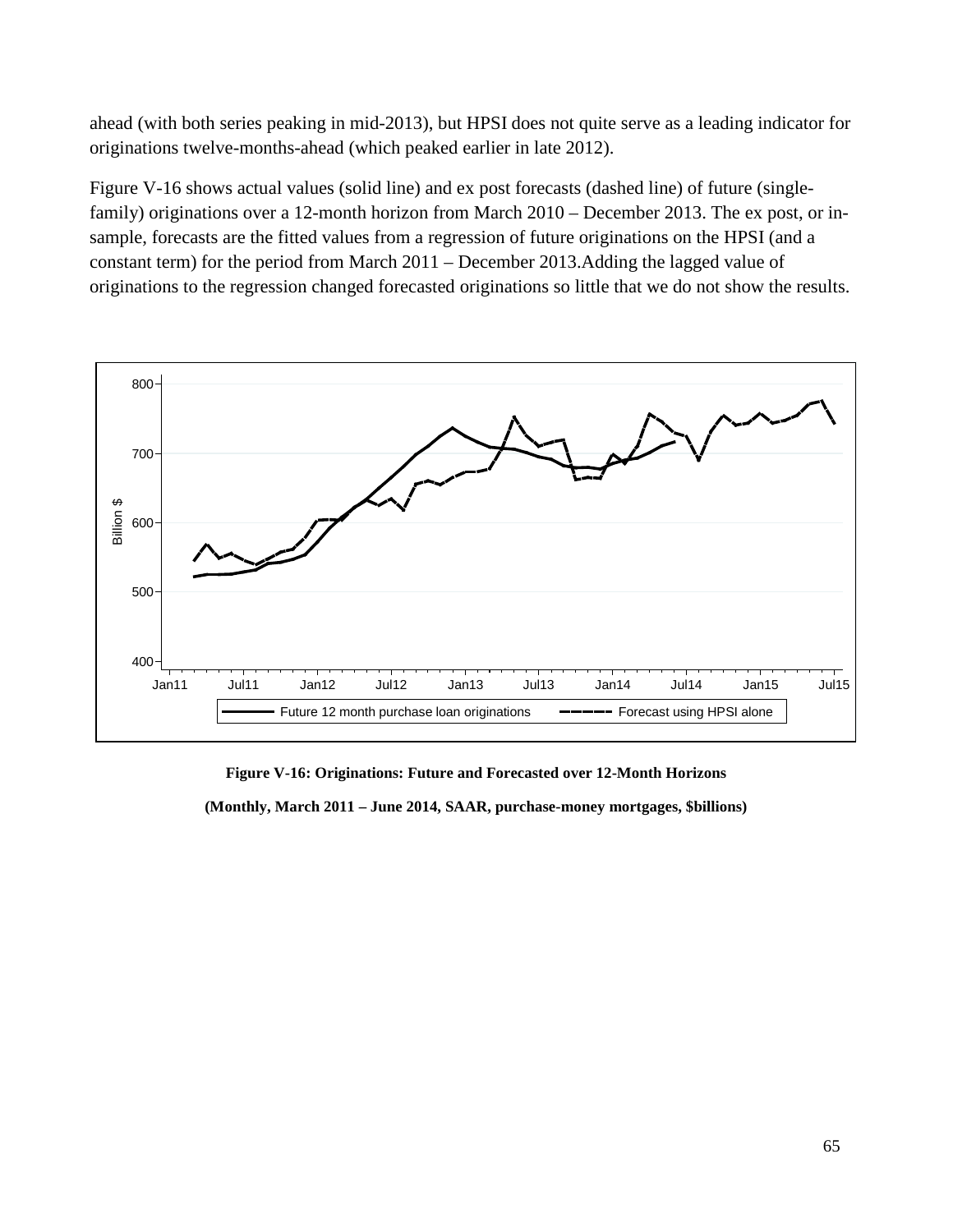[Figure V-17](#page-65-0) mimics [Figure V-16,](#page-64-0) but uses six-month horizons instead of 12-month horizons. Like sales but unlike starts, future originations were more closely tracked by the HPSI for the six-month horizon than for the longer, 12-month horizon.



<span id="page-65-1"></span>**Figure V-17: Originations: Future and Forecasted over Six-Month Horizons (March 2011 – December 2014, SAAR, purchase-money mortgages, \$Billions)**

<span id="page-65-0"></span>[Table](#page-65-1) V-1 and [Table](#page-66-0) V-2 show the ex post, or in-sample, forecast regressions that we described in sections V-A - Section V-D. The tables show that the HPSI was importantly related to future outcomes for both the six-month-ahead and the 12-month-ahead horizons. For both horizons, the t-statistics and thus the R-squared statistics were very significant for sales, starts, and originations. Notable, however, is the weaker relation in this period of the HPSI to future house prices. We detected no statistically significant relation at the 12-month-ahead horizon, though the six-month-ahead relation was statistically significant  $(t=2.43)$ .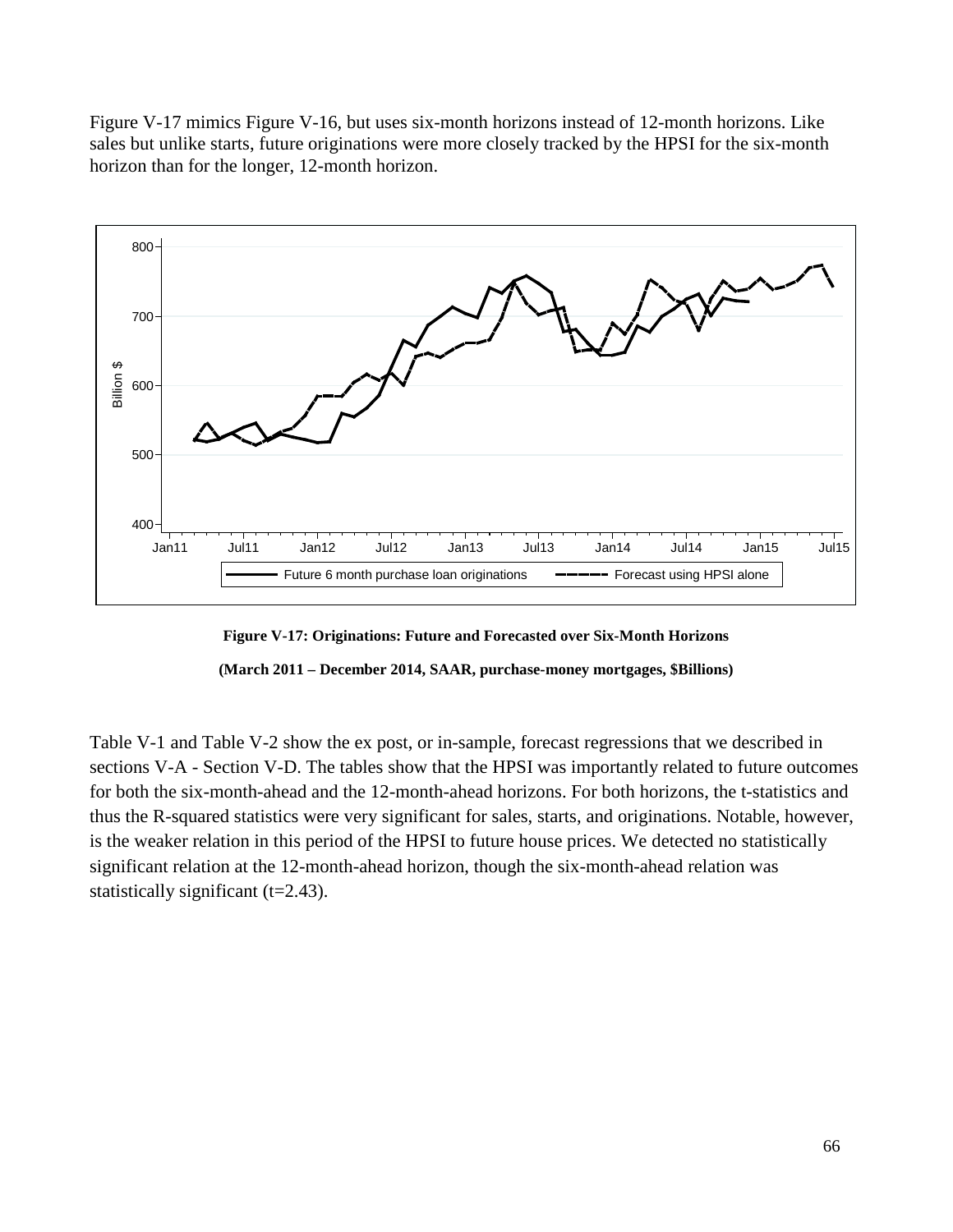#### **Table V-1**

## **Regressions of 12-Month-Ahead Housing market outcomes on the HPSI**

|    | <b>Explanatory</b>  | <b>House Prices</b> | <b>Home Sales</b> | <b>Housing Starts</b> | <b>Originations</b> |
|----|---------------------|---------------------|-------------------|-----------------------|---------------------|
|    | <b>Variables</b>    | (1)                 | (2)               | (3)                   | (4)                 |
| 1. | <b>HPSI</b>         | $0.0593*$           | $0.0322***$       | $0.00822***$          | $9.274***$          |
|    |                     | (1.74)              | (10.04)           | (13.47)               | (12.28)             |
|    |                     |                     |                   |                       |                     |
| 2. | Constant            | 1.56                | 2.969***          | 0.00734               | $-10.36$            |
|    |                     | (0.65)              | (13.05)           | (0.169)               | $(-0.193)$          |
|    |                     |                     |                   |                       |                     |
|    | <b>Observations</b> | 40                  | 40                | 40                    | 40                  |
|    | R-squared           | 0.074               | 0.726             | 0.827                 | 0.799               |

# **(Monthly, March 2011 – June 2014)**

<span id="page-66-0"></span>t-statistics in parentheses. Asterisks denote statistical significance at the 10 (\*), 5 (\*\*), and 1(\*\*\*) percent levels.

#### **Table V-2**

## **Regressions of 6-Month-Ahead Housing market outcomes on the HPSI**

|    | <b>Explanatory</b><br><b>Variables</b> | <b>House Prices</b><br>(1) | <b>Home Sales</b><br>(2) | <b>Housing Starts</b><br>(3) | <b>Originations</b><br>(4) |
|----|----------------------------------------|----------------------------|--------------------------|------------------------------|----------------------------|
| 1. | <b>HPSI</b>                            | $0.1296***$                | $0.0403***$              | $0.00968***$                 | $10.22***$                 |
|    |                                        | (3.36)                     | (13.86)                  | (16.17)                      | (13.30)                    |
|    |                                        |                            |                          |                              |                            |
| 2. | Constant                               | $-3.89$                    | 2.328***                 | $-0.111**$                   | $-92.22$                   |
|    |                                        | $(-1.40)$                  | (11.10)                  | $(-2.563)$                   | $(-1.661)$                 |
|    |                                        |                            |                          |                              |                            |
|    | <b>Observations</b>                    | 46                         | 46                       | 46                           | 46                         |
|    | R-squared                              | 0.205                      | 0.814                    | 0.856                        | 0.801                      |

|  |  |  | (Monthly, March 2011 – December 2014) |  |
|--|--|--|---------------------------------------|--|
|--|--|--|---------------------------------------|--|

t-statistics in parentheses. Asterisks denote statistical significance at the 10  $(*)$ , 5  $(**)$ , and 1 $(***)$  percent levels.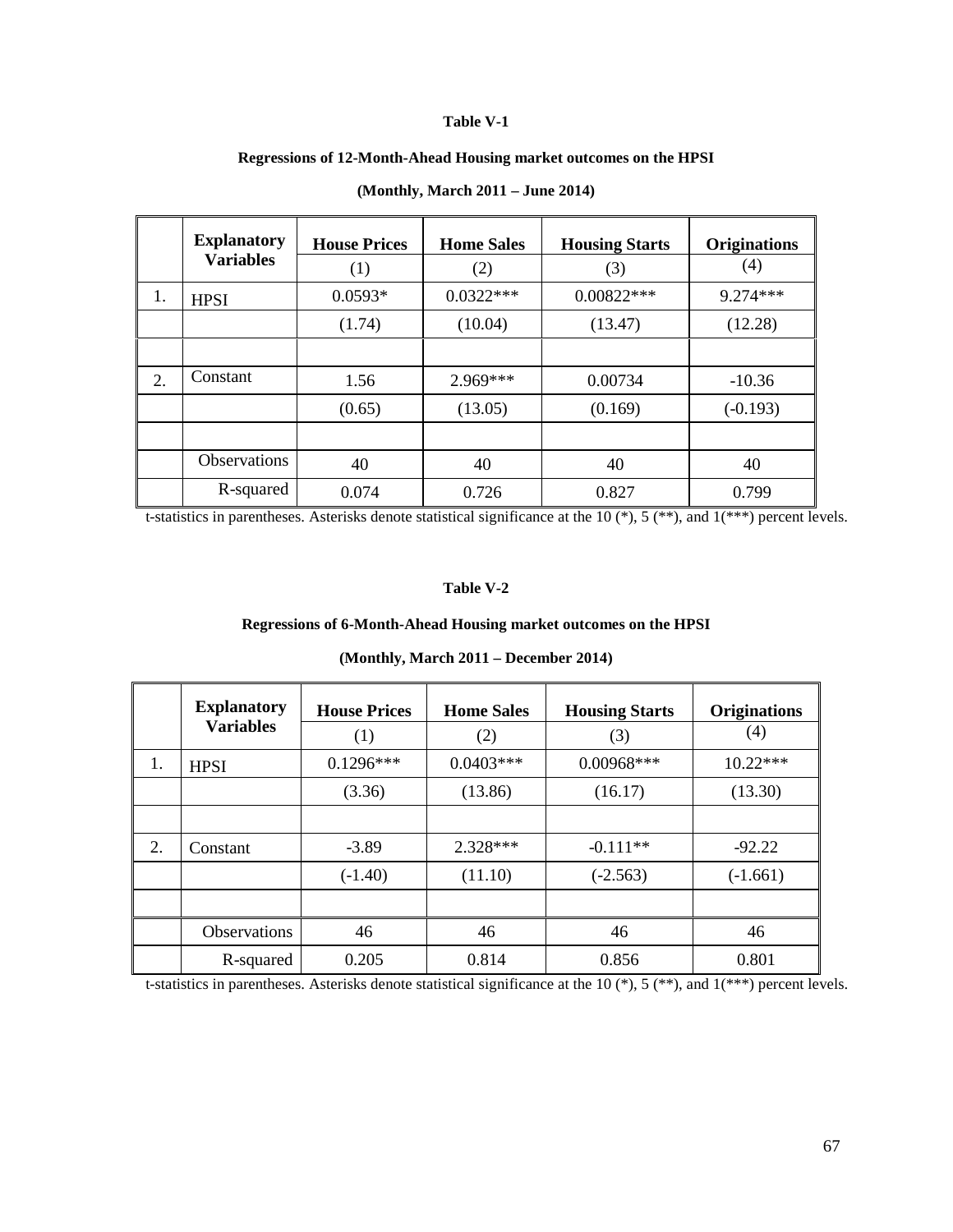[Table V-3](#page-67-0) shows the correlation coefficients between the HPSI and the four, future housing market outcomes. Sales, starts, and originations were highly correlated with each other during this period: Each correlation was at least 0.94. Each of the three future outcomes was also highly correlated with the HPSI: Each correlation was at least 0.84. In contrast, the growth rate of house prices was much less correlated with both the other outcomes and with the HPSI.

## **Table V-3**

## <span id="page-67-0"></span>**Correlation Coefficients between the HPSI and 12-Month-Ahead Housing Market Outcomes**

|                       | <b>HPSI</b> | <b>House Prices</b> | <b>Home Sales</b> | <b>Housing Starts</b> | <b>Originations</b> |
|-----------------------|-------------|---------------------|-------------------|-----------------------|---------------------|
| <b>HPSI</b>           | 1.00        |                     |                   |                       |                     |
| <b>House Prices</b>   | 0.27        | 1.00                |                   |                       |                     |
| <b>Home Sales</b>     | 0.85        | 0.67                | 1.00              |                       |                     |
| <b>Housing Starts</b> | 0.91        | 0.48                | 0.95              | 1.00                  |                     |
| <b>Originations</b>   | 0.89        | 0.55                | 0.97              | 0.93                  | 1.00                |

#### **(Monthly, March 2011 – June 2014)**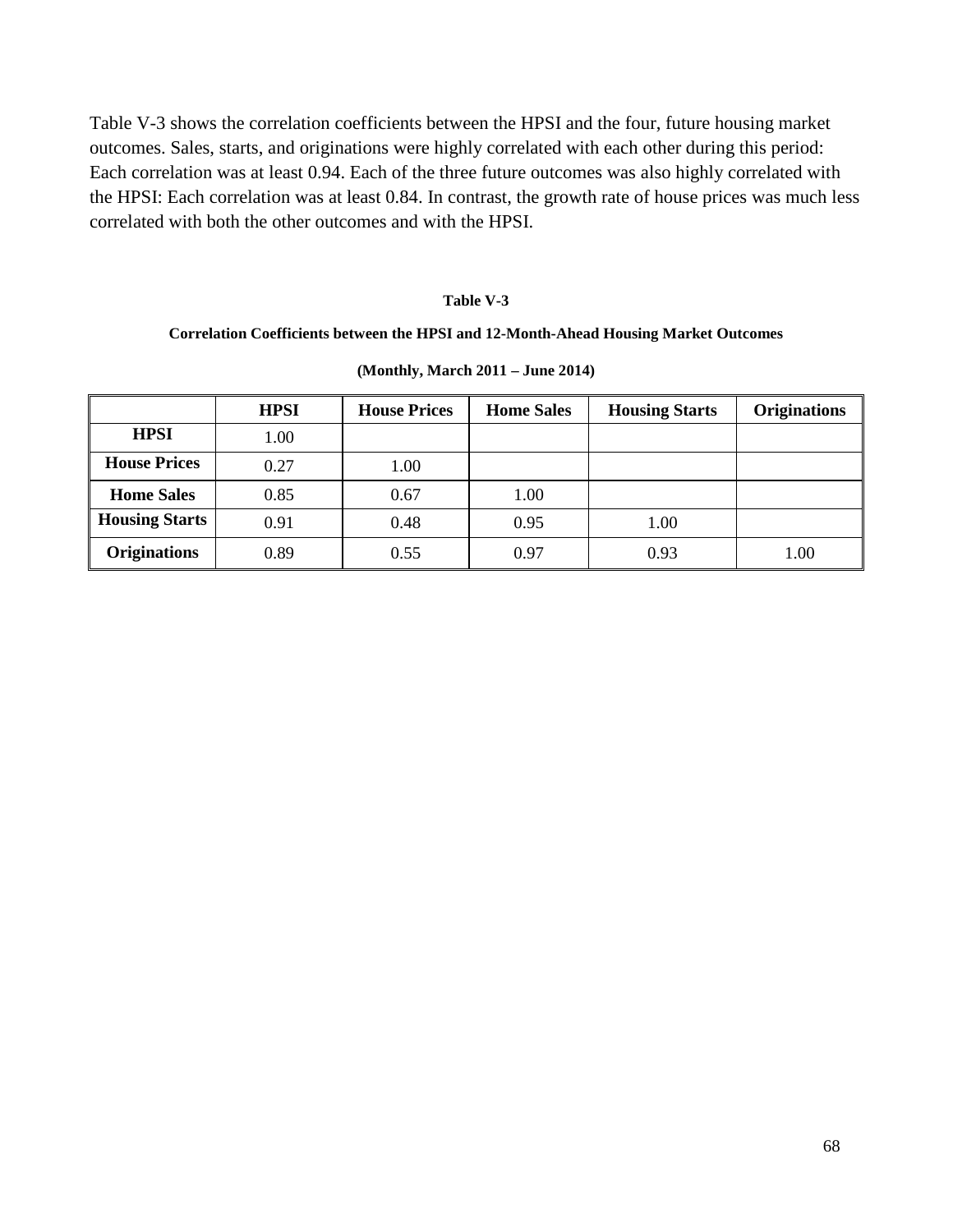# **E. Could HPSI Help Forecasts?**

## **1. Average forecasts and forecast errors**

Here we analyze whether the HPSI could have improved forecasts of housing markets during 2011 – 2015. To begin, we calculated the averages of housing market forecasts that were made in real time by a number of large organizations that had long focused on and forecasted housing markets. Not all of these organizations explicitly forecasted all of our housing market outcomes. Thus, the averages of the forecasts differed by outcome in the number of organizations' whose forecasts were used to calculate the averages. When organizations provided data to us for their past forecasts, we agreed to not disclose any individual organization's forecasts. For each of our four outcomes, we had forecasts made by enough organizations that knowing any one organization's forecasts alone and the averages would not provide enough information to deduce other organizations' forecasts.

We then examined the deviations of actual, future from average forecasts made each month for housing market outcomes. We analyzed whether recent changes in the HPSI would have provided reliable signals about housing beyond those in the forecasts.

We used the forecasts that the organizations made each month from July 2011 through June 2014. Each month the organizations forecasted housing market outcomes for each of several, often eight, quarters ahead. Since we used a one-month lag of the change over the prior three months of the HPSI, the comparison period started in July 2011. Having actual data through June 2015 meant that the comparison period for our assessment of year-ahead forecast errors ended in June 2014. That left us with 12 observations of quarterly-average data. We opted instead to use 36 monthly observations.

Each month forecasts were made for several future quarters. From month to month, even within quarters, it was typical that the forecasts for a fixed 4-quarter span, say for 2013Q2-2014Q1, changed. Naturally, as news arrived through time, organizations often changed the forecasts that they made each month within a quarter, say from January to February to March 2013, for the four quarters after that quarter, e.g., 2013Q2 – 2014Q1.

The actual outcomes for that span, of course, did not change. We generated the error in a given month's forecast of an outcome by subtracting the forecast from the actual, future outcome over a 12 month (or 4-quarter or 1-year) span. Thus, from month to month within a quarter, forecasts, and thus forecast errors, typically did change.

For each month, we used the forecasts and the actual values of an outcome over the four quarters that began with the next full calendar quarter. For example, for organization A, we calculated its forecast as of February 2013 for home sales during the ensuing, 12-month-ahead interval as A's (annualized) forecast for home sales during the four quarters from 2013Q2 (the quarter that began after February) through 2014Q1. Thus, forecasts made during the last month of a quarter, say March, pertained to "12 month-ahead" intervals that ensued in less than a month, while the first-month, say January, forecasts pertained to the same span, a span that started more than two months after the forecast was made. As a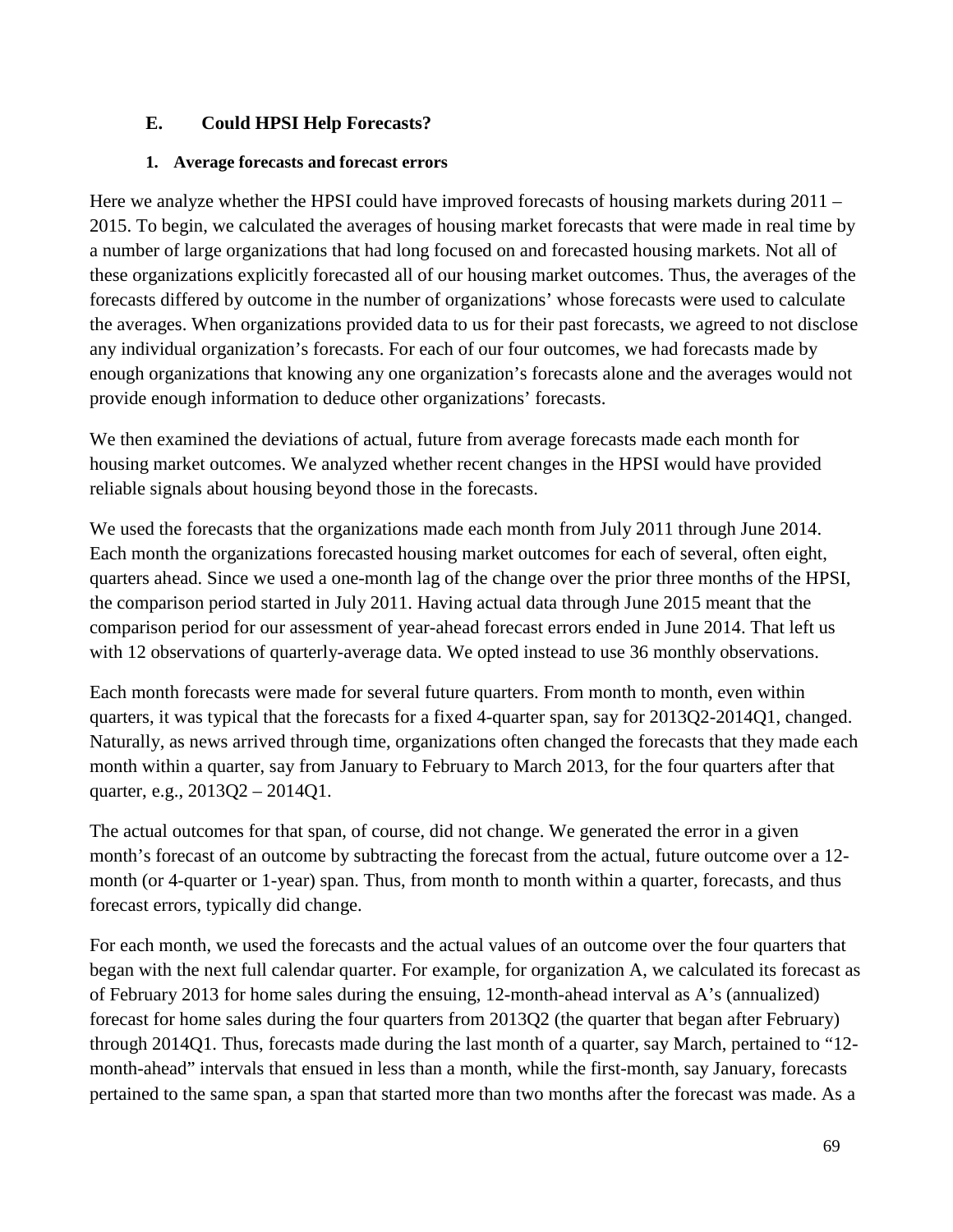consequence, we would expect that errors in later forecasts would tend to be smaller than errors in forecasts made earlier in the same calendar quarter.

There are several concepts for many housing market outcomes. We wanted our forecast averages to match as closely as possible the concepts used to produce the data for actual outcomes. Individual organizations choose which of the several possible and reasonable concepts that they forecast for each outcome. We tried to use the forecasts, with occasional adjustments, that matched as closely as possible the concepts used by the other organizations and for which we had data. Therefore, we used the FHFA house price index for all transactions to calculate house price growth. Our measure of home sales was the sum of new, single-family homes and total (including condos and coops) existing home sales. We used starts of single-family houses. As we did above, we used originations of purchasemoney mortgages for 1-4 family homes.

[Table V-4](#page-69-0) shows summary statistics for the average, 12-month-ahead errors in the monthly forecasts made during July 2011 – June 2014 for our four housing market outcomes. In general, house prices and PMM originations were stronger, but sales and starts were weaker than was forecasted. For example, house prices grew an average of 1.8 percent faster each month than the average of house price growth forecasts.

## **Table V-4**

## <span id="page-69-0"></span>**Summary Statistics for 12-Month-Ahead Average Forecast Errors for Housing Market Outcomes**

| <b>Housing Market Outcome</b> | Obs. | Mean     | Std. Dev. | Min.     | Max.  |
|-------------------------------|------|----------|-----------|----------|-------|
| House Price Growth (%)        | 36   | 1.8      | 1.3       | $-0.04$  | 4.3   |
| Home Sales (Thousands)        | 36   | $-143.4$ | 284.6     | $-776.0$ | 272.0 |
| Housing Starts (Thousands)    | 36   | $-42.3$  | 83.7      | $-189.0$ | 70.0  |
| Originations (\$ Billions)    | 36   | 38.0     | 115.4     | $-151.0$ | 178.0 |

**(Average forecast error = future actual values minus average forecast, July 2011 – June 2014)**

## **2. Forecast errors and recent changes in the HPSI**

The HPSI can be calculated very near the end of each month. Thus, forecasts that were being formulated, say in early March, could rely on the February of the HPSI. To allow for this time sequence and to smooth out very-short-term movements of the HPSI, we used the one-month lag of the change in the HPSI over the prior three months. For example, the forecast error for March 2013 was calculated as the actual outcome during 2013Q2 – 2014Q1 minus the forecast made during March. The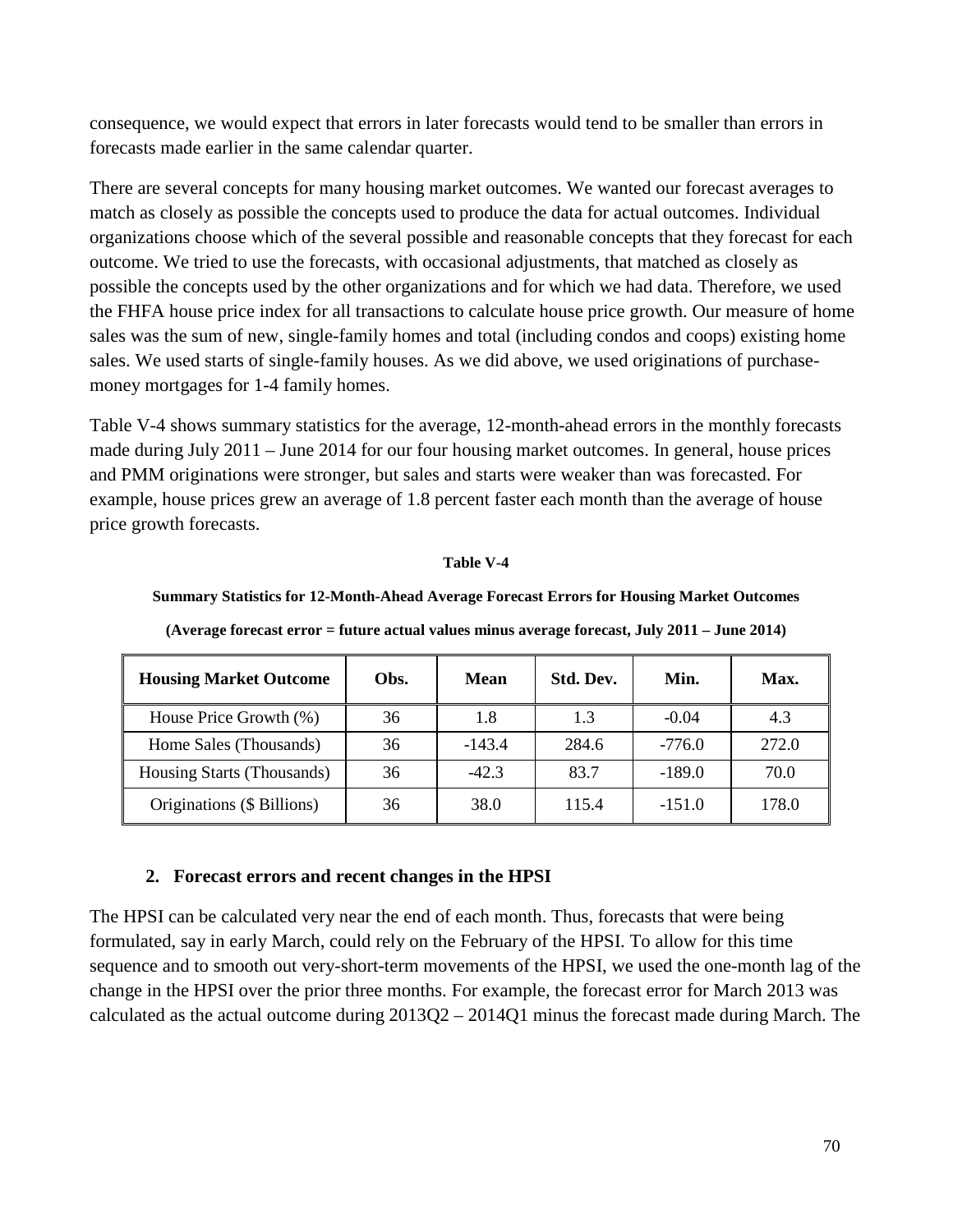March forecast error was regressed on the recent change in the HPSI, which we calculated as the HPSI value for February 2013 minus its value for November 2012.<sup>[32](#page-70-1)</sup>

To analyze whether signals from the HPSI could have improved forecasts, we regressed the forecast errors for each outcome on recent changes in the HPSI. [Table V-5](#page-70-0) shows the results for each of the four housing market outcomes. For each of the four outcomes, row 1 shows that the estimated relation was positive. For sales in particular and for house prices less so, the relation was statistically significant. The positive estimated coefficients in row 1 imply that actual, future outcomes were stronger than forecasted when the HPSI had risen over recent months.<sup>[33](#page-70-2)</sup> The results in columns 1 and 4, then, suggest that forecasts would have been more accurate during this period if they had been raised (lowered) by amounts equal to recent strengthening (weakening) of the HPSI multiplied by the estimated coefficients in row 1 of [Table V-5.](#page-70-0)

## **Table V-5**

#### **Regressions of 12-Month-Ahead Forecast Errors on Recent Changes in the HPSI**

<span id="page-70-0"></span>**(Errors=actual minus forecast averages, lagged three-month change in HPSI, monthly, July 2011 – June 2014)**

|                  | <b>Explanatory Variable</b>                | House<br><b>Price</b><br>Growth | Home<br><b>Sales</b> | <b>Housing</b><br><b>Starts</b> | <b>Originations</b> |
|------------------|--------------------------------------------|---------------------------------|----------------------|---------------------------------|---------------------|
|                  |                                            | (1)                             | (2)                  | (3)                             | (4)                 |
| 1.               | <b>HPSI</b><br>(lag of three-month change) | $0.12*$                         | $33.7**$             | 1.89                            | 8.4                 |
|                  |                                            | (1.89)                          | (2.51)               | (0.44)                          | (1.46)              |
|                  |                                            |                                 |                      |                                 |                     |
| 2.               | Constant                                   | $1.65***$                       | $-198.6***$          | $-45.4***$                      | 24.2                |
|                  |                                            | (7.32)                          | $(-4.02)$            | $(-2.88)$                       | (1.15)              |
|                  |                                            |                                 |                      |                                 |                     |
| Observations     |                                            | 36                              | 36                   | 36                              | 36                  |
| R-squared $(\%)$ |                                            | 10                              | 16                   |                                 | 6                   |

Note: t-statistics in parentheses. Asterisks denote statistical significance at the 10  $(*)$ , 5  $(**)$ , and 1 $(***)$  percent levels.

 $\overline{a}$ 

<span id="page-70-1"></span><sup>&</sup>lt;sup>32</sup> In general, we found that forecast errors were more highly correlated with recent changes in the HPSI that were smoothed over three months than when we used the month-to-month change in the HPSI. Forecast errors also tended to be more highly correlated with recent changes in the HPSI than with recent changes in the Michigan-based analog to HPSI, MHPSI, which we discuss at some length below.

<span id="page-70-2"></span><sup>33</sup> Note that the one-month lag of the three-month change equals the sum of the three-most-recent, month-to-month changes up to the prior month.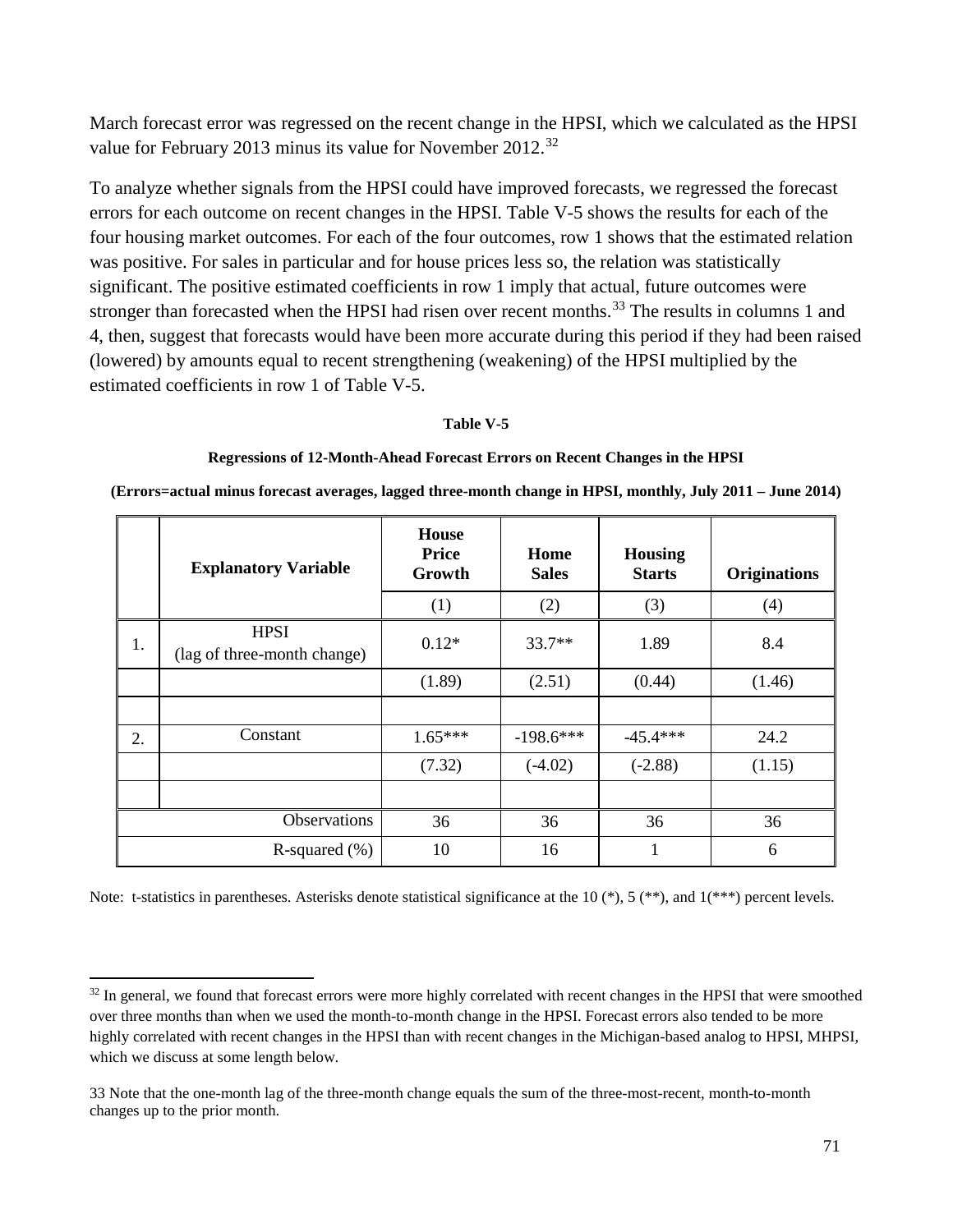Next, [Figure V-18](#page-71-0) shows the data for average forecast errors for the percentage growth rate of house prices and for recent changes in the HPSI for July 2011 – June 2014 that were used to obtain the results in [Table V-5.](#page-70-0) We chose to show house prices below because of their widespread attention, interest, and importance and because column 1 in [Table V-5](#page-70-0) implies that the correlation of house price growth forecasting errors with recent changes in the HPSI was close to the average correlation in [Table V-5.](#page-70-0) On the other hand, the growth rates of house prices were atypical in that they exceeded their average forecast for all but the first month of our 36-month sample period.

[Figure V-18](#page-71-0) shows that the recent change in the HPSI was positive from November 2011 – August 2013, with the exception of September 2012 and again after January 2014. Thus, the strengthening HPSI during this period could have signaled that forecasts of house price growth were too low and should have been raised. In the case of house prices, how much, and even whether, to adjust forecasts should take into account that the estimated relation of house prices to the HPSI was relatively modest (0.12, as shown in row 1 above) and was not statistically significant. Nonetheless, [Figure V-18](#page-71-0) supports the view that even simple signals from the HPSI may improve forecasts.



<span id="page-71-0"></span>

**(Percent, SAAR, monthly, July 2011 – June 2014)**

## **3. Current caveats and growing confidence**

At least two caveats deserve mention. First, suppose that a judgment was made that the HPSI could add to the other information that was incorporated into forecasts. Above, its positive estimated coefficient suggests, sensibly enough, that recent increases in the HPSI should signal that housing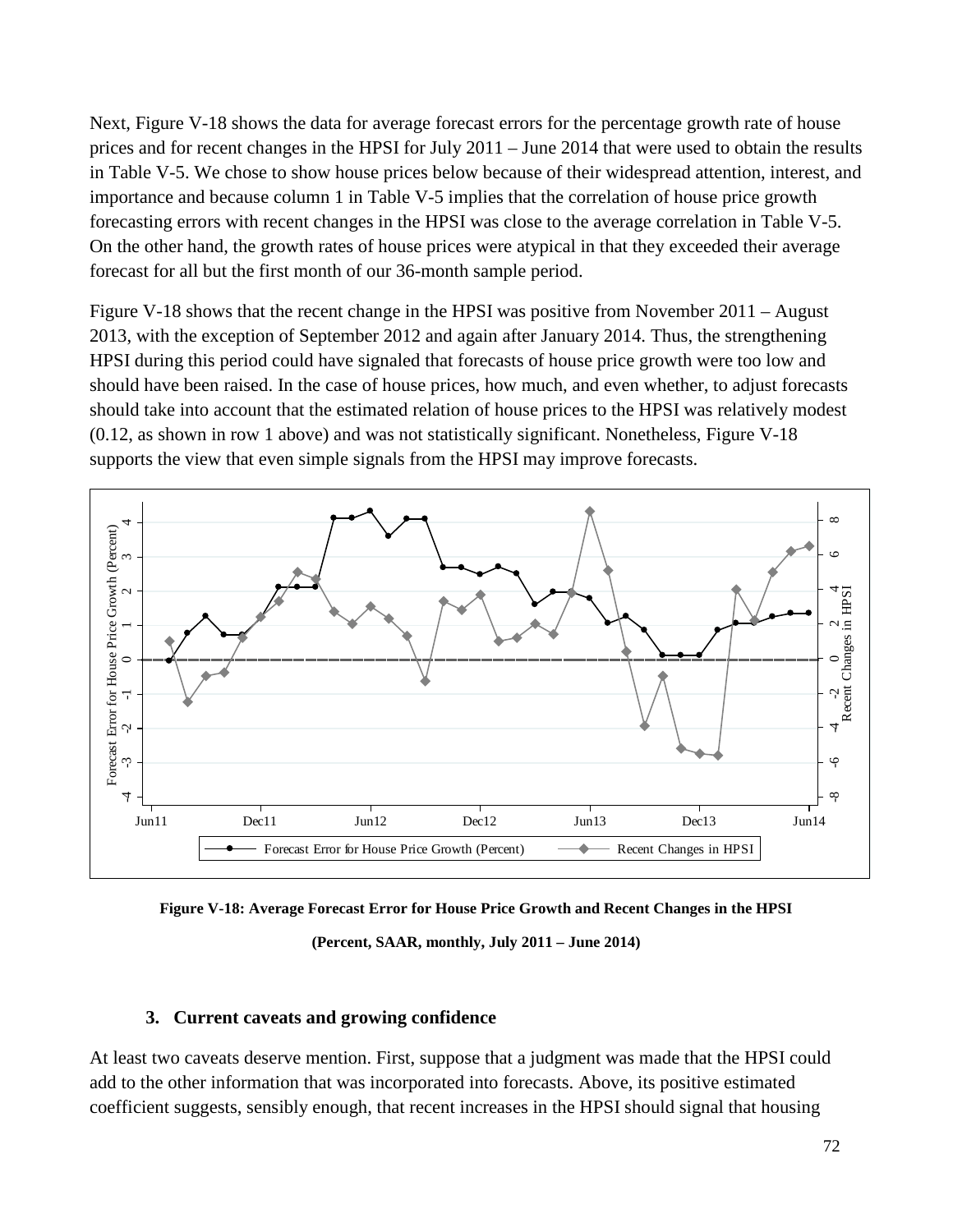markets will be surprisingly strong and therefore that forecasts should be upped. Once results of the sort shown in [Table V-5](#page-70-0) were available, the estimated HPSI coefficients could be used to calculate how much they suggested to adjust forecasts.

Until enough data accumulated to allow analysis and estimation of relations between forecast errors and the HPSI like those in [Table V-5](#page-70-0) above, however, it would be difficult to calculate how much forecasts should be raised following increases in the HPSI. While the direction of forecast adjustments might reasonably be surmised, the amounts would not be easily reckoned. And, absent data that are plentiful and informative enough, nor would it be easy to reckon whether the actual, as opposed to the estimated, relation was positive, and thus whether any adjustments at all were warranted.

Thus, even if we had the HPSI in hand a few years ago, considerable time needed to pass to provide enough relevant experience and data to get initial estimates. More data are now available. Prudence argues for care still when using these initial estimates because housing markets have been anything but typical in recent years. Observing the relations of the HPSI to housing market outcomes when interest rates are rising and are higher or when housing has healed more completely or turned down may well solidify the roles for the HPSI in forecasting housing market outcomes.

Second, because of "look-ahead bias," the results here are biased in favor of finding that HPSI could have helped forecasts: We evaluated which variables to include in the HPSI by using the data for the entire 2011 – 2014 period. As noted above, we also used data from that period to estimate the relation of forecast errors to recent changes in the HPSI. That meant that we made choices in light of data for housing-market outcomes that occurred after, sometimes long after, the real-time forecasts were made. Real-time forecasts could not, of course, have taken into account any of the actual future outcomes or the future values of any of the factors that drove outcomes. It is difficult to judge how much that bias influenced these regression results. It might well be that such bias would be more important during periods of substantial shocks and structural shifts. Housing and mortgage policies and markets since the financial crisis were likely locales for large shocks and shifts.

# **4. Forecast errors and recent directions of the HPSI**

Another way to assess whether the HPSI could improve forecasts stems from calculating how often recent changes in the HPSI were followed by forecast errors of the same sign and how often of the opposite sign. Rather than quantifying the sizes of forecast errors and of recent changes in the HPSI, we can tabulate the numbers of forecast errors with positive and with negative signs and the numbers of recent changes in the HPSI that were positive and were negative. Those counts disregard whether forecast errors or recent HPSI changes were large or small. The implications of these sign counts turned out to be broadly similar to those that flowed from our regression results. Caveats similar to those noted for our regression results apply to the results of our sign counts.

For each of our four housing market outcomes, [Table V-6](#page-74-0) shows cross-tabulations of the numbers of months (out of a total of 36 months) for which forecast errors and recent changes in the HPSI were positive and were negative. For house price growth, the first row shows that, for 26 of the 27 months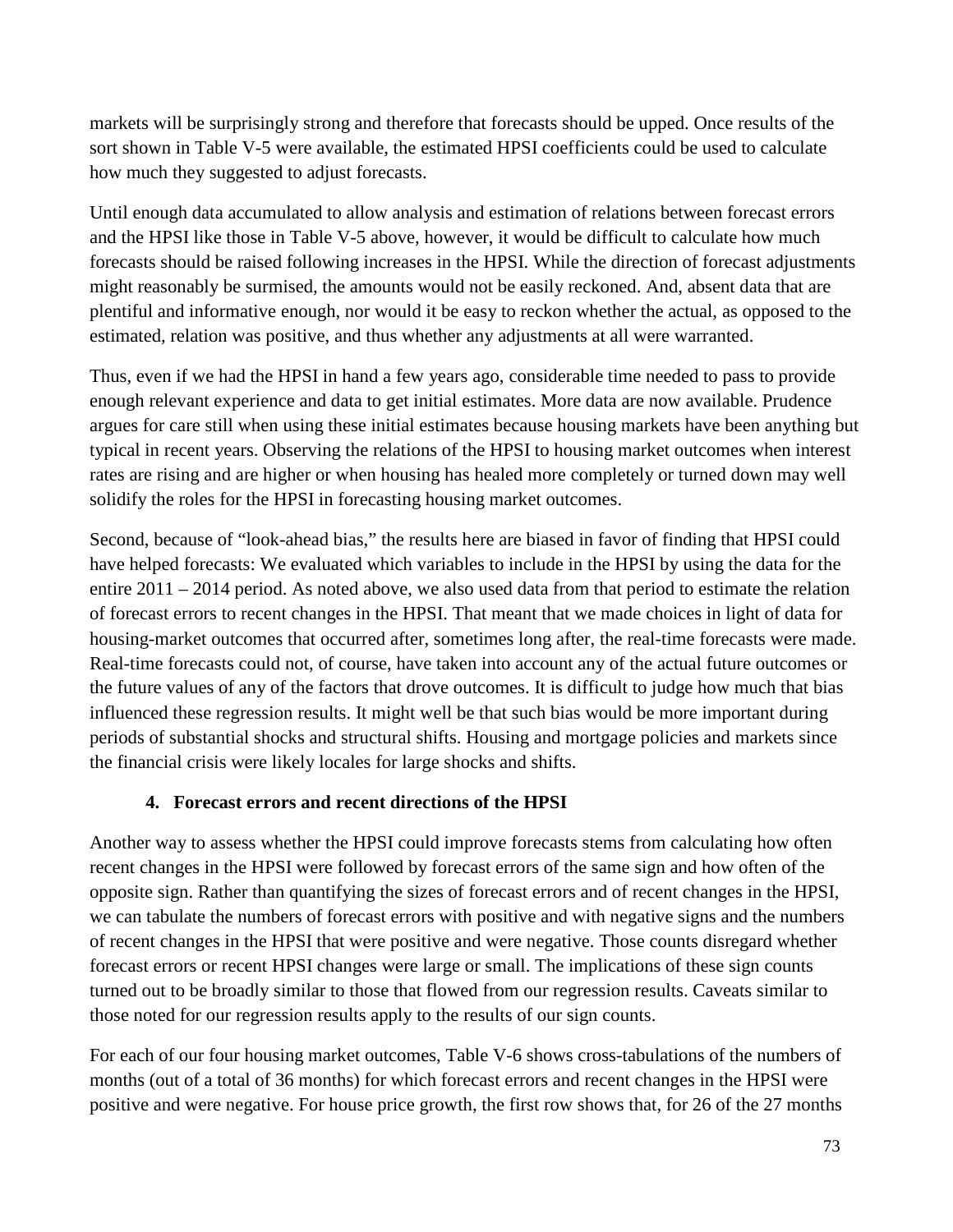that the recent change in the HPSI was positive, the forecast error was also positive, i.e., the actual house price growth rate was virtually always higher than forecasted when the HPSI had been rising. But, even for the nine times that the recent HPSI change was negative, average forecasts of house price growth were too low. The percent of (the total of 36) months when the forecast error and the recent HPSI change had the same sign, or "percent concordant," was 72 percent (=100\*(26/36)).

For home sales, the relation between forecast errors and recent HPSI changes was statistically significant, more so than for house price growth and recent HPSI changes. But, relative to house price growth, home sales produced sign counts that were very little better than fifty-fifty (53%). While the signs were same (concordant) for 19 months, they were the opposite for 17 months. The relatively strong regression relation and relatively weak sign count results reflect that, relative to the case of house price growth, larger home sales forecast errors, whether positive or negative, tended to be associated with larger recent HPSI changes.

Errors in forecasting housing starts had the weakest regression relation with recent HPSI changes. The weak relation was mirrored in the results of sign counts for housing starts. In only five of the 22 months for which forecasts were higher than future housing starts were the recent HPSI changes also negative. While recent HPSI changes were positive for 10 of the 14 months that had positive forecast errors, concordance was only 42 percent  $(=100*(10+5)/36)$ .

Originations forecast errors were related somewhat moderately to recent HPSI changes. Of the 22 months when originations were then surprisingly strong in the future, 18 of those months also had positive recent HPSI changes. On the other hand, of the 14 months when originations were surprisingly weak, for only 5 of those months were recent HPSI changes negative. Taken together, origination forecast errors and recent HPSI changes had the same sign nearly two-thirds (64%=100\*(23/36)) of the time.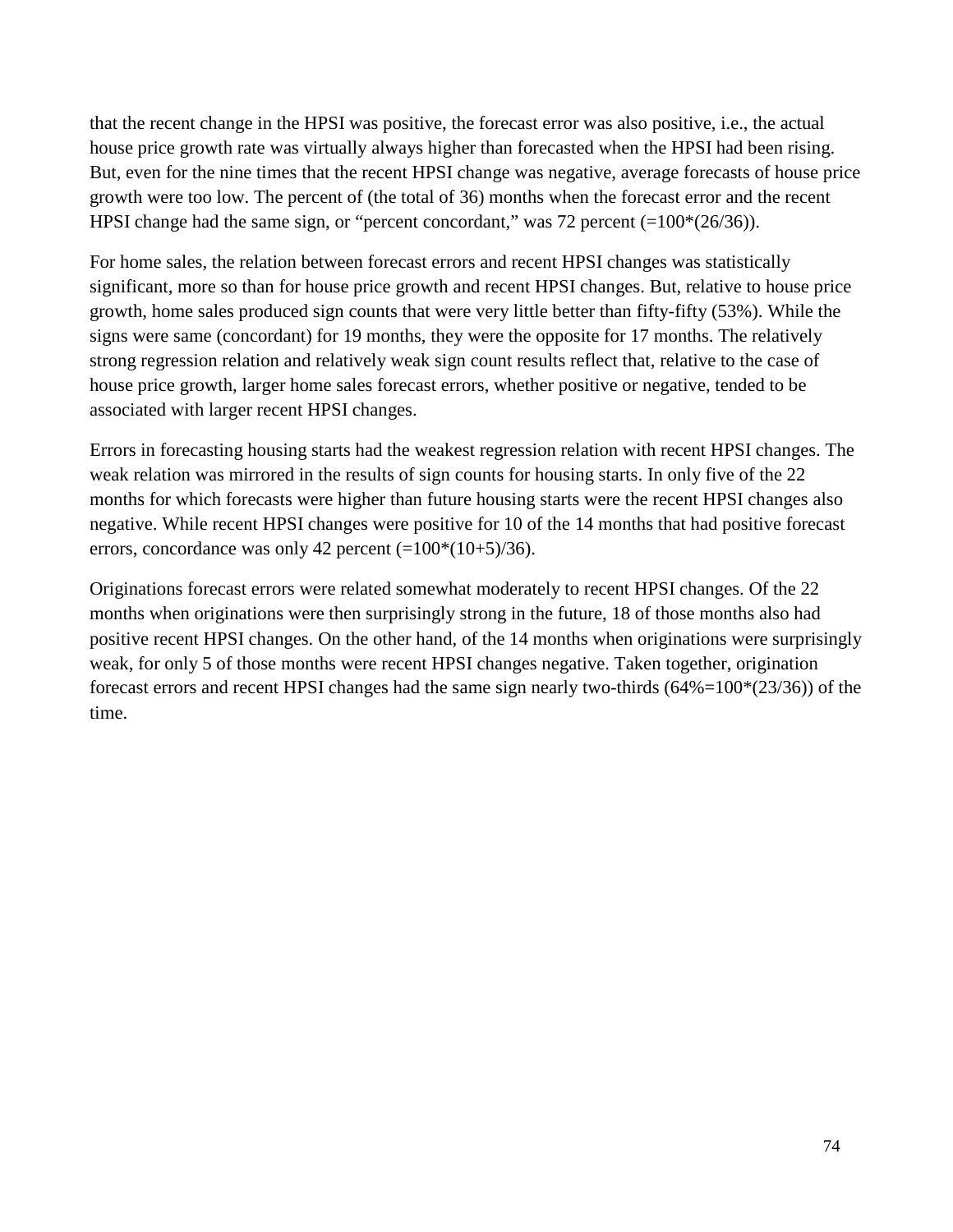### **Table V-6**

**Signs of Forecast Errors and Signs of Recent Changes in the HPSI**

<span id="page-74-0"></span>**(Errors=actual minus forecast averages, lagged three-month change in HPSI, monthly, July 2011 – June 2014)**

|                       | Sign of Recent                       |                        | Sign of Forecast Error   |  |  |
|-----------------------|--------------------------------------|------------------------|--------------------------|--|--|
|                       | <b>HPSI</b> Change                   | $^{+}$                 |                          |  |  |
| 1. House price growth | $+$                                  | 26                     | 1                        |  |  |
|                       |                                      | 9                      | $\overline{0}$           |  |  |
|                       |                                      | Same Sign $(\%) = 72$  |                          |  |  |
|                       |                                      |                        |                          |  |  |
|                       | Sign of Recent                       | Sign of Forecast Error |                          |  |  |
|                       | <b>HPSI</b> Change                   | $+$                    | $\overline{\phantom{0}}$ |  |  |
| 2. Home sales         | $\pm$                                | 11                     | 16                       |  |  |
|                       |                                      | $\mathbf{1}$           | 8                        |  |  |
|                       | Same Sign $(\%) = 53$                |                        |                          |  |  |
|                       |                                      |                        |                          |  |  |
|                       | Sign of Recent<br><b>HPSI</b> Change | Sign of Forecast Error |                          |  |  |
|                       |                                      | $^{+}$                 |                          |  |  |
| 3. Housing starts     | $^{+}$                               | 10                     | 17                       |  |  |
|                       |                                      | $\overline{4}$         | 5                        |  |  |
|                       |                                      | Same Sign $(\%) = 42$  |                          |  |  |
|                       |                                      |                        |                          |  |  |
|                       | Sign of Recent                       | Sign of Forecast Error |                          |  |  |
|                       | <b>HPSI</b> Change                   | $^{+}$                 |                          |  |  |
| 4. Originations       | $+$                                  | 18                     | 9                        |  |  |
|                       |                                      | $\overline{4}$         | 5                        |  |  |
|                       | Same Sign $(\%) = 64$                |                        |                          |  |  |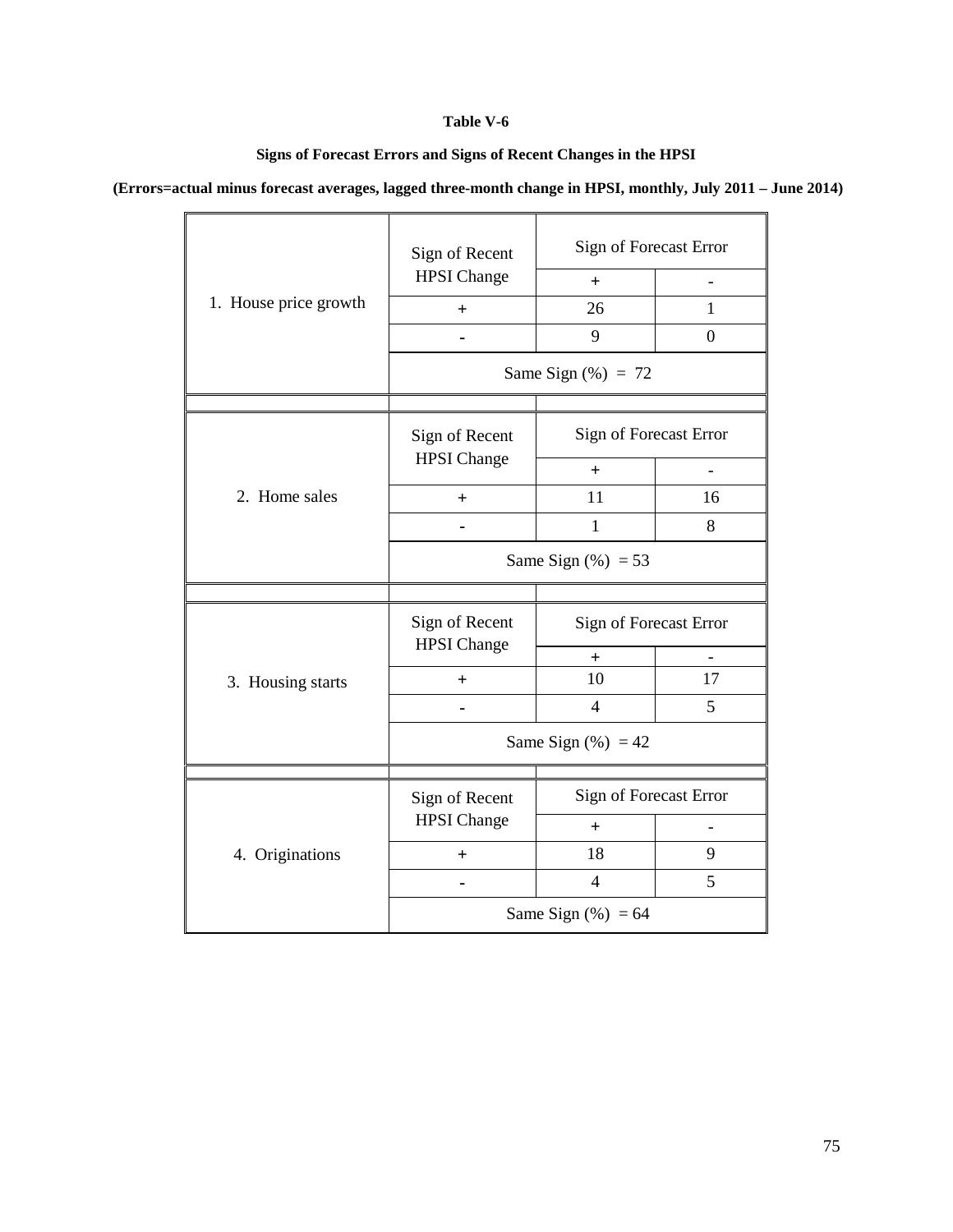# **VI. Building an Analog to the HPSI: MHPSI**

In addition to serving as an indicator of current housing market conditions, the HPSI may serve well as a stand-alone indicator of future housing market conditions. Further, the HPSI may provide signals from consumers that can be used to improve forecasts for house prices, sales, starts, and mortgage originations.

Above, we highlighted the caveat that the HPSI is available only since March 2011. Since 2010, we have had an unusually tepid economic recovery, atypically low interest rates, large and steady increases in asset prices, and atypically weak housing markets, in addition to important changes in the operations and regulations of mortgage markets. Thus, the years since 2010 may be quite different than the years that preceded them. It is hard to know now how similar the data patterns and correlations in the coming years will be to the patterns and correlations that we saw between 2011 and 2015. As we noted earlier, however, a signal advantage of the NHS data is that it may well send signals that are provide much better and sooner than come from objective data.

The shifts and shocks in housing and mortgage markets since 2010 and the prospects of more of them in the coming years spurred us to look for more evidence about whether survey responses to housingrelated questions were reliably related to ensuing housing market outcomes. Fortunately, we found some monthly survey data and generated some evidence for a much-longer period: 1992-2014. Of course, that longer period may also be unlike the years after 2014. But, those 23 years do include recessions and recoveries of varying amplitudes and durations, periods with and without a financial crisis, and periods with rising and falling, as well as generally higher, mortgage rates. Thus, this longer period may provide insights into the reliability of the connections between a survey-based housing index and future outcomes.

## **A. Housing Questions in the Michigan Survey**

Since 1992, the University of Michigan Surveys of Consumers have been asking questions that are quite similar to some of the six NHS questions that comprise the HPSI. The Michigan survey asks many fewer housing-related questions, of course, and does not ask all of the questions that comprise the HPSI. (Until 2007, the Michigan survey did not include a question about future house prices.)

Below we show results of regressing one future (as usual, 12-month-ahead) housing market outcome, home sales, on several of the individual housing and non-housing questions that were in the Michigan survey. The estimates show that several of the Michigan questions that are analogs to the questions that we used to calculate the prototype HPSI were significantly related over the 1992-2013 period to future home sales.

[Figure VI-1](#page-76-0) plots monthly, annualized, per-capita, future home sales for 1992-2013. It also plots the first-difference (over the prior 12 months) of those sales. Because the size of the population becomes more relevant over longer sample periods, we adjusted sales for the size of the population. In [Figure](#page-76-0)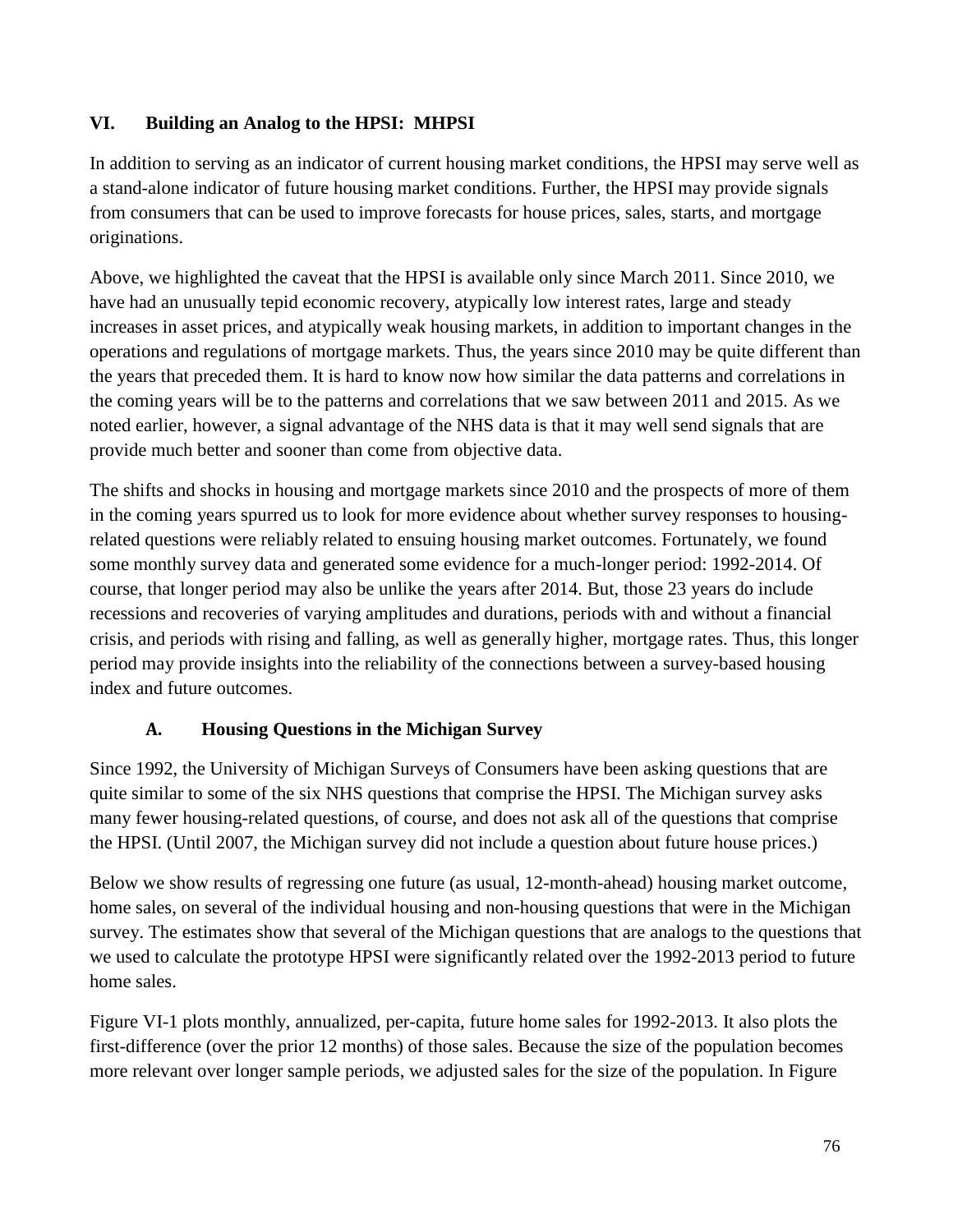[VI-1](#page-76-0) we can see the familiar long swings, as well as the shorter fluctuations, in home sales since the early 1990s. The correlation between the level and its first-difference here is 0.27.



<span id="page-76-0"></span>**Figure VI-1: Population-Adjusted Home Sales Over Next 12 Months: Levels and First-differences**

**(Monthly, thousands of home sales per million people, November 1992 – December 2013,**

### **seasonally adjusted, annual rate)**

[Table VI-1](#page-77-0) shows the results of regressing the level and the first-difference of future home sales on a long list of candidate questions from the Michigan survey. For the level regression in column 1, we also included its lagged dependent variable, the level of (per capita) home sales over the prior four quarters. Column 1 shows that expected declines in unemployment or in interest rates significantly forecasted home sales. More responses that it was a "good time to sell a house" significantly, both economically and statistically, signaled more home sales in the future. "Good time to buy a house" was also somewhat significant.

Our arbitrarily including this large number of candidate questions, especially when some are quite similar, complicates inference about significance. Nonetheless we may be able to detect some patterns. The results in [Table VI-1](#page-77-0) suggest that some measure of overall business conditions was also likely informative about future sales. On the other hand, perhaps because of the inclusion of the four business-conditions and the one unemployment variables, we did not estimate strong, positive effects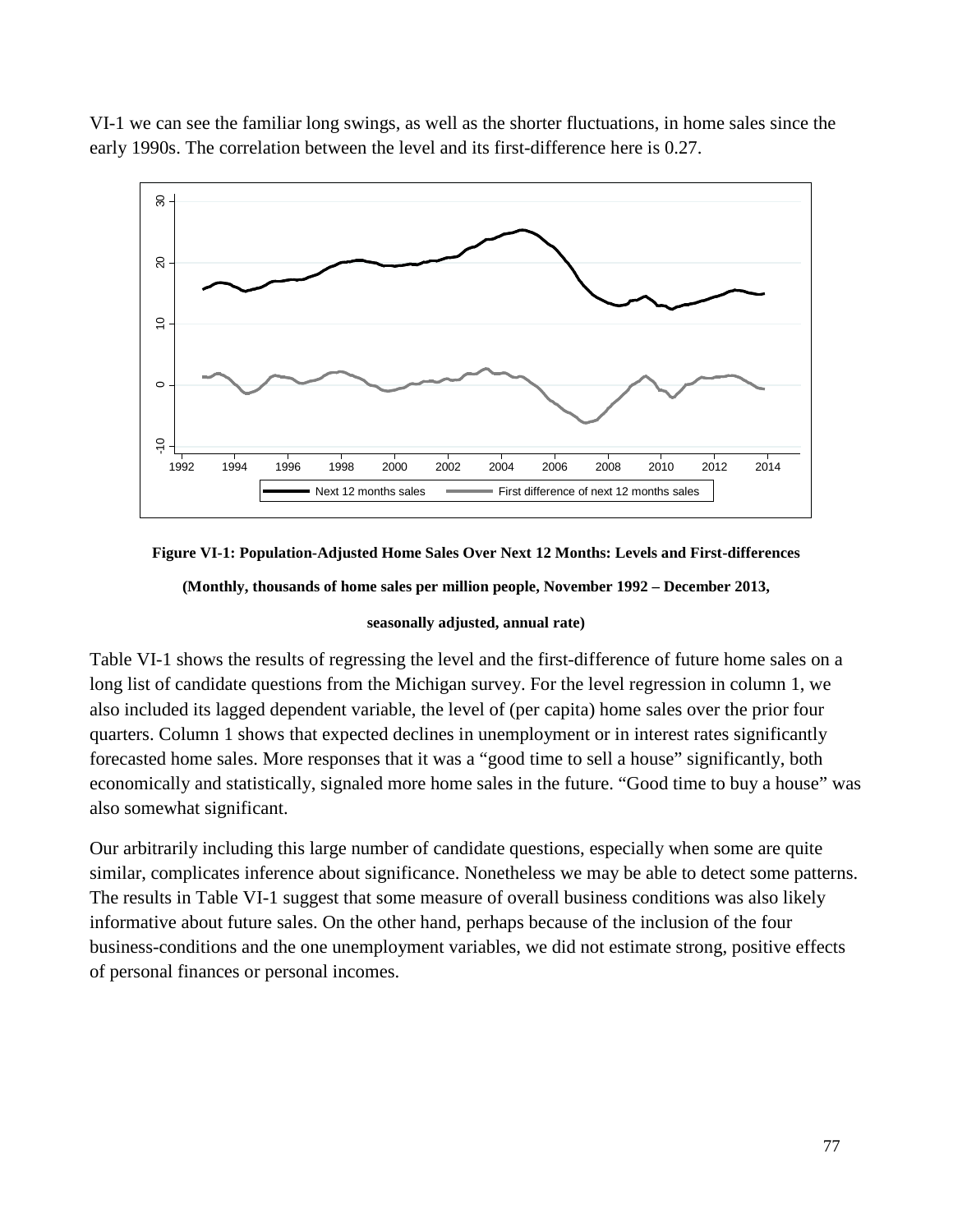#### **Table VI-1**

#### **Estimated Relation of Michigan Survey Questions to Future Home Sales**

<span id="page-77-0"></span>**(Monthly, averaged over horizon, population-adjusted, November 1992 – December 2013,**

**seasonally adjusted, annual rate)**

|     |                                                            | <b>Dependent Variables:</b>                    |                                                           |  |
|-----|------------------------------------------------------------|------------------------------------------------|-----------------------------------------------------------|--|
|     | <b>Independent Variables:</b><br><b>Michigan Questions</b> | <b>Level</b><br><b>of</b><br><b>Home Sales</b> | <b>First Difference</b><br><b>of</b><br><b>Home Sales</b> |  |
| 1.  | Past-year home sales                                       | $0.649***$                                     |                                                           |  |
| 2.  | Personal finances now better than a year ago               | $-0.0305**$                                    | $-0.0365**$                                               |  |
| 3.  | Personal finances next year better                         | 0.0297                                         | 0.0337                                                    |  |
| 4.  | Business conditions next year                              | $-0.0237**$                                    | $-0.00297$                                                |  |
| 5.  | Business conditions now better than a year ago             | $0.0144**$                                     | $0.0335***$                                               |  |
| 6.  | Business conditions better next year                       | $0.0580***$                                    | $0.0693***$                                               |  |
| 7.  | Business conditions over the next 5 years                  | $-0.00891$                                     | $-0.0183$                                                 |  |
| 8.  | Government economic policy performance                     | $-0.00627$                                     | $-0.0114$                                                 |  |
| 9.  | Expected unemployment rate decline                         | $0.0279***$                                    | $-0.0056$                                                 |  |
| 10. | Expected interest rate decline                             | $0.0274***$                                    | $0.0395***$                                               |  |
| 11. | Expected inflation rate                                    | 0.197                                          | $0.461**$                                                 |  |
| 12. | Expect higher income next year                             | $-0.00505$                                     | $-0.0342**$                                               |  |
| 13. | Good time to buy a home                                    | 0.0143                                         | $0.0381***$                                               |  |
| 14. | Good time to sell a home                                   | $0.0599***$                                    | $0.0430***$                                               |  |
| 15. | Good time to buy "big ticket" items                        | $-0.0498***$                                   | $-0.0662***$                                              |  |
|     | Observations                                               | 253                                            | 253                                                       |  |
|     | R-squared                                                  | 0.941                                          | 0.734                                                     |  |

Asterisks denote statistical significance at the 10 (\*), 5 (\*\*), and 1(\*\*\*) percent levels.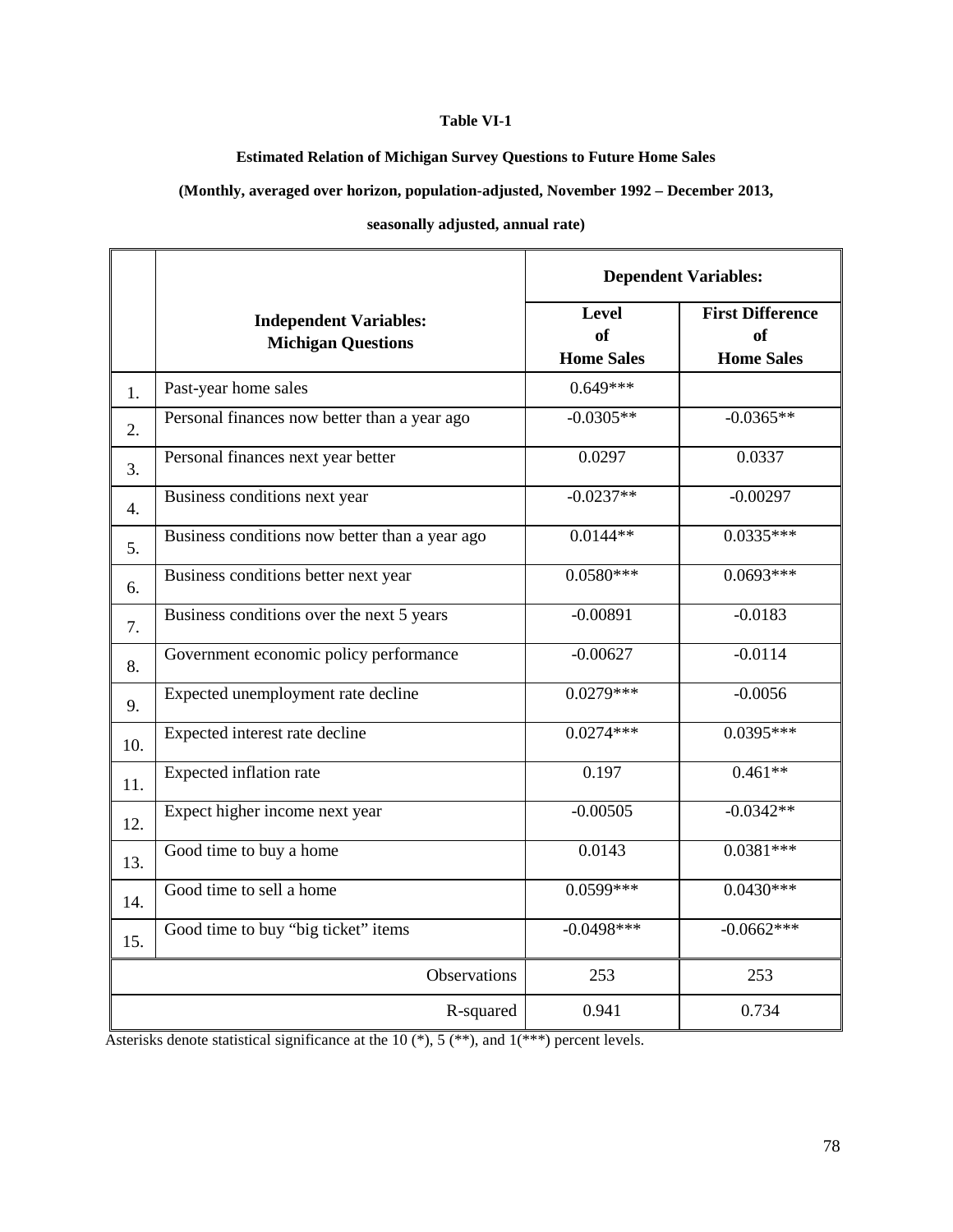So that we could see if it would displace the housing-related variables, as shown in the bottom row of the table, we also included the question about whether "now is a good time to buy big-ticket items." This question is one of the five questions long-used to calculate the Michigan Index of Consumer Sentiment and is often regarded as being useful on its own for forecasting consumer spending.

First, note that the estimated connection of the "big ticket" question to future home sales was strongly significant but, a little surprisingly, negative. Second, despite the presence of the "big ticket" question, we estimated significant, positive effects of "good time to buy a house" and of "good time to sell a house", as well as of expectations of unemployment rates and of interest rates and other candidate variables. Thus, the housing-specific and other candidate questions add information that is pertinent to housing beyond the information in the "big ticket" question—it did not supplant them.

To guide our paring down the list of candidate Michigan questions in [Table VI-1](#page-77-0) to retain for the MHPSI, we again estimated stepwise regressions. [Table VI-2](#page-77-0) shows, for the level and for the firstdifferences of home sales, the questions that remained statistically significant. Only for Column 1 did we allow the stepwise procedure to consider the lagged dependent variable, whose estimated coefficient, not surprisingly, turned out to be large and strongly significant.

Column 3 shows that the questions with strong, positive connections to the levels of future home sales in column 1 also tended to have connections to the first-differences of sales. Expectations of stronger business conditions and of lower interest rates are two examples.

"Good time to buy" and "good time to sell" a house also were strongly and positively connected to future home sales. The strong showing of the "good time to buy" variable in [Table VI-2](#page-77-0) is reassuring, since the HPSI included "good time to buy" despite its relatively weak performance during the NHS sample period. Columns 1 and 3 show that, not only were the estimated connections of "good time to buy" statistically significant for the 1992-2013 period, but they were larger than the estimated coefficients for "good time to sell." However, over both the Michigan and the NHS sample periods, the net positive responses to "good time to sell" changed much more than the net positive responses to "good time to buy." Compared with the changes in "good time to buy," the changes in "good time to sell" were so much larger that, despite its having a smaller coefficient in column 1, "good time to sell" still accounted for more of the movements of home sales than "good time to buy" accounted for.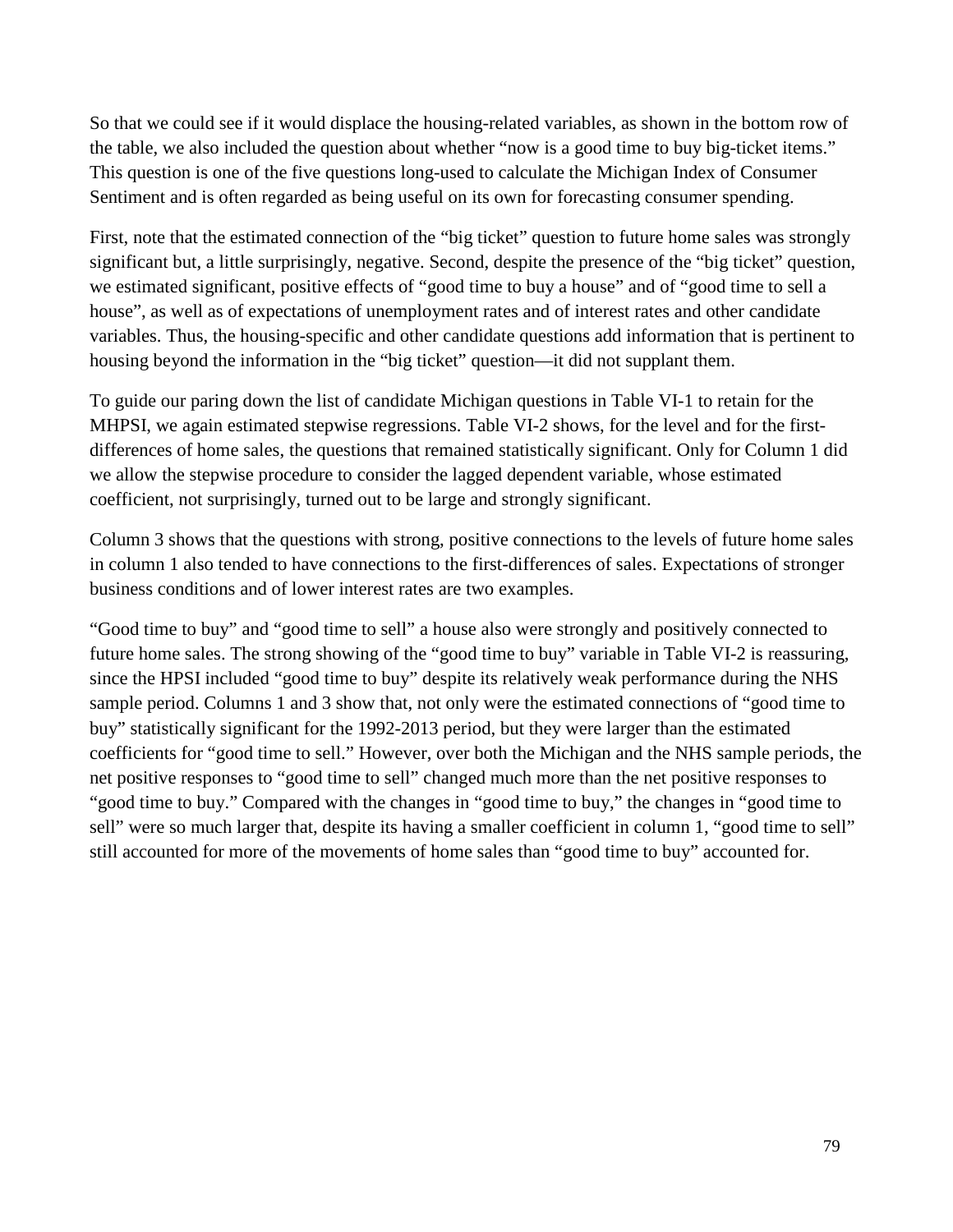#### **Table VI-2**

|    |                                                            | <b>Dependent Variables:</b>   |                                                 |              |  |
|----|------------------------------------------------------------|-------------------------------|-------------------------------------------------|--------------|--|
|    | <b>Independent Variables:</b><br><b>Michigan Questions</b> | Level of<br><b>Home Sales</b> | <b>First Difference of</b><br><b>Home Sales</b> |              |  |
|    |                                                            | (1)                           | (2)                                             | (3)          |  |
| 1. | Past-year home sales                                       | $0.694***$                    |                                                 |              |  |
| 2. | Business conditions better next year                       | $0.0529***$                   | $0.0380***$                                     | $0.0570***$  |  |
| 3. | Expected interest rates to decline                         | $0.0163***$                   |                                                 | $0.0219***$  |  |
| 4. | Expected rate of inflation                                 |                               |                                                 | $0.498**$    |  |
| 5. | Good time to buy a home                                    | $0.0352***$                   |                                                 | $0.0721***$  |  |
| 6. | Good time to sell a home                                   | $0.0231***$                   | $0.0620***$                                     | $0.00575***$ |  |
|    | Observations                                               | 253                           | 253                                             | 253          |  |
|    | R-squared                                                  | 0.895                         | 0.734                                           | 0.567        |  |

### **Estimates of Stepwise Regressions of Future Home Sales on Michigan Survey Questions: 1992-2013**

Asterisks denote statistical significance at the 10 (\*), 5 (\*\*), and 1(\*\*\*) percent levels.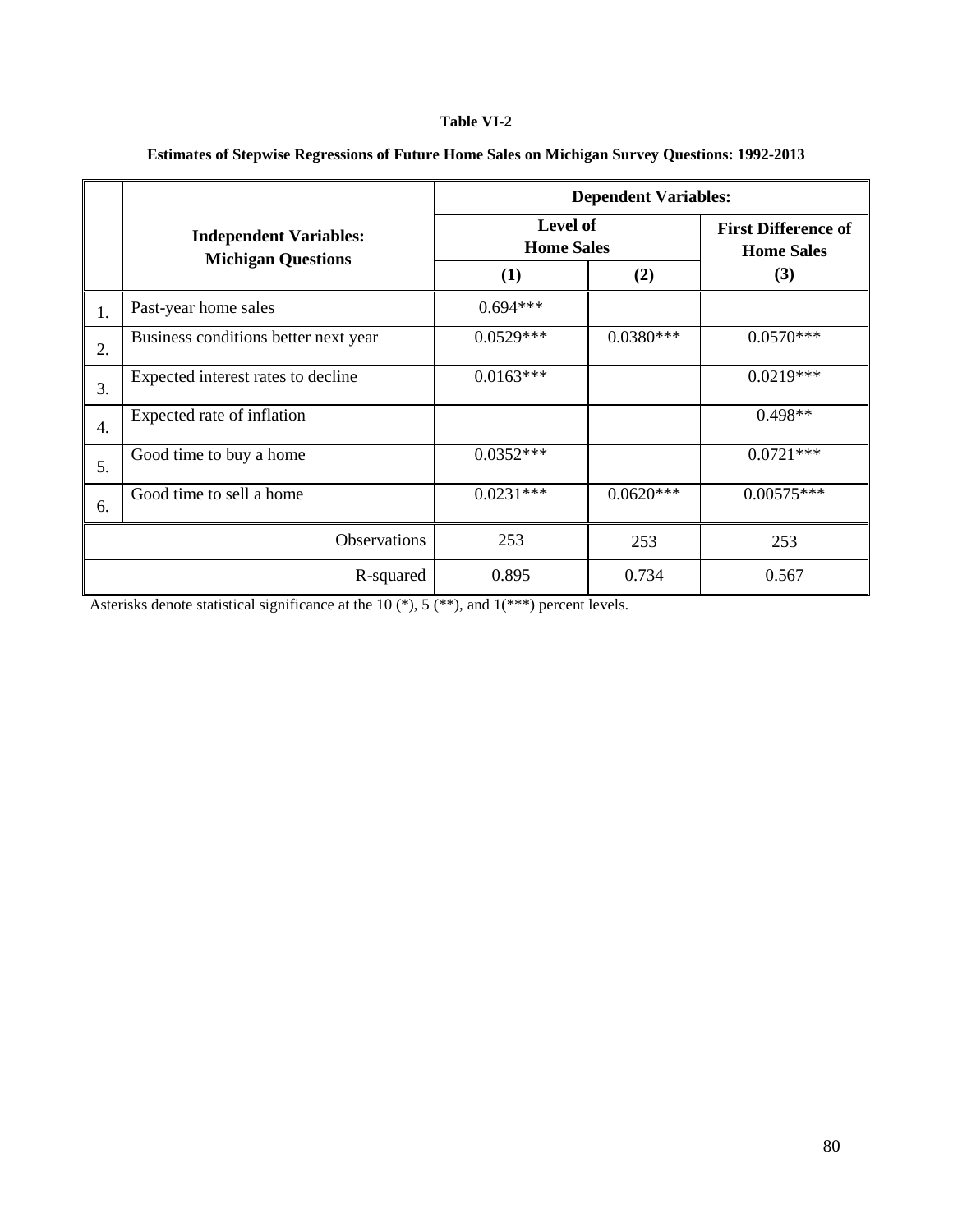## **B. An Equally-Weighted, Michigan-Based HPSI: MHPSI**

On the basis of statistical evidence and judgment, we chose five housing-related questions from the Michigan survey to build an analog to the HPSI:

- 1. Is now a good time to buy a home?
- 2. Is now a good time to sell a home?
- 3. Are interest rates (not specifically mortgage rates) going to fall (or rise)?
- 4. Are personal finances now better than a year ago?
- 5. Is the unemployment rate going to fall (or rise)?

We refer to the resulting index as MHPSI. Like the HPSI, we calculated the MHPSI as an equallyweighted sum of the national, net-percent-positive responses to the five Michigan questions. We rebased the MHPSI so that it equaled 70 in its first month: November 1992. Higher MHPSI values presumably would signal stronger future housing market outcomes.

[Figure VI-2](#page-80-0) plots the resulting MHPSI along with the Michigan Index of Consumer Sentiment and the Conference Board's Consumer Confidence Index. The three indices mostly move in concert, but not always. For example, the MHPSI had historically been less volatile, experiencing smaller increases during the 1990s and smaller declines around the recessions of 2001 and 2007-2009. Most striking was that, while the general consumer indices were relatively stable as housing turned down after 2004, the MHPSI was declining steadily after 2004. More recently, the two general consumer indices have remained more volatile than the MHPSI, all three trended upward after hitting their nadirs near the time that the economy as a whole hit its nadir in early 2009.



<span id="page-80-0"></span>**Figure VI-2: The MHPSI, the Consumer Confidence Index, and the Index of Consumer Sentiment (Monthly, not seasonally adjusted, November 1992 – December 2014, MHPSI = 70 in November 1992)**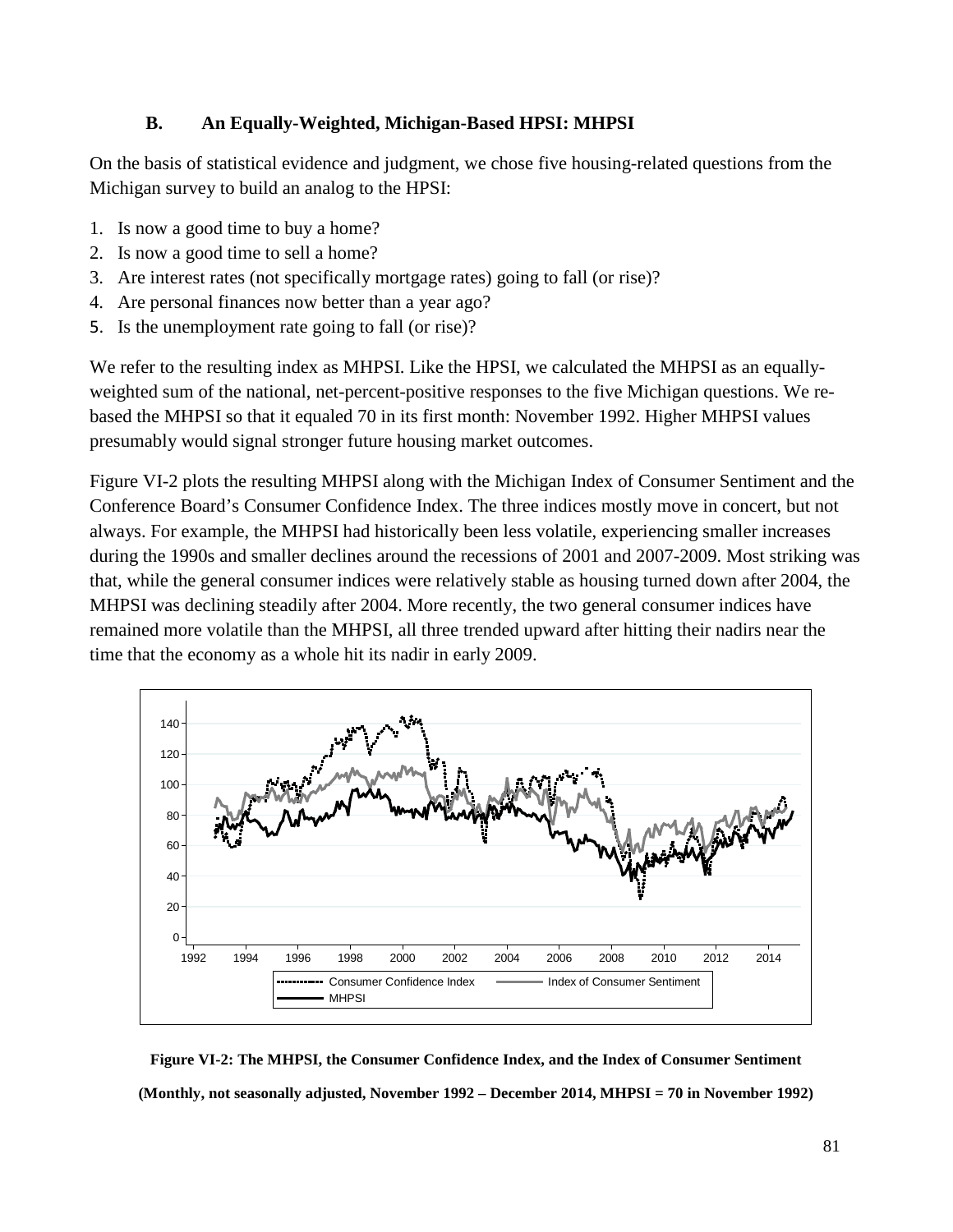[Figure VI-3](#page-81-0) compares the HPSI with the MHPSI for the period when they overlapped, starting in March 2011. The correlation between the two indices then was very high: 0.92. This suggests that the past values and forecasting performance of the MHPSI may be a useful guide to the usefulness of the HPSI for forecasting. Also notable is that the HPSI was been less volatile than the MHPSI during this period. One possibility, yet to be investigated, is whether the HPSI has less distracting "noise" than the MHPSI does. If so, its movements might provide cleaner signals than the Michigan-based index.



**Figure VI-3: The HPSI and the MHPSI**

<span id="page-81-0"></span>**(Monthly, not seasonally adjusted, March 2011 – July 2015)**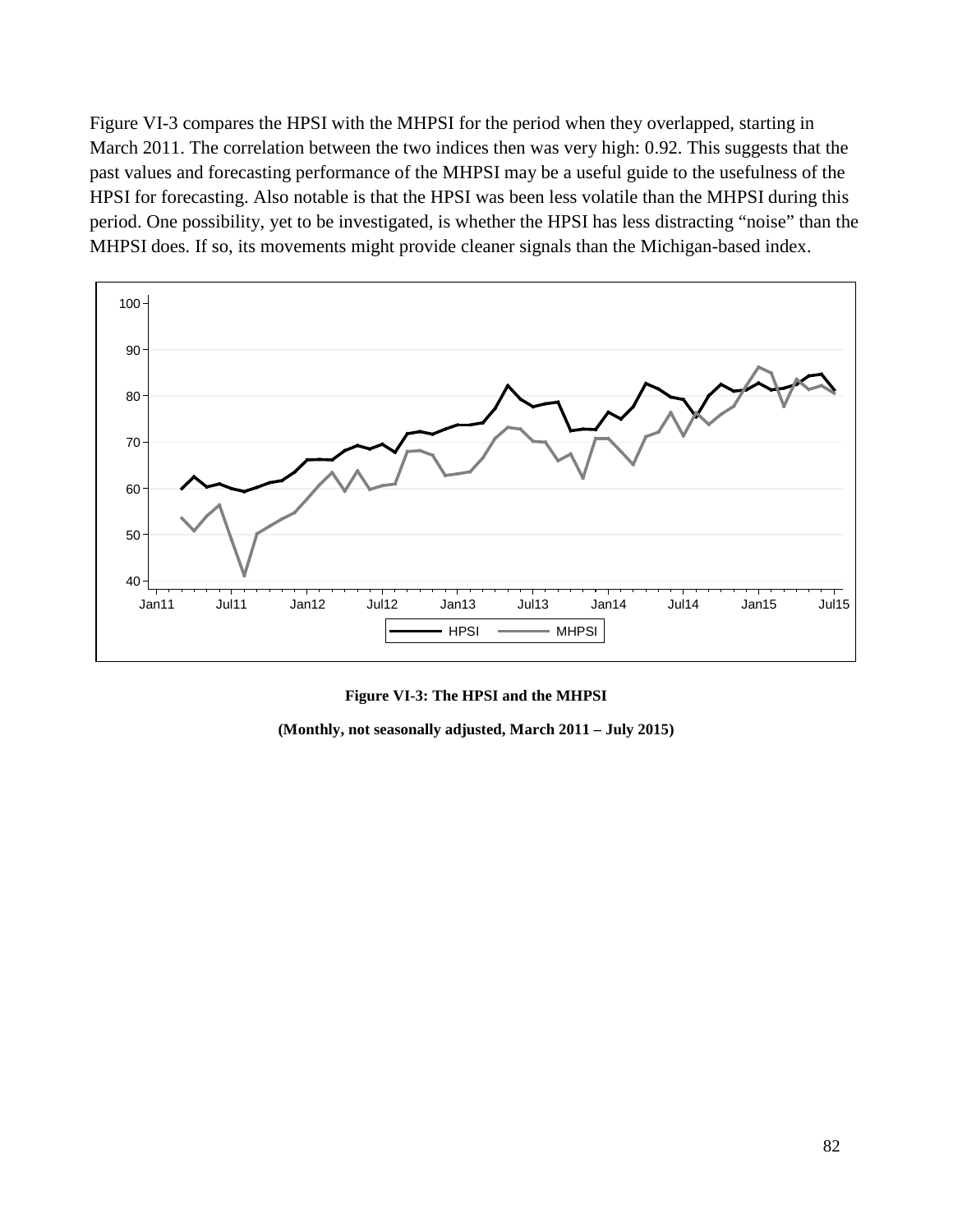## **C. Future House Price Growth and the MHPSI**

[Figure VI-4](#page-82-0) mimics [Figure V-3](#page-51-0) while replacing the HPSI with the MHPSI and covering the longer, 1992-2014 period. [Figure VI-4](#page-82-0) plots the six- and the 12-month-ahead growth rates of house prices. Over this longer period, the correlation between these two house price growth rates was very high (0.97). Therefore, we confine our discussion below to the growth rate of house prices over the next 12 months.



<span id="page-82-0"></span>**Figure VI-4: The MHPSI and HPI Growth Rates 6- and 12-months-ahead (Monthly, November 1992 - December 2014, HPI: SAAR, MHPSI: not seasonally adjusted)**

[Figure VI-4](#page-82-0) shows that generally the MHPSI was positively and fairly-highly correlated (0.71) with future house price growth. Sometimes, however, future house price growth diverged from the MHPSI. For example, the upward spike in MHPSI during the late 1990s was not matched by higher future house price growth rates. Nor was the 2011 downward spike in the MHPSI matched by sharply lower future house price growth. In addition, the amounts that future house price growth rates changed were not reliably related to how much the MHPSI changed. Turning points in the MHPSI sometimes preceded those for future house price growth (e.g., 2004-2005); other turning points of the HPSI lagged behind those of future house price growth (e.g., 2007-2008). And, although future house price growth rates began declining in 2012, the MHPSI generally continued its climb at least through the end of 2014.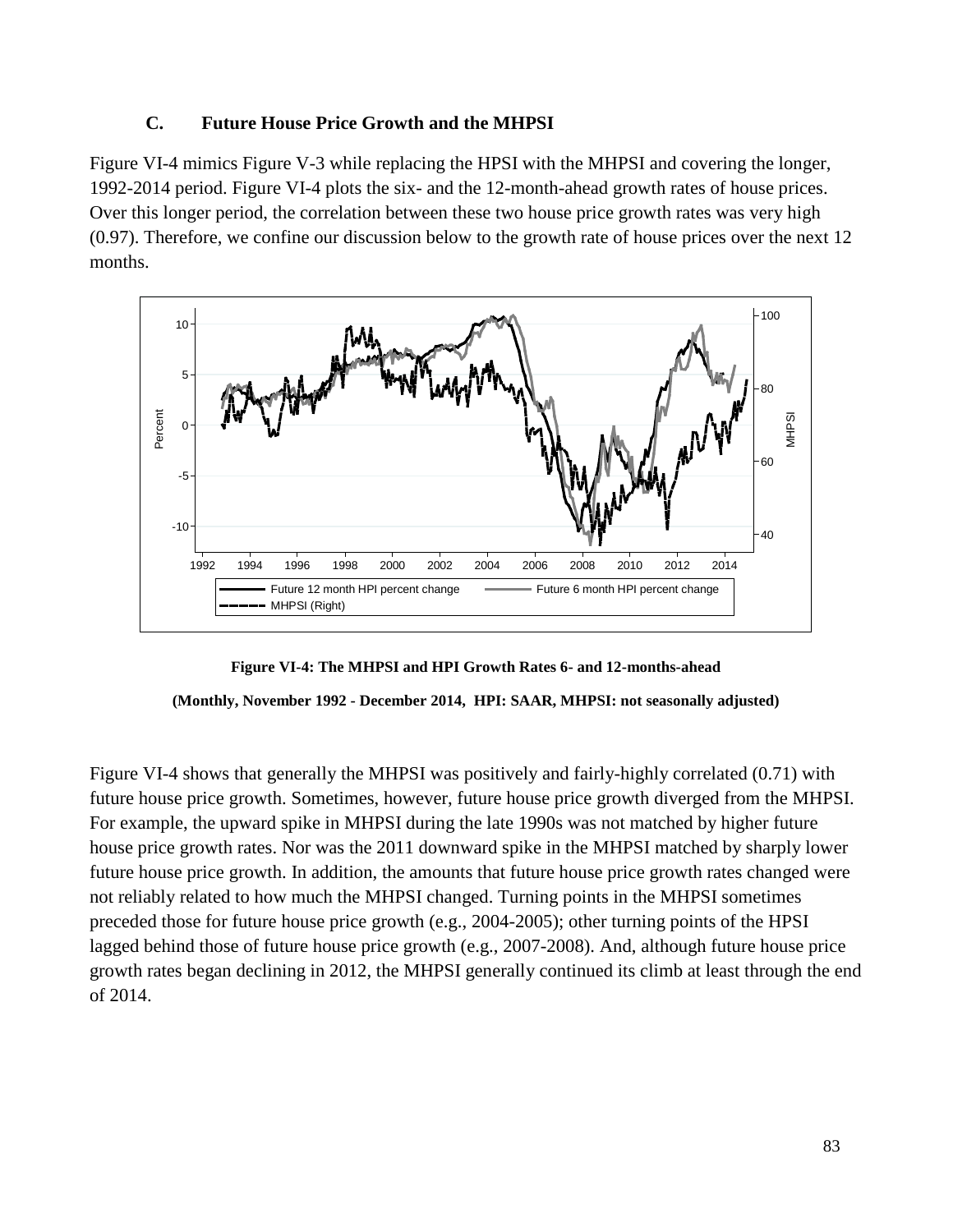[Figure VI-5](#page-83-0) mimics [Figure V-4](#page-52-0) while replacing the HPSI with the MHPSI and covering the longer 1992-2014 period. Mimicking what we did for the shorter, 2011-2014 period, the black, dashed line is an ex-post, or in-sample, forecast that equaled the fitted values of a regression of future house prices on the current MHPSI (and a constant term). Thus, the black, dashed line in [Figure VI-5](#page-83-0) is a simple, linear transformation of, and therefore is perfectly correlated with, the black, dashed line in [Figure](#page-82-0)  [VI-4.](#page-82-0) However, with the far longer sample period, we also calculated the in-sample forecast (the gray, dashed line) for the earlier, 1992-2005 period. In addition, to calculate an "out-of-sample" forecast for house price growth for 2006-2014, we applied regression coefficients that were estimated from 1992- 2005 data to later, actual survey data. While generally tracking future house price growth, the MHPSIbased, out-of-sample forecast missed the large increases in house price growth rates during 2004-2005 and large declines during 2007-2008.



<span id="page-83-0"></span>**Figure VI-5: Forecasts of 12-month-ahead House Price Growth Rates: In-Sample and Out-of-Sample**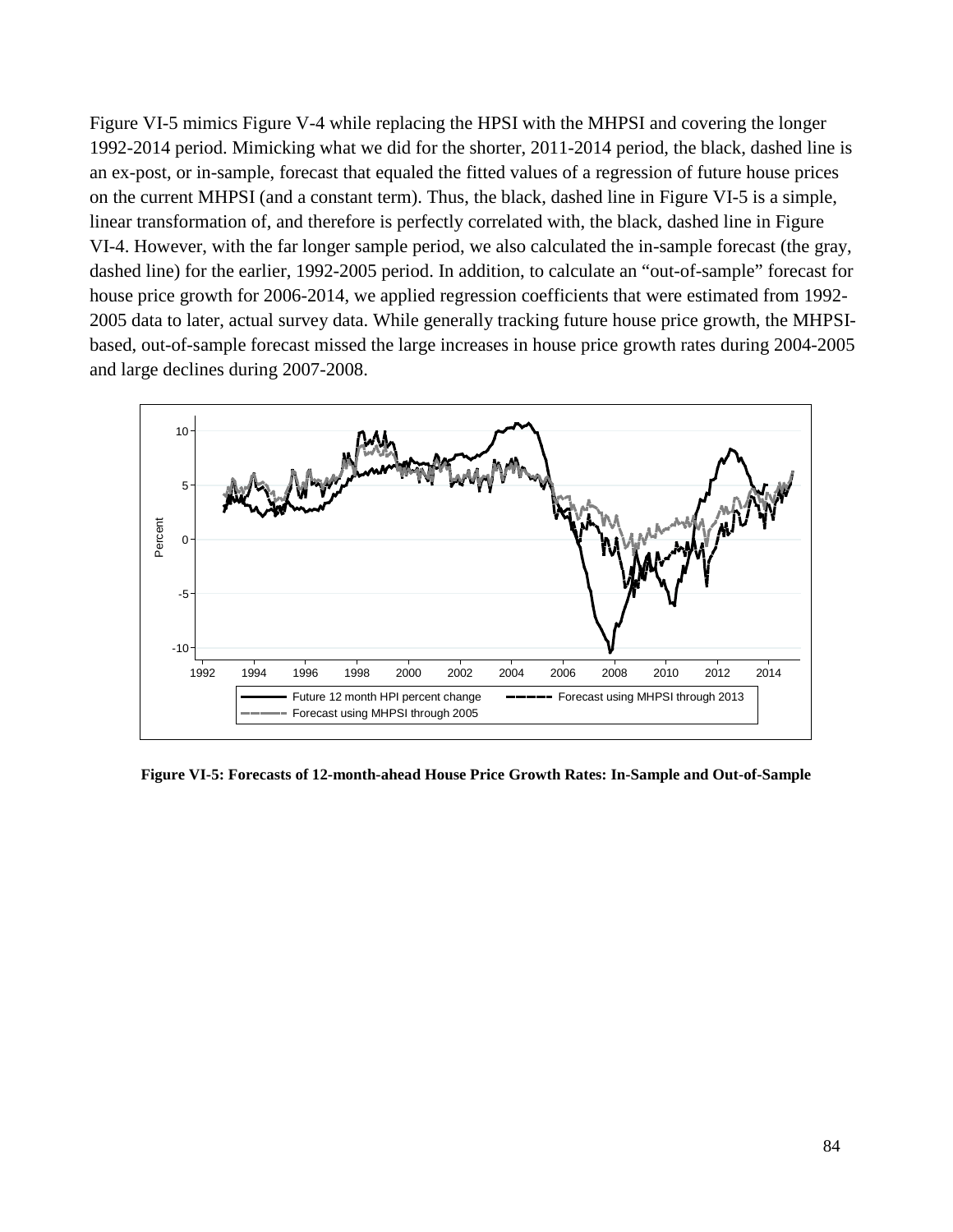## **D. Home Sales**

[Figure VI-6](#page-84-0) mimics [Figure V-7](#page-55-0) while replacing the HPSI with the MHPSI and covering the longer 1992-2014 period. The figure shows that there is a broad, long-term correlation (0.71) between housing-related consumer sentiment (i.e., the MHPSI) and home sales per capita. Increases in housing confidence matched climbing future sales during 1992-1998 and since 2008, and decreases in confidence matched falling future sales during 2005-2007. However, falling confidence during 1999- 2005 coincided with substantial growth in future sales.



<span id="page-84-0"></span>**Figure VI-6: The MHPSI and 6- and 12-month-ahead Home Sales, 1992 – 2014**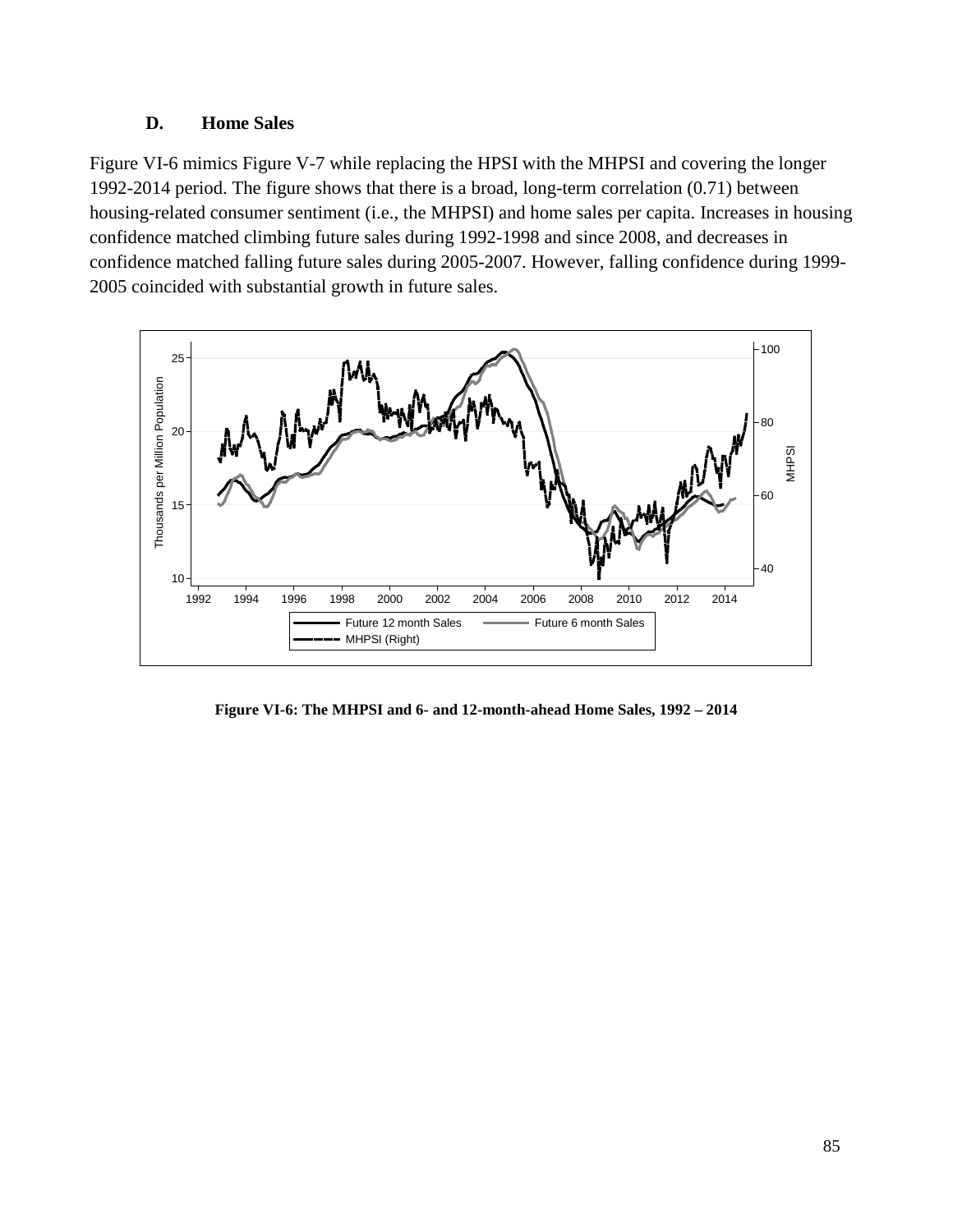[Figure VI-7](#page-85-0) mimics [Figure V-8,](#page-56-0) using the MHPSI instead of the HPSI, and 1992-2014 instead of 2011- 2014, but includes two forecasts. Again, the black, dashed line is a simple ex-post in-sample forecast calculated as the fitted values of a regression of future home sales on the MHPSI. And, the gray, dashed line is calculated as an in-sample forecast for 1992-2005, and an out-of-sample forecast for 2006-2014 applying the coefficients obtained from 1992-2005. While these simple models capture the broad long-term links between confidence and home sales, they missed the large overshooting in home sales in 2002-2005 (upward) and forecast a stronger recovery in home sales than what has materialized recently.



<span id="page-85-0"></span>**Figure VI-7: Homes Sales 12-months-ahead: Actual and Forecasts**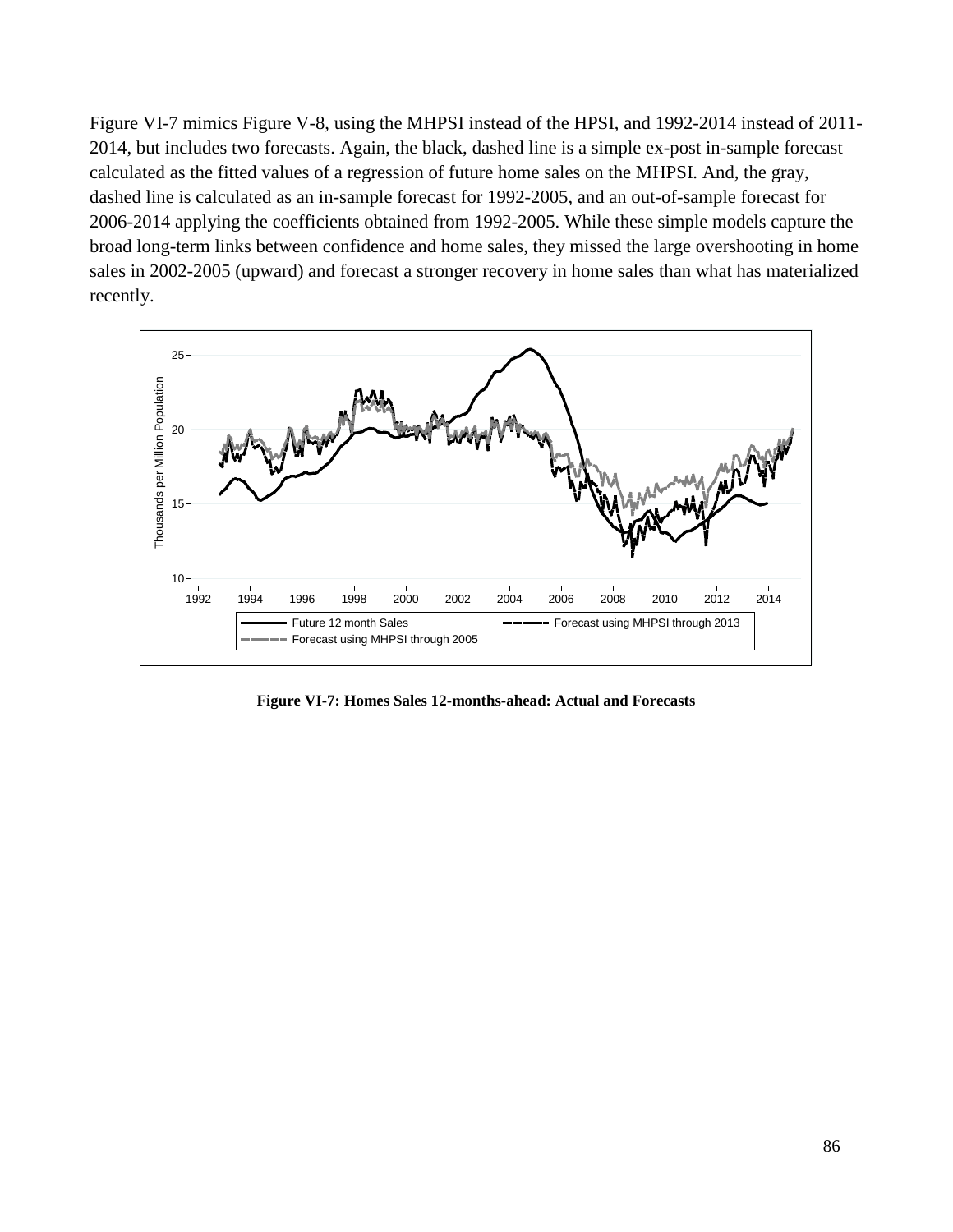### **E. Housing Starts**

[Figure VI-8](#page-86-0) mimics [Figure V-11](#page-59-0) but uses the MHPSI instead of the HPSI and the longer period of 1992-2014 instead of the very short period of 2011-2014. The figure shows that there is a long-term link between housing-related consumer sentiment (i.e., the MHPSI) and housing starts per capita, with a correlation coefficient of 0.84. For instance, the roughly stable period of confidence during 1992- 2001 was matched by stable levels of starts then. When confidence fell during 2004-2008, starts also fell. However, the large increase in starts during 2002-2005 was not matched by increases in confidence, and large increases in confidence since 2008 have been matched by only tepid growth in starts.



<span id="page-86-0"></span>**Figure VI-8: The MHPSI and Housing Starts 6- and 12-months-ahead, 1992 – 2014**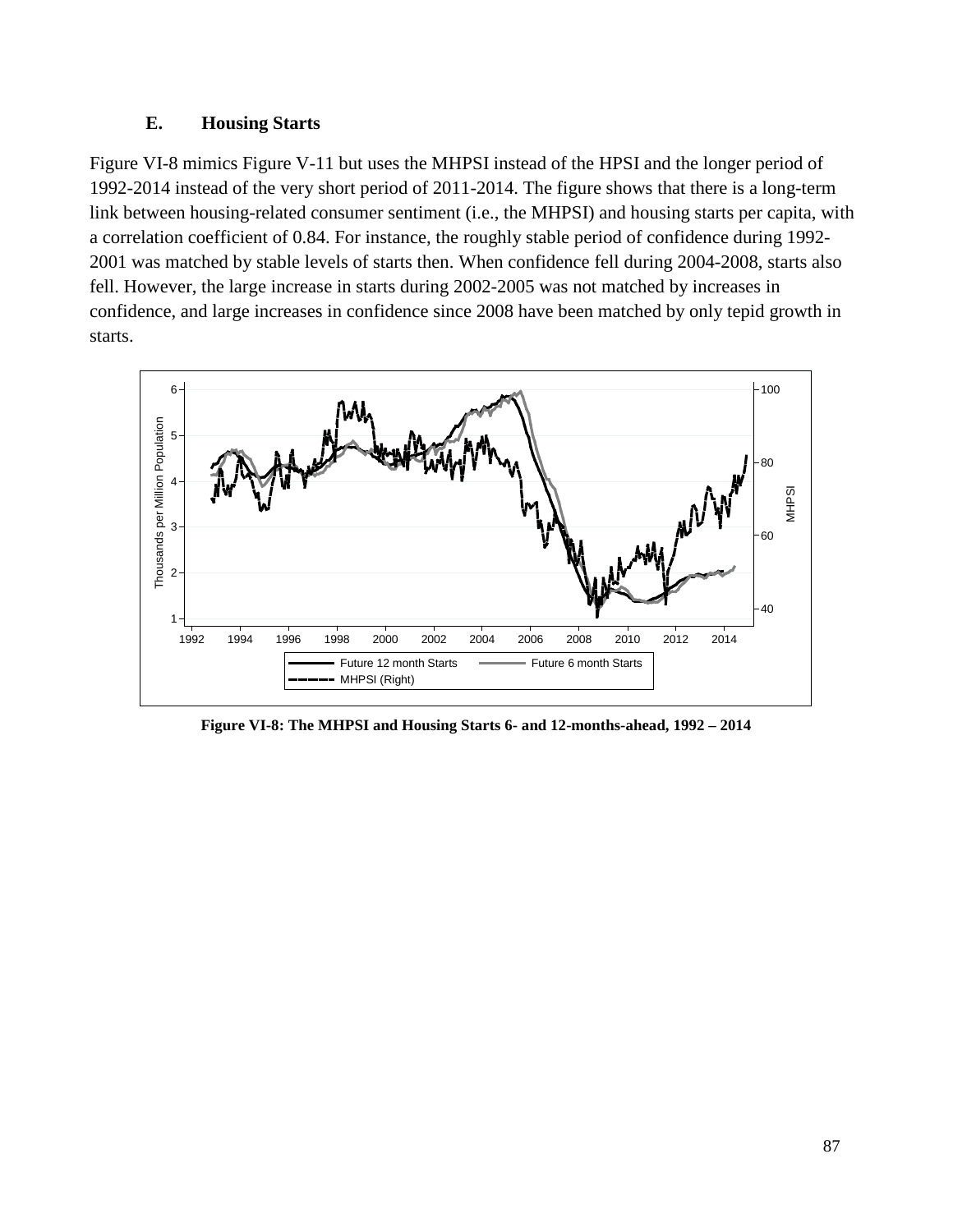[Figure VI-9](#page-87-0) somewhat mimics [Figure V-12,](#page-60-0) using the MHPSI instead of the HPSI, and 1992-2014 instead of 2011-2014, but still using two forecasts. Again, the black, dashed line is a simple ex-post insample forecast calculated as the fitted values of a regression of future housing starts on the MHPSI. And, the gray, dashed line is calculated as an in-sample forecast for 1992-2005, and an out-of-sample forecast for 2006-2014 applying the coefficients obtained from 1992-2005. The figure highlights the difficulties of (unavoidably) relying on historical patterns to make out-of-sample forecasts. Thus, the black dashed line can, roughly, be made to fit actual future data by virtue of knowing the full extent of the declines in housing starts during the recent crisis. In contrast, by basing the relationship between confidence and housing starts on pre-crisis data (i.e., 1992-2005), such out-of-sample forecasts would (1) have largely missed (under-predicted) the crisis-related plummeting in housing starts and (2) continue to over-predict the current level of housing starts.



<span id="page-87-0"></span>**Figure VI-9: 12-months-ahead Housing Starts Forecasts**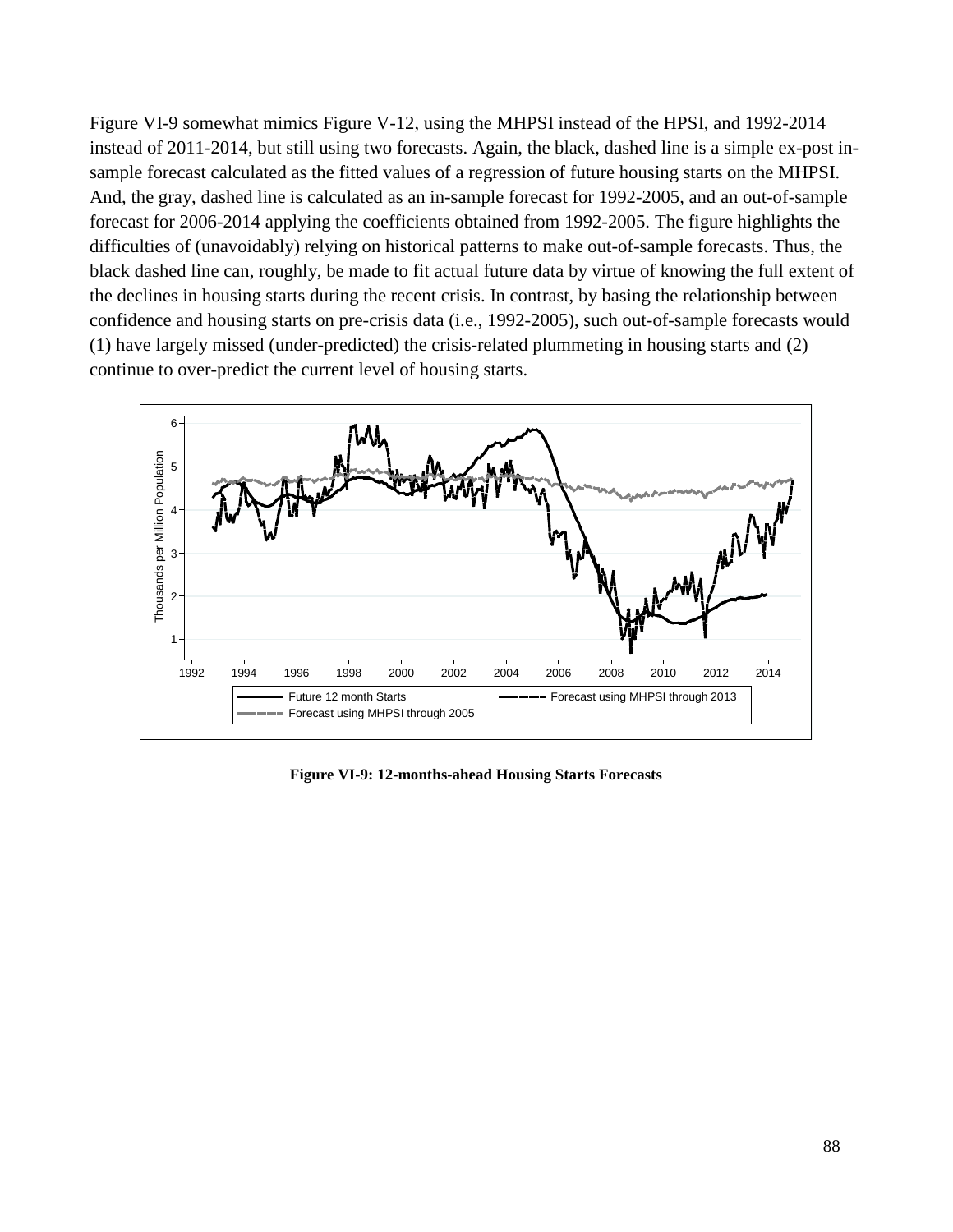[Table VI-3](#page-88-0) shows the regressions that correspond to the figures immediately above. Each column in [Table VI-3](#page-88-0) shows the results of a regression of a 12-month-ahead outcome (house price growth, (population-adjusted) home sales, or housing starts) on the MHPSI. Estimates in columns 1, 3, and 5 were based on the entire, 1992 – 2013 estimation period. To show evidence for the period before the financial crisis, the estimates in columns 2, 4, and 6 were based on the shorter, 1992 – 2005 period.

For both the longer and the shorter sample periods, the MHPSI was significantly related to each of the three, 12-month-ahead outcomes. Over the less-volatile, pre-crisis period, the estimated MHPSI coefficients and the associated R-squared statistics were smaller than for the longer period, which included the years after 2005. These results bolster confidence that a sentiment index that focuses on housing can signal future developments and help improve forecasts for housing markets, both during placid as well as during turbulent times.

<span id="page-88-0"></span>

|    |                                        | <b>House Prices</b> |            | <b>Home Sales</b> |            | <b>Housing Starts</b> |           |
|----|----------------------------------------|---------------------|------------|-------------------|------------|-----------------------|-----------|
|    | <b>Explanatory</b><br><b>Variables</b> | 1992-2013           | 1992-2005  | 1992-2013         | 1992-2005  | 1992-2013             | 1992-2005 |
|    |                                        | (1)                 | (2)        | (3)               | (4)        | (5)                   | (6)       |
| 1. | <b>MHPSI</b>                           | $0.257***$          | $0.169***$ | $0.188***$        | $0.128***$ | $0.088***$            | $0.012**$ |
|    |                                        | (16.05)             | (6.41)     | (15.97)           | (3.85)     | (24.17)               | (2.043)   |
|    |                                        |                     |            |                   |            |                       |           |
| 2. | Constant                               | $-14.9***$          | $-7.68***$ | $4.53***$         | $9.51***$  | $-2.58***$            | $3.78***$ |
|    |                                        | $(-12.77)$          | $(-3.61)$  | (5.29)            | (3.53)     | $(-9.71)$             | (8.03)    |
|    |                                        |                     |            |                   |            |                       |           |
|    | <b>Observations</b>                    | 254                 | 158        | 254               | 158        | 254                   | 158       |
|    | R-squared                              | 0.506               | 0.208      | 0.503             | 0.087      | 0.699                 | 0.026     |

#### **Table VI-3**

#### **Regressions of Future Housing Market Outcomes on the MHPSI**

t-statistics in parentheses. Asterisks denote statistical significance at the 10  $(*)$ , 5  $(**)$ , and 1 $(***)$  percent levels.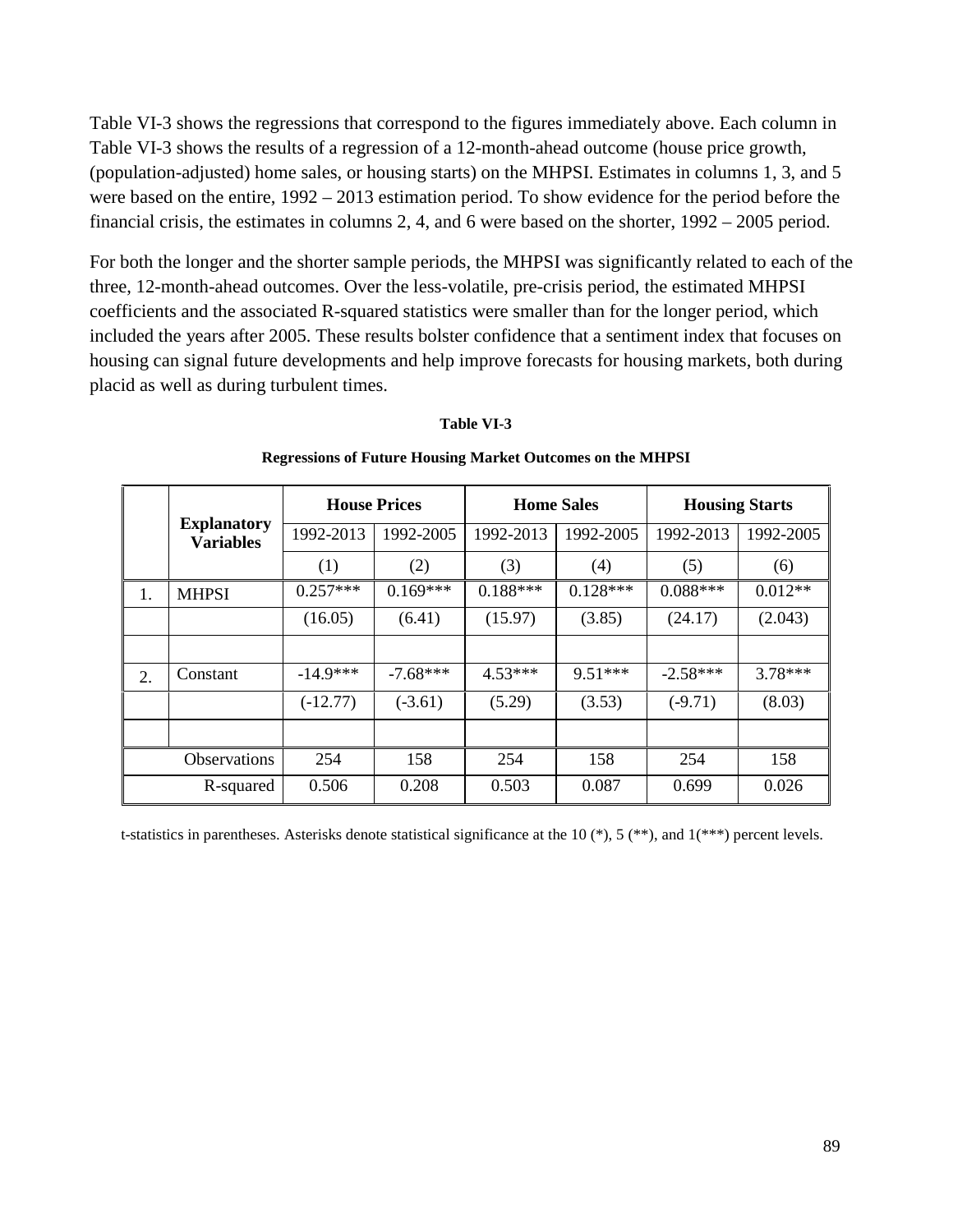# **F. Forecasting Horse Races**

# **1. HPSI vs. Michigan-based HPSI**

Here we compare the forecasting ability of the HPSI to a similar housing-related index that we built from five questions in the University of Michigan's Survey of Consumers. We used five questions from the Michigan survey that are similar to those we used to build the HPSI. Not surprisingly, the resulting Michigan-based index, which we refer as MHPSI, was highly correlated (0.93) over the March 2011-May 2015 period: Both series trended upward, sagged noticeably in the middle of 2013 and then in early 2014 generally resumed their upward marches.

A natural question is whether the HPSI adds to the information in the data for the long running questions in the Survey of Consumers? A statistical "horse race" is one time-honored source of information about that question. Columns 1, 3, and 5 in [Table VI-4](#page-90-0) show the results when we used the same estimation period of March 2011-December 2013 (again, to allow for outcomes 12 months into the future) to regress future housing market outcomes on the HPSI and the MHPSI simultaneously.

In its head-to-head race against MHPSI, the HPSI clearly won. Rows 1 and 2 in [Table VI-4](#page-90-0) show that three future housing outcomes (home sales, housing starts, or mortgage originations) were each significantly related to the HPSI, but not to the MHPSI.<sup>[34](#page-89-0)</sup> Thus, HPSI adds to our ability to forecast housing market outcomes, even after controlling for the information in the Michigan-based HPSI, MHPSI. The source of HPSI's stronger performance, however, is unclear. One possibility is that it stems from differences in questions, e.g. the NHS asks specifically about mortgage rates, while the Michigan survey asks about borrowing rates in general.

# **2. HPSI vs. ICS and CCI**

 $\overline{a}$ 

Another question is whether the HPSI improves forecasts once we take into account overall consumer sentiment. [Figure VI-10](#page-91-0) shows the HPSI, the ICS, and the CCI.<sup>[35](#page-89-1)</sup> Given its focus on housing, we would strongly expect the HPSI to perform well in the horse race to forecast housing outcomes against the ICS or the CCI. [Table VI-4](#page-90-0) shows that it does. Columns 2, 4, and 6 show that each of the three future housing outcomes was significantly related to the HPSI but not significantly related to the ICS. Thus, the HPSI did then convey information about housing beyond that in the ICS.

While the contributions of national factors to the housing sector may have been unusually large since 2000, at the same time the housing sector diverged more than usual from the national economy. Times when it does diverge are periods when housing-focused information is more valuable and when indices of overall consumer sentiment might be less valuable for understanding and forecasting housing. [Figure VI-10](#page-91-0) illustrates that the HPSI declined much less than the ICS or the CCI declined in the second half of 2011. The HPSI also rose much less than the ICS and the CCI did after the middle of

<span id="page-89-0"></span><sup>&</sup>lt;sup>34</sup> Neither index, alone or simultaneously, was significantly related to future house prices.

<span id="page-89-1"></span><sup>35</sup> Absent the HPSI, the ICS was statistically-significantly related to each of the three future housing outcomes.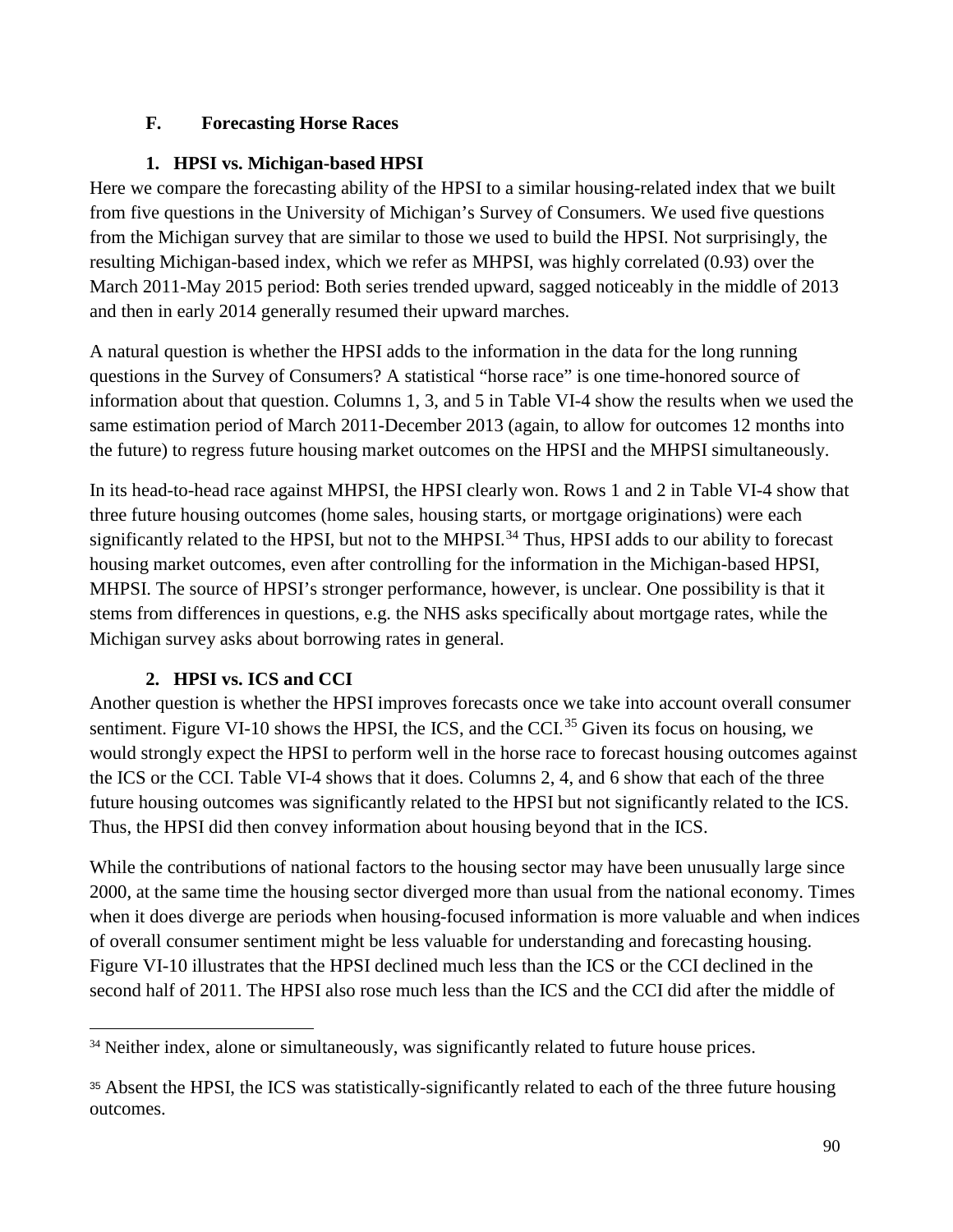2014. The financial and thus political uncertainties that roiled Europe, and especially Greece, and the U.S., in connection with the federal debt ceiling difficulties, apparently depressed overall sentiment but left housing-related sentiment largely unaffected. The resulting declines in interest rates through the end of 2011 were very substantial and may reasonably have buoyed sentiments about housing, which has always been particularly interest-sensitive.

### **Table VI-4**

<span id="page-90-0"></span>

|    | <b>Explanatory</b> | Home<br><b>Sales</b> | Home<br><b>Sales</b> | <b>Housing</b><br><b>Starts</b> | <b>Housing</b><br><b>Starts</b> | <b>Originations</b> | <b>Originations</b> |
|----|--------------------|----------------------|----------------------|---------------------------------|---------------------------------|---------------------|---------------------|
|    | <b>Variables</b>   | (1)                  | (2)                  | (3)                             | (4)                             | (5)                 | (6)                 |
| 1. | <b>HPSI</b>        | $0.0245**$           | $0.0344***$          | $0.00626***$                    | $0.00865***$                    | 8.69***             | $10.61***$          |
|    |                    | (2.502)              | (5.033)              | (3.426)                         | (6.791)                         | (4.001)             | (7.031)             |
|    |                    |                      |                      |                                 |                                 |                     |                     |
| 2. | <b>MHPSI</b>       | 0.00978              |                      | 0.0018                          | ---                             | 1.75                |                     |
|    |                    | (1.178)              | ---                  | (1.155)                         | ---                             | (0.951)             |                     |
|    |                    |                      |                      |                                 |                                 |                     |                     |
| 3. | <b>ICS</b>         |                      | 0.00069              |                                 | $-0.00050$                      |                     | $-0.020$            |
|    |                    |                      | (0.112)              |                                 | $(-0.436)$                      |                     | $(-0.015)$          |
|    |                    |                      |                      |                                 |                                 |                     |                     |
| 4. | Constant           | 2.907***             | $2.767***$           | 0.0317                          | 0.0137                          | $-73.55$            | $-96.95$            |
|    |                    | (9.893)              | (9.616)              | (0.578)                         | (0.256)                         | $(-1.126)$          | $(-1.527)$          |
|    |                    |                      |                      |                                 |                                 |                     |                     |
|    | Observations       | 34                   | 34                   | 34                              | 34                              | 34                  | 34                  |
|    | R-squared          | 0.725                | 0.713                | 0.804                           | 09.797                          | 0.828               | 0.823               |

**Forecasting Horse Races: HPSI vs. Michigan HPSI and vs. ICS**

t-statistics in parentheses. Asterisks denote statistical significance at the 10  $(*)$ , 5  $(**)$ , and  $1(***)$  percent levels. Forecasts over future 12-month intervals. The estimation period was March 2011-December 2013.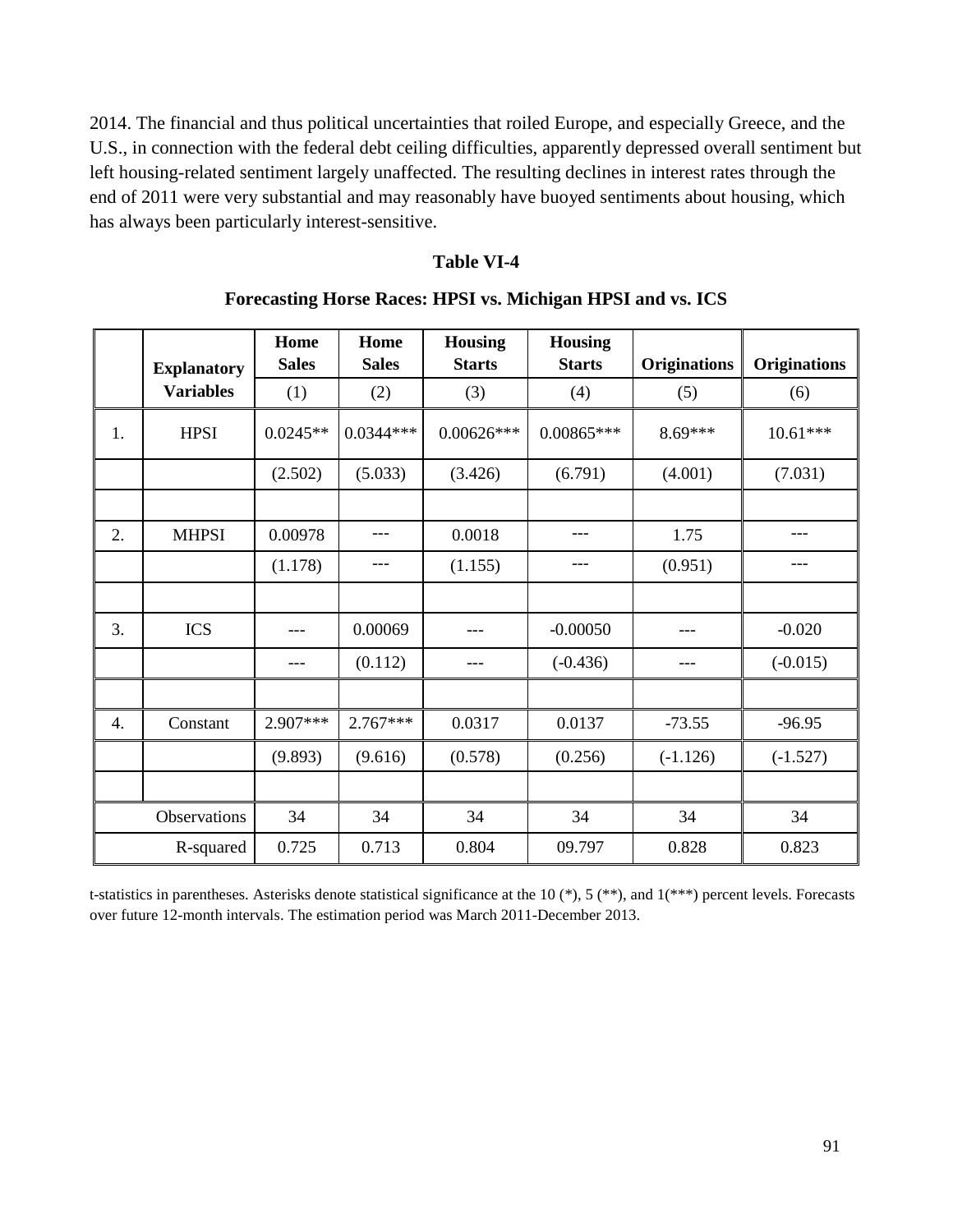

<span id="page-91-0"></span>**Figure VI-10: Consumer Sentiment Indices: ICS, CCI, and HPSI**

**(Monthly, March 2011 – July 2015)**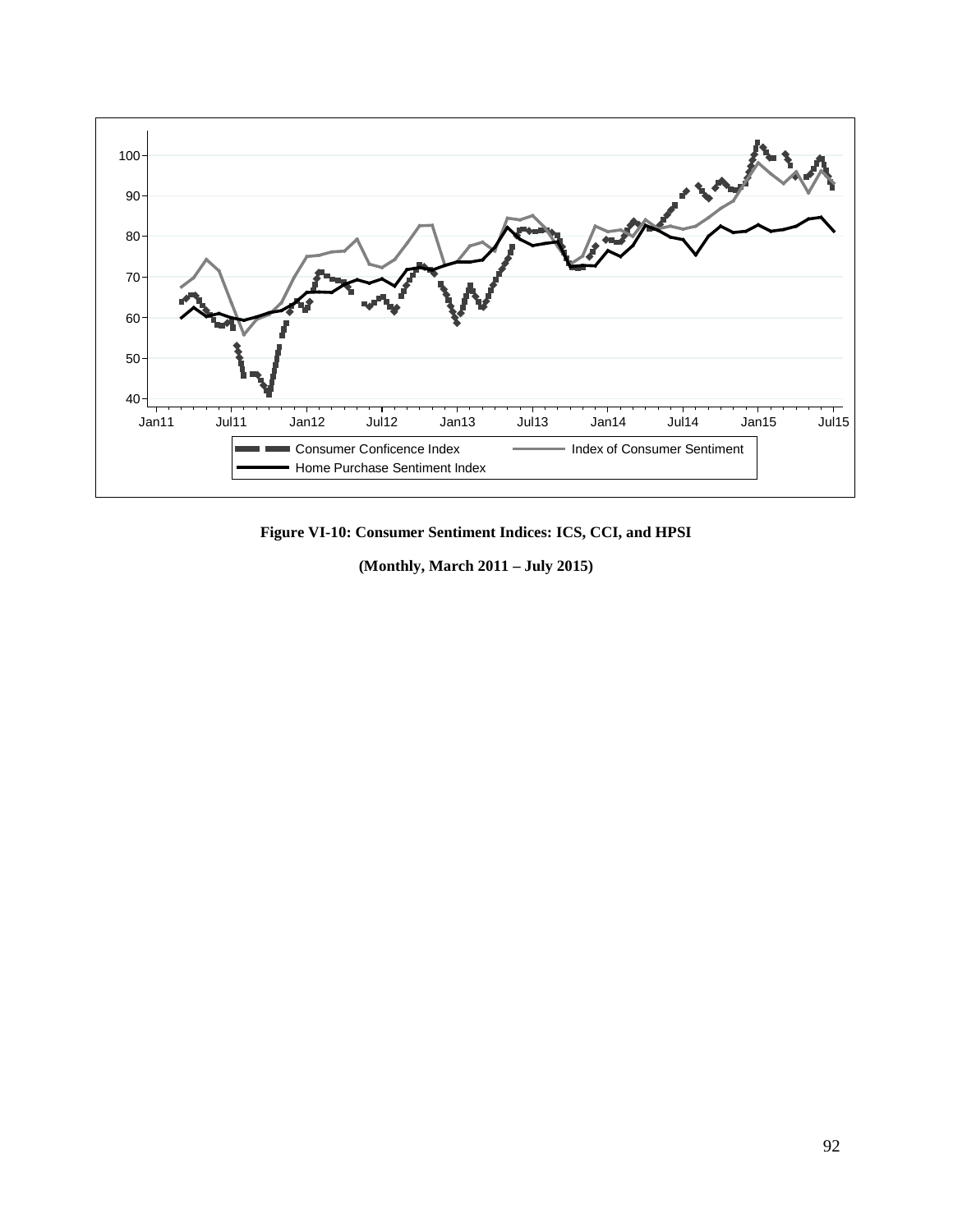## **VII. Conclusions and Discussion**

Fannie Mae launched the National Housing Survey (NHS) in 2010 to produce new information about consumers' attitudes, intentions, and financial conditions that were likely germane to housing and mortgage markets. The NHS is the only large-scale, national, monthly survey of consumers that is focused exclusively on housing. Compared with traditional, objective data, survey responses can often better and sooner indicate how consumers interpret and then will act in the face of recent events and changed economic relationships. The traumatic events of the recent financial crisis and the Great Recession, and the resulting changes in the organization and regulation of mortgage and other financial markets, likely make the NHS now particularly valuable.

To distill effectively and efficiently the information in the NHS about consumers' housing-related attitudes, intentions, and conditions, we combined the answers to six NHS questions to form a prototype index of home purchase sentiment. Our index is similar in spirit to long-established indices of consumer sentiment and confidence. Our Home Purchase Sentiment Index (HPSI), which begins in March 2011, aims to indicate current housing market conditions and to provide signals about future conditions in housing markets. Based on their forecasting performance over 2010-2014 and our judgments, we chose questions that cover a wide range of factors that drive housing and mortgage markets. One of the strongest and most-surprising results of our analysis was the forecasting prowess of the question that asked consumers, not about buying, but whether it was a good time to sell.

Since it started in March 2011, increases in the HPSI were quite reliably followed by stronger housing markets. That suggests that the HPSI may be useful as a stand-alone indicator for housing markets. In addition, we found that recent changes in the HPSI were correlated to varying degrees with forecast errors made on average by housing-forecast organizations. The results suggested that forecasts for house prices particularly and for home sales and purchase-money-mortgage originations less consistently could have been more accurate during this period if they had been adjusted somewhat in the direction of recent changes in the HPSI. Confidence that the HPSI sends reliable signals about housing markets was bolstered by our finding, for the much-longer 1992 – 2013 period, that increases in an analogous index that we built from data from the University of Michigan Surveys of Consumers were also reliably followed by stronger housing markets.

The huge array of housing-related topics and questions in the NHS supplies broad, deep, and evergrowing amounts of data from which insights and lessons can be gleaned. These data can readily deliver custom indices for other groups of people and for various consumer circumstances. One example of a specialized, prototype index is a risk-oriented index that is aimed at gauging mortgage credit risks to lenders. Another is an index that attempts to indicate consumers' perceptions of the overall riskiness of home ownership.

Analysis and experience working with its data continues to generate useful, new ways to use the NHS. In addition to the national Home Purchase Sentiment Index, we briefly introduced sub-indices for age, income, homeownership, and regional groups.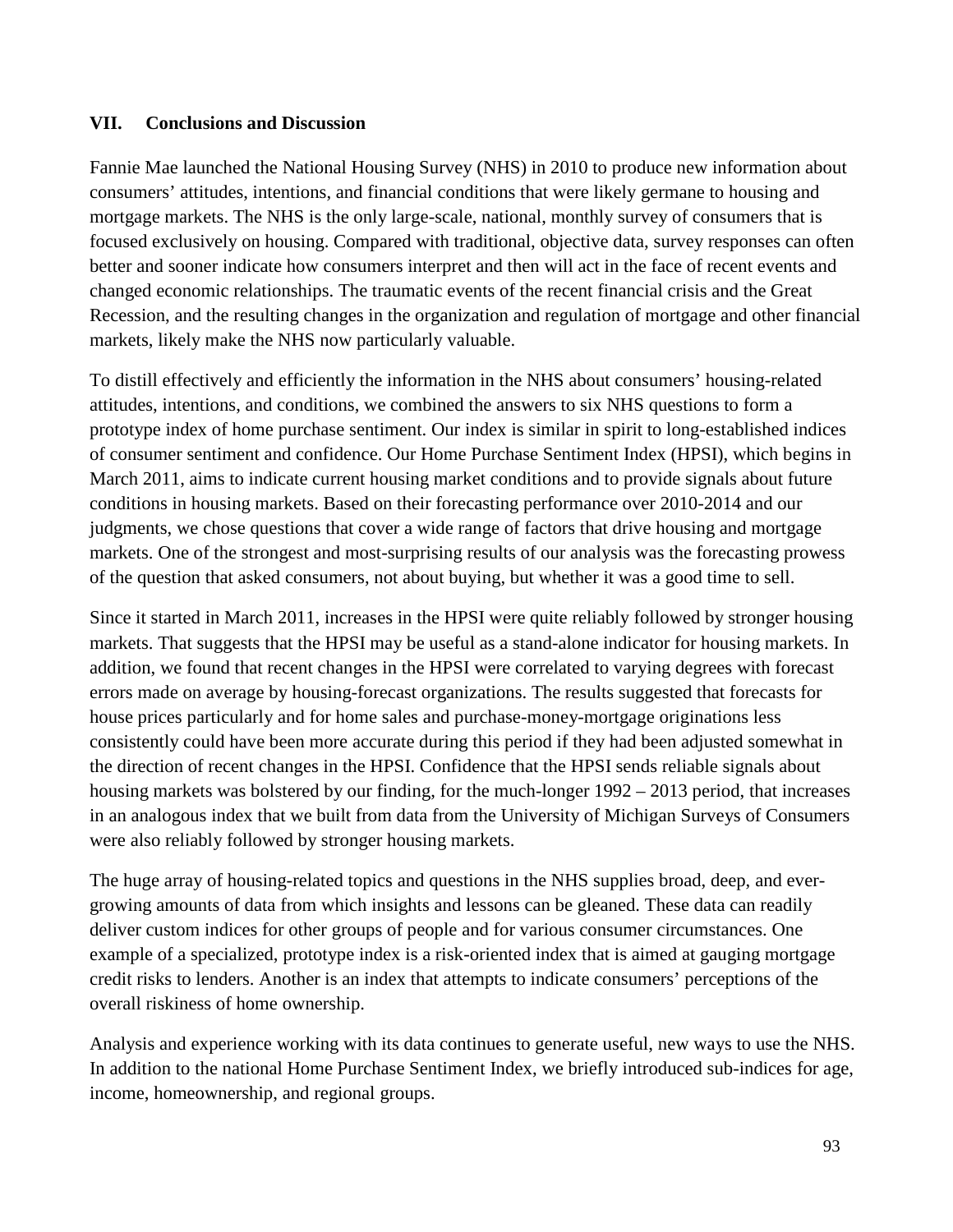Each month the NHS provides up-to-date information about consumers' attitudes and intentions toward housing. Additional data from the NHS will add to our confidence in longer-running relationships in housing markets. Additional NHS data will also spur new insights about older relationships and help identify newer relationships as they emerge and develop. And, the up-to-date data for consumers' attitudes and intentions from the longer-running questions, as well as from topical questions, in the NHS will likely inform housing market issues and puzzles that arise in the future.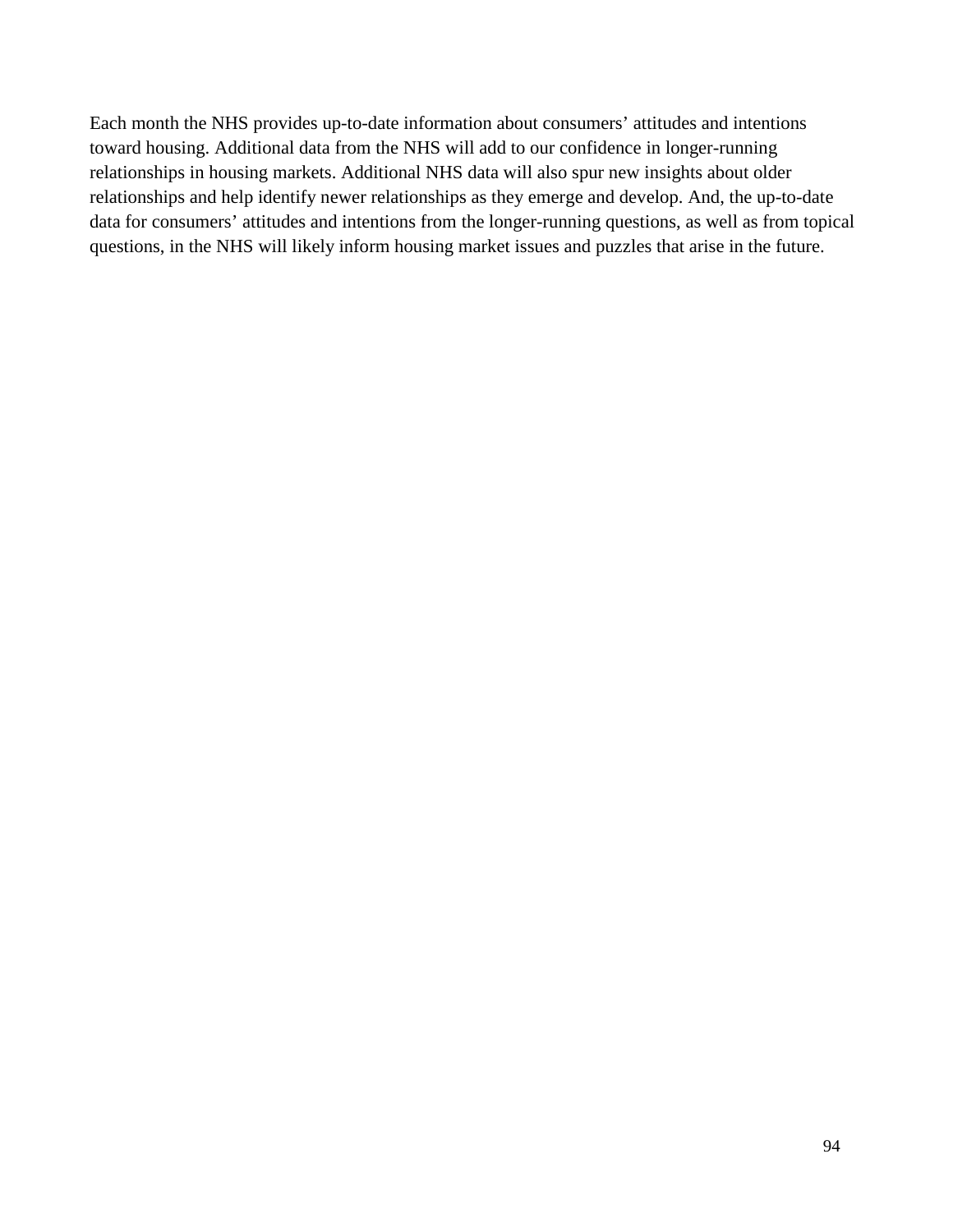### **VIII. Disclaimer**

Opinions, analyses, estimates, forecasts, and other views of Fannie Mae's Economic & Strategic Research (ESR) Group included in this paper should not be construed as indicating Fannie Mae's business prospects or expected results, are based on a number of assumptions, and are subject to change without notice. How this information affects Fannie Mae will depend on many factors. Although the ESR Group bases its opinions, analyses, estimates, forecasts, and other views on information it considers reliable, it does not guarantee that the information provided in these materials is accurate, current, or suitable for any particular purpose. Changes in the assumptions or the information underlying these views could produce materially different results. The analyses, opinions, estimates, forecasts, and other views published by the ESR Group represent the views of that group as of the date indicated and do not necessarily represent the views of Fannie Mae or its management.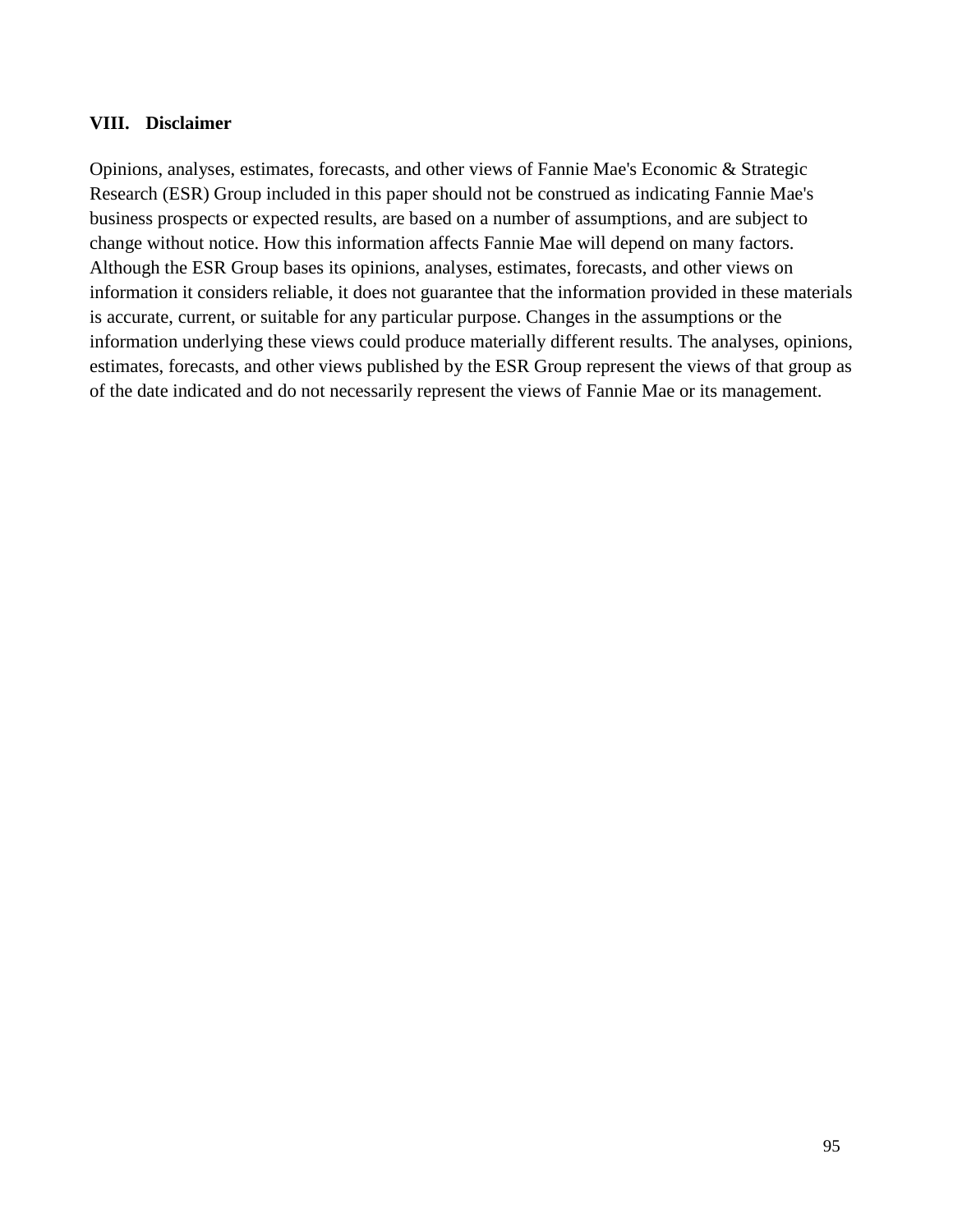# **APPENDIX A: SELECTED RESEARCH STUDIES OF CONSUMER SENTIMENT OR CONSUMER CONFIDENCE**

| <b>Citation</b>                                                                                                                                                                                   | <b>Objective</b>                                                                                                                                                                                                                                                                                                                                             | <b>Findings</b>                                                                                                                                                                                                                                                                                            | <b>Use of Index</b>                                                                                                                                                                      | <b>Refers to</b><br>ICS? | <b>Refers to</b><br>CCI? |
|---------------------------------------------------------------------------------------------------------------------------------------------------------------------------------------------------|--------------------------------------------------------------------------------------------------------------------------------------------------------------------------------------------------------------------------------------------------------------------------------------------------------------------------------------------------------------|------------------------------------------------------------------------------------------------------------------------------------------------------------------------------------------------------------------------------------------------------------------------------------------------------------|------------------------------------------------------------------------------------------------------------------------------------------------------------------------------------------|--------------------------|--------------------------|
| Christopher D.<br>Carroll, et al. (Dec.<br>1994), "Does<br><b>Consumer Sentiment</b><br><b>Forecast Household</b><br>Spending? If So,<br>Why?" 84:5 The<br>American Economic<br>Review 1397-1408. | "[T] he questions of interest"<br>are first, whether an index of<br>consumer sentiment has any<br>predictive power on its own<br>for future changes in<br>consumption spending, and<br>second, whether it contains<br>information about future<br>changes in consumer<br>spending aside from the<br>information contained in other<br>available indicators." | "[L]agged consumer sentiment has some<br>explanatory power for current changes in<br>household spending." "[L]agged values<br>of the ICS, taken on their own, explain<br>about 14 percent of the variation in the<br>growth of total real personal consumption<br>expenditures over the post-1954 period." | Regresses lagged values of<br>the Index of Consumer<br>Sentiment and a vector of<br>control variables to<br>examine the predictive<br>power on real personal<br>consumption expenditure. | Yes                      | N <sub>o</sub>           |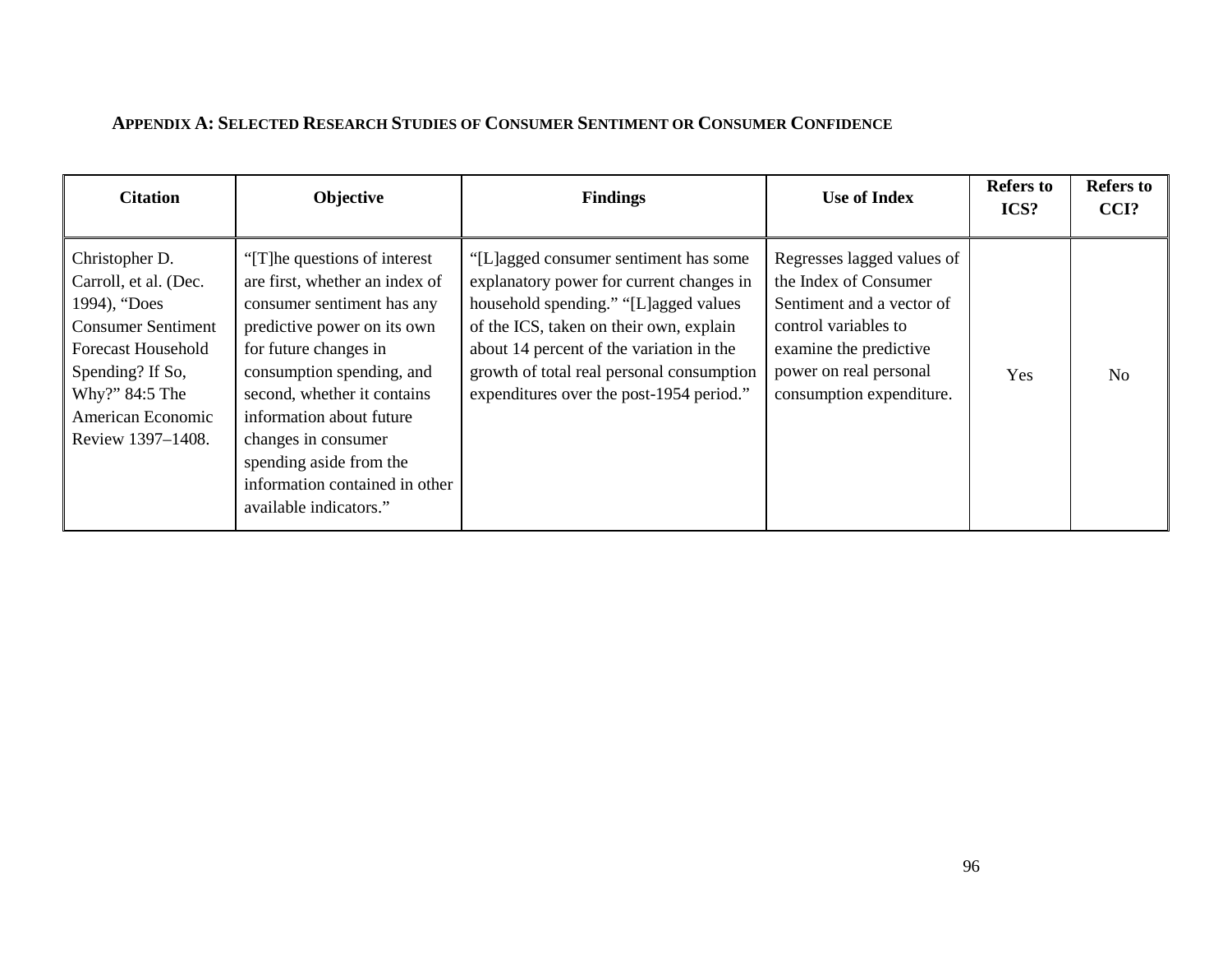| John G. Matsusaka<br>and Argia M.<br>Sbordone (Apr. 1995),<br>"Consumer<br>Confidence and<br>Economic<br>Fluctuations," 33<br>Economic Inquiry<br>296-318.                                                                    | "Our central purpose is to<br>evaluate empirically how<br>much truth there is, if any, to<br>the idea that consumer<br>sentiment causes fluctuations<br>in GNP."                                                                                   | "Our main finding is that even after<br>controlling for economic fundamentals<br>and other good predictors of GNP,<br>changes in consumer sentiment have a<br>statistically significant effect on output<br>fluctuations Our second finding is<br>that while sentiment is not the most<br>important factor in GNP fluctuations, it<br>plays a quantitatively significant role:<br>between 13 percent and 26 percent of<br>GNP innovation variance can be<br>attributed to innovations in consumer<br>sentiment."                                                                                                                                                                                             | Performs vector<br>autoregressions using the<br>Michigan Index of<br>Consumer Sentiment as a<br>measure of consumer<br>sentiment and the BEA<br>Index of Leading<br>Indicators as the main<br>control variable.                                                                                                                                                                                                             | Yes | No  |
|-------------------------------------------------------------------------------------------------------------------------------------------------------------------------------------------------------------------------------|----------------------------------------------------------------------------------------------------------------------------------------------------------------------------------------------------------------------------------------------------|--------------------------------------------------------------------------------------------------------------------------------------------------------------------------------------------------------------------------------------------------------------------------------------------------------------------------------------------------------------------------------------------------------------------------------------------------------------------------------------------------------------------------------------------------------------------------------------------------------------------------------------------------------------------------------------------------------------|-----------------------------------------------------------------------------------------------------------------------------------------------------------------------------------------------------------------------------------------------------------------------------------------------------------------------------------------------------------------------------------------------------------------------------|-----|-----|
| Jason Bram and<br>Sydney Ludvigson<br>(June 1998), "Does<br><b>Consumer Confidence</b><br><b>Forecast Household</b><br>Expenditure? A<br>Sentiment Index<br>Horse Race," 4:2<br><b>FRBNY Economic</b><br>Policy Review 59-78. | "Does consumer sentiment<br>provide economically<br>meaningful information about<br>future consumer spending<br>beyond that already contained<br>in other economic indicators?<br>Is one attitudinal measure<br>more informative than<br>another?" | "Our empirical analysis suggests that<br>consumer sentiment can help predict<br>future movements in consumer spending;<br>that forecasting power, however, depends<br>on the survey in question. Measures of<br>consumer attitudes available from the<br>Conference Board have both<br>economically and statistically significant<br>explanatory power for several spending<br>categories even when the information<br>contained in other economic indicators<br>such as income, interest rates, and stock<br>prices is known. Measures available from<br>the University of Michigan's Survey<br>Research Center, however, exhibit<br>weaker forecasting power for most<br>categories of consumer spending." | Measures of consumer<br>sentiment are added to a<br>baseline forecasting<br>equation to test which, if<br>any, improve the<br>forecasting power of the<br>baseline equation. In-<br>sample tests investigate<br>the predictive power of<br>consumer sentiment over<br>the entire sample period;<br>an out-of-sample<br>procedure tests the<br>stability of that predictive<br>power over several<br>subsamples of the data. | Yes | Yes |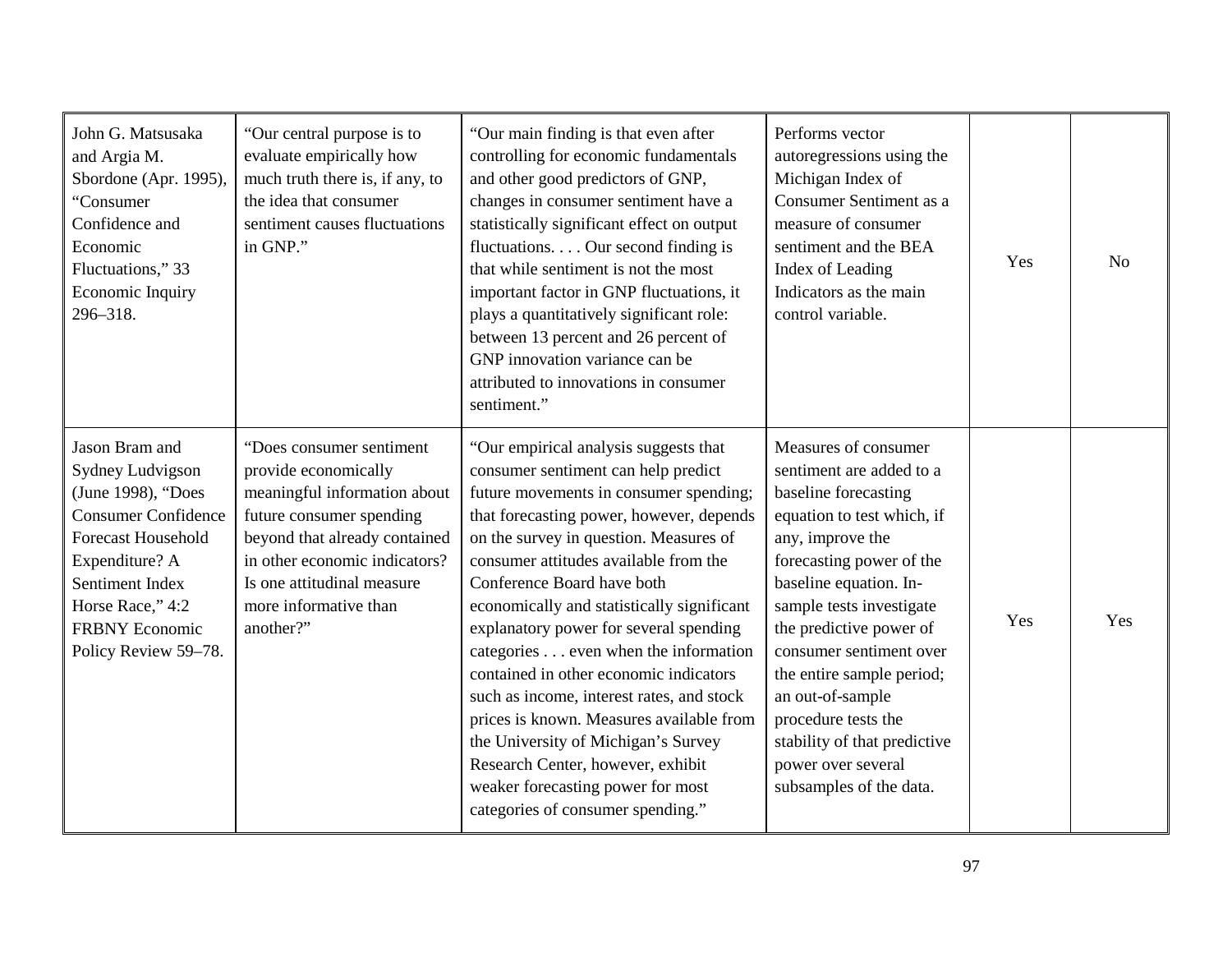| E. Philip Howrey<br>$(2001)$ , "The<br>Predictive Power of<br>the Index of<br>Consumer<br>Sentiment," 1<br><b>Brookings Papers on</b><br><b>Economic Activity</b><br>$175 - 216.$ | "This paper assesses the<br>predictive power of the ICS,<br>addressing two questions in<br>particular. First, does the<br>index, either alone or in<br>conjunction with other<br>indicator variables, sharpen<br>predictions of recession and<br>recovery? Second, does the<br>index, either alone or in<br>conjunction with other<br>economic indicators, help to<br>predict personal consumption<br>expenditure?" | "It was found that the ICS, either by itself<br>or in conjunction with one or more of the<br>other indicators, is a statistically<br>significant predictor of the future rate of<br>growth of real GDP. Even though the<br>index produces only a modest reduction<br>in the standard error of one-quarter-ahead<br>forecasts of the real GDP growth rate<br>compared with a model based on lagged<br>GDP only, it does produce a discernible<br>increase in the accuracy of one- to four-<br>quarter-ahead forecasts of the probability<br>of recession."<br>Another finding was that "the index is<br>statistically significant and economically<br>meaningful in terms of point forecasts of<br>the rate of growth of personal<br>consumption expenditure, but the<br>relationship between monthly values is<br>very noisy." | The ICS is employed as<br>one of four candidate<br>indicators possibly<br>signaling recession in a<br>vector autoregressive<br>(VAR) model was used in<br>the Recession Signal<br>Model.<br>"An error correction<br>model was used to<br>investigate the relationship<br>between monthly personal<br>consumption expenditure<br>and the ICS." | Yes | N <sub>0</sub> |
|-----------------------------------------------------------------------------------------------------------------------------------------------------------------------------------|---------------------------------------------------------------------------------------------------------------------------------------------------------------------------------------------------------------------------------------------------------------------------------------------------------------------------------------------------------------------------------------------------------------------|--------------------------------------------------------------------------------------------------------------------------------------------------------------------------------------------------------------------------------------------------------------------------------------------------------------------------------------------------------------------------------------------------------------------------------------------------------------------------------------------------------------------------------------------------------------------------------------------------------------------------------------------------------------------------------------------------------------------------------------------------------------------------------------------------------------------------------|-----------------------------------------------------------------------------------------------------------------------------------------------------------------------------------------------------------------------------------------------------------------------------------------------------------------------------------------------|-----|----------------|
|-----------------------------------------------------------------------------------------------------------------------------------------------------------------------------------|---------------------------------------------------------------------------------------------------------------------------------------------------------------------------------------------------------------------------------------------------------------------------------------------------------------------------------------------------------------------------------------------------------------------|--------------------------------------------------------------------------------------------------------------------------------------------------------------------------------------------------------------------------------------------------------------------------------------------------------------------------------------------------------------------------------------------------------------------------------------------------------------------------------------------------------------------------------------------------------------------------------------------------------------------------------------------------------------------------------------------------------------------------------------------------------------------------------------------------------------------------------|-----------------------------------------------------------------------------------------------------------------------------------------------------------------------------------------------------------------------------------------------------------------------------------------------------------------------------------------------|-----|----------------|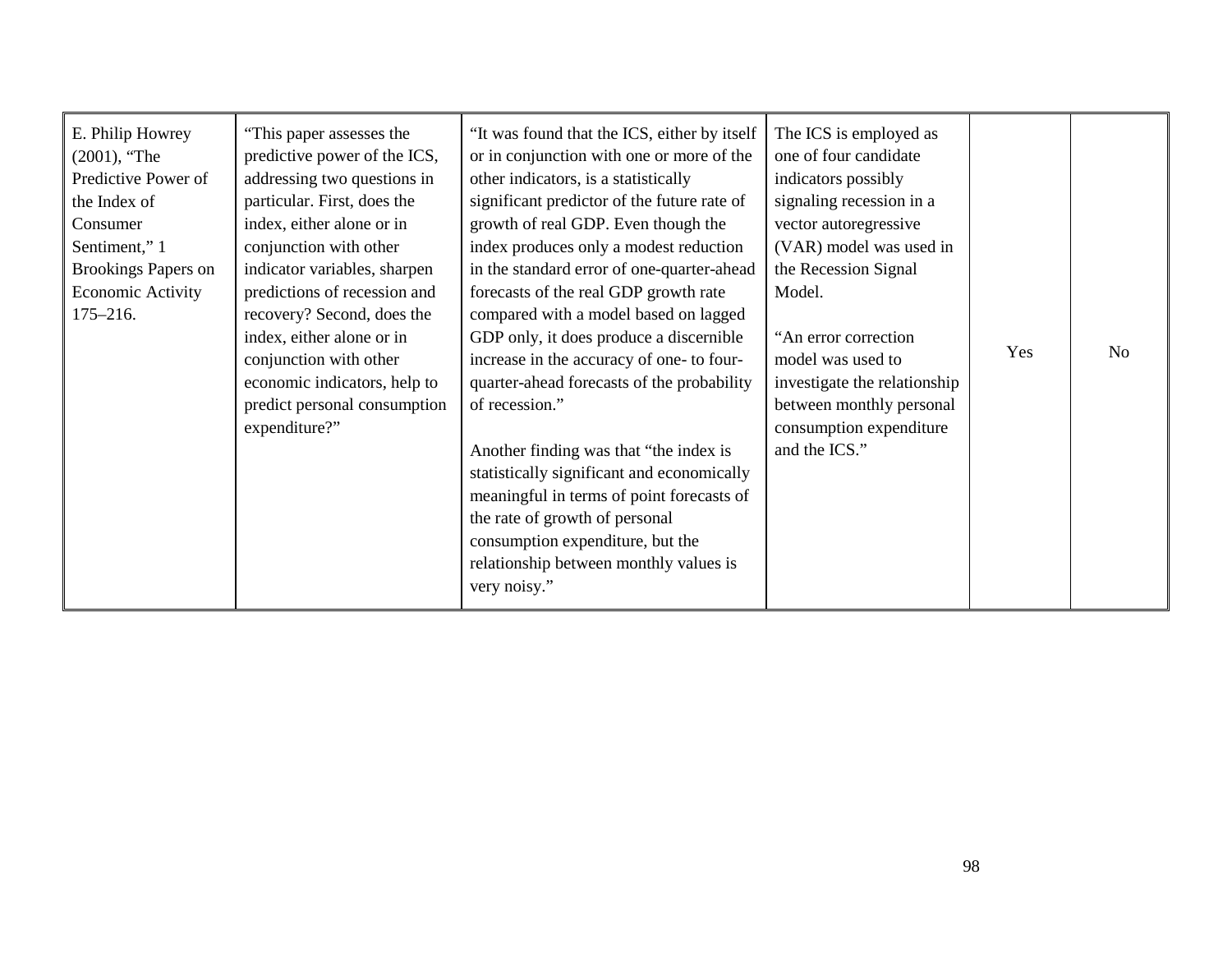| Michael Lemmon and<br>Evgenia Portniaguina<br>$(2006)$ , "Consumer<br>Confidence and Asset<br>Prices: Some<br>Empirical Evidence,"<br>19:4 The Review of<br><b>Financial Studies</b><br>1499-1529. | "[E]xplore the time-series"<br>relationship between investor<br>sentiment and stock returns<br>using consumer confidence as<br>a measure of investor<br>optimism." | "We find evidence that over the last two<br>decades consumer confidence exhibits<br>forecasting power for the returns on small<br>stocks and for future macroeconomic<br>activityOur evidence indicates that the<br>sentiment component of confidence<br>forecasts time-series variation in the size<br>premium after allowing for time-series<br>variation in market betaConsistent with<br>this view, we find that the sentiment<br>component of confidence also forecasts<br>returns on stocks primarily held by<br>individuals."<br>"We also find that the sentiment<br>component of consumer confidence is not<br>strongly related to either the closed-end<br>fund discount or the composite measure<br>of sentiment constructed by Baker and<br>Wurgler (2005)Finally, we find no<br>evidence that the confidence-based<br>measure of sentiment forecasts the time-<br>series variation in returns to value and<br>momentum strategies." | "To test whether consumer"<br>confidence forecasts time-<br>series variation in the size<br>premium, we estimate<br>OLS regressions in which<br>[certain portfolio returns]<br>computed over various<br>holding periods are<br>regressed on lagged<br>measures of consumer<br>confidence and control<br>variables."<br>The authors also conduct<br>additional regressions to<br>examine the forecasting<br>power of consumer<br>confidence on economic<br>activity. | Yes | Yes |
|----------------------------------------------------------------------------------------------------------------------------------------------------------------------------------------------------|--------------------------------------------------------------------------------------------------------------------------------------------------------------------|-------------------------------------------------------------------------------------------------------------------------------------------------------------------------------------------------------------------------------------------------------------------------------------------------------------------------------------------------------------------------------------------------------------------------------------------------------------------------------------------------------------------------------------------------------------------------------------------------------------------------------------------------------------------------------------------------------------------------------------------------------------------------------------------------------------------------------------------------------------------------------------------------------------------------------------------------|---------------------------------------------------------------------------------------------------------------------------------------------------------------------------------------------------------------------------------------------------------------------------------------------------------------------------------------------------------------------------------------------------------------------------------------------------------------------|-----|-----|
|----------------------------------------------------------------------------------------------------------------------------------------------------------------------------------------------------|--------------------------------------------------------------------------------------------------------------------------------------------------------------------|-------------------------------------------------------------------------------------------------------------------------------------------------------------------------------------------------------------------------------------------------------------------------------------------------------------------------------------------------------------------------------------------------------------------------------------------------------------------------------------------------------------------------------------------------------------------------------------------------------------------------------------------------------------------------------------------------------------------------------------------------------------------------------------------------------------------------------------------------------------------------------------------------------------------------------------------------|---------------------------------------------------------------------------------------------------------------------------------------------------------------------------------------------------------------------------------------------------------------------------------------------------------------------------------------------------------------------------------------------------------------------------------------------------------------------|-----|-----|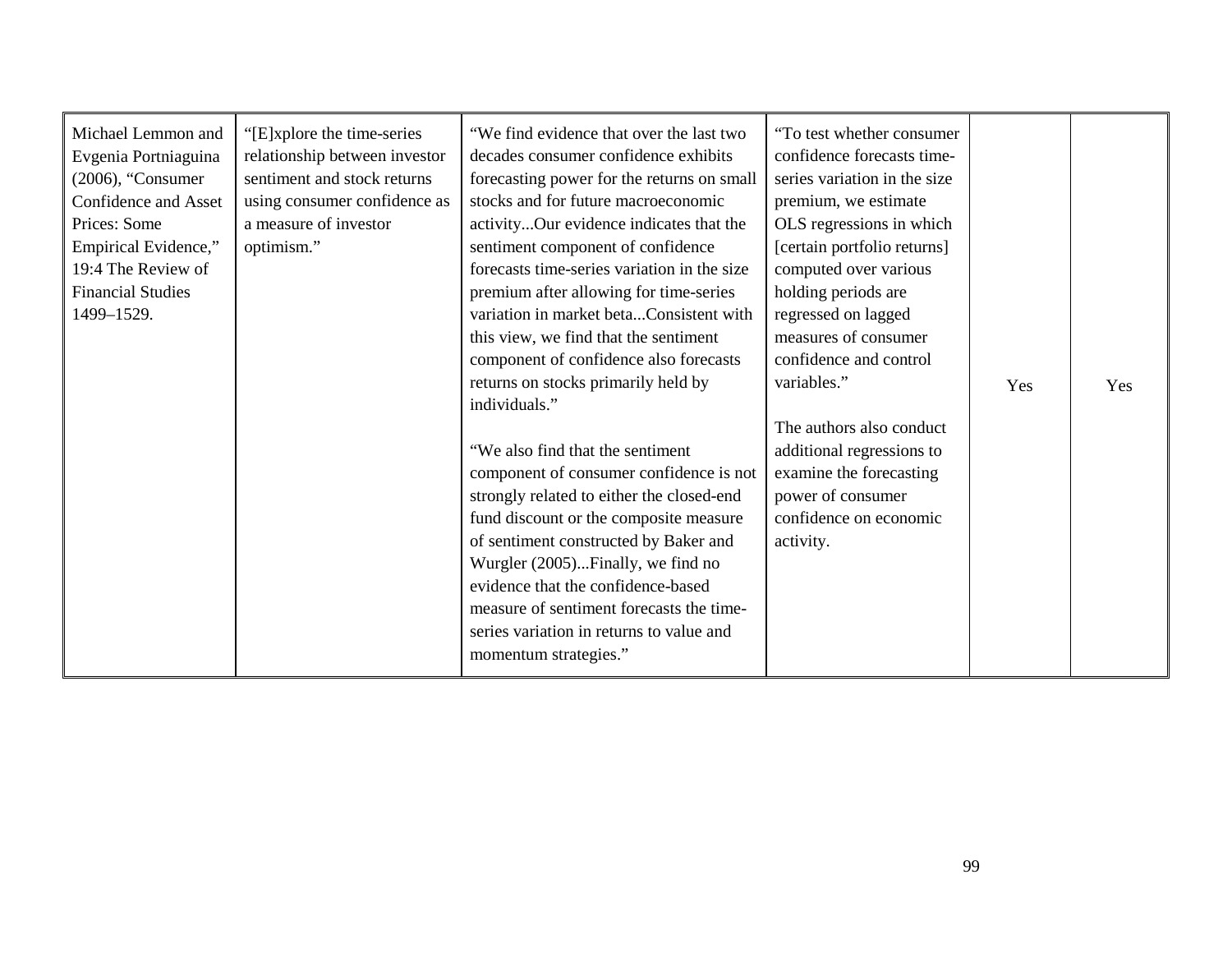| Kenneth L. Fisher and<br>Meir Statman,<br>"Consumer"<br>Confidence and Stock<br>Returns," (Aug.<br>$2002$ ).                                                                                                                  | Evaluate whether falling stock<br>prices erode consumer<br>confidence or whether lower<br>consumer confidence bring<br>lower stock prices.                                                                 | "We find that consumers grow confident<br>when investors grow bullish. Consumer<br>confidence declines when stock prices<br>decline but investors need not fear that<br>declines in consumer confidence would<br>be followed by low stocks returns. Low<br>consumer confidence is followed by high<br>stock returns more often than it is<br>followed by low stock returns." | Regresses both indices on<br>various monthly returns,<br>such as small cap returns,<br>Nasdaq returns, and S&P<br>500 returns.                                                                                                                                                                                                                                                                                                          | Yes            | Yes |
|-------------------------------------------------------------------------------------------------------------------------------------------------------------------------------------------------------------------------------|------------------------------------------------------------------------------------------------------------------------------------------------------------------------------------------------------------|------------------------------------------------------------------------------------------------------------------------------------------------------------------------------------------------------------------------------------------------------------------------------------------------------------------------------------------------------------------------------|-----------------------------------------------------------------------------------------------------------------------------------------------------------------------------------------------------------------------------------------------------------------------------------------------------------------------------------------------------------------------------------------------------------------------------------------|----------------|-----|
| Francis A. Longstaff<br>(Oct. 2002), NBER<br>Working Paper No.<br>9312, "The Flight-to-<br>Liquidity Premium in<br>U.S. Treasury Bond<br>Prices," National<br><b>Bureau of Economic</b><br><b>Research Working</b><br>Papers. | "[E]xamines whether there is<br>a flight-to-liquidity premium<br>in U.S. Treasury bond<br>prices by comparing the<br>prices of Treasury zero-<br>coupon bonds with those of<br>Refcorp zero-coupon bonds." | "We find that the yield spread between<br>Refcorp and Treasury bonds is<br>statistically and economically significant<br>and is directly related to a number of<br>variables such as consumer confidence,<br>the amount of Treasury bonds<br>repurchased by the Treasury, and flows<br>into equity and money market mutual<br>funds."                                        | The authors use the CCI<br>within their regression<br>because a decline in the<br>index "may signal that<br>there is a greater wariness<br>among market participants<br>holding riskier assets,<br>perhaps encouraging some<br>to migrate to the safe<br>haven of Treasuries." The<br>analysis in part tests<br>whether there is a negative<br>relation between changes<br>in consumer confidence<br>and flight-to-liquidity<br>premia. | N <sub>o</sub> | Yes |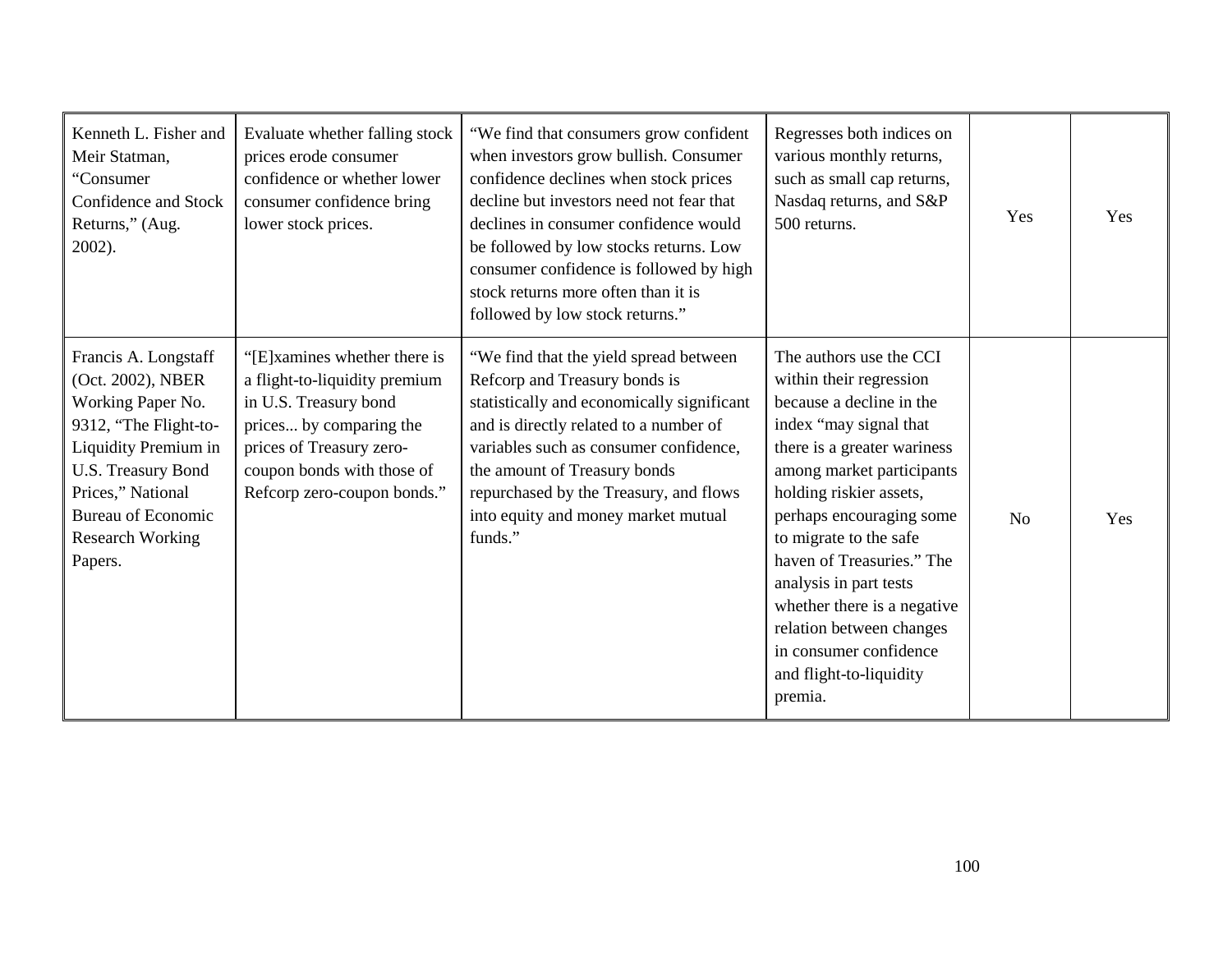| Dean Croushore<br>$(2005)$ , "Do<br>Consumer-Confidence<br><b>Indexes Help Forecast</b><br><b>Consumer Spending</b><br>in Real Time?" 16<br>North American<br>Journal of Economics<br>and Finance 435–450. | "[I] nvestigate whether<br>indexes of consumer<br>confidence are helpful in<br>improving forecasts of<br>consumption spending."                                                                                                                                         | "The main finding is that the indexes of<br>consumer confidence are not of<br>significant value in forecasting consumer<br>spending. In fact, in some cases, they<br>make the forecasts significantly worse,<br>suggesting that consumer-confidence<br>surveys are no better than government<br>data agencies in capturing information<br>about consumer spending." | "Our empirical procedure"<br>will be to test forecasts to<br>see if including the<br>confidence indexes<br>reduces the root-mean-<br>squared-forecast error<br>significantly."                                                        | <b>Yes</b>     | Yes |
|------------------------------------------------------------------------------------------------------------------------------------------------------------------------------------------------------------|-------------------------------------------------------------------------------------------------------------------------------------------------------------------------------------------------------------------------------------------------------------------------|---------------------------------------------------------------------------------------------------------------------------------------------------------------------------------------------------------------------------------------------------------------------------------------------------------------------------------------------------------------------|---------------------------------------------------------------------------------------------------------------------------------------------------------------------------------------------------------------------------------------|----------------|-----|
| Roy Batchelor and<br>Pami Dua (1998),<br>"Improving Macro-<br><b>Economic Forecasts:</b><br>The Role of<br>Consumer<br>Confidence," 14<br><b>International Journal</b><br>of Forecasting 71–81.            | "In this paper we ask whether<br>the use of one type of leading<br>indicator $-$ an index of<br>consumer confidence – could<br>have significantly improved<br>the model-based forecasts of<br>real GNP produced by US<br>economic forecasters over the<br>past decade." | "We find that consumer confidence"<br>would have been helpful in predicting the<br>1991 recession. But the result does not<br>generalize to other years, and appears to<br>reflect the special nature of the recession<br>rather than a persistent weakness in<br>forecasting technique."                                                                           | Runs various sets of<br>regressions using the<br>indices regarding present<br>situation, expectations, and<br>overall consumer<br>confidence to test whether<br>consumer confidence<br>indices help to predict<br>economic forecasts. | N <sub>0</sub> | Yes |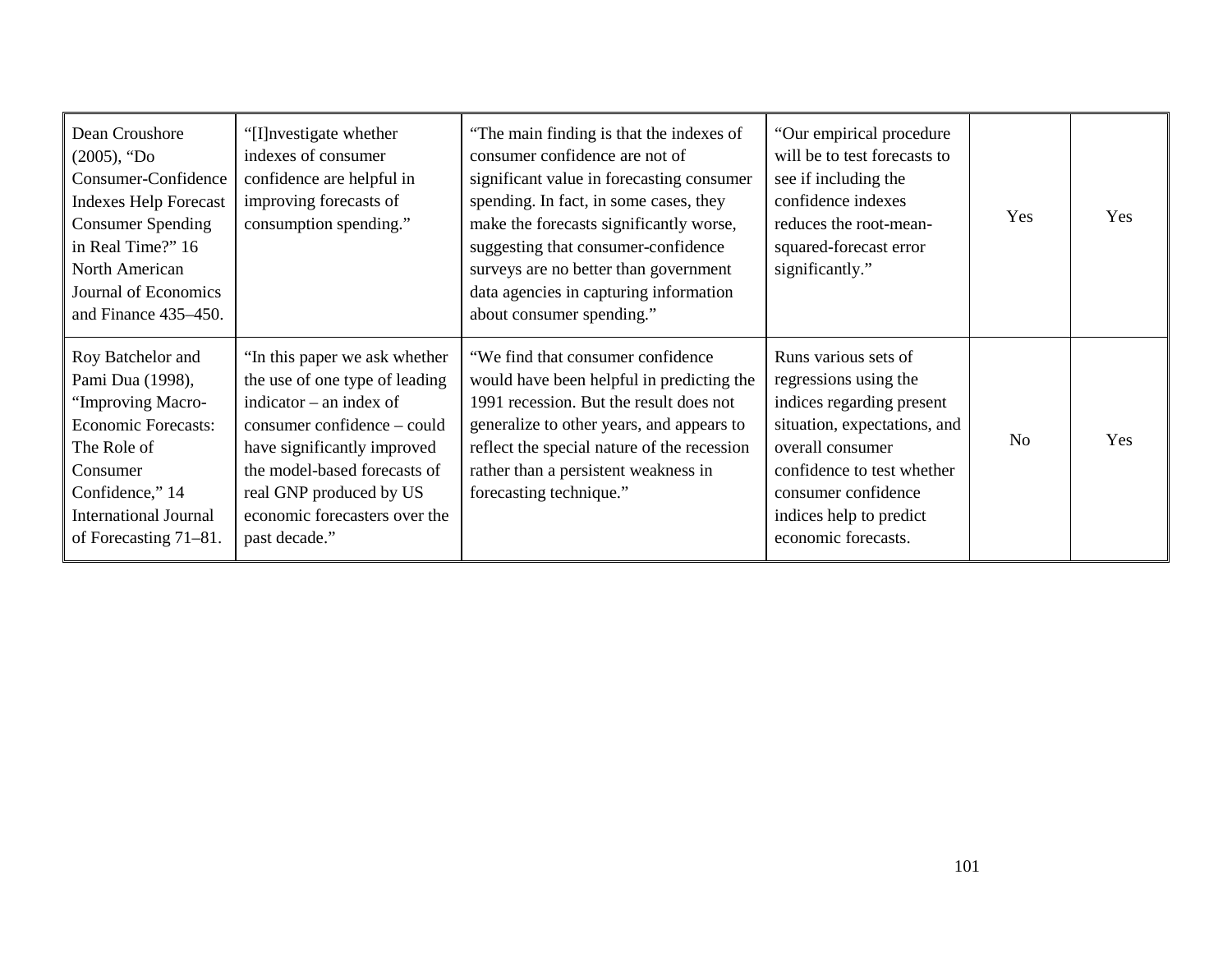| Roberto Golinelli and<br>Giuseppe Parigi<br>$(2004)$ , "Consumer<br>Sentiment and<br>Economic Activity: A<br><b>Cross Country</b><br>Comparison," 1:2<br><b>Journal of Business</b><br><b>Cycle Measurement</b><br>and Analysis 147-<br>170. | "[R] eassess the validity of the<br>consumer confidence (or<br>sentiment) indices in<br>anticipating the evolution of<br>economic activity by<br>considering a fairly high<br>number of countries across<br>the world (i.e. France,<br>Germany, Italy, UK, USA,<br>Japan, Canada and Australia)<br>over a period of about thirty<br>years." | "Our findings suggest that: (a) what<br>appears to be the main driving forces of<br>consumer confidence cannot be simply<br>summarised on the basis of the most<br>common and used macroeconomic<br>variables; (b) consumer confidence<br>indices have some ability to forecast the<br>evolution of economic activity, provided<br>that both their coincident nature is taken<br>into account and that a number of data-<br>coherent parameter restrictions are<br>imposed in the VAR specifications." | "We model the CSI output<br>relationship in a<br>cointegrated vector<br>autoregression (VAR)<br>framework, by considering<br>a common set of variables<br>for all countries."                               | Yes | <b>Yes</b> |
|----------------------------------------------------------------------------------------------------------------------------------------------------------------------------------------------------------------------------------------------|---------------------------------------------------------------------------------------------------------------------------------------------------------------------------------------------------------------------------------------------------------------------------------------------------------------------------------------------|--------------------------------------------------------------------------------------------------------------------------------------------------------------------------------------------------------------------------------------------------------------------------------------------------------------------------------------------------------------------------------------------------------------------------------------------------------------------------------------------------------|-------------------------------------------------------------------------------------------------------------------------------------------------------------------------------------------------------------|-----|------------|
| Shiu-Sheng Chen<br>$(2011)$ , "Lack of<br><b>Consumer Confidence</b><br>and Stock Returns,"<br>18 Journal of<br><b>Empirical Finance</b><br>$225 - 236.$                                                                                     | "[I] nvestigates the link"<br>between the lack of consumer<br>confidence and stock returns<br>during market fluctuations."                                                                                                                                                                                                                  | "Empirical evidence using monthly<br>returns on Standard & Poor's S&P 500<br>price index suggests that market<br>pessimism has larger impacts on stock<br>returns during bear markets. Moreover,<br>the lack of consumer confidence leads to<br>a higher probability of switching to a bear<br>market regime."                                                                                                                                                                                         | Runs certain<br>autoregression models to<br>characterize fluctuations in<br>the stock market and to<br>"investigate whether the<br>lack of confidence pushed<br>the stock market into a<br>bearish period." | Yes | Yes        |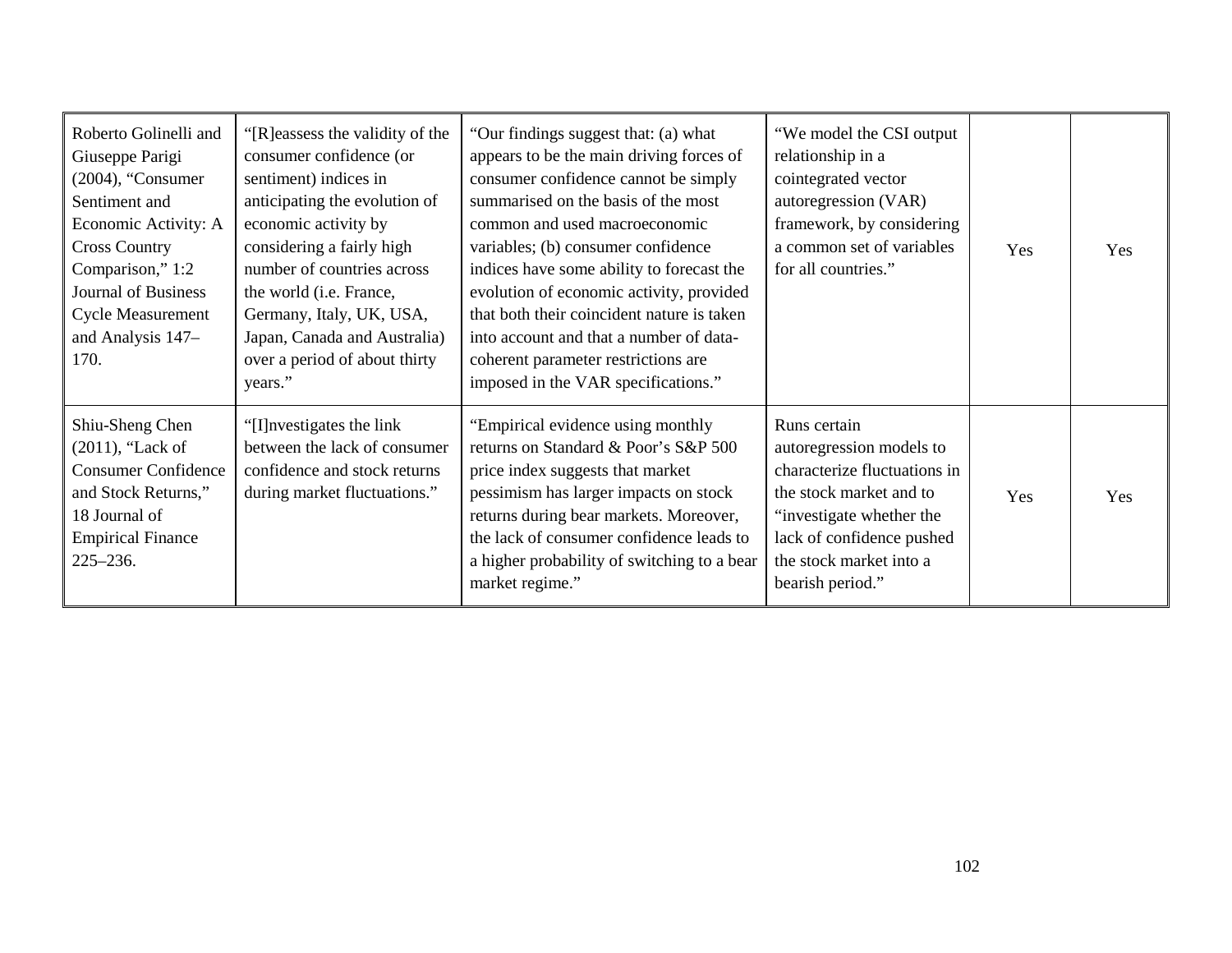| Dragon Yongjun Tang<br>and Hong Yan (2010),<br>"Market Conditions,<br>Default Risk and<br>Credit Spreads," 34<br>Journal of Banking &<br>Finance 743-753.                                           | "[E]xamines the impact of the<br>interaction between market<br>and default risk on corporate<br>credit spreads."                                                   | "At the market level, investor sentiment<br>is the most important determinant of<br>credit spreads. At the firm level, credit<br>spreads generally rise with cash flow<br>volatility and beta, with the effect of cash<br>flow beta varying with market conditions.<br>We identify implied volatility as the most<br>significant determinant of default risk<br>among firm-level characteristics. Overall,<br>a major portion of individual credit<br>spreads is accounted for by firm-level<br>determinants of default risk, while<br>macroeconomic variables are directly<br>responsible for a lesser portion." | CDS data are aggregated<br>into time series and<br>regressed against several<br>firm-level economic<br>variables and<br>macroeconomic variables,<br>including a measure of<br>sentiment. Regression<br>analysis is conducted to<br>assess the relative<br>explanatory power of<br>macroeconomic conditions<br>and firm-level<br>characteristics for credit<br>spreads. | N <sub>0</sub> | Yes |
|-----------------------------------------------------------------------------------------------------------------------------------------------------------------------------------------------------|--------------------------------------------------------------------------------------------------------------------------------------------------------------------|-------------------------------------------------------------------------------------------------------------------------------------------------------------------------------------------------------------------------------------------------------------------------------------------------------------------------------------------------------------------------------------------------------------------------------------------------------------------------------------------------------------------------------------------------------------------------------------------------------------------|------------------------------------------------------------------------------------------------------------------------------------------------------------------------------------------------------------------------------------------------------------------------------------------------------------------------------------------------------------------------|----------------|-----|
| Manisha Singal<br>(2012), "Effect of<br>consumer sentiment<br>on hospitality<br>expenditures and<br>stock returns," 31<br><b>International Journal</b><br>of Hospitality<br>Management 511-<br>521. | "[E]xplore how consumer<br>sentiment (i.e. confidence in<br>the economy) affects<br>consumption expenditures<br>and stock returns in the<br>hospitality industry." | "We find that not only does consumer<br>sentiment partly predict changes in future<br>consumption expenditures, but changes in<br>consumer sentiment are<br>contemporaneously related to hospitality<br>industry stock returns. More importantly,<br>our results indicate that changes in<br>consumer sentiment can partly <i>predict</i><br>changes in stock prices of hospitality<br>firms, an indicator of firm performance.<br>The predictive ability of consumer<br>sentiment can thus be useful to managers<br>in business forecasting, planning, and<br>strategizing for profit maximization."             | Performs several<br>regressions using both<br>consumer indices, several<br>macroeconomic variables,<br>and a stock market return<br>variable to examine "the<br>role of consumer<br>sentiment in hospitality<br>consumption expenditures<br>and the effect of changes<br>in consumer sentiment on<br>stock returns of hospitality<br>industry firms."                  | Yes            | Yes |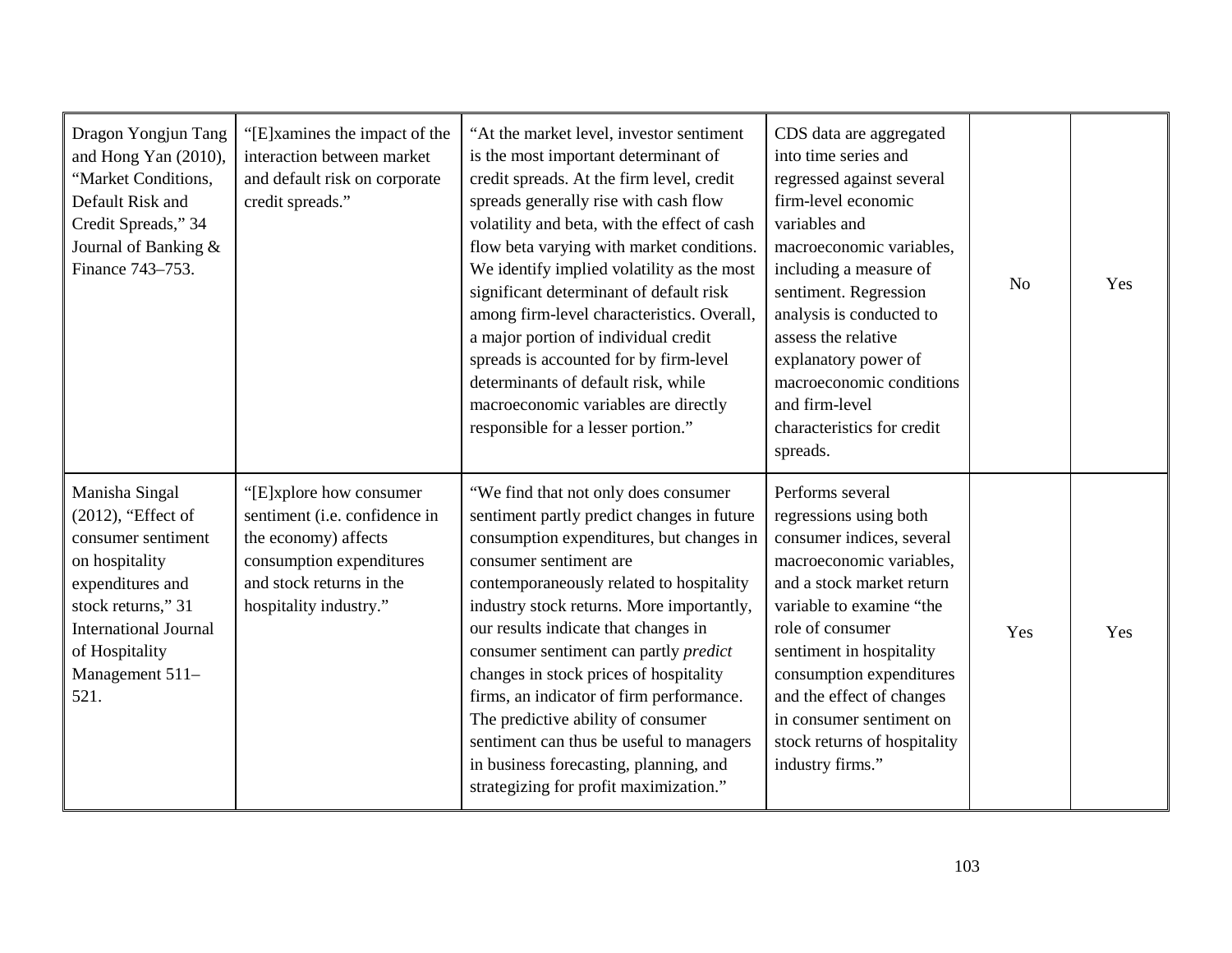| Chienwei Ho and Chi-<br>Hsiou Hung (2009),<br>"Investor Sentiment<br>as Conditioning<br><b>Information</b> in Asset<br>Pricing," 33 Journal<br>of Banking & Finance<br>892-903. | "This paper assesses whether<br>incorporating investor<br>sentiment as conditioning<br>information in asset-pricing<br>models helps capture the<br>impacts of the size, value,<br>liquidity and momentum<br>effects on risk-adjusted<br>returns of individual stocks." | "In our conditional framework, the size<br>effect becomes less important in the<br>conditional CAPM and is no longer<br>significant in all the other models<br>examined. Furthermore, the conditional<br>models often capture the value, liquidity<br>and momentum effects."                                                                                                                                                                                                                                                                                                                                                                                          | Constructs a composite<br>sentiment measure using<br>both the CCI and ICS,<br>along with the Investors'<br>Intelligence Survey Index,<br>to perform a two-pass<br>regression with monthly<br>individual stock returns.                                                                                                                                                                      | Yes | Yes            |
|---------------------------------------------------------------------------------------------------------------------------------------------------------------------------------|------------------------------------------------------------------------------------------------------------------------------------------------------------------------------------------------------------------------------------------------------------------------|-----------------------------------------------------------------------------------------------------------------------------------------------------------------------------------------------------------------------------------------------------------------------------------------------------------------------------------------------------------------------------------------------------------------------------------------------------------------------------------------------------------------------------------------------------------------------------------------------------------------------------------------------------------------------|---------------------------------------------------------------------------------------------------------------------------------------------------------------------------------------------------------------------------------------------------------------------------------------------------------------------------------------------------------------------------------------------|-----|----------------|
| Kevin P. Christ and<br>Dale S. Bremmer,<br>"The Relationship"<br><b>Between Consumer</b><br>Sentiment and Stock<br>Prices," (July 15,<br>$2003$ ).                              | "This paper focuses on the<br>short-run and long-run<br>relationship between stock<br>indices and<br>measures of consumer<br>sentiment."                                                                                                                               | "First, cointegration test confirm that<br>there is no long-run relationship between<br>different stock indices and the University<br>of Michigan's measure of consumer<br>confidence. Second, regarding the short-<br>run relationship between stock indices<br>and consumer confidence, Granger-<br>causality tests indicate that stock prices<br>affect consumer confidence, but<br>consumer confidence does not affect<br>stock prices. Third, while unexpected<br>changes in consumer confidence have no<br>statistically significant effect on stock<br>prices, expected changes in consumer<br>confidence are directly related to changes<br>in stock prices." | To eliminate spurious<br>regression results,<br>cointegration tests are<br>preformed to determine<br>whether a long-run<br>relationship exists between<br>consumer confidence and<br>each of the stock indices.<br>As there is no long-run<br>statistical relationship<br>between consumer<br>confidence and the stock<br>indices, the possible short-<br>run relationship was<br>explored. | Yes | N <sub>0</sub> |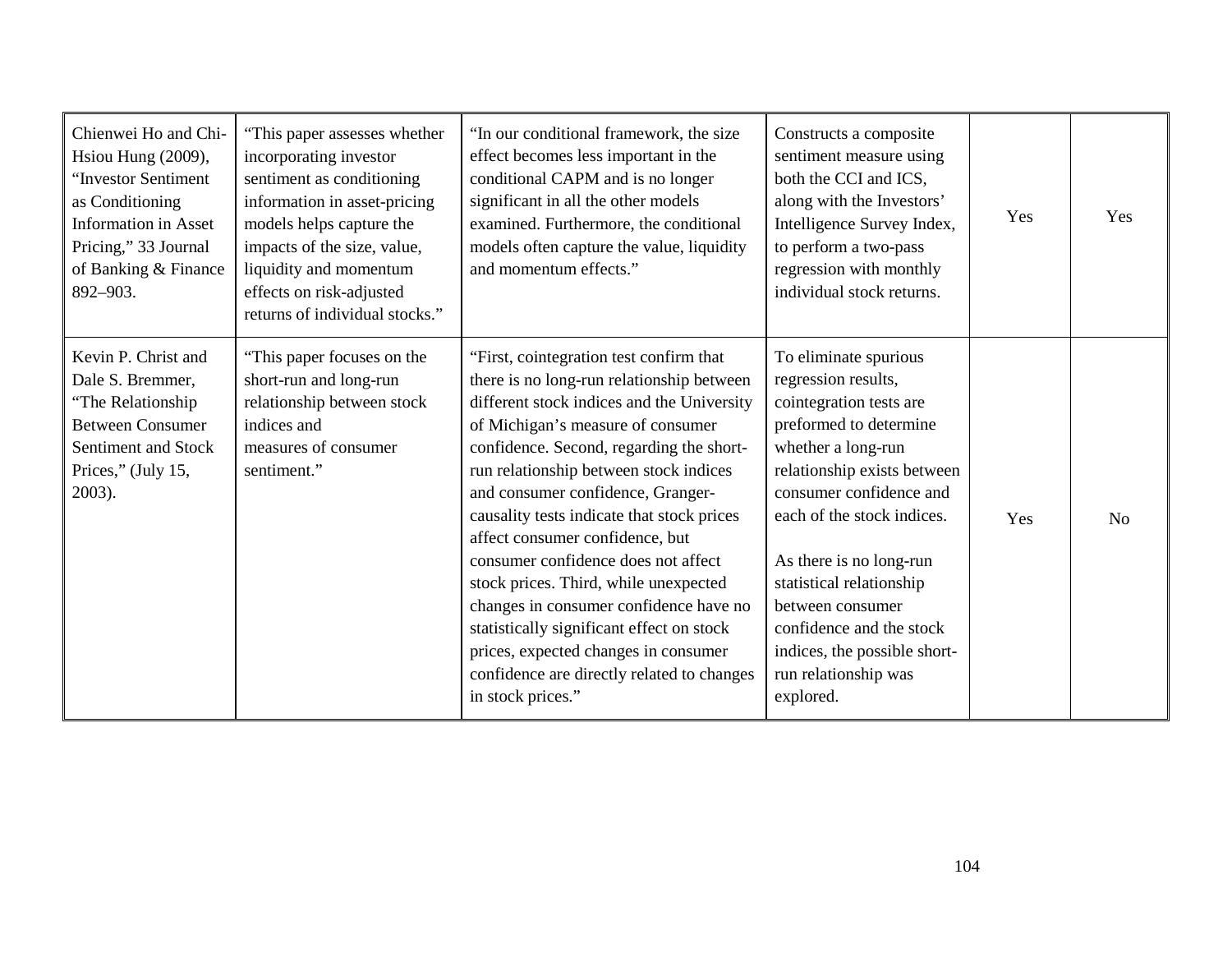| James A. Wilcox<br>(Oct. 2007),<br>"Forecasting<br>Components of<br>Consumption with<br>Components of<br>Consumer<br>Sentiment," 42:4<br><b>Business Economics</b><br>$22 - 32$ . | "We present new evidence"<br>that these long-available, but<br>long-ignored, measures of<br>consumer sentiment can<br>reduce errors in forecasting<br>total consumption and its<br>components." | "The component questions of the<br>aggregate Index of Consumer Sentiment<br>improve forecasts of expenditures on<br>durables as well as on non-durables and<br>services. Measures of consumer<br>sentiment seem particularly useful at the<br>longer, four-quarter-ahead horizon. In<br>addition, they typically contribute at least<br>as much to one-quarter-ahead and four-<br>quarter ahead forecasts as do income and<br>wealth variables. Out-of-sample forecasts<br>for the 2000-2005 period further<br>substantiate that measures of consumer<br>sentiment can reduce consumption<br>forecasting errors appreciably." | Uses vector autoregression<br>to generate forecasts for<br>multiple four quarter<br>periods to measure the<br>reduction of errors in<br>forecasting total<br>consumption expenditures<br>and its components. | Yes | N <sub>O</sub> |
|-----------------------------------------------------------------------------------------------------------------------------------------------------------------------------------|-------------------------------------------------------------------------------------------------------------------------------------------------------------------------------------------------|-------------------------------------------------------------------------------------------------------------------------------------------------------------------------------------------------------------------------------------------------------------------------------------------------------------------------------------------------------------------------------------------------------------------------------------------------------------------------------------------------------------------------------------------------------------------------------------------------------------------------------|--------------------------------------------------------------------------------------------------------------------------------------------------------------------------------------------------------------|-----|----------------|
|-----------------------------------------------------------------------------------------------------------------------------------------------------------------------------------|-------------------------------------------------------------------------------------------------------------------------------------------------------------------------------------------------|-------------------------------------------------------------------------------------------------------------------------------------------------------------------------------------------------------------------------------------------------------------------------------------------------------------------------------------------------------------------------------------------------------------------------------------------------------------------------------------------------------------------------------------------------------------------------------------------------------------------------------|--------------------------------------------------------------------------------------------------------------------------------------------------------------------------------------------------------------|-----|----------------|